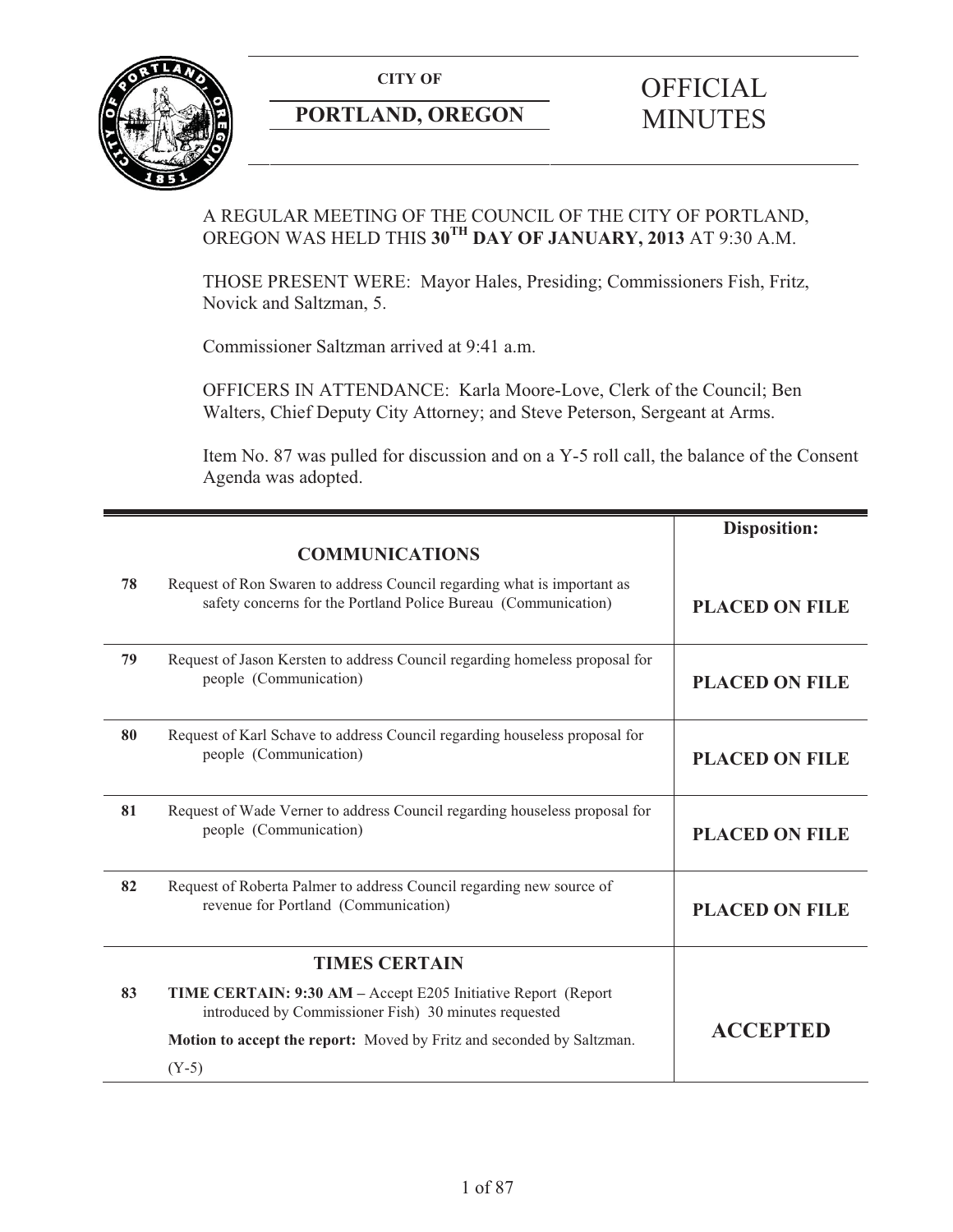| 84    | TIME CERTAIN: 10:00 AM - Accept annual report to Council on the Office<br>of Healthy Working Rivers (Report introduced by Commissioner Fritz)<br>30 minutes requested<br>Motion to accept the report: Moved by Fritz and seconded by Fish. | <b>ACCEPTED</b>                                                                             |
|-------|--------------------------------------------------------------------------------------------------------------------------------------------------------------------------------------------------------------------------------------------|---------------------------------------------------------------------------------------------|
|       | $(Y-5)$                                                                                                                                                                                                                                    |                                                                                             |
| 85    | TIME CERTAIN: 10:30 AM - Accept report regarding City Fulfillment of<br>the Amended Stipulation and Final Order for Combined Sewer Overflows<br>(Report introduced by Commissioner Saltzman) 20 minutes requested                          | <b>ACCEPTED</b>                                                                             |
|       | Motion to accept the report: Moved by Fritz and seconded by Saltzman.                                                                                                                                                                      |                                                                                             |
|       | $(Y-5)$                                                                                                                                                                                                                                    |                                                                                             |
|       | <b>CONSENT AGENDA - NO DISCUSSION</b>                                                                                                                                                                                                      |                                                                                             |
|       | <b>Mayor Charlie Hales</b>                                                                                                                                                                                                                 |                                                                                             |
| 86    | Appoint Phil Damiano and Christopher Kopca to the Development Review<br>Advisory Committee (Report)                                                                                                                                        | <b>CONFIRMED</b>                                                                            |
|       | $(Y-5)$                                                                                                                                                                                                                                    |                                                                                             |
| $*87$ | <b>Office of Management and Finance</b><br>Change the salary range for the Nonrepresented classification of the Parks Turf<br>Maintenance, Irrigation and Equipment Supervisor (Ordinance)                                                 | <b>REFERRED TO</b><br><b>COMMISSIONER OF</b><br><b>FINANCE AND</b><br><b>ADMINISTRATION</b> |
|       | <b>Commissioner Dan Saltzman</b><br><b>Position No. 3</b>                                                                                                                                                                                  |                                                                                             |
|       | <b>Bureau of Environmental Services</b>                                                                                                                                                                                                    |                                                                                             |
| 88    | Accept completion of Fanno Basin Pump Station Force Main: Multnomah<br>Section Project and authorize final payment to Moore Excavation, Inc.<br>Project No. E08294 (Report; Contract No. 30001048)                                         | <b>ACCEPTED</b>                                                                             |
|       | $(Y-5)$                                                                                                                                                                                                                                    |                                                                                             |
| 89    | Authorize contract with HDR Engineering, Inc. for professional engineering<br>services for the Columbia Boulevard Wastewater Treatment Plant Biogas<br>Utilization Project E10033 (Second Reading Agenda 68)                               | 185872                                                                                      |
|       | $(Y-5)$                                                                                                                                                                                                                                    |                                                                                             |
|       | <b>REGULAR AGENDA</b>                                                                                                                                                                                                                      |                                                                                             |
|       | <b>Mayor Charlie Hales</b>                                                                                                                                                                                                                 |                                                                                             |
|       | <b>Bureau of Police</b>                                                                                                                                                                                                                    |                                                                                             |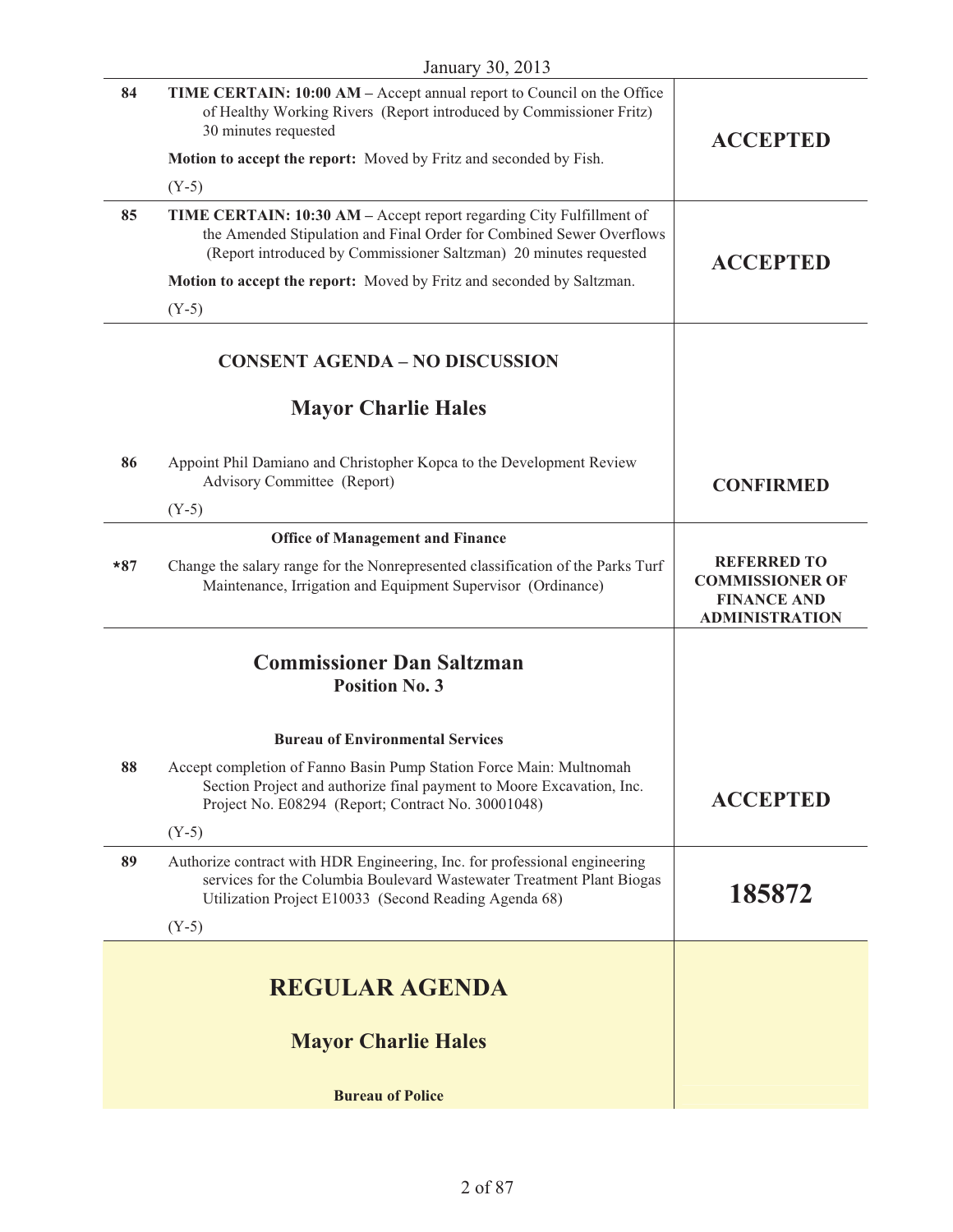| $*90$ | Amend a contract with Central City Concern to increase compensation by<br>\$217,467 to support the CHIERS roving response van (Ordinance;<br>amend Contract No. 32000843)                                                                                               | 185873                                                                             |
|-------|-------------------------------------------------------------------------------------------------------------------------------------------------------------------------------------------------------------------------------------------------------------------------|------------------------------------------------------------------------------------|
|       | $(Y-5)$                                                                                                                                                                                                                                                                 |                                                                                    |
| $*91$ | Amend a contract with Central City Concern for the provision of treatment<br>readiness services, transitional housing and follow-up retention support<br>services to chemically-dependent, homeless adult chronic arrestees<br>(Ordinance; amend Contract No. 32000835) | 185874                                                                             |
|       | $(Y-5)$                                                                                                                                                                                                                                                                 |                                                                                    |
| 92    | Authorize the Chief of Police to execute Intergovernmental Agreements and<br>amendments for Portland Police Data System and the successor Regional<br>Justice Information Network in support of law enforcement information<br>sharing (Ordinance)                      | <b>PASSED TO</b><br><b>SECOND READING</b><br>FEBRUARY 6, 2013<br><b>AT 9:30 AM</b> |
|       | <b>City Budget Office</b>                                                                                                                                                                                                                                               |                                                                                    |
| 93    | City Budget Office Workplan (Report) 10 minutes requested                                                                                                                                                                                                               |                                                                                    |
|       | Motion to accept the report: Moved by Fritz and seconded by Saltzman.<br>$(Y-5)$                                                                                                                                                                                        | <b>ACCEPTED</b>                                                                    |
| 94    | Adopt the Budget Calendar for FY 2013-14 (Resolution)                                                                                                                                                                                                                   | <b>CONTINUED TO</b><br>FEBRUARY 6, 2013<br><b>AT 9:30 AM</b>                       |
|       | <b>Commissioner Dan Saltzman</b><br><b>Position No. 3</b>                                                                                                                                                                                                               |                                                                                    |
|       | <b>Bureau of Environmental Services</b>                                                                                                                                                                                                                                 |                                                                                    |
|       |                                                                                                                                                                                                                                                                         |                                                                                    |
| $*95$ | Authorize the Bureau of Environmental Services to accept a conservation<br>easement from TriMet as part of the Crystal Springs Railroad Culvert<br>Replacement and Restoration Project (Ordinance)                                                                      | 185875                                                                             |
|       | $(Y-5)$                                                                                                                                                                                                                                                                 |                                                                                    |
|       | <b>Commissioner Steve Novick</b><br><b>Position No. 4</b>                                                                                                                                                                                                               |                                                                                    |
| 96    | Pay award ordered by the Employment Relations Board in Portland Fire<br>Fighters' Association v. City of Portland (UP-013-10) on December 10,<br>2012, pending review by the Oregon Court of Appeals (Second Reading<br>Agenda 77)                                      | 185876                                                                             |
|       | $(Y-4; N-1$ Saltzman)                                                                                                                                                                                                                                                   |                                                                                    |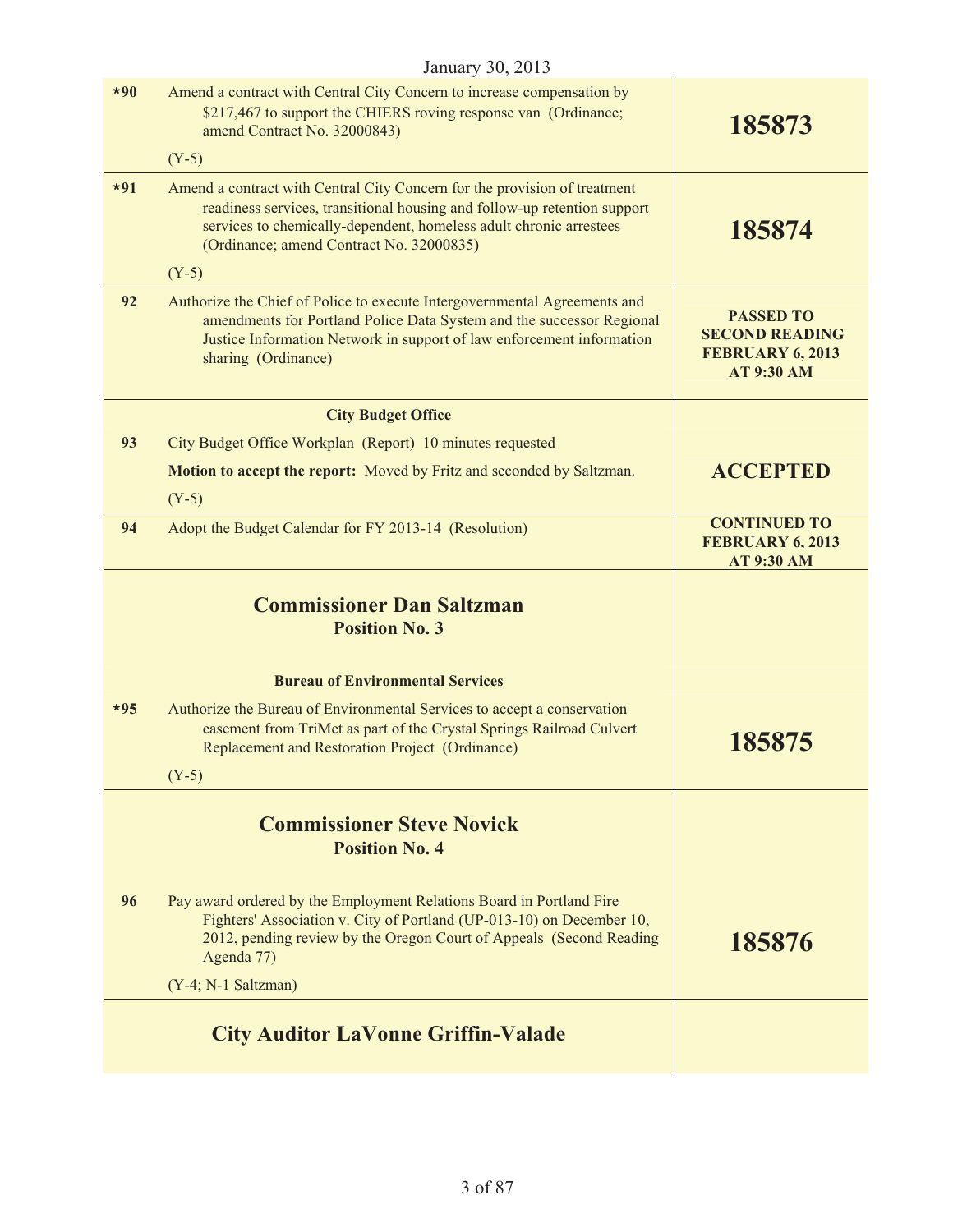**97** Update Council procedures regarding publication of the Council Agenda (Second Reading Agenda 73; amend Code Sections 3.02.020 and  $3.02.030$ 

**185877 AS AMENDED** 

(Y-4; N-1 Fritz)

At 12:15 p.m., Council recessed.

## **WEDNESDAY, 2:00 PM, JANUARY 30, 2013**

## **DUE TO LACK OF AN AGENDA THERE WAS NO MEETING**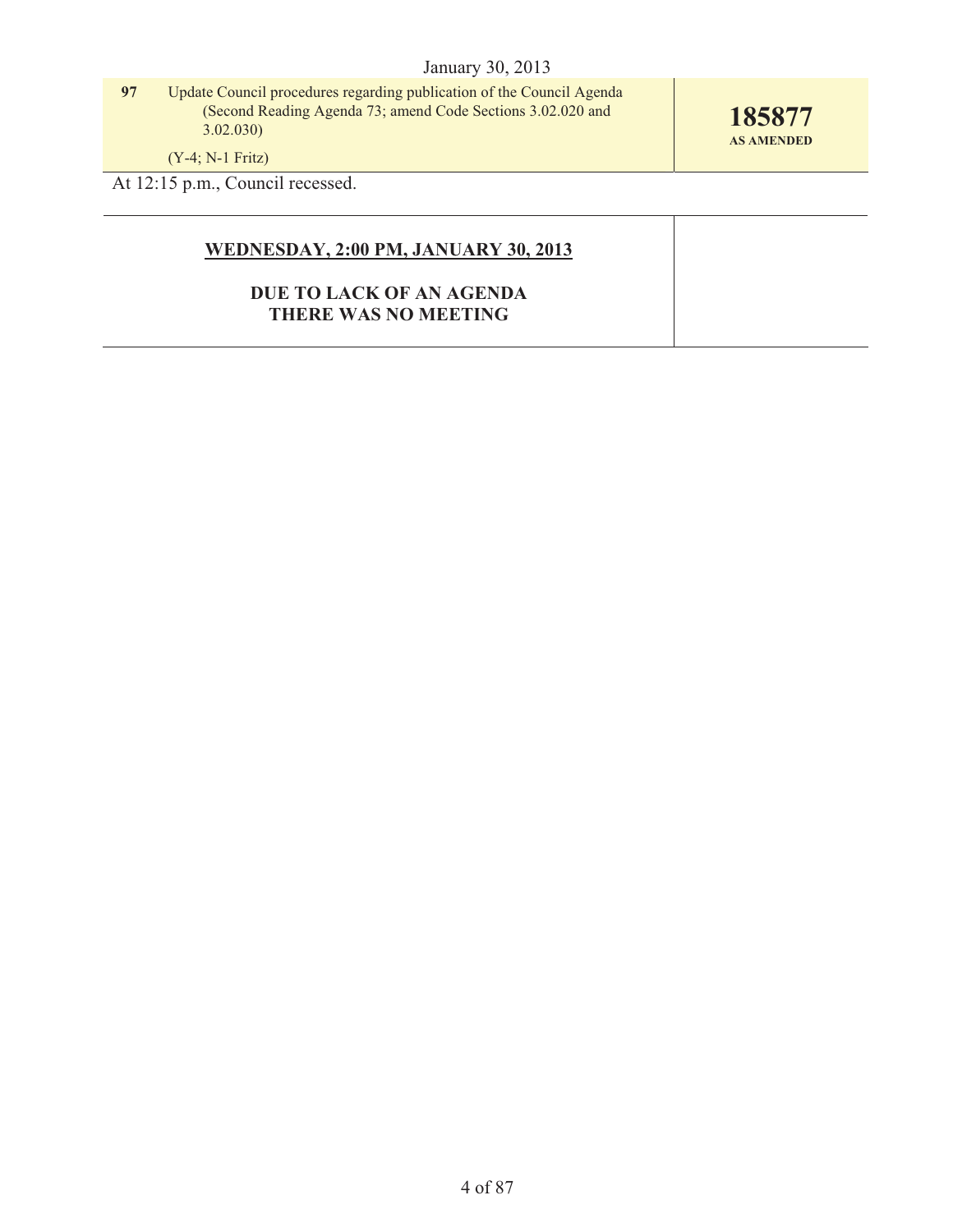## A RECESSED MEETING OF THE COUNCIL OF THE CITY OF PORTLAND, OREGON WAS HELD THIS **31ST DAY OF JANUARY, 2013** AT 2:00 P.M.

THOSE PRESENT WERE: Mayor Hales, Presiding; Commissioners Fish, Fritz, Novick and Saltzman, 5. Commissioner Saltzman teleconferenced.

OFFICERS IN ATTENDANCE: Karla Moore-Love, Clerk of the Council; Tracy Reeve, Chief Deputy City Attorney; and Wayne Dykes, Sergeant at Arms.

The meeting recessed at 4:03 p.m. and reconvened at 4:08 p.m.

|    |                                                                                                                                                                                                                                                                                                                                                      | Disposition:                                                                                |
|----|------------------------------------------------------------------------------------------------------------------------------------------------------------------------------------------------------------------------------------------------------------------------------------------------------------------------------------------------------|---------------------------------------------------------------------------------------------|
| 98 | <b>TIME CERTAIN: 2:00 PM</b> – Authorize changes to the City Code to require<br>Protected Sick Time for employees of businesses working in the City of<br>Portland and enter into a contract with Oregon State Bureau of Labor and<br>Industries for enforcement (Ordinance introduced by Commissioner<br>Fritz; add Code Title 9) 3 hours requested | <b>CONTINUED TO</b><br><b>FEBRUARY 27, 2013</b><br><b>AT 2:00 PM</b><br><b>TIME CERTAIN</b> |

At 6:05 p.m., Council adjourned.

#### **LAVONNE GRIFFIN-VALADE**  Auditor of the City of Portland

By Karla Moore-Love Clerk of the Council

For a discussion of agenda items, please consult the following Closed Caption File.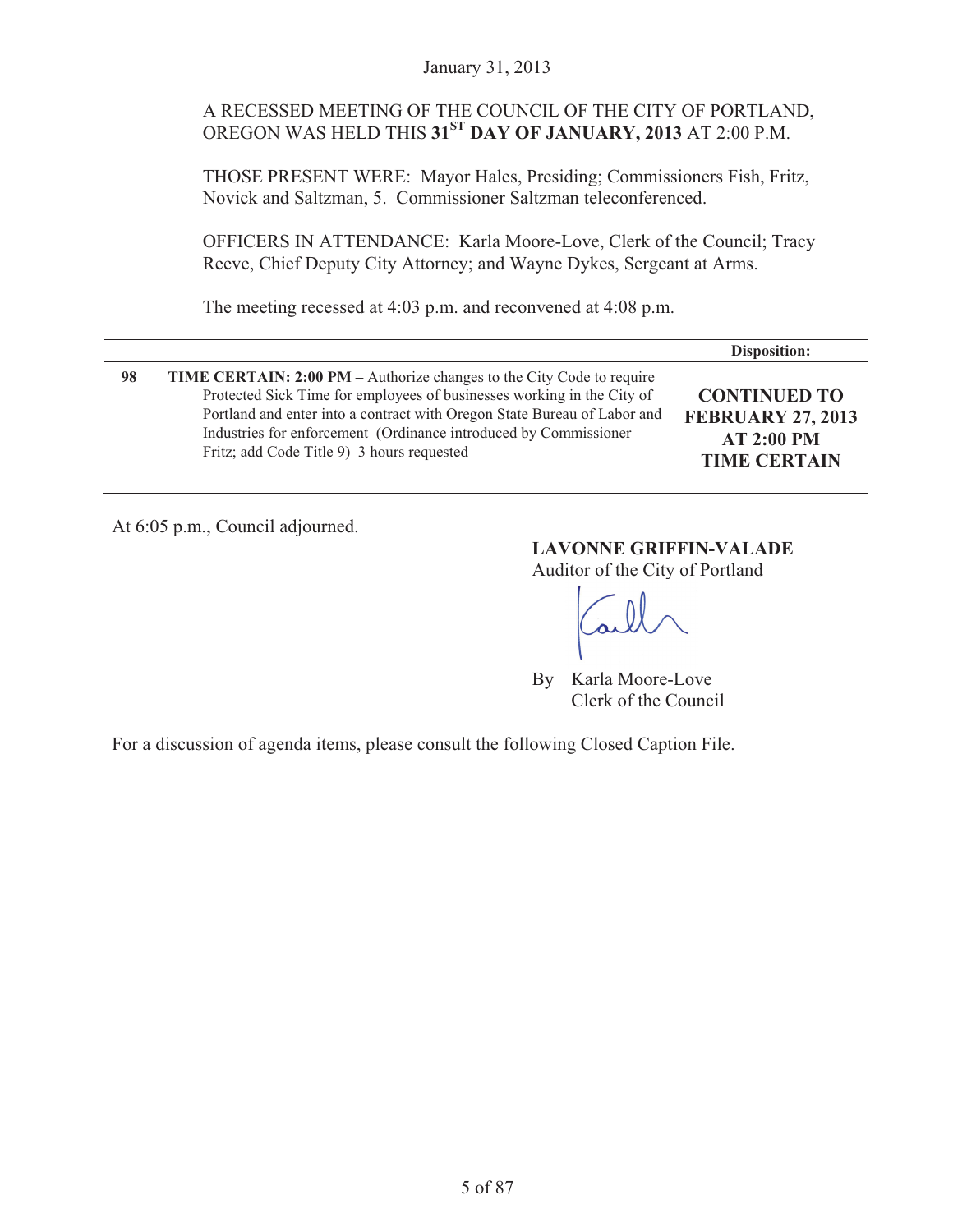## January 30, 2013 **Closed Caption File of Portland City Council Meeting**

This file was produced through the closed captioning process for the televised City Council broadcast and should not be considered a verbatim transcript. Key: **\*\*\*\*\*** means unidentified speaker.

## **January 30, 2013 9:30 AM**

**Hales:** Our apologies for starting this meeting a little this morning, we had a breakfast meeting with the legislative delegates representing the city of Portland, all the districts in the city of Portland and they started their session next week, and when you get that many elected officials in one room, there is a lot of talk and it was hard to extract ourselves. A good meeting but our apologies for being late, council come to order and karla call the roll.

**Fritz:** Here. **Fish:** Here. **Novick:** Here.

**Hales:** Here. We have a number of communications items up front.

#### **Item 78.**

**\*\*\*\*\*:** I had some prints here she was going to make.

**Hales:** Thank you. Good morning, and for those you coming here on communications items you have three minutes, please state your name for the record and if you are representing an organization, let us know who that organization is, what organization you represent. Thank you, and welcome.

**Ron Swaren:** Good morning. Mr. Mayor, commissioners. I am ron swaren. I live at 1543 southeast umatilla, Portland. I will take a different attack on what I think is important for police. What i'm giving you is some prints of official u.s. News releases from the immigration and custom enforcement. I'm giving you the front page of one category that is on the website. They have 19 categories of criminal activity they investigate. This page, I have given you, relates to document and benefit fraud, and what I would like to say is the illegal immigrant population has a high level of crime that costs the u.s. Taxpayers a lot of money to address. Some examples from this, very recent news story in milwaukee, wisconsin, some phony religious leader was sentenced to prison for visa fraud for producing dozens of ill-legitimate documents, a los angeles area man admitted to operating websites that sold nearly \$2 million worth of false identity documents. And a missouri man, was guilty of the conspiracy to assist more than 100 illegal aliens obtain fraudulent driver licenses for profit. There are huge crime rings in this country producing phony documents, smuggling drugs, smuggling weapons, smuggling people, and our nation, our taxpayers are being forced to pay to put those people in prison, and it's very unfair that, to the u.s. taxpayer, that we should have illegal aliens contributing to crime and crime rings like that operating within that culture, and not saying that they all are doing it, but, it's very expensive, and it cost taxpayers a lot of money. So, as far as Portland goes, I think that the policy of Portland as a sanctuary city for illegal aliens should be discontinued. I think it's insulting to us, who are trying to live within the law, and illegal aliens are a danger to the u.s. state department two years ago, issued a statement that chinese illegals were dangerous. That was secretary of state clinton issuing that warning. So, this is a, a problem that has increased since the 1986 amnesty for illegal aliens, and it's a problem that, obviously, the u.s. news sources show cost the u.s. taxpayers billions of dollars to deal with. I had some other issues on traffic concerns but we will have to do that at a different time. **Hales:** Thank you very much appreciate it. **Item 79.**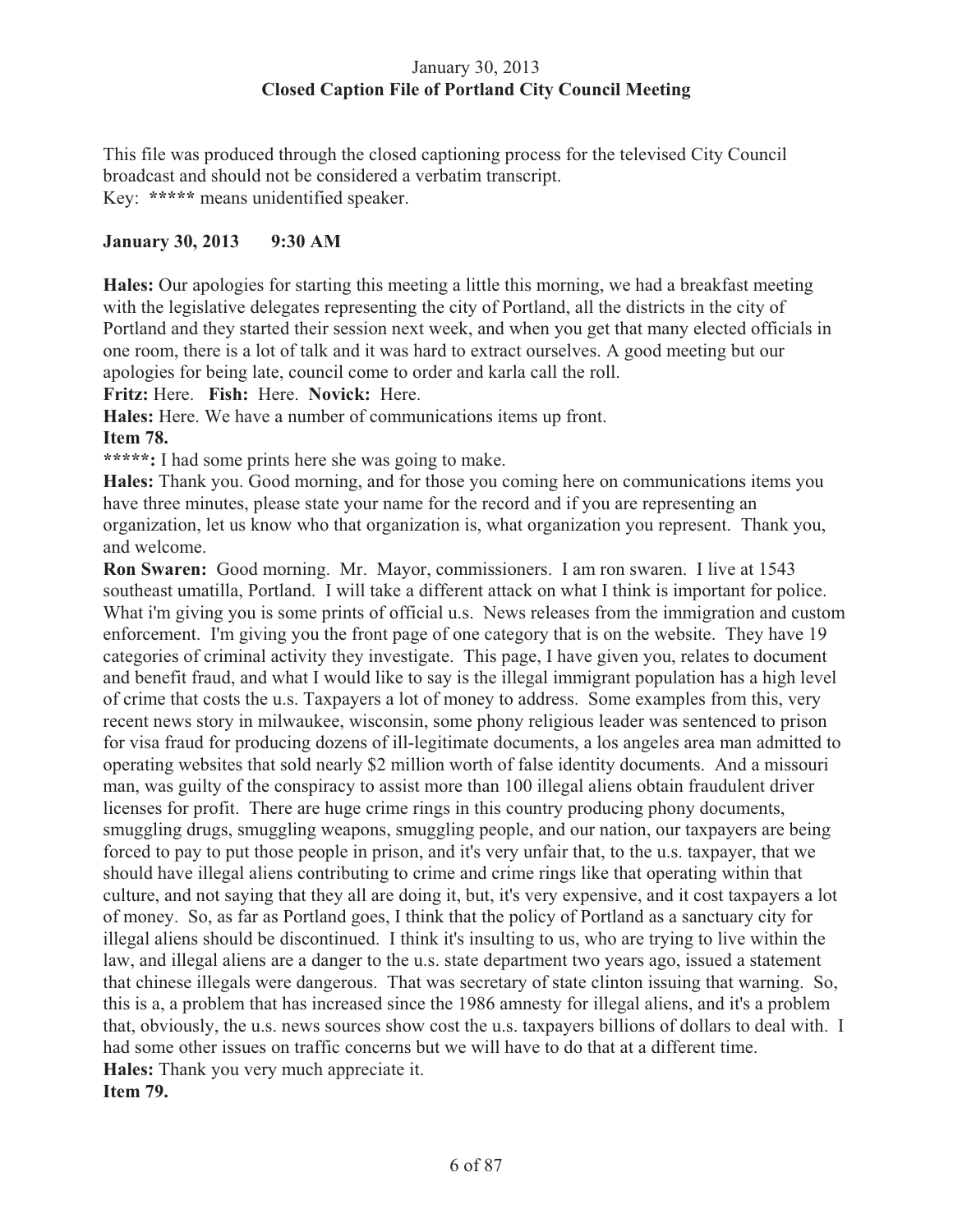**Hales:** Are you here, mr. Jason kersten? It doesn't look like it so let's move on. **Item 80.**

**Hales:** Nope. Ok. Next one, please.

**Item 81.**

**Hales:** Mr. Verner. Ok. 0-3 from that group. Next one, please.

**Item 82.** 

**Hales:** Good morning.

**Roberta Palmer:** Good morning. I am roberta palmer, and I live in southeast Portland. Get my glasses on. Those of us who worry about Portland's poor education outcomes are encouraged our new city government is committed to assuming more responsibility than ever, in educating our children. We hope that Portland will set high standards and find the necessary funding, not waiting for salem or Washington to act, but shaping our own future. In that spirit, let's look at a new source of revenue right under our noses. As our internationally renowned food scene grows, Portland remains the only one of the top 50 travel destinations in the united states that is not taxed, served food and beverages. More and more tourists enjoy our fine cuisine special leave paying none of the tax levied by most other cities and states. Portlanders generally eat out for pleasure or convenience, rather than necessity. Our failure to levy a food and beverage tax deprives Portland of badly needed revenue. If we do not invest more in education, we will spend more for prisons, public safety, and all the consequences of poverty. Furthermore, our tradition of piling school bonds and levies onto the property tax, may be in jeopardy. Comprehensive state tax reform will likely include property tax relief. Federal tax reform might include limits to the property tax deduction, resulting in public pressure for lower rates. Ideally, the property tax which increases the cost of housing, should be lowered, not raised. City-wide food and beverage tax has both local and national precedence. Both ashland and yachats levy a food and beverage tax. And most localities nation-wide add beverage tax to the state sales tax. Notably, new hampshire levies a 9% food and beverage tax without a general sales tax. Would a food and beverage tax fully fund Portland public schools? No. But it should be part of the revenue mix. As you consider this tax, the benefits of first class education for our children will outweigh other concerns. Portland is famous for many things. Now, let's become a city that educates. Thank you.

**Hales:** Thank you very much. Thank you. Let's take up the consent calendar. I believe that there is only one, I only heard one request, which is to return item 87 to the office of management and finance. For further work. Unless there is any objection to the removal of that item, and is there anyone here to testify on the consent calendar? If not, let's take a roll call on the consent calendar, please.

**Fritz:** Aye. **Fish:** Aye. **Saltzman:** Aye. **Novick:** Aye.

**Hales:** Aye. [gavel pounded] Approved. We have a series of time certainty items this morning. Starting with item 83.

## **Item 83.**

**Hales:** Commissioner Fish.

**Fish:** Thank you, karla do we have some handouts for my colleagues? Thank you. Mayor and colleagues, today we are pleased to present a report to council on our e-205 initiative, which stands for east of i-205. By way of background, over the past 20 years, the city has invested more capital dollars in east Portland than any other part of our city. And that includes over \$30 million in acquiring land in east Portland. And through general fund appropriations, system development charges, a bond measure led by mayor hales and other sources, we have robustly invested in acquiring land in east Portland. The problem that we faced is we have not had the discretionary dollars to develop the land. We have not had the urban renewal districts, the philanthropy, the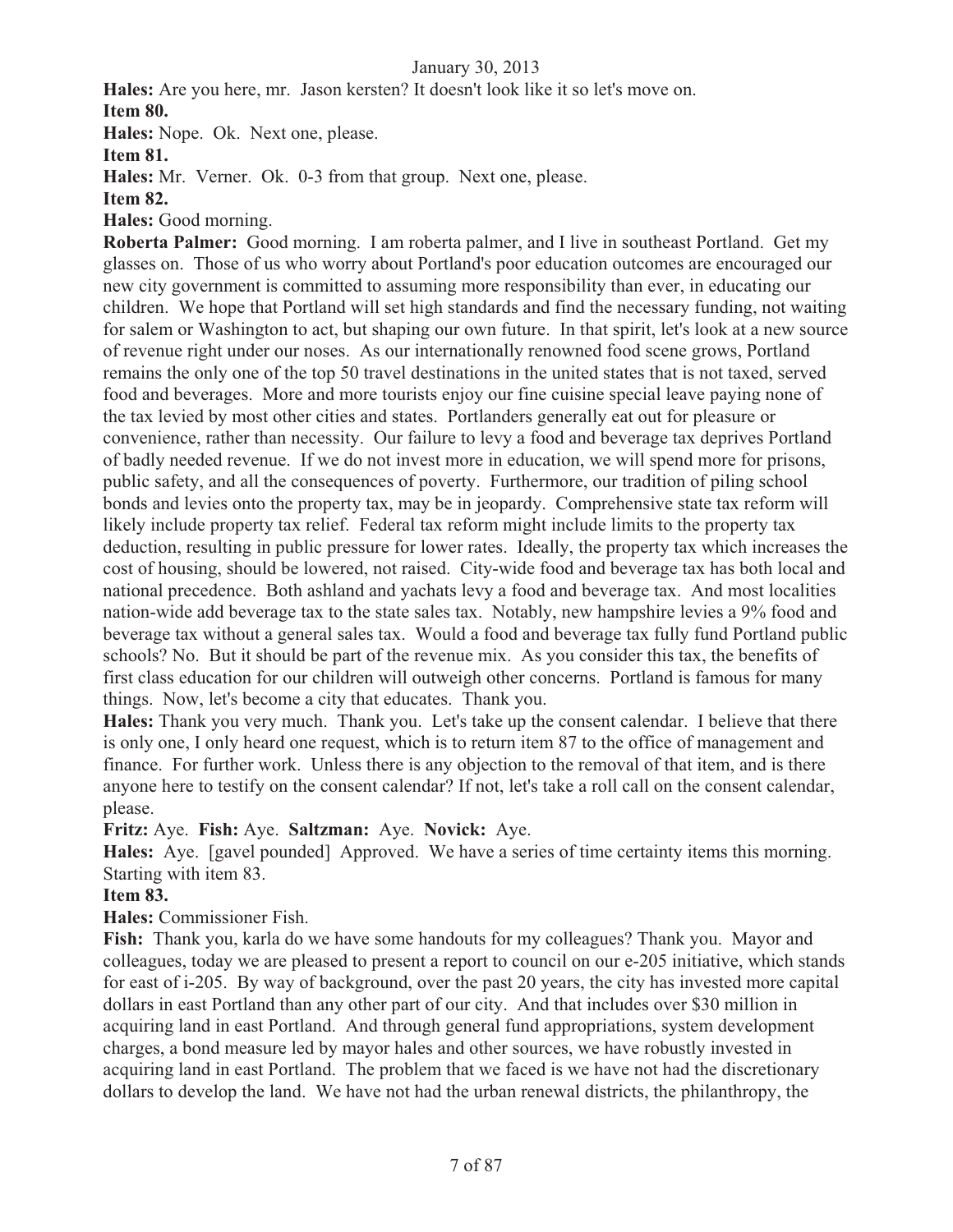discretionary dollars to take the land we have acquired and develop it into the parks which working families in east Portland deserve. Here's the good news. Over the past few years, we have completed master plans. For a series of new parks. At park lane. East holiday beach, clatsop butte and leech. We worked closely with our neighbors to develop these visions for what new parks would look like. As I have said we have not had the dollars to build out these parks, and it will take tens of millions of dollars to keep faith with the promise that we have made to east Portland. That was the inspiration for e-205. To provide bridge financing for what we call small improvements with big impacts. In 2011 the council seeded it with a \$500,000 appropriation. We committed to find other matching dollars, public and private to much stretch that investment. The improvements were on the ground within six months. In two years our crack parts team stretching the public dollars and leveraging additional resources has completed 12 projects in east Portland. Share with you the good news, it's my pleasure to introduce mike abatté, the director of our gold medal park system. And brett horner, the manager our planning and design division. Gentlemen. **Mike Abbaté, Director, Portland Parks & Recreation:** Thank you, commissioner Fish. Mr. Mayor and members of council, i'm pleased to have this opportunity to report back on the council's investment on the e-205 initiative established in 2011. First, you know, why is this project so important? Well, for one thing, we know that one in five families in Portland does not have ready access to a local park or natural area. On top of that, we also know that probably 40% of all of our families in Portland that have children, live east of 205. So you get those two things together, and you create a huge need for parks and recreation opportunities in the eastern part of the city. Some basic principles is that every one of our children deserves a, a safe place to play. And that all Portlanders need to have access to physical activity, and to nature. And primary, connections to some of the spaces that we have are also lacking, so trying to provide those connections. And as commissioner Fish mentioned, we have a, a number of unimproved sites in east, in east Portland. Either inherit from the county or acquired as he described. And this was an opportunity to begin some initial progress. So, some key goals. The initiative had several goals in 2011 when we began. First all, equity for east Portland. And we want to make some progress now. You know, a lot of times when you do a master plan to do an entire mark is a lift. We heard from residents that could we get some benches? Could we get a couple of pieces of play equipment? We know we cannot get the whole thing, but could we get progress quickly? That was really key, what can we do very quickly. We talked about leveraging resources, and then with the city council's investment of \$500,000 of general fund dollars, to try to leverage that to have a project that was, basically, about a million dollars. We focused on basic affordable park improvements that could make a big difference. A playground, pathway, seating, and amenities that make a park visit more enjoyable. We chose sites where the public and neighborhood had already shaped a vision through master planning processes. And that meant that we were not -- didn't have to start a whole public involvement process again because we already had a vision that, that we had captured. And we looked for projects that could be installed within 18 months. Which as you know, from beginning to end, could, can be a challenge. We took those goals and ran with it. And so just sort of by the numbers. What we accomplished. We made improvements in 12 parks, and three new playgrounds, and pathways and seating in two parks where there was none. A new dog-off-leash area, a bike skills area. A new community garden. And seating and drinking fountains in six other parks. Now just a few before and after pictures will move through these quickly, and east holladay park, and again, as a master plan you could see a large grass area, a well loved park but with virtually no amenities other than a nice parking lot, and a dog-offleash area and path, but now there is a tremendous play equipment. Similarly, when east Portland community center was envisioned, years ago, and was, was funded by the previous parks bond measure, thank you, mr. Hales,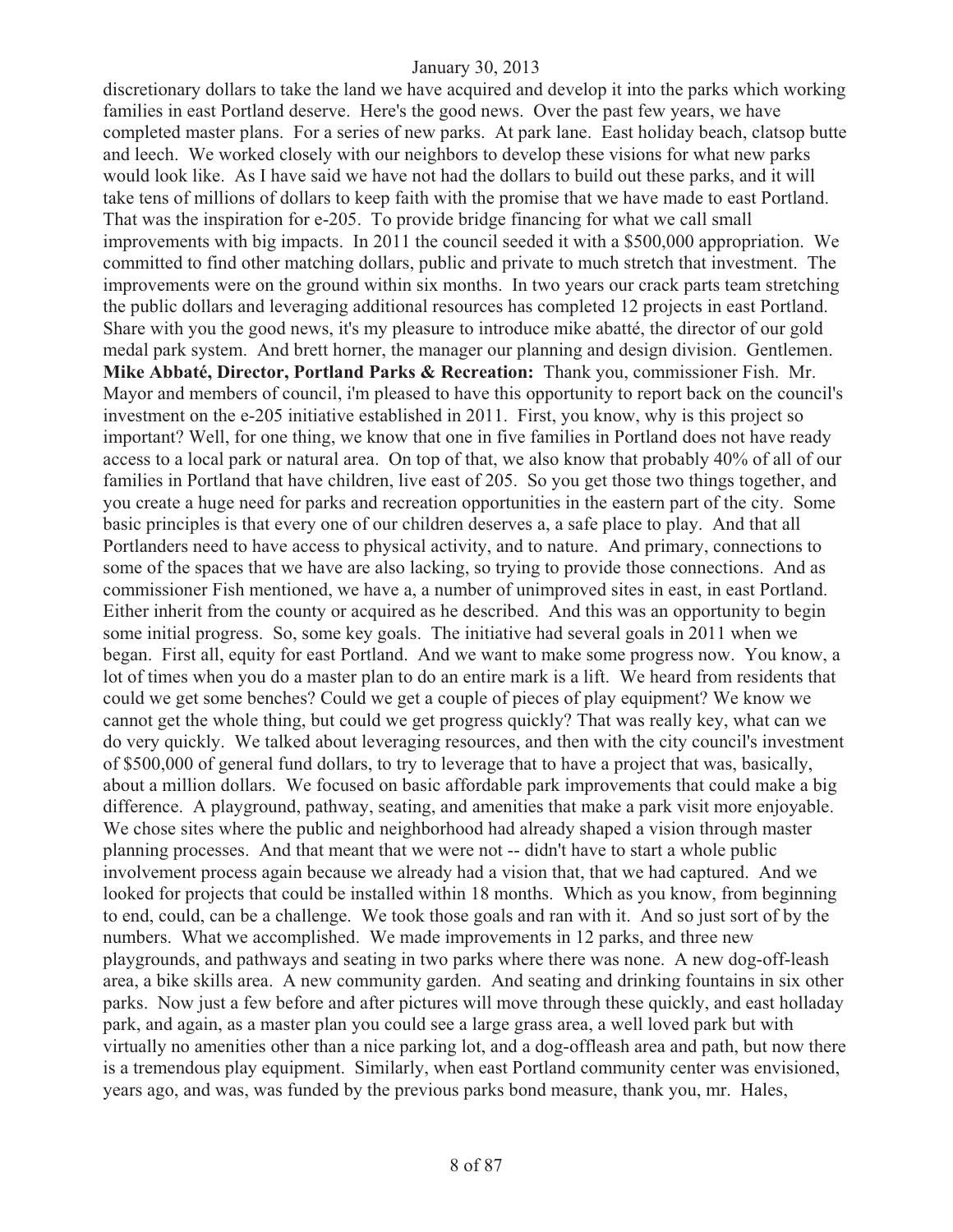appreciate that. And there was a, a plan for play equipment at this community center that had not been realized so that's another one that we were able to move forward on. Gilbert primary park is adjacent to the double primary school at david douglas district school. We work with the school to bring new paths, better linking the two properties and providing safe connections for young and, and old. And I would say, here's a good example of where the school district and, and the parks work together to make something happen that, that made both the school better. At lynchwood we work with neighbors to add paths and an improved dog-offleash area, and park lane park we completely refurbished and expanded the existing playground. We added picnic tables, two drinking fountains and tom willis is here to speak in a moment to these improvements, and we thank him and the neighborhood association for their support, more pictures of park lane. Before and after. And, and glenfair park, another, you know, just a wooded lot, and just having some walking paths was something that I could make a, could make a big difference for residents. There is a suite of other projects you will see in the brochure you've been handed out. Things in west powell hurst and the columbia slough natural area. All in all, improvements to 12 parks. And then one of our first and most exciting projects is the new pump track at ventura park. A pump track is a small bicycle skills area where kids and, adults for that matter can try their hand at riding after of a paved sidewalk, it's something that the bike community was very supportive of, and as a matter of fact, this project was built with, with the help of the northwest trails alliance. And last but not least, a brand new community garden in outer southeast Portland, opened last may, and it was curated in conjunction with the friends of the Portland memory garden, and this project, particularly, was one of the ones that helped us to meet that 1,000 garden plot goal, that commissioner Fish established.

Fish: If I could mention, we were there for the opening and we visited the memory garden, which is the world famous. When we looked at the other facilities, and including a skateboard park, and I remember asking, remind me how it was the city came into possession of the dirt that's been developed. And I was reminded that this was part of the land that was acquired by this many, many years ago for the mount hood freeway. And so another dividend of the demise of the mount hood freeway was a community was able to reclaim there land and turn it into a public amenity. **Abbaté:** Great. Also, in your brochures is a map that talks about the families east of 205 that have been affected. And you could see in the pink areas, that's the half mile service area. You could see that we have made some major progress in filling up some of the gaps of parks and recreation in those areas. So, what does this cost? I mentioned to you that the, the initial goal was \$500,000 for the general fund and leveraging up to another half a million for a million dollar project. But, here's where the good news comes in. We, actually, got these projects done well ahead of schedule and budget for only \$803,000. You could see the general fund of \$500,000, we got \$30,000 in donations. A recognized safeway, who made a generous donation for the project, and another \$50,000, of grants, and system development charges. All of those put together, we were able to bring this project in at 11% below our established budget. And four key factors that made this project successful. The council funding, the community support, and you will hear more about that, and the fact that we have such a network of strong partnerships, particularly, Portland parks foundation, which, who really played a pivotal role in getting the word out about e-205. And I want to take a minute to recognize our employees, who did a phenomenal job, one of the ways, one of the reasons that we were able to do this quickly and under budget was we leveraged a lot of our existing resources, existing people skills, and equipment to make this project happen. Of the 12 projects, only two did we go out of house with a construction contract and our staff, our gold medal staff did the rest and made these projects happen. Some of our key partners, I mentioned, safeway and the parks foundation, and east Portland action plan, and residence and various neighborhood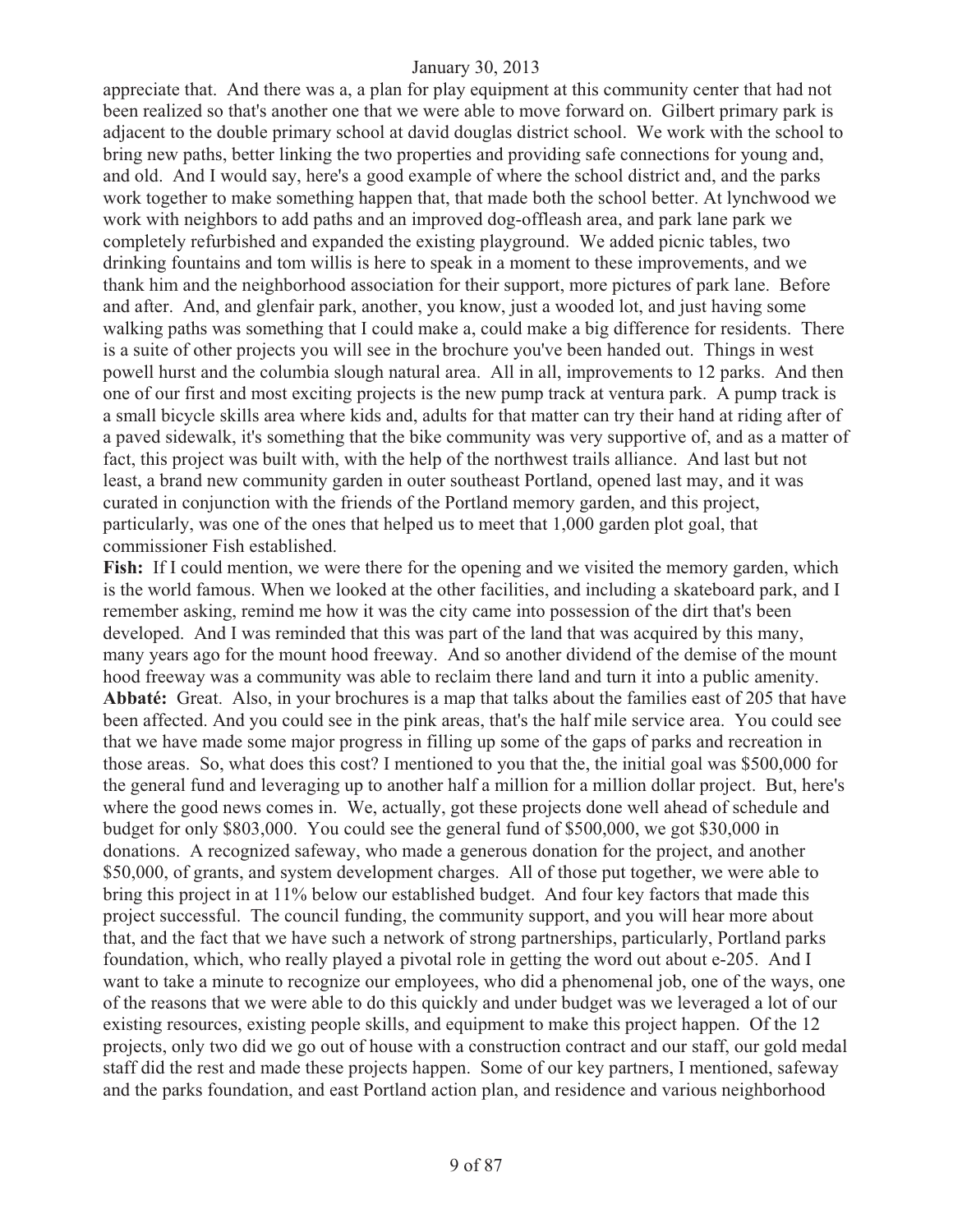associations, and the Portland development commission has been very supportive of this, and east Multnomah soil and water conservation, northwest trail alliance, and we had a number of anonymous donors and the Portland parks board. And again, going back for a second to this incredible list of employees that we happen to have in the bureau. These are the folks that, when we said, we have got to get things done, and as commissioner Fish, we have got to get the first one done within six months, and they said, ok. We can go and do that. And we made improvements at park lane that I think astounded everyone, on how quickly those rolled out. So I want to just take a moment and recognize all of the folks that are on this list who contributed to a phenomenal project. That concludes my presentation at this time, we are going to ask our partners to come up, our partners to come up and say a few words.

Fish: We have one panel that we invited. And these are three heroes in our movement. Linda robinson from the east parks coalition and a member of the parks board. Tom lewis, an indefatigable advocate for east Portland and park lane, in particular, and joyce lay from wilks. Thank you very much for joining us this morning. And who would like to go first? **\*\*\*\*\*:** I will.

#### **Fish:** Tom.

**Tom Lewis:** I am tom lewis west centennial community association and also friends of park lane park. Good morning, mr. Mayor, and council members. I have been associated with park lane for, for about six years. And it happened through, through being, being a chair of, of the community association, which is the third largest neighborhood in Portland. So, we got an opportunity, had, use of e-205, and, in two of our parks, the lynchwood park, and the park lane park. The improvements that happened allow us to further our neighborhood involvement for park lane community fare, which we put on with the parks department, movies in the park, for the last four years. And hope, will again there coming summer. And, so, we desperately needed? Drinking fountains and somewhere to sit and play equipment for the children. There was a small play set left over from county days, that were refurbished once, and then it really was helpful to have this, another set alongside to make use. Our whole goal with putting on our fair, and having, having accommodations, from e-205 projects is to get 20 more acres built, that the city has purchased about, about eight or nine years ago, and master plan, five or six years ago, and so, by bringing in citizens, users, park users, from near and far, this last year we were able to add two concerts, after our neighborhood fare in august and pretty well filled the park pretty much in that way. But, just to expand and wrap up a second. What was happening before drinking fountains, when the nike group, had resurfaced our basketball court about four years ago. It is heavily used day and night. Weekends. And all the time. And the groups were running across the street to a neighbor's house to get a drink of water from their hose. That they allowed the players to use. In so, there was that. The traffic danger, as well as just necessity to, to rehydrate and health for the park users to have in that way. And having the drinking fountains, really, helped us out. The other thing, is we don't have any parking to speak of, just on the street. So, in our neighborhood fair, we were able to block off the street, and have skateboarders come and display their talents during our neighborhood fair. And that was, again, helpful to have a place to sit, people to gather, the fair-goers to use the facility. So, we look forward to, as a building block, and what that held an input of many park staff, putting on the movies, and the equipment in the park. And allowing our planning to be sideby-side with doug Brenner, Jeff malcus and the east side parks people, was instrumental in -- and hope that it just is up and forward from here. Thank you.

**Linda Robinson:** Good morning. I am linda robinson. Another resident of east Portland. I just wanted to start by saying, yesterday morning I spent three grueling hours on the budget advisory committee for parks. So this is a nice relief for me to come and do something positive and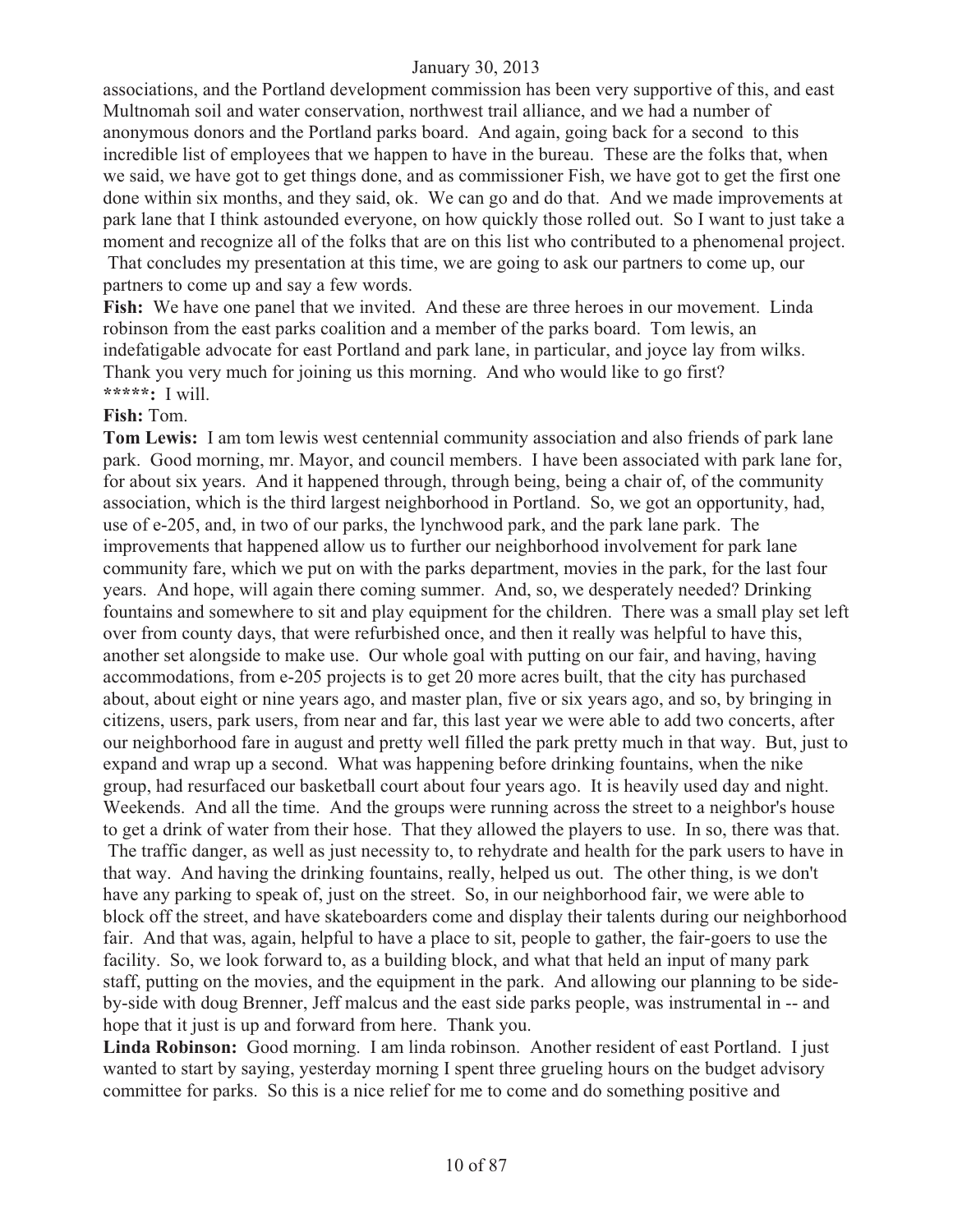celebrate the completion of these projects. You know, it makes some of those other efforts that I do tolerable to see success stories come out of that process. So, I worked a lot with east holladay park. This is a park that was acquired by Multnomah county in the 1961. And was just a vacant lot with virtually no trees or anything for, for 47 years before we, actually, put a path in it, and three benches. We got excited about that, but we got more excited a few years later when we got the play equipment, which was just completed in october. At the end of october, and I drive by there frequently, and there are -- every time I go by, this afternoon, evening, weekend, I see kids out there, and even now playing on the equipment. And it was even used before it was finished. One lady told me when we had our party, that she -- her grandson was a couple blocks down the street so they walked over this one day, and he was so fascinated with the trucks, and all the equipment, and stuff that, they walked to the park, nearly daily, while the construction was going on so it was - - so we were getting physical activities even before it was finished. The cherry park is another one in Hazelwood neighborhood, which is where I lived, and it, too, was one of those parks that, that we acquired, it was just a vacant lot again and putting the soft path in and a couple of places to sit, it's amazing how much difference it makes when, you know, a parent can take a child and the child can run around and, and the parent has a place to sit, or if you are walking through it, you have a place to sit and tie the shoe. It makes a difference. So, getting these, these -- we have a couple of more parks in our neighborhood that are nothing but vacant lots. It would be lovely if we could continue this effort and get just a path and some benches or a picnic table to sit at. So, this is really -- people are using it, and I even used the swing in the new park so everybody can use the park. So, we look forward to the bond measure. We know that, that these three large, these three parks, all 15 to 20 acres, the city fence unavailable and, and we're hoping the bond measure will include money to do some, more than just basic improvements to get those parks moving forward. **Joy Ley:** I am joy ley, and I am the chair of wilkes community group. And my voice is fine, but I have got frogs trying to interfere today. I have to laugh because linda's remark about enjoying the swing. It's the thing that I like to say, you never too late to swing. And there is nothing more joyful in my book than seeing children play in a park. That is a time when the loud shrieks of joy just bring happiness to your soul, and I appreciate, as a resident of east Portland, the attention, the focus, and the results of the efforts of e-205. I want to encourage continued attention in like manners for continued development of other parks in my neighborhood, one of the areas that was, will be impacted by the, the e-205 measure is walking trail to the boat launch in -- or at columbia slough. And this is a lovely, lovely area. I think that many residents don't know if exists, and until just yesterday, I was not aware that it is one of the projects included in this. And, the attention will be addressed to improving that trail. So, it is more accessible to people who might not be able to climb, as well. I also want to say with respect to the continuation, this comes with a thanks not from the e-205 funds, but, to the attention given by the city through the parks, with the purchase of the headwaters' property. This is a delight. It has become my personal passion working towards seeing that this gets a master plan. And I am proud to announce that our project was selected by, the community development students at Portland state, who will be working with us in the early phases, along with staff from the parks department, and parks, and recreation. I want to say that, the concentration of efforts in east Portland really do need to continue. And thank you for what you have done so far.

**Hales:** Thank you.

**Fish:** Thank you, linda, tom, and joyce. Mayor, that wraps up our presentation, and I just -- I will take any questions the colleagues have. If not, I have a brief closing remark.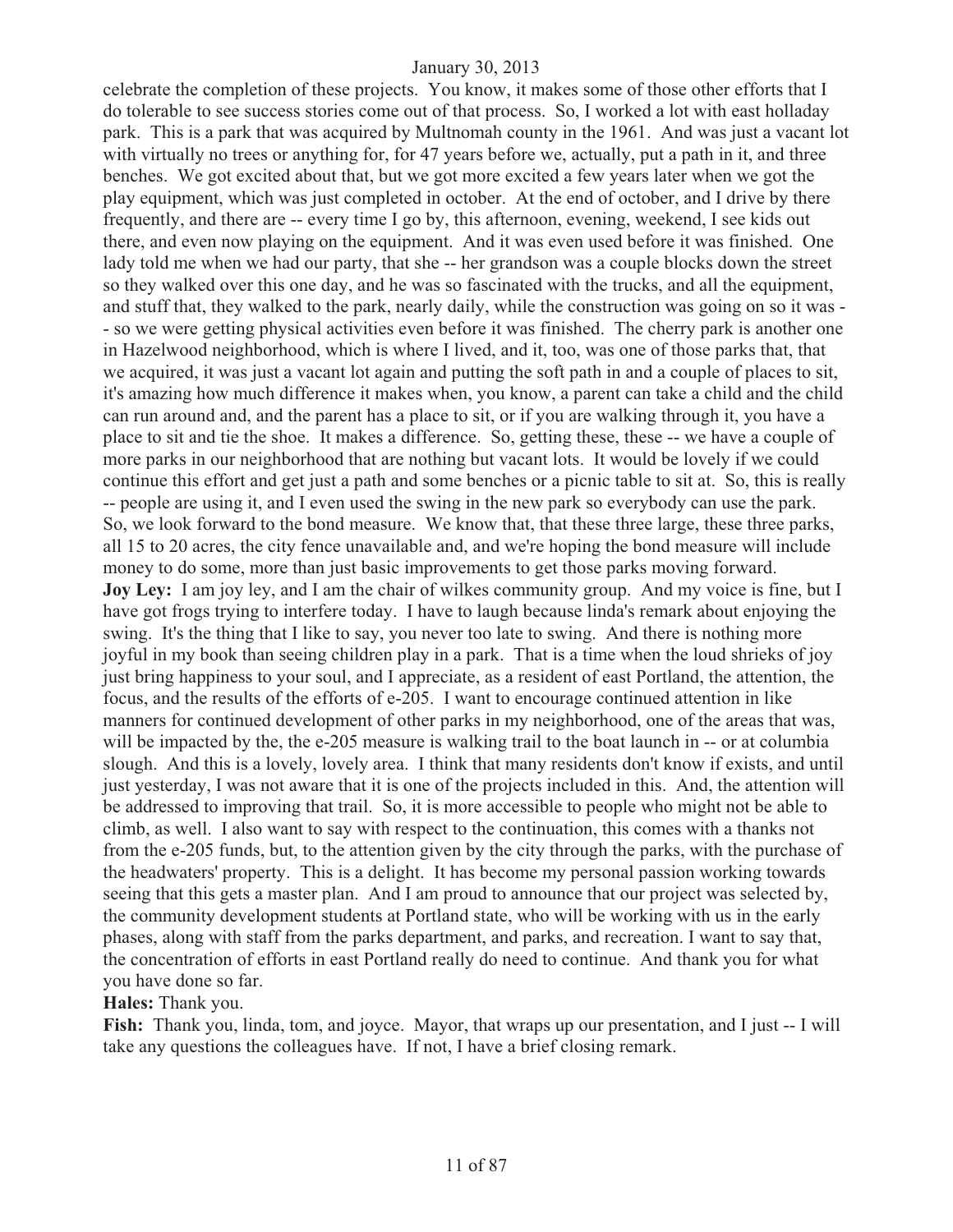**Hales:** Anyone else here to testify on this item? Just one question, more a comment, I was familiar in general with this effort. I had not realized that -- make sure I heard right, on all but two of the projects we self perform with our own park maintenance workers, rather than contracting it out? Fish: That's correct, mayor. And I was going to mention that this is an example of the employees of the bureau going above and beyond. With the cuts we have taken over the last four years, we are asking our maintenance crew and our employees to continue to meet the demands of the system, but we have fewer bodies and fewer resources. And as mike said, when in idea was floated and we engaged the team, they were very enthusiastic, and it's another example of the public service that they provide to the broader community and the dedication to the bureau, and they embrace the concept, and they, they came in under budget and on-time. And, and as some of the folks who testified noted, because mike and I went to the openings and the ribbon cuttings, putting a children's play area in a space that's not been activated before and seeing the whole community using it is big. And so, our employees deserve tremendous recognition for doing it, and for doing it in-house.

**Saltzman:** Did the 500,000 that council appropriated, get matched dollar for dollar by private dollars?

**Fish:** No, no.

**Saltzman:** So what was the match?

**Abbaté:** It is \$80,000, 30,000 in donations, \$50,000 in grants. And, and \$220,000 in parks, sdcs, in system development charge funds. We did not have to spend a million so we were at, you know, about 200,000 below that to get the projects done.

**Novick:** Commissioner Fish, if this presentation were a movie, you would be described as the feelgood hit of the season. And I really, really appreciate all the work that everybody did and I have to say that this makes me proud to live in this city. So thank you all so much.

**Fish:** So I want to thank mike, our director, and brett horner, who, brett has done just a marvelous job helping to shepherd this, this program through, and I want to thank travis, doug brenner, who was mentioned earlier, and I want to thank the entire parks team, and we listed all the front line workers that worked on this. And they deserve our thanks for their service. I want to thank the council and my colleagues for providing the seed money for this. I think that there was some skepticism that with 500,000, we could do as much as we did. And, but it's a testament to leverage and hard work and bringing it in house that we could stretch rather modest appropriation and get this kind of return. I want to thank jim blackwood, who is my senior policy advisor, and jim was one of the inspirations for this, and he's been a tireless advocate for it out of my office. I am grateful to jim for all of his work on behalf of our parks system. And I want to thank our folks who took time to testify. You know, tom and linda enjoy, come before us, and they are very modest about what they do, and they are always quick to give credit to others. Which I think, since we have pastors here, I think that that's a secret success in life. Is that humanity of sharing the praise and the glory with others. And giving credit where it is due. That's why they are so successful in their communities. And why there is progress in east Portland. But I want to be very clear. Someone testified, might have been tom, that this is a building block. And by that, we know these are small improvements with big impacts, which are galvanizing a community and demonstrating that we can, actually, do things together. But, it would be a betrayal of the trust with that community if we did not follow through soon on our commitment through a bond measure to, to complete our work, and for 160 years, we have built a system, the envy of the country and that won a gold medal last year, from lownsdale and chapman through to the Portland plan in 1903, given to us by olmstead. Through to the wonderful people like charles jordan, who led this system, we have built a great system. But, the significant flaw in our system is that we do not provide equal benefits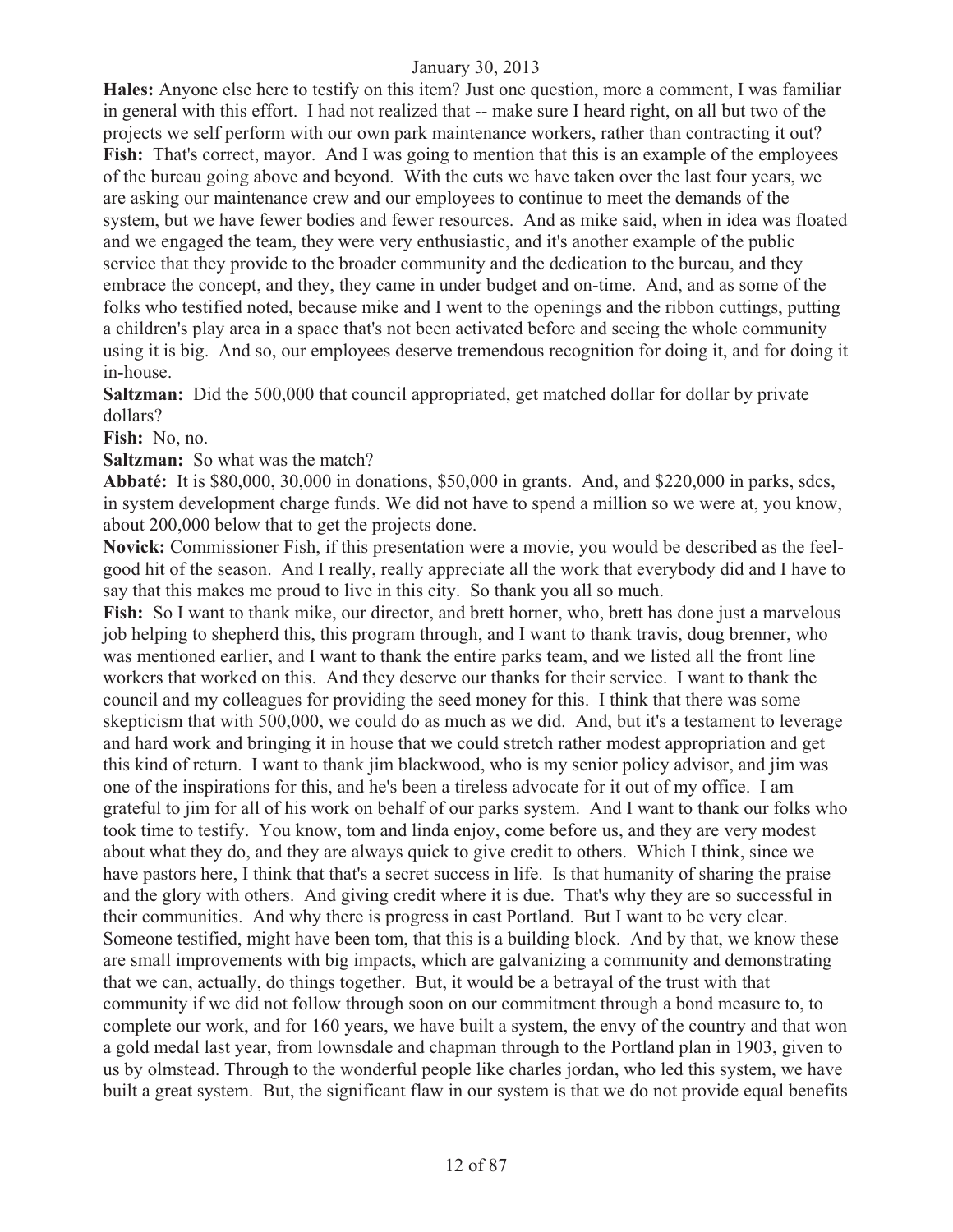and services to people east of 205. 40% of the families and children live there, and is our fastest growing area. We use the word equity I would use the word justice. Justice requires that we invest in east Portland. And if we get the green light to move forward this year on a bond, and we are ramping up now and doing all the preparatory work, I will ask this community to include substantial funds in a bond. To finally invest in building out the parks that east Portland deserves and has waited so long for. And on that note, I thank my colleagues for their support. **Hales:** Thank you very much. Let's take a roll call on the adoption of the report.

**Moore-Love:** A motion to accept.

**Fritz:** So moved.

**Saltzman:** Second.

**Hales:** Let's proceed.

**Fritz:** Well, thank you, commissioner Fish for this presentation, and for your leadership on this project. Also, the parks board, the parks foundation, and the good citizens of east Portland. For your commitment to equity, not only in words, but in funding it. It's quite remarkable that it only cost, only cost \$800,000, and that's a lot of money. And it was a significant investment by the council to choose in a tough budget year to put \$500,000 into this project, but looking at all you got done, with that money. Astonishing. So, good job to the parks bureau employees who are able to get that done, and I am sure that many volunteer hours, as well. And we talk a lot about maintaining what we have. We also need to provide for those who don't have anything. And this is particularly joyful to get this report because I partnered with linda and others in east Portland to advocate for getting a park built in southwest Portland, near the title 1 school on the west side, and when I was a community advocate, and I go past that park every day, and every day, I think, I helped get that done. So, now there is a lot more folks in east Portland who are going past even a bench or a park and thinking, or a bench or a path thinking, I helped to get that done. We need more funding to make sure that everybody has access to a place where children and grandparents and grownups can swing and walk and be together in common space. That's what parks are. Not yours or mine but our place, so, it's an incalculable value to our community to have those spaces where everybody is welcomed. Thank you, commissioner Fish. Aye.

Fish: I am incredibly proud of the work of my team, and again, very pleased to publicly signal out their good work and thank them, and I guess I would be remiss if I did not put a plug in for something else. I think it was linda or tom mentioned that at the very parks that we're trying to build out, we host movies and concerts in the summertime. That's what we call summer free for all, and last year we had a record year, and we served almost a half a million Portlanders, who had a chance to see free movies, free concerts, and free rock climbs and swims. Throughout their community. And in addition, we served 100,000 healthy meals to hungry children. And that is a program where the city council has, I think, historically invested about \$220,000, and we matched that 6-1, it's a \$1.5 million-dollar budget. We were short of our match on this one. But that's in part because we're raising millions of dollars for all of our programs. And that's why we dipped into our sdc budget to provide more of a match because we did commit to stretching the original half million. We raised millions and millions of dollars every year to provide services and benefits that our community needs. In this budget cycle we're going to take some painful cuts. But I want to acknowledge that public spirited business, generous individuals, and neighborhood leaders keep coming forward and helping us to raise, supplement our budget with private dollars, which allows us to make our system accessible to all. And I thank you for that, as well. Aye. **Saltzman:** Good work, aye.

**Novick:** I couldn't say what commissioner Fritz said like she did, so I second that and thank you very much, aye.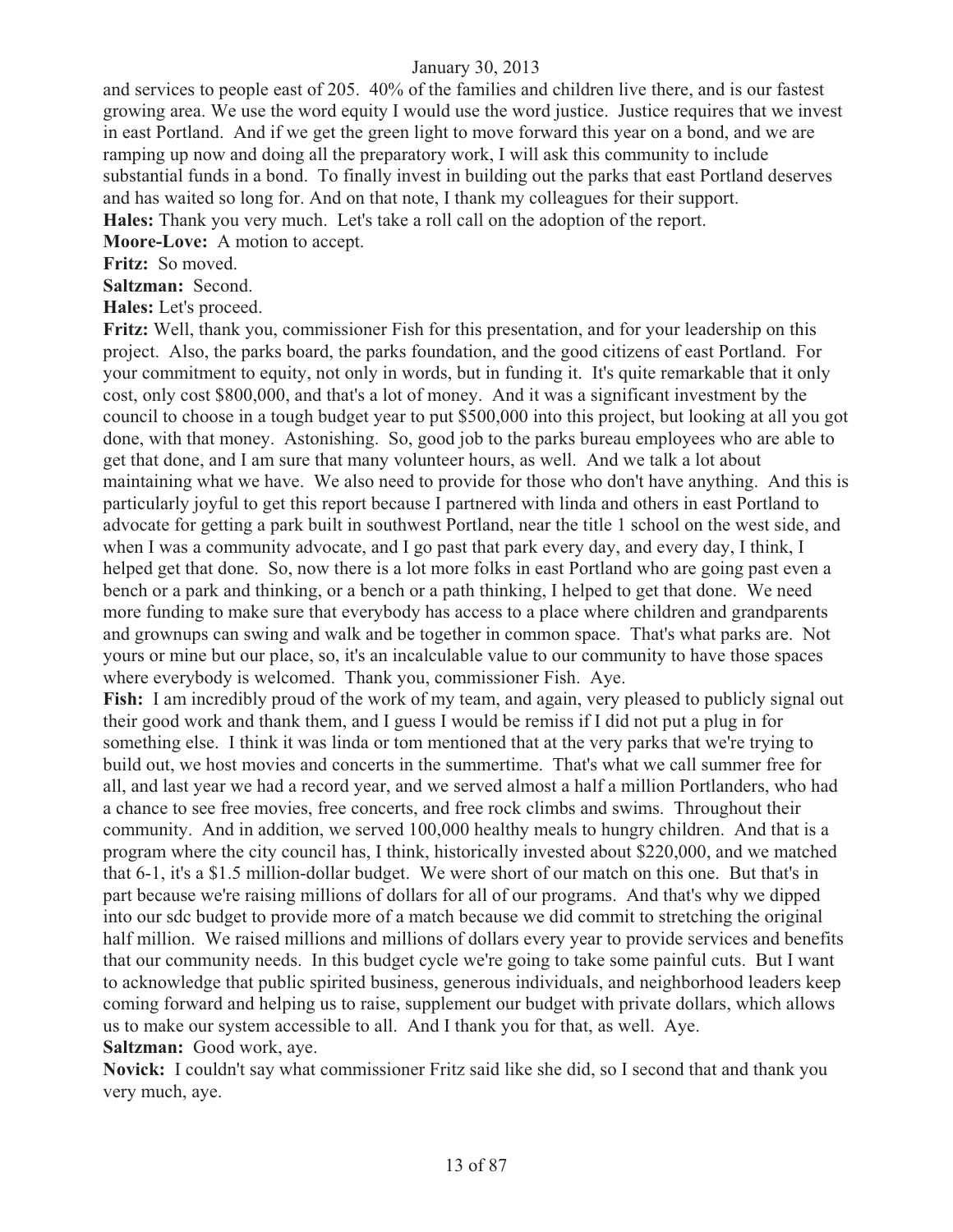**Hales:** I will say amen to the comments about partnership and commitment to east Portland. But, I want to focus just for a minute on the management side of this. And celebrate that, in particular. And you know, there is some conventional wisdom about government that we hear, and I repeat it again and again, and sometimes aided and abetted by the follies of the federal government or spending \$150 million to plan a bridge that is not built yet, but, here's an example that turns that caricature on its head. First, took a small amount of money stretched it to a lot of public benefit, and two, didn't spend a lot of time with the design process but worked collaborative with the neighbors of the parks to come up with practical solutions that were doable, and three, the conventional wisdom is always at the, that it's more cost effective to contract out work than to perform if with our own skilled workers and, and designers. And sometimes, that is true, but obviously, sometimes, not at all, and in fact, we got a great deal of value in this case because of the skills of the people in this bureau and their willingness to literally roll up their leaves and get the work done quicker with a lot less overhead and a lot less delay than is typical in construction. So, I just wanted to particularly call out that success in terms of the managers in the bureau and the workers that got out there and built these improvements. So, bravo, well done. Aye. [gavel pounded] Next item, Karla.

## **Item 84.**

## **Hales:** Commissioner Fritz.

**Fritz:** Thank you, mayor. As the creator and commissioner in charge of the office of healthy working rivers for five more days, I am proud to bring the 2012 office of healthy working rivers annual report to the city council. The Willamette and columbia rivers are vital to the economy and the environmental health of this great city. In 2009, the city council created the office of healthy working rivers because we needed to get things done better and faster. The office is helping us to realize the full benefit of our investment in the rivers and we're going to hear after this presentation about this combined sewer overflow project. The rivers office helped us to realize the full benefit of that investment. The office of healthy working rivers achieved this goal by improving the interbureau coordination of city sponsored actions and maintaining focus on this very important work. We make sure that the city rivers efforts are integrated and resources are leveraged for common goals. The river's office, which is now the smallest bureau in the city, and now that the office of equity has gotten up to full staffing, this is the office of healthy working rivers right in front of us. Our four staff people are a nimble team who add value, to make sure that we maximize our expenditure, our investments to the greatest extent possible. And we make the commission form of government work better. So, I would like to turn the presentation over to anne beyer, the director of the office of healthy working rivers.

**Ann Beier, Director, Office of Healthy Working Rivers:** Thank you, commissioner Fritz, and thank you, commissioner, for being here to listen to our annual report this year. The office has only been around for four years, and in the four years the river has been transformed quite significantly. As the commissioner mentioned much of that is due to the rate payers in the overflow project, the big pipe, that our colleague dean Marriott will talk to you about later. What that transformation means is that our river is cleaner than it has been in decades. And with that cleaner water, comes a changed perception of our rivers, and an increased demand for the services it brings. This is valuable open space, it's a recreational asset, as well as being a valuable asset for industrial and commercial development. In addition to that, we have made investments in restoration that are changing the way that the river looks. Particularly, in south waterfront, and those of you who haven't the opportunity, the restoration project at zidell included a cleanup and an innovative project that our parks department is doing on south waterfront are going to transform how that river bank feels. It's going from fill and riprap to a much more engaging amenity for the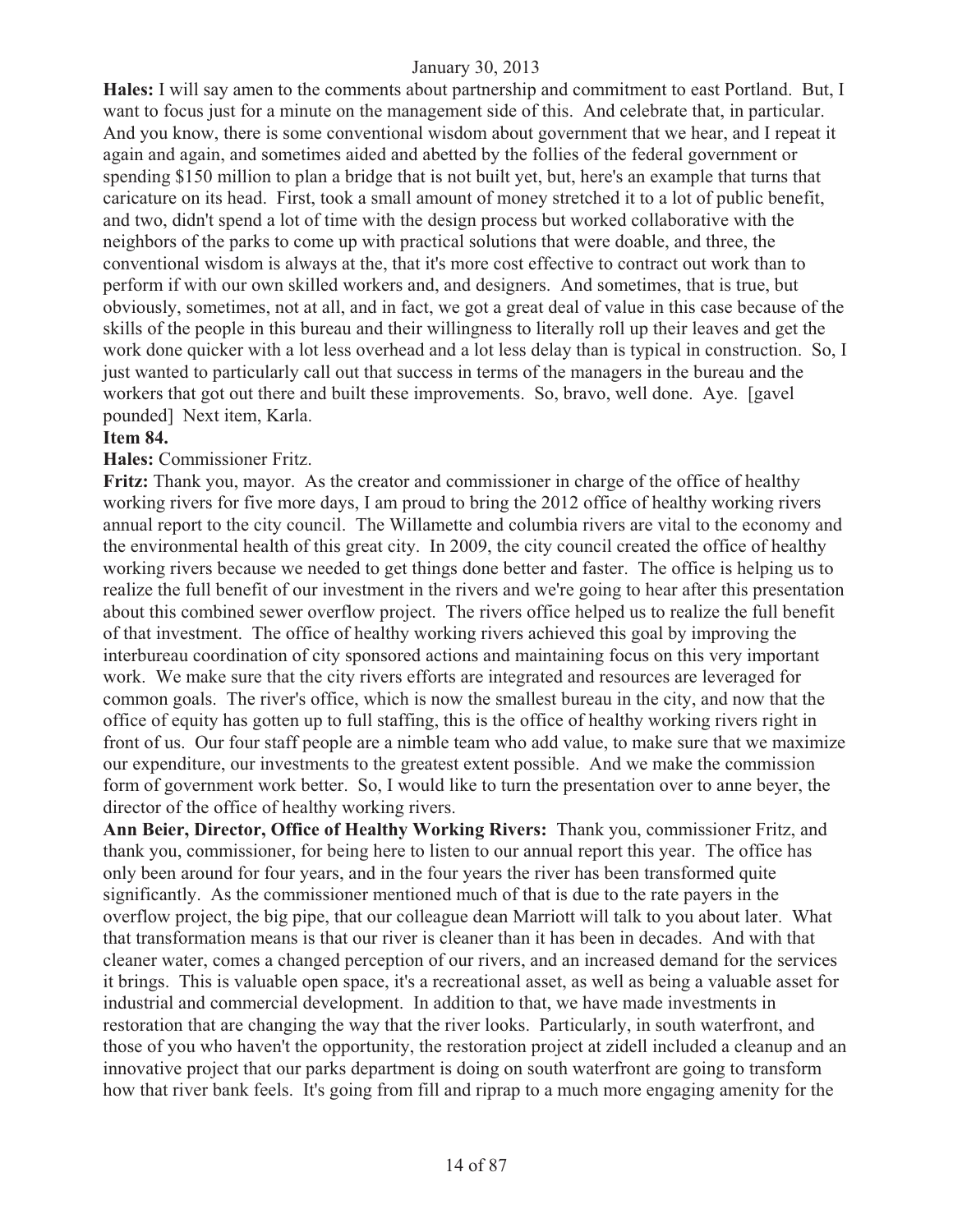whole community, not just for Fish and wildlife. But at the same time, we're facing increased complexity with the regulatory programs. It's not getting any easier to work on the rivers, and at the same time, demand is increasing. We're fortunate enough to work across the bureau. We work regularly with the professionals and dedicated staff of, of team members from all the programs. But, almost all the programs. And what we do is bring that value added that the commissioner mentioned. We're able to step in when they need additional assistance. We're able to bridge some of the issues, and we're able to do what our parks friends talked about, which is really leverage and build on those partnerships because we all have an interest in our rivers. And I want to turn it over to my team, and part of what makes our team so successful is that we come with a diverse group of backgrounds that allows us to match our skills, more effectively to any given project. Heidi berg is our environmental scientist, and she brings a wealth of experience to teasing out some of the tough ecological issues. And Kevin killduff has years of experience in land use planning and development reviews. And rick bastasch, our guru of the willamette, he brings not only an encyclopedia of knowledge of the river, of water resources background, but a passion for the river, that he's able to share and infuse with Portlanders because after all, it's, it's all our river, and it really is, a matter of equity, so, rick, thank you.

**Fritz:** Push that button, the one on the microphone.

**Rick Bastasch:** I am awaiting a slide show to, to appear. Thank you for your assistance. So, what you are going to be seeing is a fairly rapid fire catalog behalf we do. That characterizes, that's characterized in the report that you have in front of you. And has its has been said we are the city of Portland's office of healthy working rivers. A city that exists because it's at the confluence of two continental rivers, the rivers were the original infrastructure and rivers that were the home to people for 10,000 years, shown here by this sketch of Odall one of our, one of the original inhabitants of our valley. And 9800 years into that period people change their relationship the river with the coming of lewis & clark. We intensified our use and our relationship with the river, for commerce and transportation, through sale, or steam, and we changed the very river that we relied on for our economy. And here's the confluence of the willamette and the columbia in 1888. If you keep your eye on that incredible lace work of water and land, wetlands, and bays, that we simplified and eradicate in the interest of straightening and arming our river so we can have commerce. For example, we de-idled swan island, so, in part, we could give lindbergh a place to land. And ultimately changed that facility into the hub of the marine commerce that it is today. That's not the only way we changed the us or our river, we used it for waste disposal, including the direct input of blood from the slaughterhouses into the river in the early 20th century. And a river where we had the depression era people fishing for their dinner in front of a gushing out-fall. That was an outrage to the people of Oregon and the citizens of Portland. Mayor joe Carson and the youth of portland demanded clean rivers and were instrumental in passing an initiative that represented one of the first water pollution control laws in the state. Similarly in the early  $20<sup>th</sup>$ century the city wall not only allowed flood waters to enter into downtown portland but it was a decrepit septic mess, unhealthy that needed fixing so Portlanders set about fixing it with clean as a whistle seawall that stopped flooding, cleaned up the area. We capped it with a freeway that made us very proud, at least for a while until as Portlanders do, we rethought the use of that riverside land, and swapped out harbor drive for waterfront park. Similarly in the 1980s, we saw a derelict industrial area, and decided to lose dirt and create a new place. A riverplace. Which is now today one of the most popular areas for Portlanders to visit the river in downtown Portland. More recently in south waterfront, again, we took an industrial scrap heap. That was most of the area anyway. And thought big in this sort of exaggerated artist illustration where you go right, it's, actually, materializing. Portlanders have rethought their relationship to the river. And we're doing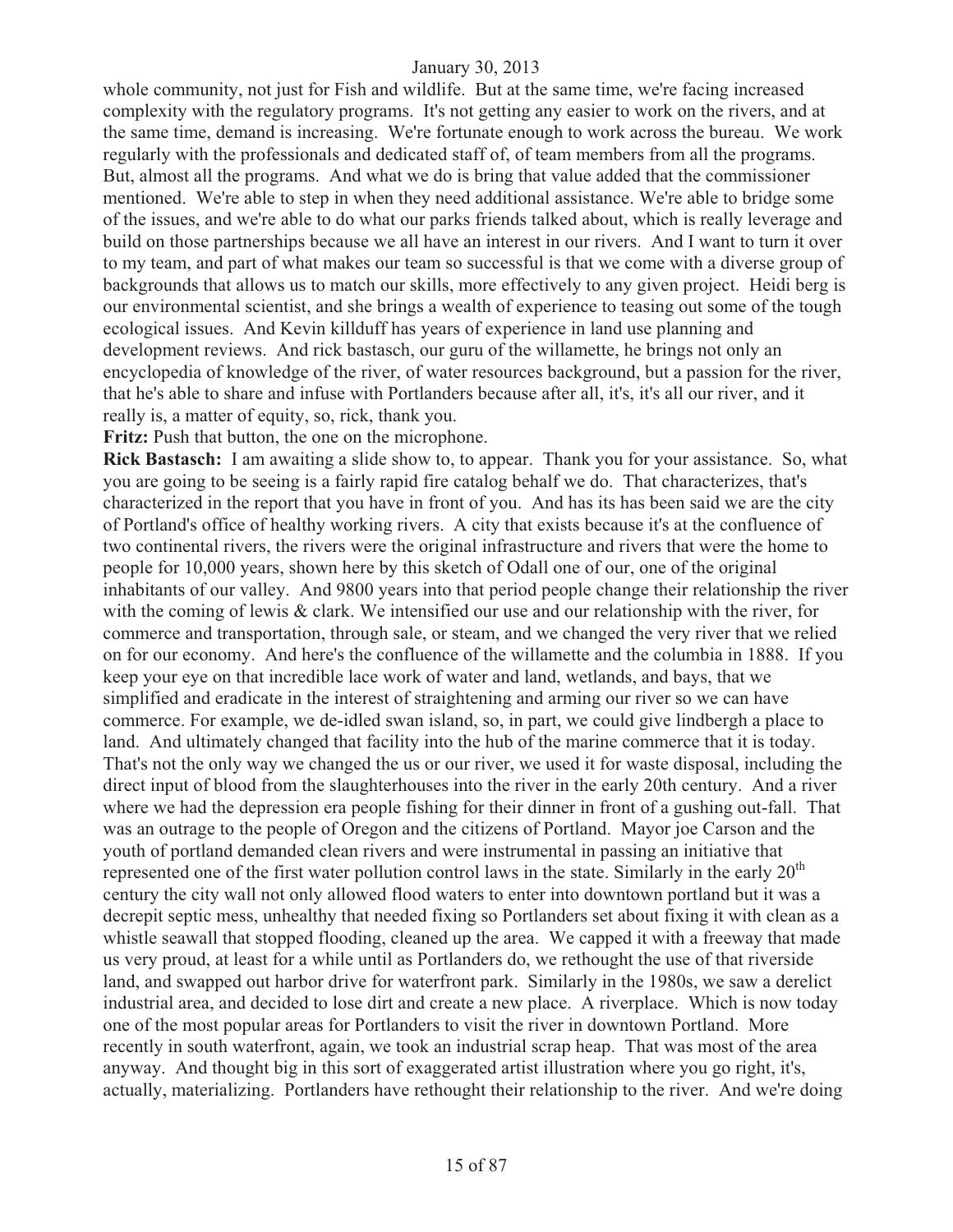it today. This was -- the west bank of the river, south of downtown in the 1936, the homeless camp, this is it last summer, a renaturalized river bank and cleaned up the industrial area, and a now soon to be available 30-acre development opportunity where Portlanders can reexpress their interest in connecting to the river. And even though we did a lot of work, over the years in stopping our use of the river as a waste disposal system, we still struggled with combined sewage overflows. 20 years later, and \$1.4 million of rate-payer money later, we have a result, and that result is that we have moved the river, the water quality from a good condition as measured by a deq index towards excellent. We still have problems with habitat and contaminated sediments but we have moved, that quality of the river towards excellent. And there is lots in motion, if you take a look at what's happening today, and this is a real fast index of things happening along the river, of course, we have superfunds and NRDA that will change the trajectory of portland for decades to come.

#### **Fritz:** What is nrda?

**Bastasch:** Natural resources damages assessment program. That a company superfund to remedy damage to resources from contamination. We have neighborhoods working to restore baltimore woods, a riverside forest patch that will reconnect Portlanders to the river. We have the university of Portland last summer moving down to their river campus. Moving dirt. Reestablishing more environmentally acceptable river banks. And we have the extension of the north Portland greenway trail that will move from downtown towards the columbia last year with the waud bluff trail segment completion. We have swan island going to the river program for, to increase the mobility from the mainland onto swan island. We have a few beaches, sandy beaches that with a little help can become an even better habitat for salmon and other wildlife. And moving downtown, we have centennial mills, a redevelopment of opportunity that we hope will reconnect people with the river. We have the central city 2035 northeast quadrant opportunity that imagines a way for north Portlanders to touch the river directly. We have the burnside bridge head and the morrison bridge head that will change the bridges from iconic ways to get across the river, and a way to get in touch with the rivers. We'll hear more about the willamette river recreation strategy in a moment on these. Omsi is moving towards its campus expansion, and the tri-met bridge is being built which will reshape our relationship with the river in that area, and we have the south waterfront greenway, which parks has met the challenge of moving forward with that, this last summer, and we're looking forward to the completion this summer. And parks is also working with volunteers to restore the 40 acres that were donated to the city for a natural area a few years ago. And we're working to reconnect oaks bottom, to the river for, to benefit the juvenile salmonids. The willamette sailing club is moving towards more of a condition of being the willamette sailing center for all of the public. And there is the willamette park being done in terms of redevelopment. And utility work, and environmental improvement of the river banks, and as well as some new boating facilities, and we have the sellwood bridge rebuilt. We're in the process of being rebuilt. And that's a lot happening. There is a lot of actors, we have the privilege of working with all of the bureaus in the city of Portland. And we work with other governments and with ngos and nonprofits. These are all working within an intricate web of regulations. The river's edge is complex. There is federal law, and there is state law. And of course, there is our own local requirements to make sure that we do what we, what's best for the riverfront. And in view of that complexity in 2000, the council directed the development of an integrated work program and passed a resolution in 2001. And that instructed the city to integrate the work around five river goals. Clean and healthy rivers for Fish and wildlife and people, and prosperous working harbor, embracing the river in portland's front yard and creating a vibrant waterfront districts, all through the partnerships, leadership and education. And that integration, the council told us, was to come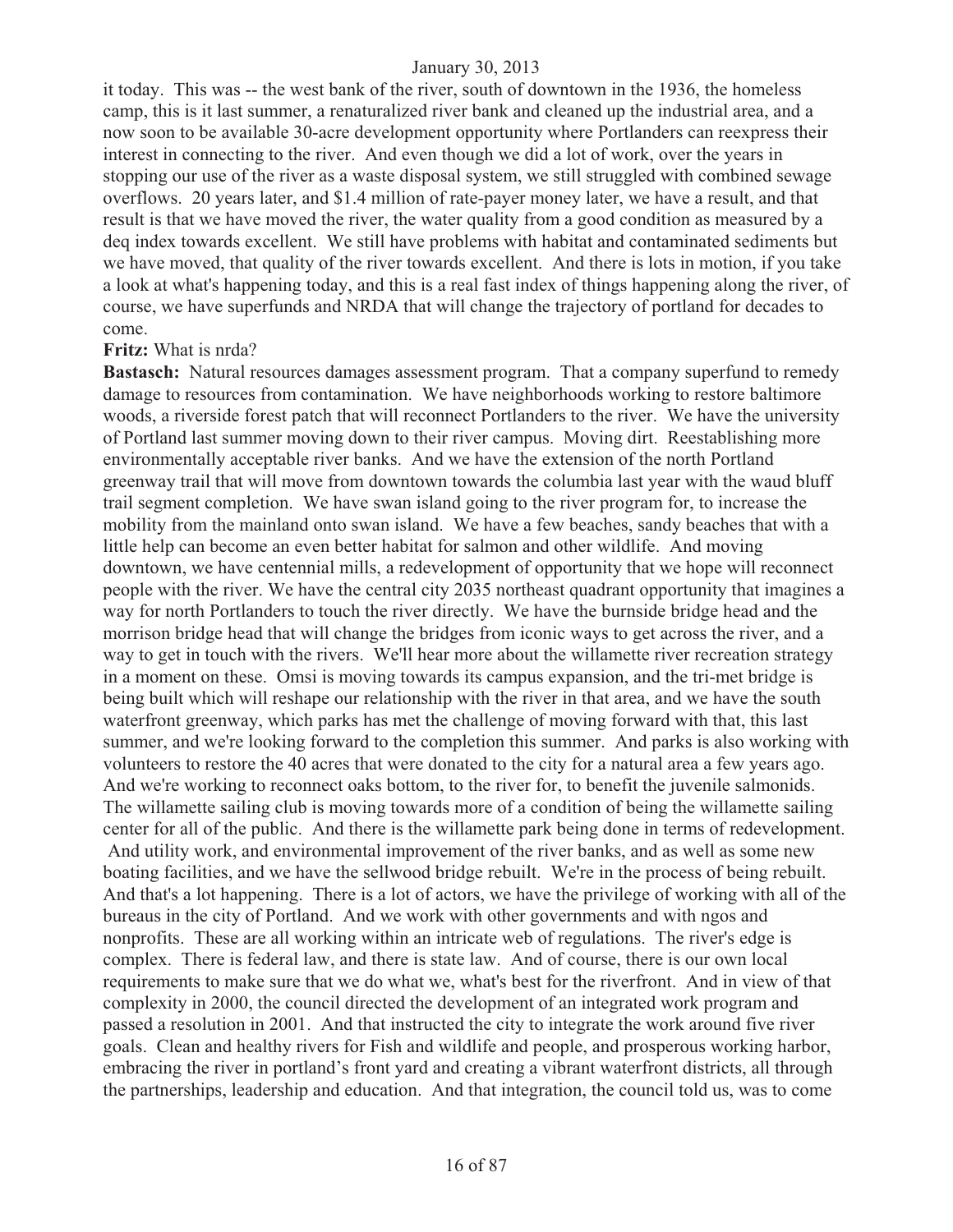through the form an umbrella of the core river related initiatives. And we target the immigration of these fundamental programs of the city of Portland. So, the council took stock in 2008, and commissioner Saltzman led an assessment in which he made some recommendations, first identifying a problem that while progress was made, there was a difficulty, the silo mentality was pervasive and he recommended a solution of bringing the river renaissance program under the commission's office to bring the focus and direction needed on projects and issues regarding the river. And mayor adams asked commissioner Fritz it take the lead. And she developed the concept, and drafted an ordinance, which the council adopted in 2009, creating the office of healthy working rivers, and instructing it to improve interbureau coordination on issues regarding the willamette and columbia rivers, and insuring that we meet our obligations and intense in the superfund process and protecting the ecological transportation and recreational roles of our rivers, and rehabilitating the contaminated, inactive properties in the harbor. And commissioner Fritz chose to have the office house at bes for administrative efficiencies. We are a rate payer funded entity as provided through annual council budget approvals. This requires us to focus on the parts our mission that are tied to the city's legal obligations to improve watershed health, and meet our obligation and is involve the citizens. From a 30,000-foot level, what we do, we track the river needs and projects, and we act as the agent for advancing and balancing of the goals, and we promote integrated systems based solutions. And we do this through programming integration and alignment, through community engagement, and by, we are specifically charged from time to time with delivering specific projects, and generally, our work falls into four mission areas that we'll go into here in a moment. River project analysis and facilitation to figure out what's, what's happening. And how it can best happen, resulting in greater transparency and efficiencies within the city, and in the superfund where the citizen information and involvement, we look for ways to protect and restore the values listed here, and we are very interested in connecting Portlanders with their rivers. So, not to keep you in suspense and sort of the greatest hits of 2012 for this office, but we developed with, in collaboration with parks, the Willamette river recreation strategy, and got it before council last february, and where it was enthusiastically endorsed, and the west hayden island we delivered technical assistance for assessing ecological values and prioritizing restoration, and conducted a short term economic impact, with emergency communications on the river and catalyzed host of riverside actions, most notable the big float and rock the bow.. So, in terms of the first category, the river project and analysis and facilitation. We do that internally and externally. Inside city government again, we help to develop the willamette river recreation strategy. In response to the community's growing demand for access of different, of more access and a different type of access, we identified ways to safely meet that growing demand, and identified the facility improvement needed for the next 15 years, and this has been endorsed by our partners, not only within the city, but by the marine board, and by, the natural marine Fishery service, and is used by the natural resources damages estimate trustees for informing their plans for Portland harbor. And we also spend a lot of type on the west hayden island process where we helped to implement the ordinance that we assisted in drafting in 2011. And we provided specialized technical assistance, and heidi will talk about that more in a moment and identified options for long-term management of the natural areas on west hayden island. We worked closely with the bureau of planning and sustainability on creating the goals for this, the central city 2035 process, and there is a couple of blockbuster goals that have to do with the willamette river, and the urban design that we think are really going to be useful and produce an exciting result in the central city in the next 20 years. And similarly, we're making sure that rivers figure prominently and rationally in our comprehensive plan update. Also, working to keep people safe on the river, and kevin can talk a bit about that.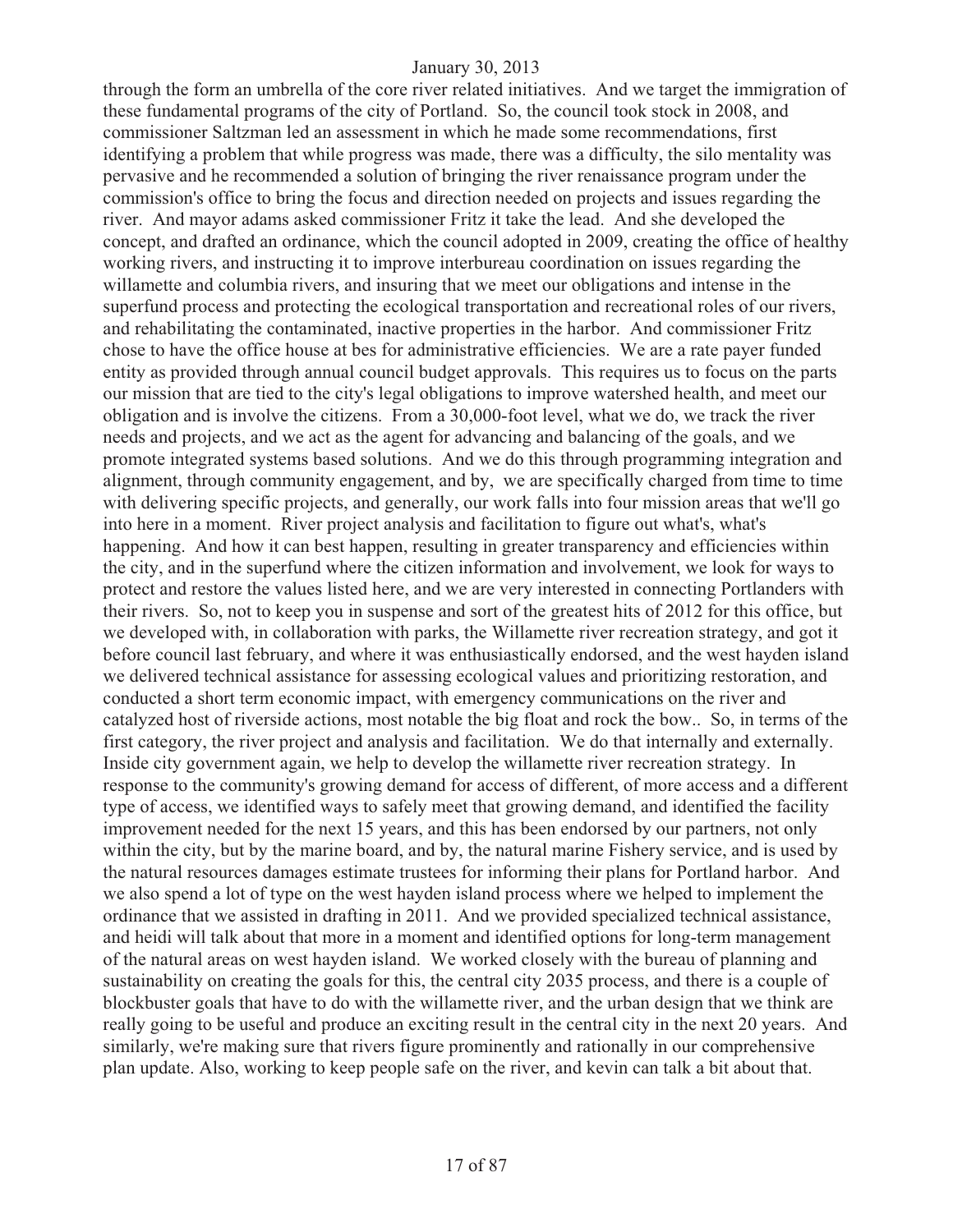**Kevin Kilduff:** Thanks, rick. I sit on a river safety panel that's coordinated with the groups you see listed here. Including the united states coast guard, and the Multnomah county river sheriff's office, and Portland fire and rescue, and the Portland fire and rescue team, and these groups provide search and rescue on the rivers, and we have the busiest waterways in the state. And, um, we offer, people get into trouble, and their boats are sinking or abandoned, or, we have tragedies where people have fallen or jumped off the bridges and require rescue or search and rescue. So we help to coordinate with these groups for events. The next section, yeah. Derelict vessels emergency communications. Event safety, and emergency response communications. In particular, we help broker a deal, an agreement with the coast guard and the Multnomah county sheriff's office, so that she could share radio packs so when they respond to an event on the river, they can communicate and coordinate the response to that event.

**Bastasch:** Thanks kevin. In addition to these programmatic opportunities to advance the river goals, we work daily on routine basis, project by project in previewing the proposals, whether it's the university of Portland's master plan and the waterfront expansion, the zrz master plan, and how the sellwood bridge is touching down on either river bank, and working to, clarify and assist the south waterfront greenway construction, and creating more of a waterfront presence and firehouse 21 reconstruction, and these are all things that we invest in on a day-to-day basis. And have the opportunity again, to work with Portland parks and rec, the Portland fire and rescue, and planning and sustainability and environmental services and bds and pbot and pdc. And we also take note of the fact that, that there are at least 600,000 people that live upstream of the 500,000 people that live in Portland. We make an -- we make it an active objective to reach out to the willamette river cities upstream from us. So that we can learn from each other and better understand how we can all contribute to improved health of the river. We have expanded our columbia river portfolio. We have convened people around the columbia river treaty review process. Answers on the columbia corridor board of directors, and we initiated work with the columbia river-keeper. And have had the opportunity to raise the profile of how urban communities and urban river settings can contribute to overall health of the river systems as big as ours. Through the trust, the willamette river initiative and within the reach conference and by bringing the river rally to Portland in 2012, we're 700 river advocates from the river network, and the water-keeper alliance visited the city, to learn what we are doing, in may of last year, and again, we have the privilege and pleasure of working with the host of the community groups and other cities up and down the river. I'm going to hand it over to anne now for a summary of the superfund activities.

**Beier:** Certainly. Thank you, rick. Superfund will require big investments in the city of Portland. And for the cleanup of the Portland harbor. Contaminated sediments from the pollutants. The city has a unique role in being a potentially responsible party, but also, a steward, so making sure that you as the decision makers and are public have the best possible information as we start moving to the next phase of the superfund cleanup. Much as the technical work has been we are at the point that the epa has that information, and we expect them to come out with a proposed cleanup plan in a couple of years. You will be making the decisions about this during your term. We have tried to come up with tools that will help you with that decision-making. We funded a study that looked at the short-term economic impacts of the investments in the superfund cleanup. And that will be in the millions of dollars. How do we capture that investment in our regional economy? And that's a question that we need to tease out in the next several years. We worked to provide tools to assess the ecological values of the restoration projects. So that we, as a city, can prioritize our projects to get the highest value possible from those choices. We play an active role in connecting with the community advisory group. They are the group delegated by the epa, to provide public comment on the cleanup process. We think it's really important to have our eyes and ears on that process to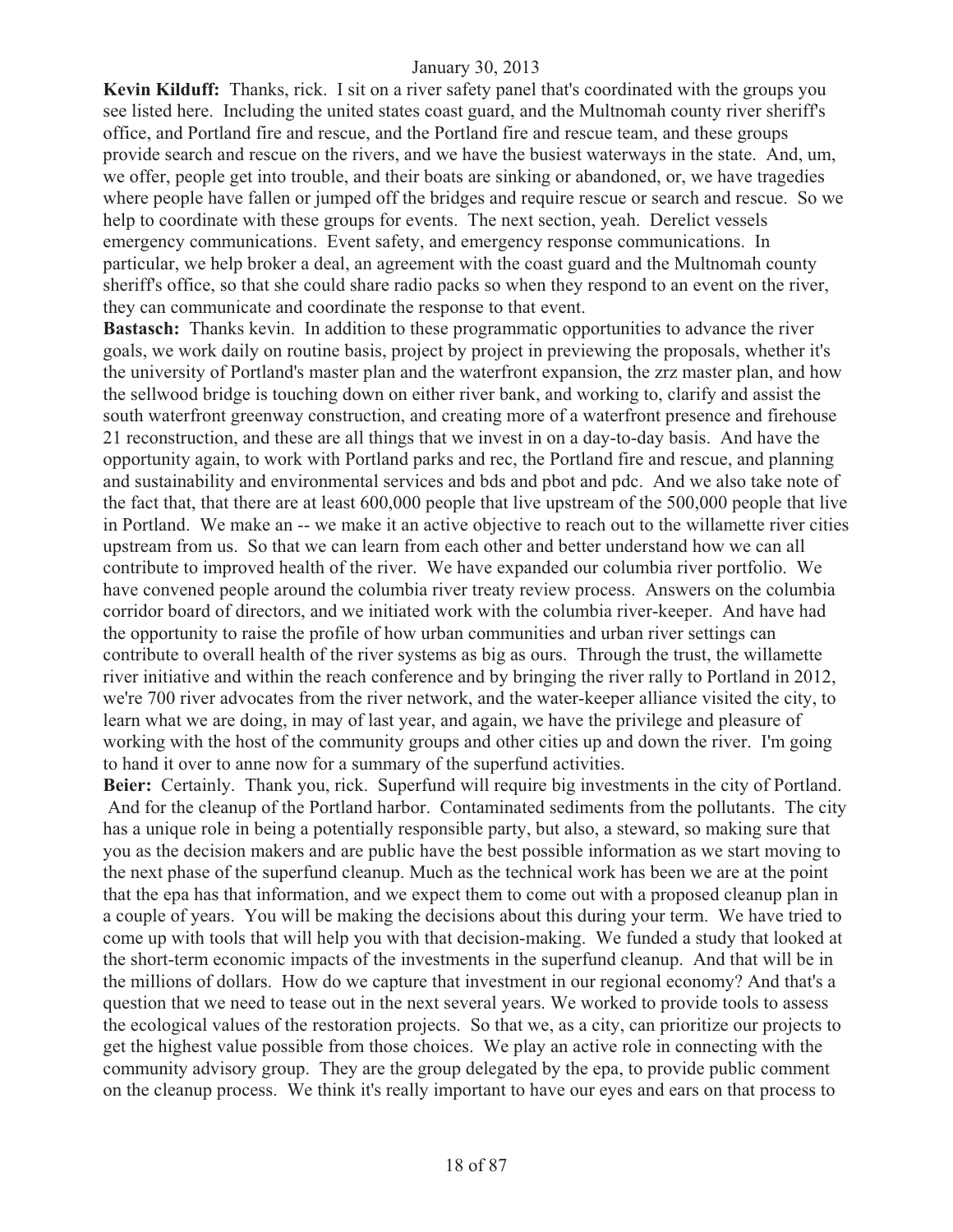make sure that we hear what our citizen's concerns are, but also, how the regulatory agencies responding to those concerns. So, we'll continue those efforts in the upcoming years, we also trying to make sure that the public has access to information about the project, and in a way that, that is accessible, it's highly technical, it's complex and confusing as heck, so making information available so that people can have access to that. Thank you.

**Bastasch:** Now, heidi will start us off on our third mission area, namely, the protection and restoration of the ecological, recreational economic values starting with, with ecological values. **Heidi Burg:** Thanks, rick. An important role of the river's office is to help the city develop the tools and understanding to quantify and assess our urban eco-system. So, we are providing expertise and policy recommendations on environmental river related issues, and in 2012, focused primarily on the eco-system methods and regulations. And because the superfund plays a significant role in this stretch of the willamette, the office analyzed the methodology used by the national resource trustee council to assess damages to the natural resources in the Portland harbor. Their method is the habitat equivalency analysis, and we assessed and utilized this method to quantify and prioritize the viability of potential city projects. that provide restored habitat, needing superfund and watershed health requirements. We used this knowledge in working with bes to respond to the draft programmatic eis and restoration plan released in the summer of 2012. And focusing our comments on clarifying that assessment methodology. And without this information, the city cannot accurately assess project compliance with the natural resource damage liability. The rivers office also worked on the development of the city's habitat restoration evaluation method for the riparian areas, this involved field testing with other methods and we did this in partnership with the river network, the willamette river keeper, and the willamette partnership. We work closely with bes to develop a forest mitigation framework in conjunction with the proposed development and annexation of west hayden island in order to account for the functions and values in the island's floodplain forest. And also, with the broader regulatory and of course community, and were asked to participate in the creation of an epa-sponsored stream and river assessment. By participating in this ongoing process, the river's office is making sure that those characteristics, specific to large river systems, in an urban area, are accounted for in the mitigation framework. This is the framework that will be used for projects in the city that require state and federal permitting. Additionally, the city, the department of state lands asked the river's office to contribute to a rule-making process. To determine regulations around the use of state lands during the mediation and restoration. While also protecting public values, and for those of you, you probably know that, that the state owns the bed and banks of the willamette river, so this is significant. And our input resulted in significantly lower future costs for the city, when obtaining the conservation easements related to natural resource damage projects. Thank you. **Bastasch:** Thanks heidi. In terms, in terms of recreational values, we worked externally with the community on, exciting things, we're working with the, with a project that helps nonprofits to look at the opportunities that might be afforded all Portlanders, and the community voting, and see what we can do to, to, perhaps, up the profile of the, of this. [inaudible] in terms of our charge to look for the economic values, given the source of our funds, we cannot embark on that direct, but we do know that from our other work, in our ecological and recreational portfolio, multiple benefits are received. And [inaudible] or calling for veterans [inaudible] our fourth category of connecting the rivers, we are active in it, and we do hands-on restoration projects, and cleanups, and we share a lot of information through our river news digest on our website, and we convene people in celebration, especially for the big float in 2012, and by taking the rivers, to the community fairs where we can talk to people who wouldn't otherwise have the opportunity to come downtown or to city hall to express our interests or concerns about the river. So, in the year ahead we plan on continuing to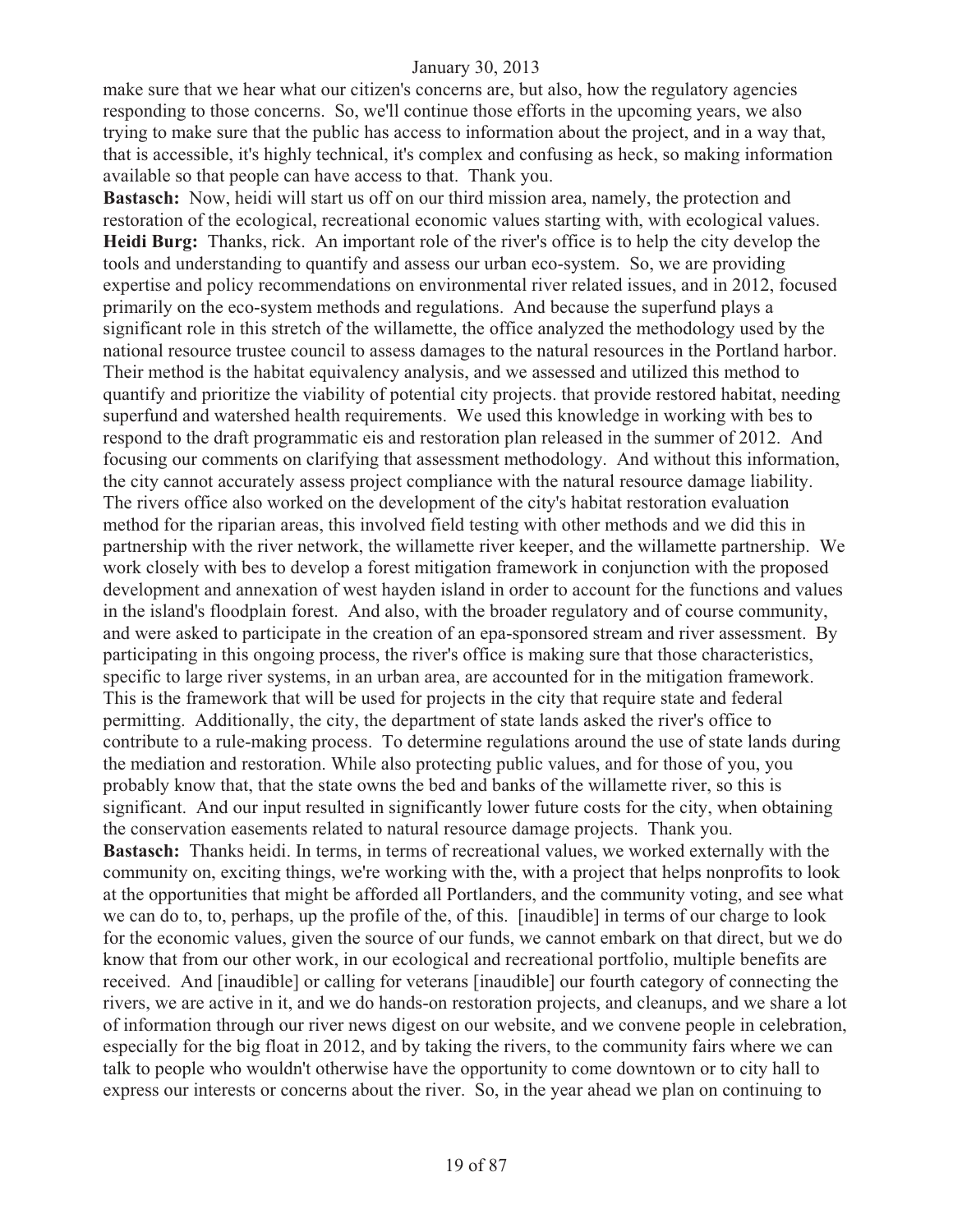advance the city's river goals through improved internal and external integration, superfund and we will coordinate citizen engagement, better decision-making, and implement the river recreation strategy, and provide specialized technical assistance, and expertise to eco-system service assessments city-wide, and will continue engaging Portlanders on river issues, not only by gathering around the river goals, but around the ideas that the rivers are foundationally important to the city, and that they can represent a critical infrastructure, after all, again, the columbia and the willamette were Portland's original infrastructure for food provision, a couple hundred years ago, or even today, as we see the tribes gather at the willamette falls or the lamprey harvest. Where they serve as a transportation infrastructure, for native americans, lewis & clark, and explorers, trappers, during the ages of steam and sail or today, they are an infrastructure that we need to rebuild for habitat where we can take this example from the natural resources damages assessment trustees, who are beginning to identify places that need to be improved to accommodate, better accommodate and help our endangered and native species, and through projects that may be like the gunderson eco-roof, the ecological restoration of the mouth of the stevens creek or the reestablishment of a naturalized river bank in downtown Portland. Rivers are important for our health and wellbeing, they are an infrastructure for renewal. This is a post-card that my grandfather's uncle sent in 1903 from the oaks park where people swam and boated and today, thanks to Portland's, Portlanders' continuing investment, we have the Portland triathlon, the big float where more people are getting along and onto the rivers. Rivers that can serve, not only as a source of renewal, but as a new form of economic improvement through the development of more, more abundant forms of appreciation for the rivers as, perhaps, our one of our most prized assets so that's what we are about, and that concludes the presentation. Anne.

**Beier:** Thank you. So, as you see, we're a small program. We work with all the other city bureaus to leverage the resources we have to focus on those river goals that have been adopted by the council, and embraced by our Portlanders, and in trying to make our rivers accessible to all, making good decisions. Making cost effective decisions by pooling our resources. To really take advantage of the river system that we have. Thank you.

**Hales:** Thanks very much. Questions from council for the panel, from the office? Great. Thank you very much. I'm not sure if there is anyone else here to testify on this item.

**Moore-Love:** We have one person signed up.

**Hales:** There is, good. Good morning.

**Steven Entwistle:** Good morning. Council members, mayor. I am steven entwistle, Portland, Oregon. Born and raised. And I just -- a bit concerned that these are all great projects. The restoration of the river. The, the -- in fact, I like the fact that they are going to include oaks bottom, ok, which is, which is, I see a lot of metal hanging on trees, and in 1880, when they brought in the railroad, they filled it all in, and they used it as a garbage dump. There is just garbage, junk all over the place, but there is a section of, of city, population that's not being involved here. And that is poor, the unemployed. The people that wouldn't normally be hired by private contractors. And the homeless. Like with the parks, there would be a really good idea to maybe have a quiet place other than a, a, a business for them to sleep. Even temporarily, just a one night. Early morning. Just, just a place for, for somebody, that they could sleep. The other thing is, we're, we're so, so focused on the efficiency, that we have, like I said, we have neglect the fact that there is a lot of people, even homeless people still healthy enough that they were able to work. And I would suggest, like for the restoration of the oaks bottom, for example, to restore the salmon habitat, which used to go through the oaks bottom. You would make that a real green job, and what I mean by green job, is, is no power tools, no gas loaders, none of that, shovels. Get as many people, as many hands and as many people to work, that can work on, on these projects. Because otherwise,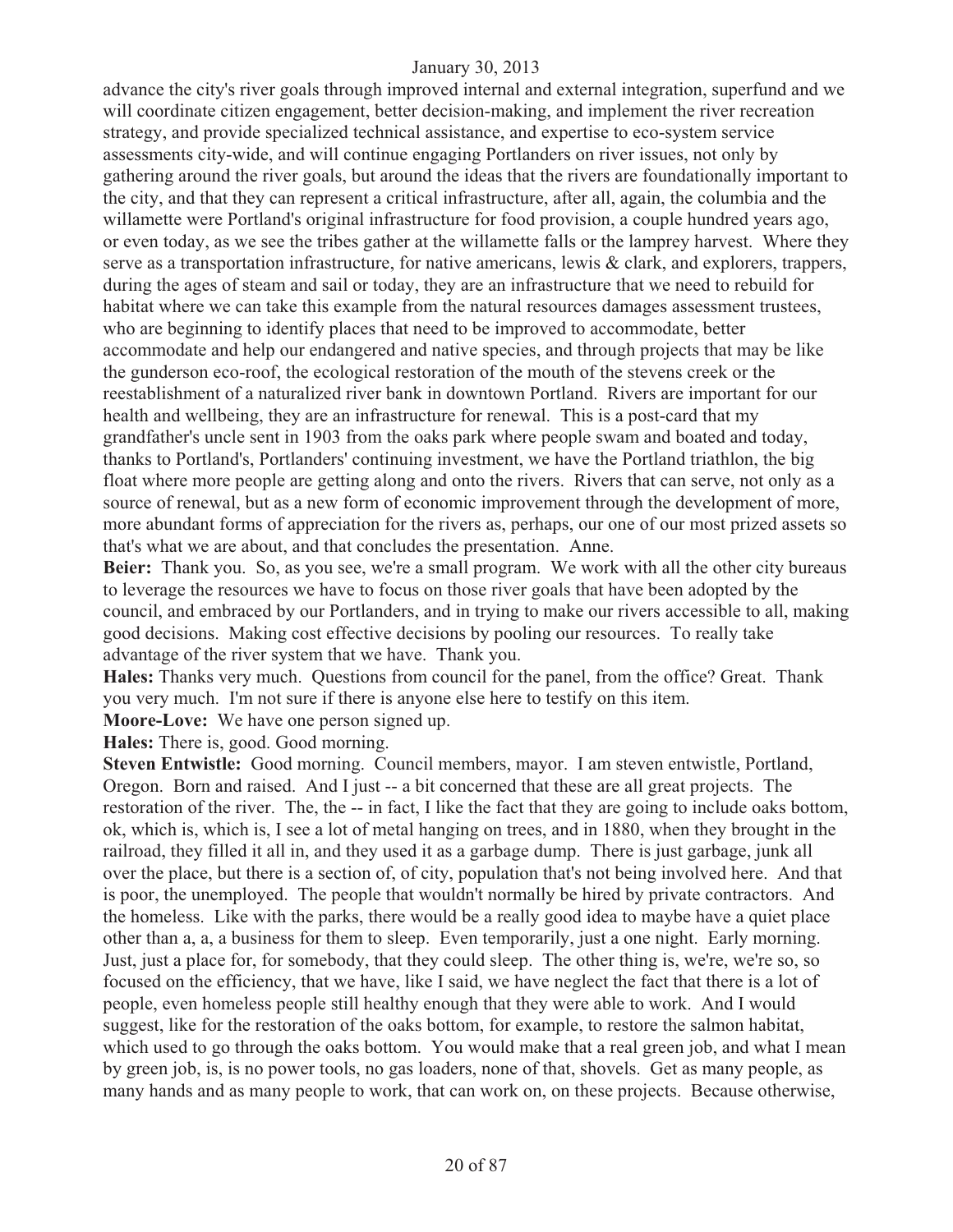they are going to be left out. And they are desperate and they need money mother than any other private contractors out there today. So, I just -- I want to bring that up that, that I think it would be a great pilot project to start, and to see how many shovels we can put in the hands of people. And not necessarily having the government pay for it but the private sector invest in the city, itself, and in the people. Thank you very much.

**Hales:** Thank you. Good morning.

**Nancy Newell:** I am Nancy Newell. Same to you, commissioner novick, and some of the great stewards on the counselor of everything that we need for this city. I am concerned about this plan. I don't see elements of global warming, incorporated into the planning. You can do great projects, and put up a lot of citizen effort and cooperation and corporate effort, and it will be upended with some of the things that were not anticipated because of the global warming conditions. For example the loss of salmon because of the change of temperature in our streams. And we really have to look at that because the acceleration of global warming is such a consideration and the damages being done are so overwhelming, that this kind of planning has to somehow balance some of the realities against what we're trying to achieve. I think every effort to increase the species' ability to survive -- we have lost so many species, is a good effort. But on the other hand, people are not able to have access to drinking water, bull run is part of this entire system. And it's a system that's being taken over by corporate interests, in my, in my thinking. And I testified before council several times on this. So the ethics, the practice of those corporations that are hired to cooperate on this project, I would ask you carefully examine their track record, also, the transparency, there's been very little. Our city just, by the public interest research group, said that we are 25th of 30 cities in having transparent financial spending by city. Boston and new york were in the lead in transparency. These are very complex operations. What is Portland's excuse for the public being so frustrated in getting information on how their money is being spent. I think that, that commissioner Fritz has been active on this, and several of the people have, and I think that it needs more very intensive care because people are really strapped financially, and are out of work, and out of homes. And out of water. And it's not a good situation. Thank you for your time.

#### **Hales:** Thank you. Good morning.

Lightning: Good morning. My name is lightning. I would like to bring a few issues along the river. With the office of healthy rivers, that they can look into. One is the issue of, of some of the old log pilings that you have say up around marine drive that are close to the bank, even around Kelley point park, various boats have hit their hull, their outdrives. Done a lot of damage to their boats, and what I think would be an interesting study to do is, is maybe to have some of the contractors out there. We can get some underwater divers that can assess the situation on going underneath and cutting the log pilings and removing them completely. And maybe have like a diversified marine come out with their pile drivers and possibly pull them out of the, out of the river. The reason why that's really beneficial is to improve the recreational boater's ability to go close into the banks around say kelley point park and various other locations. And it will save a tremendous amount of money on the expenses to the boaters, as far as on maintenance, on the outboards, props, and outdrives, hulls and various maintenance that they might incur because of the log pilings that have been remaining for many, many years that are being, not being used for anything. But their underwater and a lot of people cant visual see them and creates a tremendous amount of damage. Another issue I have is referring maybe to marine drive is on the dredging issued to the marinas. Now what you predominantly have is a few yacht clubs there such as rose city yacht club that has their own dredge they have their own pond alongside their parking lot. But what you also have is a few marinas there that are privately owned that due to the way these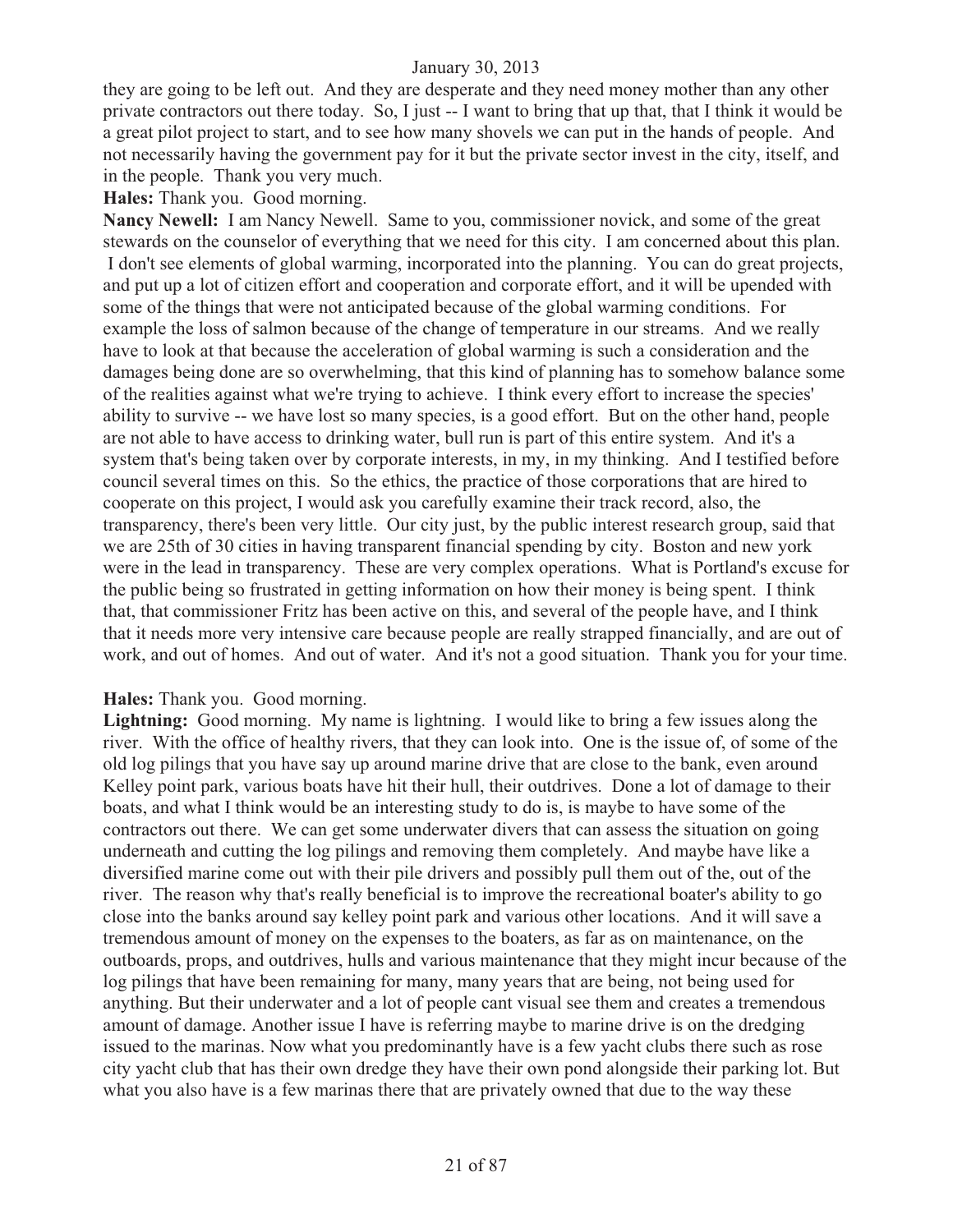marinas are operated, they don't have enough capital to cover that expense for dredging. Very spendy and as you know with the climate change with various factors that can come into play here you can dredge one year then in three years it can fill back in with more silt. So what I may be proposing is to look at a way we can maybe coordinate a dredging schedule for all these marinas so they can have so they can have enough water say the historically low time would be from july  $15<sup>th</sup>$ to september 15th, to allow recreational boaters to boat year round without any problems. That would provide a tremendous amount more income not only to the marinas, but throughout for people buying boats and knowing that they can use them year-round. On the i-5 bridge, I think this bridge is going to be an important statement on what we can do to bring vancouver to Portland and the water underneath -- we need to make a statement with the bridge to say hey, this is something that is spectacular. Something that you want to be around. Something you want to have water taxis go underneath, side wheelers or stern wheelers and various recreational vessels, and it is a point that we need to take more time in the architectural design of it to make a statement that is going to bring this river as a playground say up around marine drive from vancouver to Portland and really utilize this river the way it should be. And -- let me see -- **Hales:** You are out of time. That is a great place to stop if you are willing. That is a good point. **Lightning:** If I might ask, mayor, I didn't know I was on a time frame.

**Hales:** You were, but you did well.

Lightning: This is not a communication. I signed up to speak after them. But i'm on a 3:00 time frame.

**Hales:** You are, but you have a little extra. Go ahead. I see you have been given another minute by some magic cosmic force.

**Lightning:** I don't know what that force is but that sounds good.

**Hales:** Her name is Karla.

**Lightning:** Thank you. One other issue is on a couple of environmental issues, I would like to see a little bit more inspections done on the flotation under current floating homes and/or boat houses along the river. I want to make sure that the flotation is adequately encapsulated. If not up to date, have flotation specialists make sure that is done. What we have up and down the river, you have a lot of small foam flotation that animals digest. It is not good for the environment. We need to make sure that everything is properly encapsulated. Another issue on the floating homes, I would like to see more inspections as far as on the sewer systems. We have a lot of swells on the river, due to mainly wind and/or the commercial vessels. And it is really hard to inspect those on a regular basis without actually having divers go underneath and make sure that your lines are properly hooked up. I think this is a very important thing to really make sure that the inspections are done on a regular basis and we are not putting sewage into the rivers that we don't have to be by not doing proper inspections. Thank you.

**Hales:** Thank you very much. Anyone else to testify?

**Fritz:** Move acceptance of the report

**Fish:** Second.

**Hales:** Any further discussion. Then role call on the acceptance of the report.

**Fritz:** Thank you colleagues and those at home watching and especially the office of healthy working rivers staff for this presentation. I am very proud of the office of healthy working rivers. We named it with that rather long name because it is intended to address the helath and working aspects of the mighty willamette and mighty columbia. Most of our work has focused on the willamette, but we are moving to the columbia. And also I thank the folks who testified just now, three folks who came to talk. Lightning if you have -- we can give you more information on piling and those issues that you mentioned because the river office has been looking into those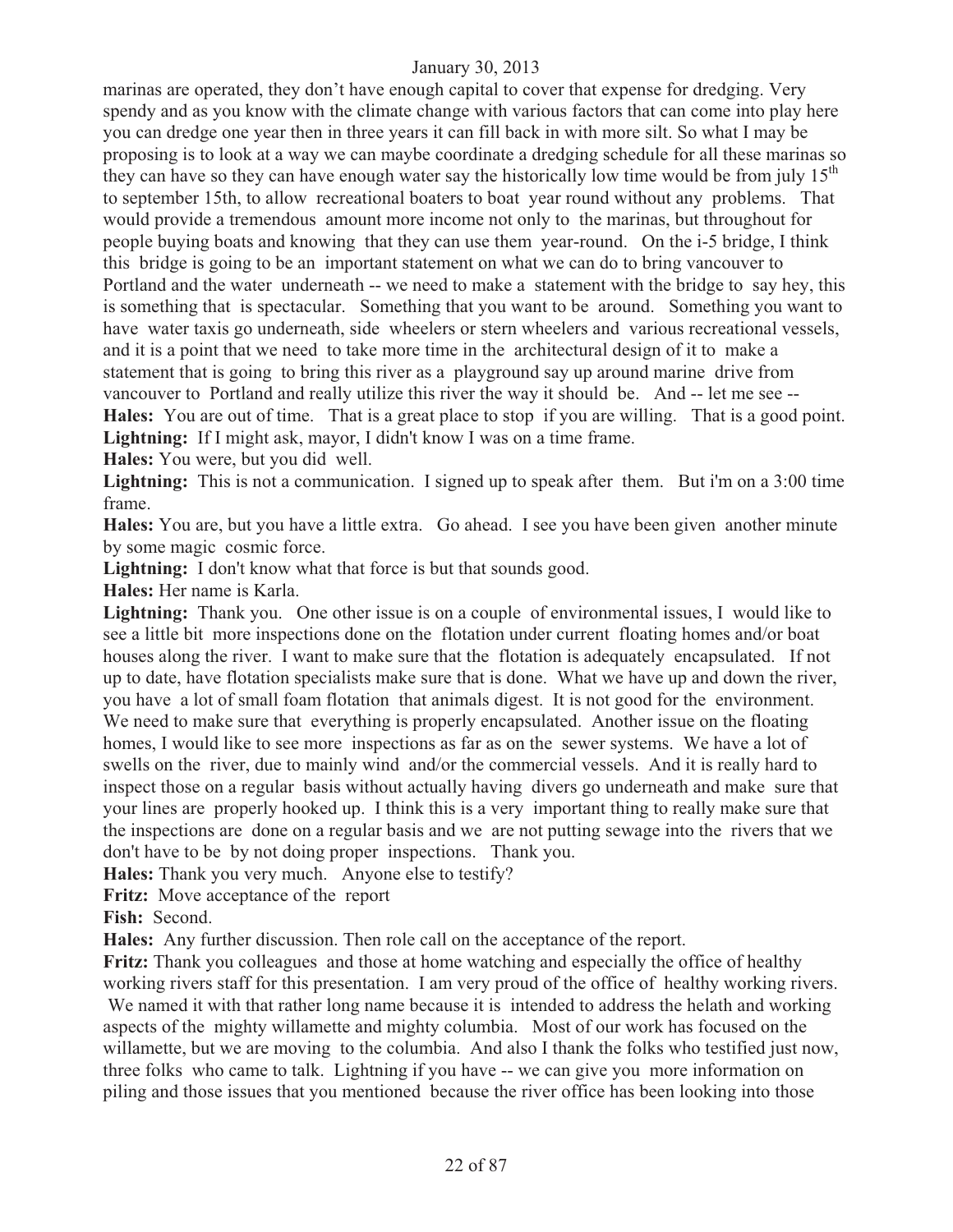things. It illustrates that Portland does care about their rivers and we have succeeded in turning the ship of state into looking at the rivers as our front yard instead of as the back yard. We will hear in the next presentation about the combined sewer overflow, investment, rivers office helps coordinate and helps make the commission form of government work better and make sure that all of those different projects that you show up and down the river have somebody who is looking at all of them rather than focusing just on one. Thank you for this report. Aye.

**Fish:** I want to thank director beiers and her team for the report. Commissioner fritz for her leadership. And on behalf of the parks bureau we greatly value the collaborative relationship that we have both with the office of healthy working rivers and with the bureau of environmental services, thank you. Aye.

**Saltzman:** Very good report, aye.

**Novick:** Just to follow up on the mayors comments about the caricatures of government compared to the reality. I was struck by the observation that the willamette, which state of which tom mccall decried 40 years ago is now rated by the deq as having a good to excellent water quality and when you combine that with the report from the parks bureau, what we saw happen with the Sellwood bridge last week, we can see what government can do. Government can clean up rivers. Government can with a small amount of money provide places for thousands of children to play and government can move giant bridges without a hitch as the Oregonian said. I hope people are taking note of the facts and I vote aye.

**Hales:** I was out there last summer for both the big float and the d-rock event and saw the passionate interest by a lot of citizens in this radical new idea that the river is clean enough to swim in and that people want to do that. In fact, in very large numbers. So, it was pretty dramatic proof of both the change that commissioner novick just mentioned and the strong belief the rivers ought to be healthy and places for recreation as well. It was illustration for me to literally get immersed in that issue with about 1500 of our closes friends. Thank you for that good report. Aye. [gavel pounded] Next item.

## **Item 85.**

**Saltzman:** As we've heard a lot today about today about the bureau of environmental services combined sewer overflow project. One of the conditions of completing that project is to actually provide a final report to show our fulfillment of the amended stipulated and final order which is a long name for the legal agreement we entered into with the state and the epa to clean up the Willamette and the Columbia slough. So without further ado, I will introduce dean marriott, who is joined by deq assistant director, johnny -- joany hammond, sorry.

**Dean Marriott, Director, Bureau of Environmental Service:** Thank you, and members of the council. I'm dean marriott, environmental services director and as the commissioner said, joanie hammond is here from deq and also tony barber from epa, both significant players in this chapter of Portland's history. I invited them to come up. We will try to make up a little bit of your time because I know you are behind schedule. I asked them to come up and I will do a very short slide show and then we will go right to their comments. You may ask -- I thought we were finished. Why are you coming back to talk about this? A little known part of the order was that we had a one-year compliance period. During which we had to carefully monitor the performance of the cso abatement system, collection and treatment system and report to the state and if they were satisfied with the report, they would deem that the amended stipulated order had been satisfied, and that's what is happening today. Just a quick note. You heard the history of the willamette prior to this report and you all know how the history is not a pretty picture, the more recent history, however, as commissioner novick just pointed out and reminded us is much brighter and much better news. I want to take a moment to thank two former colleagues of yours,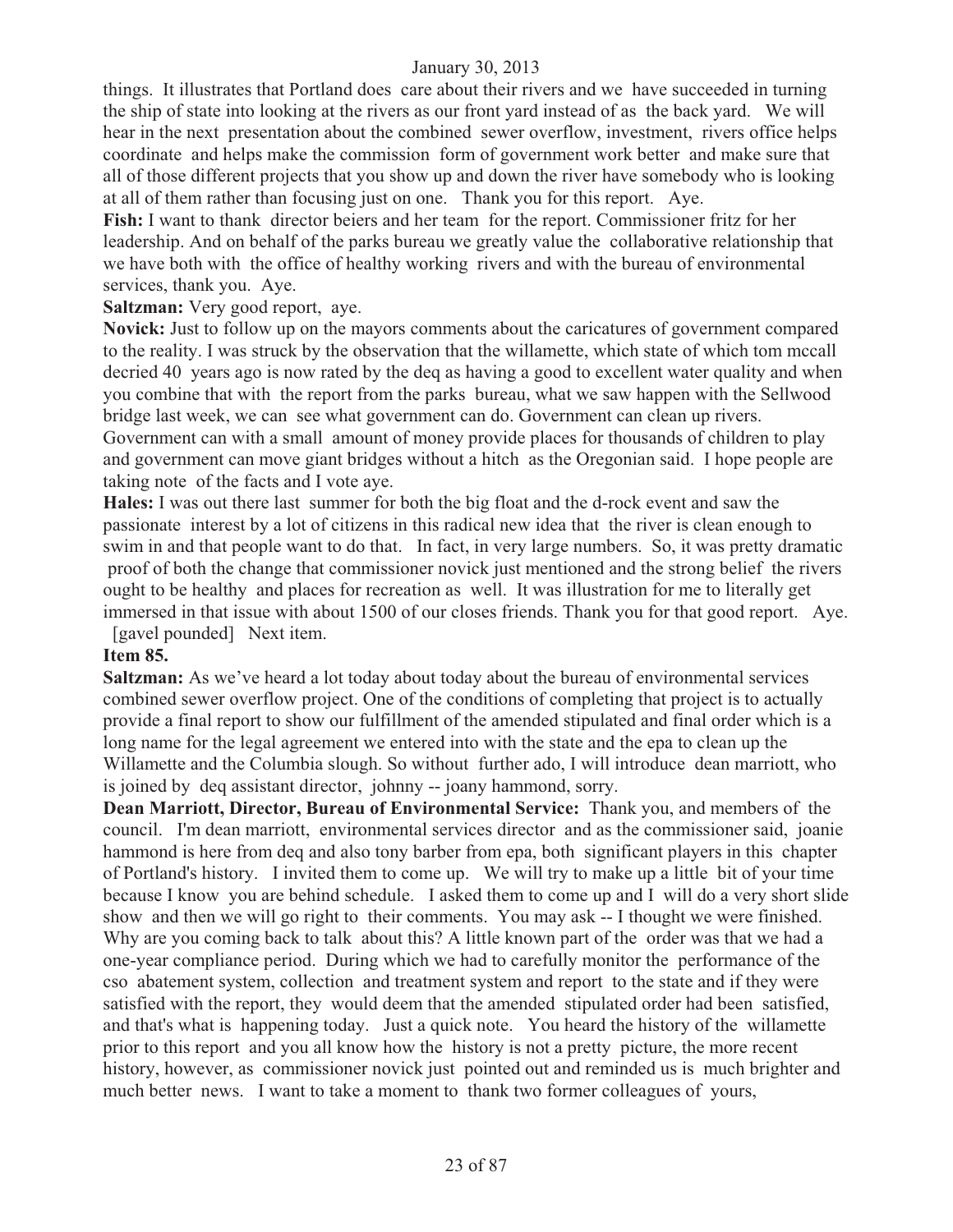commissioner lindberg and commissioner Kafoury who back in 1993, negotiated with the state and environmental commission the amended order, which is what set the stage for the amended stipulation order in 1994. Which is the road map we have operated on ever since then. I arrived here in Portland as director of environmental services the week that the environmental quality commission voted on the amended order. So, I basically arrived, found where my desk was, and was handed the amended order and told to go implement it. So, just a reflection here on the milestones. In 2000, our goal was to clean up the columbia slough and we did it. In 2001, we were directed to make some improvements in the main stem of the willamette and we controlled seven outfalls in 2006, the objective was to control the cso outfalls on the west side of the river and we did that. By 2011, we were supposed to be finished with all major construction. We met all of those intermediate time frames. So the goal was to be finished by december of 2011, and we were. As I mentioned, we had the one-year compliance check. We submitted our report. So like any good project, you plan, you implement, you check how you're doing, and then you adjust, based on how you're doing. So that's the period we're in right now. We have completed our first year of operation. We're now in the period of analyzing the results and do we need to make any tweaks or adjustments to our performance? And for those of you interested in an alternative way of commuting under the river, that's the photograph here. Again, just before we started, we had about 100 days a year when we had -- we were dumping raw sewerage into the willamette and columbia slough So our first year of operation we were really thrown a tough test. Normally we get seven inches of rain in the past year 53 inches of rain, so, somehow the weather gods decided they were going to put us through our paces. Under the order, we would have been allowed to discharge cso's on seven different occasions. That is how intense -- the test is the duration of the rain and the intensity of the rain. So, using the calculations we could have discharged on seven different occasions, we only had to do it on four. We actually did better than what we were required to do, which is good news. People have asked me, why did you have to do it on four occasions? That's the way we always planned it. If it rained hard enough, long enough, that it overwhelmed our system, then we would be allowed to make a discharge. They were minor. But -- and so now when we have one, we actually go out to the media and announce we have one. People are quite sensitized to that. 99 to 100% of the time there is not going to be sewerage in the river. That is good news. The challenge and lessons, keep going how we're doing it. Manage stormwater as close to where it hits your roof top, parking lot or street as you can. It is all about stormwater. What caused a cso event too much storm water getting into the collection system. Green streets, green roofs, green parking lots, they are all paying off. We obviously have to keep that going. The other part of the equation is we have an old collection system. We had sewers in Portland 100 years ago. Way before we had sewage treatment. A lot of the sewers has passed their engineering life. Make sure that the collection system is maintained and works otherwise we will be leaking sewage from other places we don't want. What does the future hold? You got a little of the story a few minutes ago. This changes the relationship of the city and its river. I think for the first time, you're hearing people ask questions about how can we get more access? How can we use it recreationally? What does it mean for economic development to now have a clean river in the heart of Portland? These are questions we never had to confront before. They're with us now. As we embark on adopting a changed comprehensive plan and so forth, I think it is good to keep in mind that we now have an asset flowing through the center of Portland. Also, we now regularly sample water quality in the willamette and we post the results on the web site. If people are thinking about using the river recreationally, they can go to the web site and get up to the minute water quality results. We're proud to do that and happy to provide that service. I want to just take a minute to thank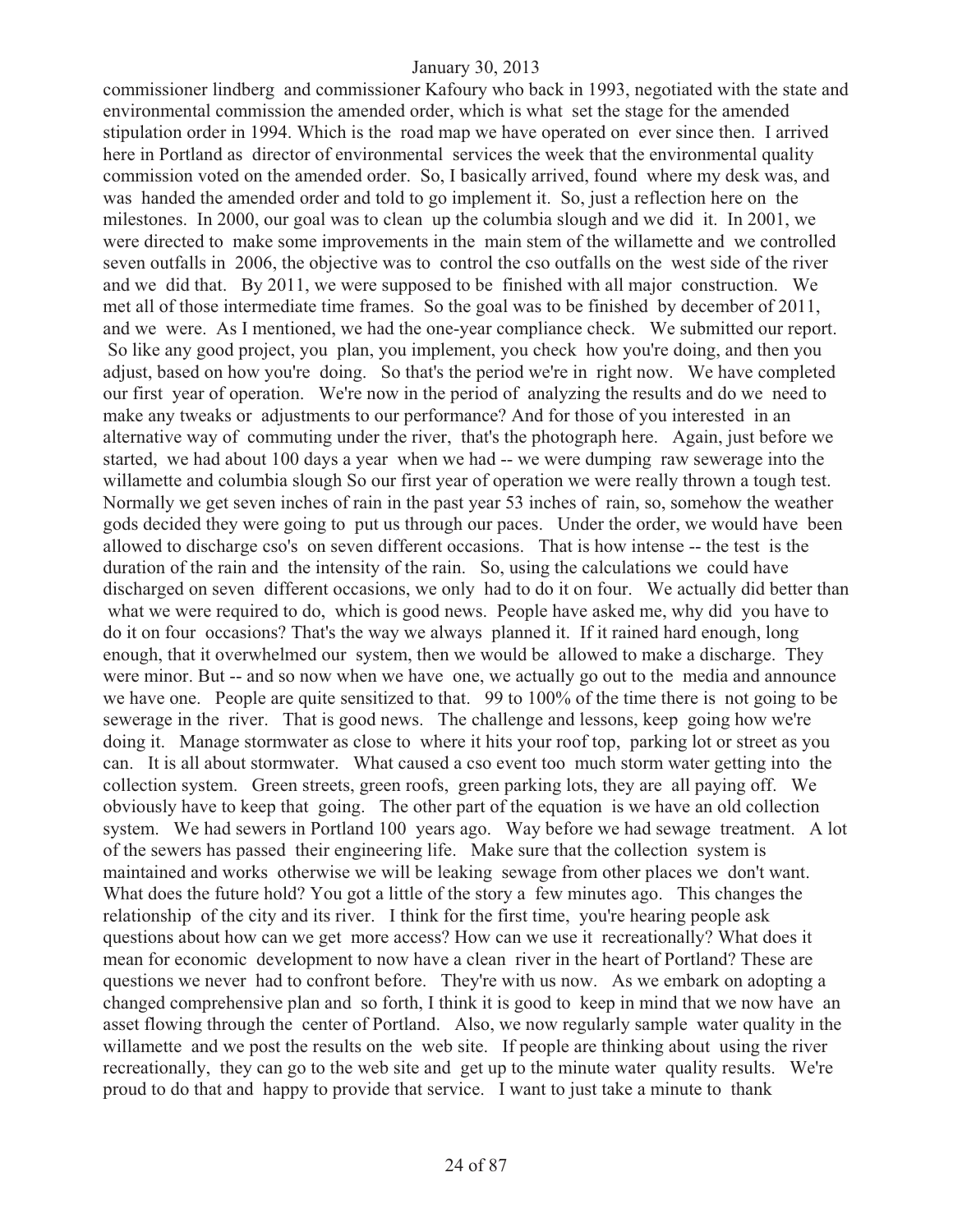commissioner Saltzman, who has been the commissioner in charge for bes for half the 20 years that we embarked on this program. And I appreciate your leadership and guidance. Its been very, very helpful and instrumental in helping us get to the finish line successfully. Also, you have the world's best people working for you in the city of Portland. I am so blessed to have had a great team of people who -- to work with and help and not just in environmental services, although i'm particularly proud of them. But this was a collaborative effort across the city with folks in parks and transportation and office of management and finance and you name it. It was a concerted effort to make this work. And it is going to take that cooperation going into the future to keep our river clean. And just as a final thought, I notice that my friend, paul gribbon, former colleague just arrived here to help with the recognition and celebration. Paul no longer works for the city but he was instrumental in getting the west side tunnel and east side tunnel built on time and on budget. I want to thank him for his efforts. With that I will turn it over to johnny. Joanie, sorry.

**Joanie Hammond:** Good morning, i'm joanie Hammond deq's deputy director. I'm pleased to be here. I want to thank you, your staff and citizens of Portland for spending the \$1.4 billion to protect the columbia slough and willamette river from the combined sewer overflows. I appreciate the partnership of deq and the city. 20 years of hard work on their part. It has been difficult and challenging at times, but most parties always recognize the importance of eliminating the cso's, which is a tremendous improvement in water quality and public health. Thank you and congratulations.

**Anthony Barber:** Mr. Mayor, commissioners, i'm anthony, barber, director of the epa Oregon operations office. Here to simply recognize and thank the city of Portland for the tremendous investment you made in this important infrastructure and to recognize the symbol that this work has meant toward the dedication and commitment of the city toward a sustainable future. So, thank you.

**Marriot:** With that, I will send that order to archives.

**\*\*\*\*\*:** Wow.

**Hales:** Thank you very much. Further questions for this panel? Thank you very much. Is there anyone signed up to testify on this item?

**Moore-Love:** No one else signed up.

**Hales:** And I believe we can adopt the report, if --

**Fritz:** So moved.

**Saltzman:** Second.

**Hales:** Roll call please.

**Fritz:** Thank you, dean marriott for your leadership. It is almost like you were handed this as a newborn infant and now the child is off to college. Congratulations on a job well done. **Marriot:** Thank you.

**Fritz:** Now you have handed us this resource that is usable and not only for Fish and wildlife but for people and industry. I think your partnership with me, with office of healthy rivers, commissioner Saltzman has been hugely instrumental in getting this done. Congratulations. Thank you commissioner Saltzman for your leadership and partnership. This is a wonderful day for the citizens of Portland, rate payers of Portland, considerable investment that we need to make sure that we continue to foster the values that have been evidenced through this program. Aye. **Fish:** Well, there is are take-aways for me today. One is that thanks are in order to the commissioner in charge, the director and whole team for bringing big pipe in on time and under budget. But the second is that we don't want to have to spend another \$1.4 billion to big pipe. My second lesson is, we still have to spend the time to educate people that investments in our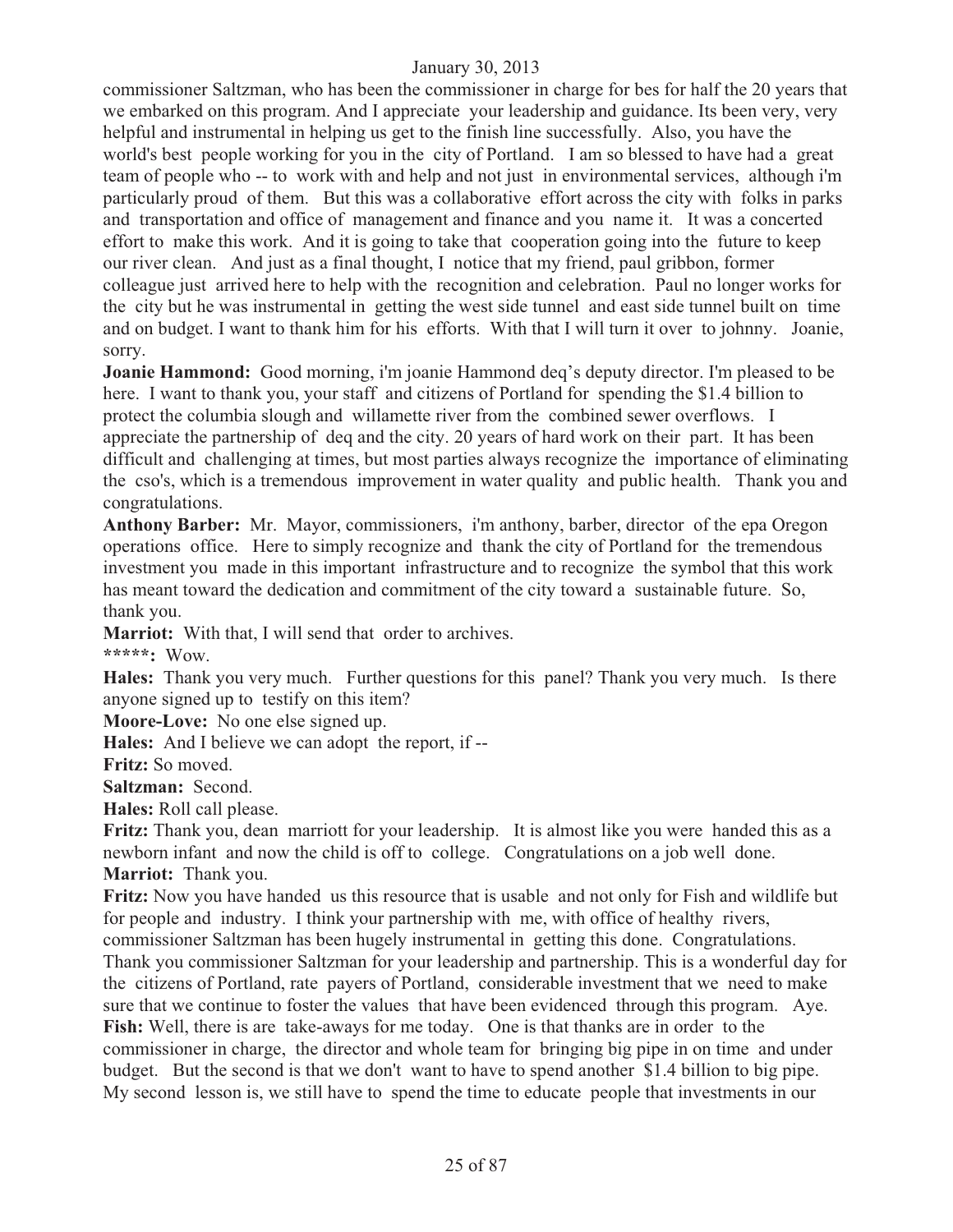green infrastructure long term will produce savings to the public. And that they are not sort of in the category of nice to have, they are essential to have if we are to some day so that we can avoid in the future having to make an investment like this in things like pipes and other tools to address run-off. The city is -- has got a leadership position in the green infrastructure, a whole host of other things. They are often misrepresented in the media and perhaps they are not as well understood as they could be in the general public. But that is where the future is if we're to continue to provide leadership and be in a leadership position in dealing with run-off. Thanks again to the team that brought this home. I'm pleased to be on a council that has prioritized funding for green infrastructure so that in the future we don't have to build another pipe. Aye. **Saltzman:** I want to thank ms. Hammond and mr. Barber for being here today. Also, the employees of environmental services and the contractors who helped bring the big pipe project in on time and under budget. And particularly recognized paul gribbon who is in the room who eat, lived and breathed the big pipe for many, many years and mike houck, who is also here, who has always championed the remarks that commissioner Fish just made about the importance of green infrastructure. And mike has been doing that for a long, long time. It has become the religion here in Portland. So, I thank everybody and great job. Aye.

**Novick:** I also would like to thank commissioner Saltzman and dean and the staff for the years of heroic measures on this project. Thank you very much. It is very nice to see ms. Hammond and mr. Barbur here reflecting the fact that this has been a multi-governmental partnership. Really appreciate you taking your time to come here. It is nice to have a comic book superhero, mike houck, urban naturalist in the room. None of the bands in Portland's rock scene, has taken the name combined sewer overflow which I think justifiable name to be used. Having said that, I am pleased to vote aye.

**Hales:** It might happen now.

**Hales:** Dan, dean, great work. Again, look at this accomplishment in terms of both complying in a responsible way, cooperative environment with an environmental mandate at amazing project management that succeeded in bringing in a very complex project safely and economically. So, I think it is worth celebrating. Had this ironic sense as you came up here today, it seemed like there were some meetings in this chambers maybe 15 years ago with some of the same players with different hair color.

**Marriot:** Most of us, I think.

**Hales:** It is great to be here for this moment, as you send this to the archives and check the box of job well done. Thank you. Aye.

**Marriot:** Thank you.

**Hales:** Thanks very much.

**Marriot:** Thank you very much.

**Hales:** Okay. We are to the regular agenda. We have a few items there.

**Item 90.**

**Hales:** Do we have a presentation on this item? Apparently not. Council questions? Anyone here to testify? And then that moves to second.

**Saltzman:** That's an emergency

**Hales:** It is an emergency. Sorry, roll call, please.

**Fritz:** I'm pleased to take this final necessary step to make sure that the chiers van is running for the remainder of the year. It was one-time funded so its going to be a challenge to look at how its going to be staffed and funded next year. But it provides an essential service that means our police officers are not transporting people who are in incapacitated, due to drugs and alcohol to the treatment centers. I appreciate the partnership with central city concern. Aye.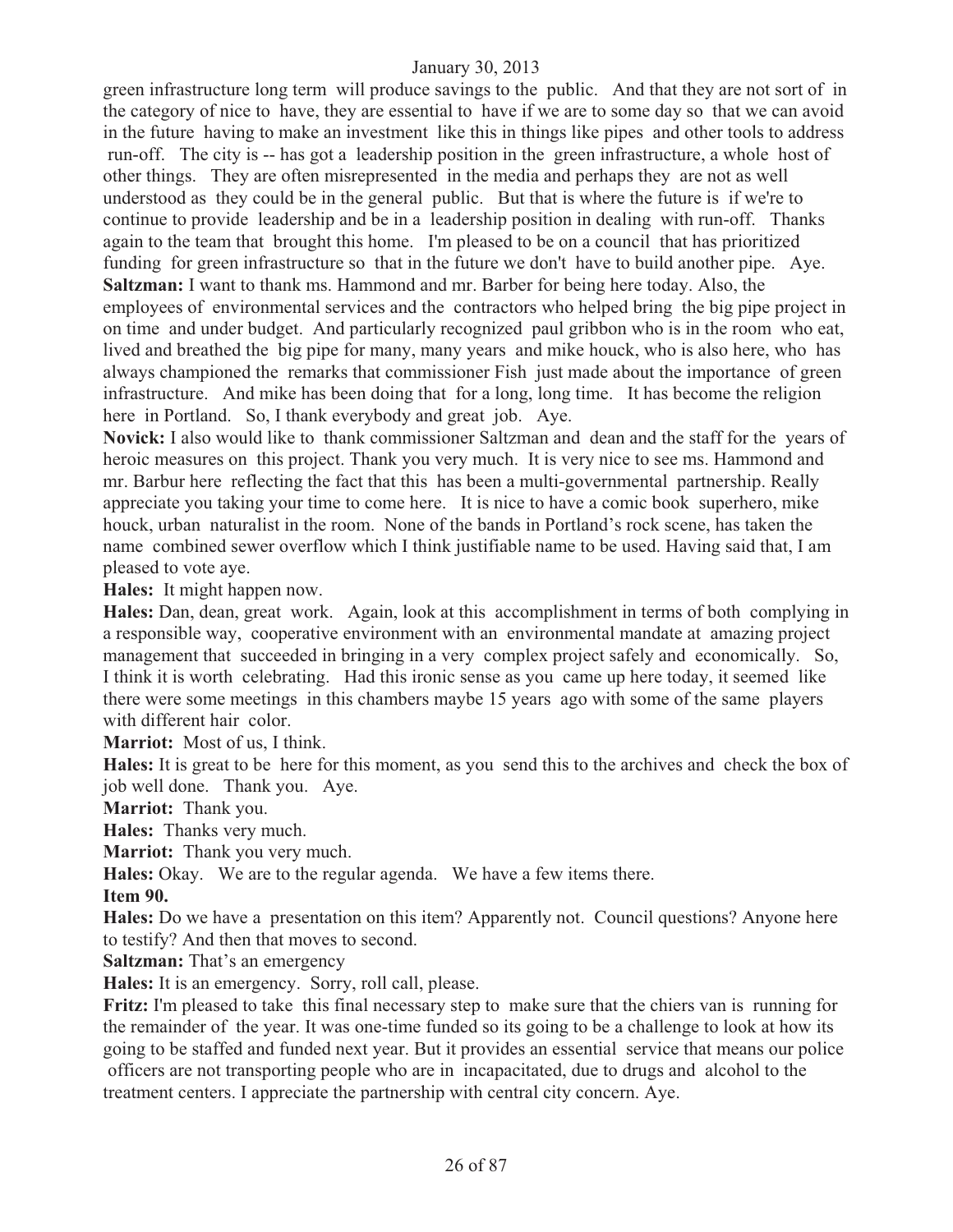**Fish:** This is another example of where the city and county work together to fund a shared priority. And while this honors a commitment we made in the last budget to fund this, I think this is also mayor hales right for the conversation that we're having, the big conversation about who does what and how we fund shared priorities going forward. Aye.

**Saltzman:** Aye.

**Novick:** Aye.

**Hales:** Aye. Approved. Number 91, please.

**Item 91.** 

**Hales:** Good morning, austin.

**Austin Raglione:** Good morning, council, mayor and council. My name is Austin Raglione, I am the service coordination team program manager for the police bureau. Actually, tess can explain the reason why were doing this contract the way we did it. So I'm not going to speak on behalf of the last administration, I will let her do that. I am here to answer any program questions that you might have.

**Tess (?)** We're here to answer any questions. I think at this point everybody understands the background of how this is was not fully funded. And then we allocated money in the fall bump and now we're aligning the contracts with that council decision made last fall.

Fish: Perhaps the one thing that is not as well known, austin, when we built bud clark commons, we moved tpi, transition projects inc. to bud clark, and freed up a building next to the bus station.

 That building is currently where we're providing winter shelter services for women. And that also is the new home for sct and --

**Raglione:** Residential program, yes, 12 beds of residential. Yes, absolutely.

**Fish:** Across the street from the new blanche house.

**Raglione:** Yes. Its great.

**Hales:** Any other questions?

**Novick:** Not a question, but an observation. Austin, think you and I have talked about the fact that a lot of the people you serve are people who don't have any form of health insurance. And we can hope that most of them will be eligible for medicaid in 2014. And commissioner Fritz and I were talking earlier about the need for the city has a whole to sit down with the cco and talk about people we interact with who will become their clients next year and what can they do for them? So, I can expect -- I think we should have conversations about that over the next several months about --

**Raglione:** Absolutely.

**Novick:** Your folks.

**Raglione:** Your staff person contacted me about that and I contacted our service providers, and coa who does provide the treatment services, looking at that in terms of getting reimbursed for medicaid eligible clients in 2014, which should alleviate the general fund pressure on that part of our contract. It won't provide the housing resources that we provide through the central city contract but could help pick up our treatment services. Absolutely, thank you.

**Hales:** Questions, comments. If not, roll call. Anybody here to testify? Roll call.

**Fritz:** Thank you Austin Raglione for your leadership of this program over many years. I think it is fair to stay it wouldn't be what it is without your guidance, leadership and your passion for the work. Looking forward to working with commissioner Novick and talking more with you about how do we continue to truly provide a service coordination team. This is a program that has started by commissioner leonard with a certain set of expectations and has grown and blossomed into something that truly saves taxpayers money as well as literally saving lives. Aye. **Fish:** Thanks for your good work. Aye.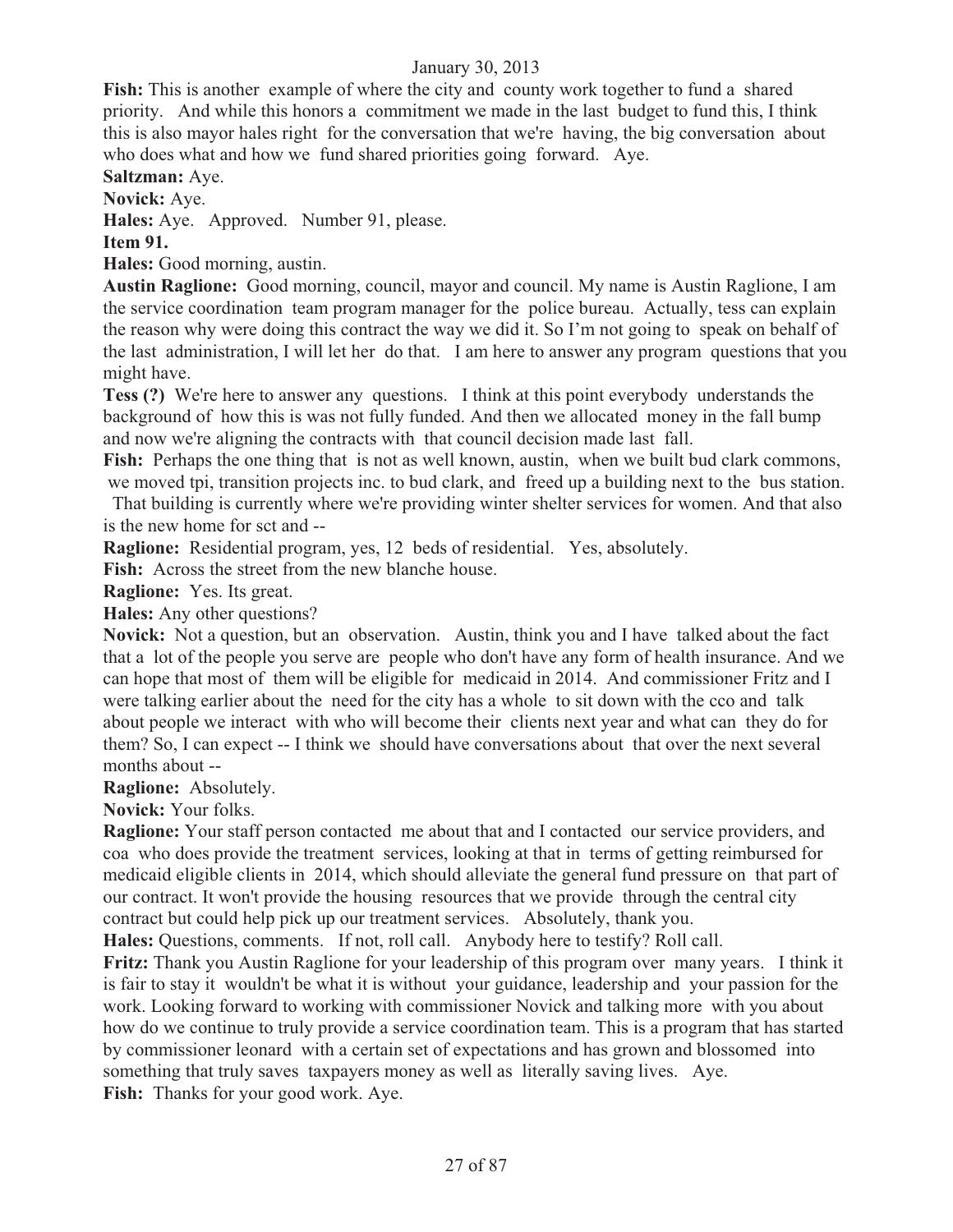**Saltzman:** Thank you for your good work. Aye.

**Novick:** Aye.

**Hales:** We have a good model and thank for your work in creating. I look forward in learning more about and catching up to the good work that has been done on this front. Its complex stuff, lots of partners and difficult social problems but a success in terms of how we're doing the work so thanks. Aye.

**Raglione:** Thank you. I would like to thank the city council for being willing to fund a cuttingedge program like this for our highest risk drug offenders. Thank you.

**Hales:** Okay. Item 92, please.

## **Item 92.**

**Hales:** Good morning.

**George Burke, Captain, Portland Police Bureau:** Good morning, i'm george burke the captain of the Portland police bureau, assigned to records division. Part of my duties now are to be the representative in the region, regional justice information network which is replacing our current ppds - the Portland police data system. Currently under ordinance, number I have is 180554, the chief has the authority to enter into intergovernmental agreements with the partner agencies that participate in ppds. As we transition into region, that number of agencies is going to grow significantly. I think we're currently around 22 agencies that participate. With region we will expand to what I believe 39 partner agencies, encompassing five different counties in two states. Very large project. Intergovernmental agreements, one master agreement that will oversee all of the agencies, and then individual partner agency agreements to the tune of 39 individual agreements. In order to be efficient, and to save a lot of time for council, this would extend the chief's ability to amend and work into region amend those igas without having to come before council for approval.

**Fritz:** Thank you to your and the staff for answering my staff questions. A couple that i'm not quite clear on. It sounds like the ordinance would extend to amendments related to software upgrades, is that correct?

**Burke:** As I understand it, the upgrades we have into the new system of region, the -- the current system with ppds, as far as I know, there are no software upgrades that are intended under that. We are simply transitioning from where we currently are to the new system.

**Fritz:** Would it still be the oversight from the technology oversight committee if there are any choices to be made in this type of system?

**Burke:** I believe that that is correct. I know as we start looking at information -- i.t. Issues, still going before the committee, jeff baer is here with me from psrp and might be able to address that a little more accurately.

**Fritz:** Okay. He is going to come up in a second. In the meantime, my understanding is that the user fees pay for the intergovernmental -- pay for the use.

**Burke:** That's correct.

Fritz: Over the entire cost. How much is that?

**Burke:** Well what we're looking at with the new system, we don't know yet. We are in the middle of contract negotiations with the vendor. A formula has been put into place for the sustainment plan and partner agencies paid based on the number of officers within that agency and that is broken out between all 38 or 39.

Fritz: So the cost is just the fees are designed to recover the costs, no more, no less? **Burke:** That's correct.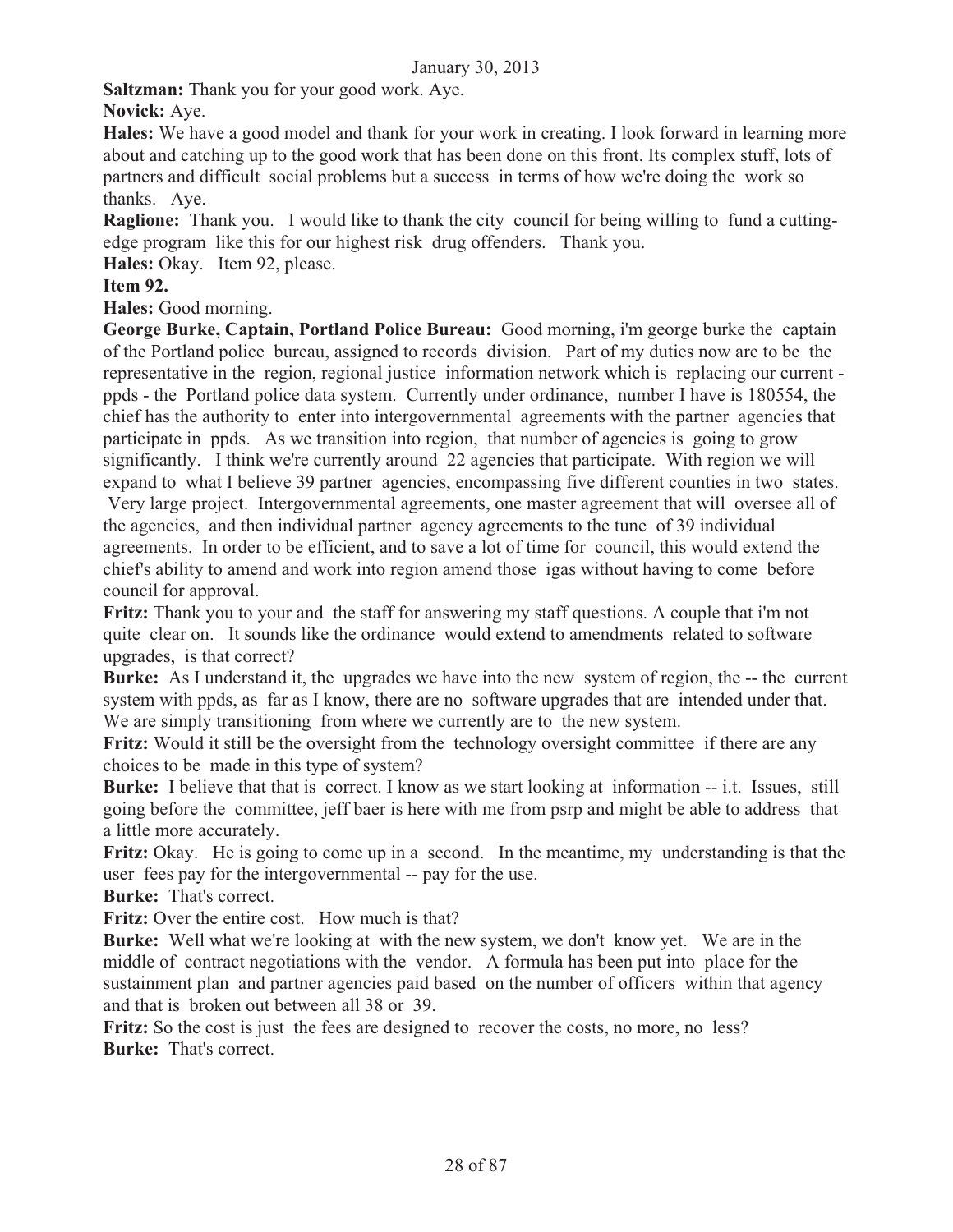**Fritz:** And i'm glad that you independently chose to go with versiterm which is the 911 computer that we chose and I think it will enable the two systems to talk together better. What is the answer regarding the software and the involvement of the technology oversight committee? **Jeff Baer, Office Manger, Public Safety System Revitalization Program:** Thank you,

commissioner Fritz. I'm jeff baer the office manager for the public safety systems revitalization program. Technology oversight committee does not have oversight over this particular project because it is under the pssrp umbrella, we have an executive steering committee comprised of the Portland bureau of emergency management director, chief of police, fire chief, and two citizen committee members as well. We have a separate committee overseeing this particular project. **Fritz:** You don't have a citizen advisor committee as such for your project.

**Baer:** We do. There's two citizen members on the executive steering committee.

**Fritz:** Okay. What is the input as far as the actual sharing, and maybe this is a question back to Portland police, as far as sharing information? Because sometimes Portland police have a different policy regarding, for instance, immigration status. How do you decide what information gets shared with the other 39 jurisdictions?

**Burke:** The -- the way that I understand it is that the value in this system is sharing of information. And so it is -- the best I can understand is open system that will allow for all of the participant agencies to share the information that they -- that they put into the system. There are different -- and the vendor would probably explain this better than I do, but there are different ways that you can privatize certain information that only certain people who have certain authority can view that information. There are two different ways of doing it. One is -- it really refers to our confidential information. So, you can make it private or you can make it private and invisible. Private means somebody knows something exists. If it is private and invisible, nobody knows it exists.

**Fritz:** My final question regarding the new system. Can officers enter text into a report that then is searchable and you could find particular words in that report?

**Burke:** The beauty in the system, completely integrated. They refer to mre, which is the mobile reporting -- report entry. Too many acronyms here. Mre -- it will replace the current electronic field writing system, efr, and that will give officers the ability to do the work in their cars and do it out in the field and also allow for information to be removed from -- not removed, but transferred from the cad system and auto populate into the report-writing system, which should be an efficiency and time saving for officers.

**Fritz:** Because we both have the verseiterm systems --

**Burke:** It does. It will interfaces will be created to allow that to work with the other participating agencies as well.

**Fritz:** Thank you. Flag for the council and the police bureau that I think there is probably some - department of justice report and the advisory committees for that process, one of the things we want to do with the information sharing system is help identify folks who have had mental health challenges and who therefore might need a different approach. That comes more important with the confidentiality freezing to make sure that the right people are getting that information. I think that is a discussion that we will want to have more intense citizen input in. But i'm comfortable thanks to your staff getting back to mine that this particular ordinance makes sense. **Burke:** Thank you.

**Hales:** Other questions? Concerns? Anyone else here to testify on this item?

**Hales:** Thank you very much.

**Veronica Bernier:** Always nice to see you officers. Always good to see you. Men in blue certainly do save the day. Middle one. Okay, good. That is where i'm used to speaking. Good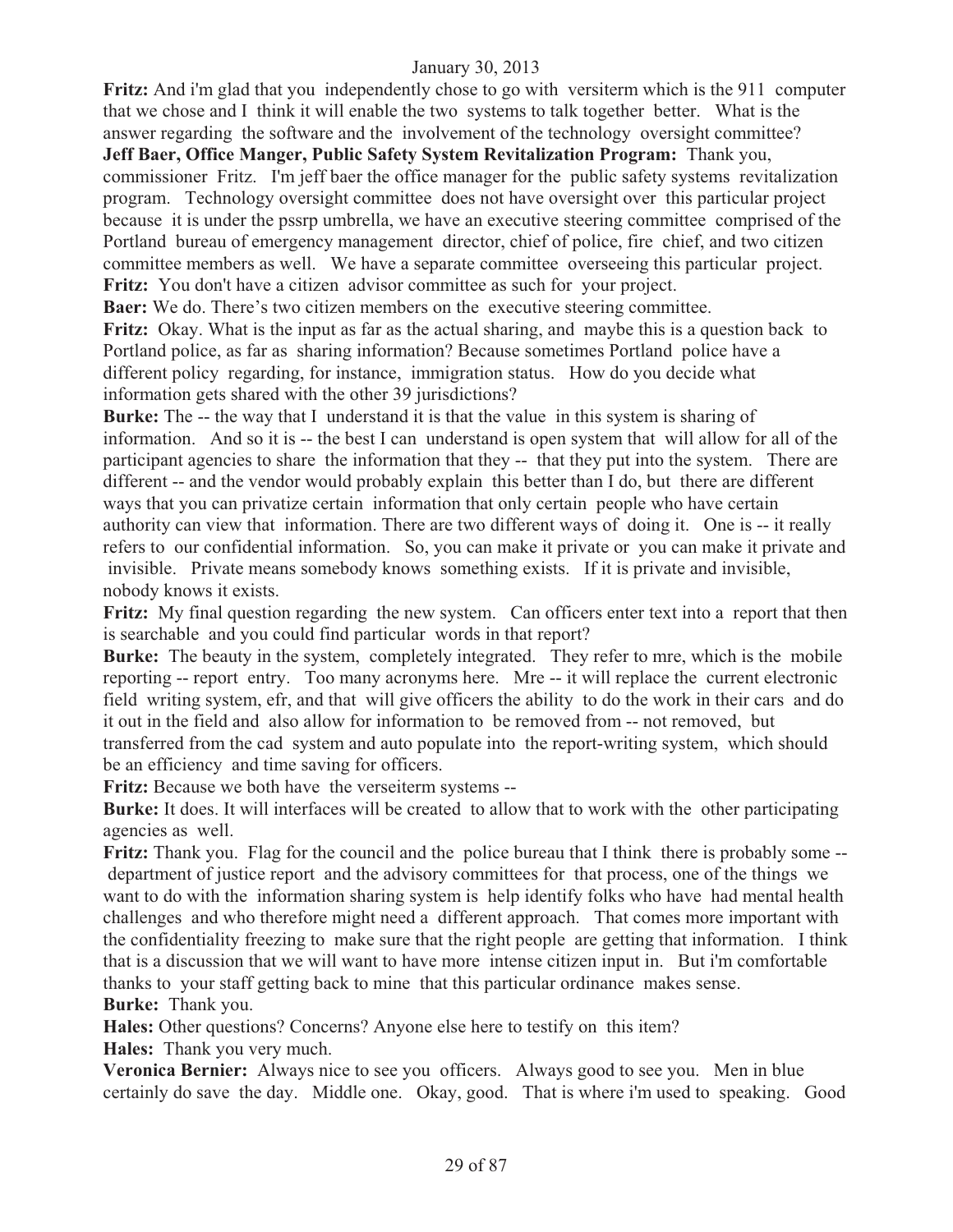morning, mayor charles hales. This is my first response to you from myself, but not for you and yourself. I'm very pleased to see you up there. I do remember seeing you on the board when former mayor vera katz was here. Go back a long way. She always supported men in blue and she is a very nice jewish lady, I think. And anyway, irregardless of that, I like jewish people. We -- [inaudible] -- I have to get it out of my eyes. That was the comic relief. Take time out for comic relief. I'm familiar with the 9/11 system. I have been a nurse for over 30 years. I have a degree from Portland state university in public health and community health education. My specific area of interest in my later years of nursing from 1982 to 1984 was at a place trinity, or phoenix center. We got a lot of 9/11 calls routed through our center and they came in court ordered. What I was going to tell you is this. I'm familiar with dispatch but I have never worked at dispatch. As a nurse, we have received dispatch. Data systems are really important. What I am concerned with here is the human overlay. The friends of bill and bob as this relates to the system of the 9/11 data system and the computers within it, deserve about one, two minutes here.

 I will go one half of a minute over. The point of the matter is, if someone has gotten into a program of recovery in the past and they have a relapse or a slip, can we amend this agreement to include that in the point of contact with them as this relates to computer systems? You have to drop back and say, if they were a friend of bob, is it possible that that person could have, widen the gap a little bit and narrow the focus and bring them back in line with the police services and the route of dispatch as it relates to everything else. Those kind of people are the people who fall through the cracks. I'm one of them. 25 years of sobriety and never had a slip. I do support computer and police. Those men in blue always do it every time.

**Hales:** Thank you. Thank you very much. Anyone else? If not, this moves to second. And we are on to item 93. We have a report.

#### **Item 93.**

**Andrew Scott, Director, City Budget Office:** Good morning. Andrew scott. Does everybody have a copy of the report? Excellent. So, what you have before you this morning is the city budget office implementation plan. As some of you, but maybe not all of you will recall, last year, council -- asked me to return in 45 days with an implementation plan, organizational chart -- Fish: Why don't you hand out the report that you have. We have place holders in our agenda books.

**Scott:** So, the report in front of you contains all of the components and I believe it creates a city budget office that will meet council expectations going forward in this budget process and in the future. I will go briefly through that today. Feel free to interrupt with questions and I will take questions at the end if anything comes up. We will get to the organizational chart in a minute. We start off with the staffing analysis. The bulk of the work that will be done by the city budget office remains the same as the work previously done -- budget -- entire year, budget process and also the economic forecasting function as well as maintenance of performance measurement system and special projects as they arise. In addition, council added two new functions to the work plan. One is to do a business impact analysis of city ordinances that have an impact on businesses within the city. Second, maintenance of an independent utility review function within the office. Council also directed as part of that ordinance the city budget office to quote serve all of council by providing information and advice on budget and program issues. One of the things that I have tried to do in the staffing model we have put forward is to meet both the current work load, which is, again, bulk of it remains the same. I believe the staffing model put forward in the report will allow us to continue to do that. And at this point, you can see an organizational chart at the end of the report, and we both included the old financial planning division as well as the new city budget office organizational chart. I will not go through the details unless people have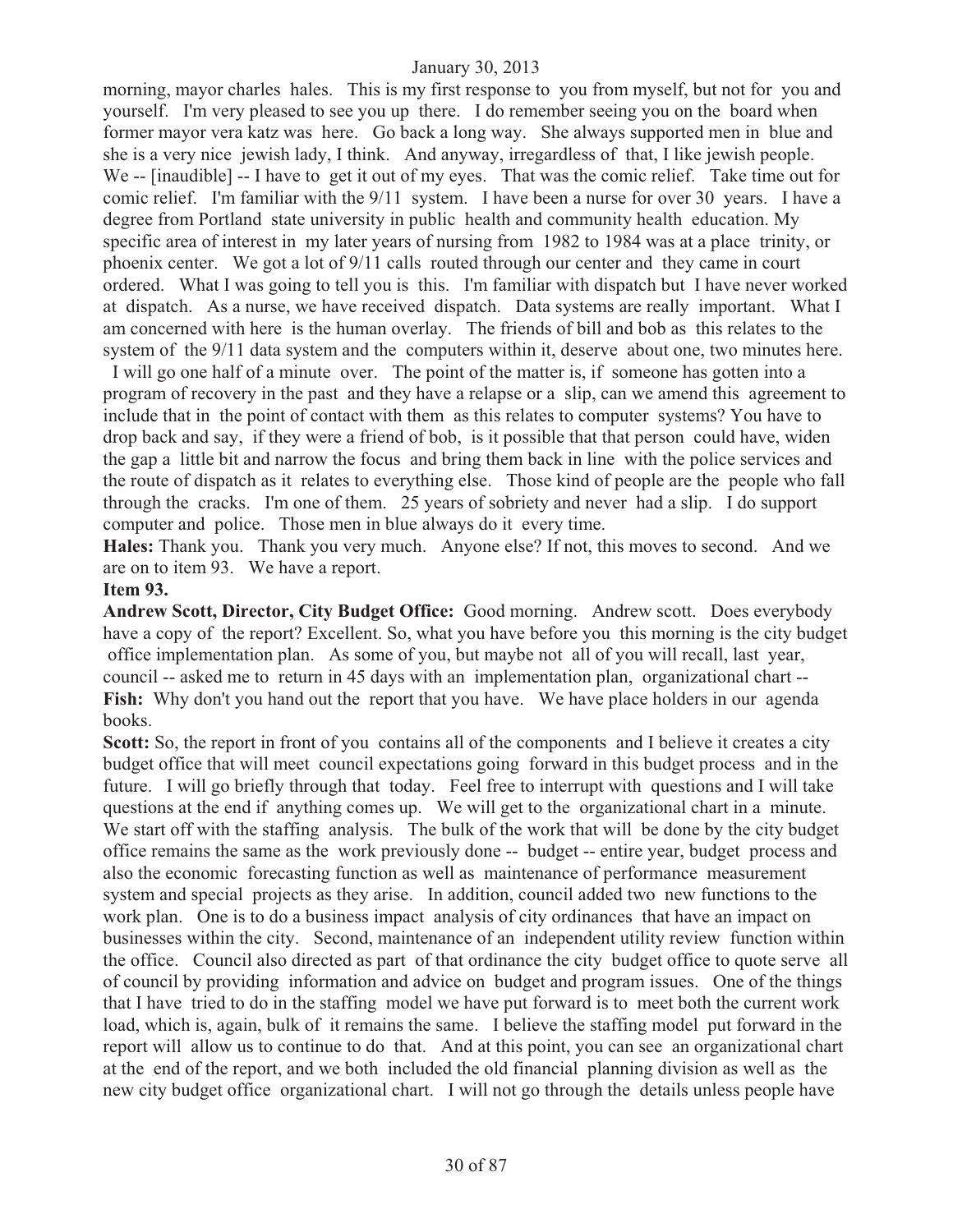questions about the specific changes within that. I laid out in the report what the changes are and I will get into a little bit more of that when we get into the budget section, but, again, I think this new structure will allow us to meet all of those goals. The work plan then continues after the staffing analysis we walk through the major program functions that I talked about. Budget and program analysis, most of you familiar with the work that the central budget office does. Economic forecasting, again, not many changes in terms of -- in fact, no changes in terms of the way we currently do the economic forecasting, although a couple of new areas, economist will be more involved in. In terms of the new areas that council added, business impact was one. And this was one we are still exploring exactly how and what this means, but what we are proposing in the work plan is that as we do -- was we do a review of the fiscal analysis of council ordinances and we pass that out, to the extent they have a business impact, we will include a little note and a little explanation of a business impact. Again, you know, this evaluation is likely to include descriptions of the types and sizes of the businesses that are impacted, measure of the increased expenses for the businesses that might result from the ordinance, and a description of the local economic impacts, including comparisons with other jurisdictions. **Fish:** Do you want us to hold our questions until you are done or jump in --**Scott:** Now would be fine.

**Fish:** I have a particular interest in helping us get this right on the business impact analysis. Here is my fear. I have expressed concerns about something the auditor does every year, where we get what is called a sustainability report that looks at our debt but doesn't have a corresponding analysis of what the debt secures, what is the public benefit of the debt -- and it reminds me of, do a report of the street I live in northeast Portland, you could do an analysis that concludes there is a lot of debt on the homes on that street. If that was the end much your analysis, that might be alarming. If you actually then acknowledge that everybody on the street had achieved the american dream of owning a home and building equity, you would have a different analysis. And I fear that what we could -- what we might end up doing here is feeding one side of the ledger without looking at both sides. So, for example, every regulation we pass that is like particularly in the planning area, for example, has a cost. There is some cost to compliance. I'm told for example, that one of the reasons that nike, from what I read in the paper, is looking at Portland as a potential future home, they think we have it right in terms of the investments and quality of life we have achieved and their employees want to be here. I want to make sure that when we look at impact, we are assessing both sides of the ledger. Because often while -- by the way, this is a foreshadowing of the debate we will have around paid sick leave or earned sick leave. I have been getting letters from people saying how could you think of putting another mandate on businesses? I have been getting letters from businesses saying that we think this will have us have a more motivated, more productive work force and possibly effect our bottom line. So, these are complicated discussions, and there is lots of moving pieces. But I would feel like this was not a particularly useful exercise if all we had was a one-sided assessment of what the potential impact is without looking at the benefit. Think we have to carefully calibrate what is the frame we use to assess as you call it business impact. **Scott:** I think those are really valuable points. I think what I would -- I think the ideal way, cost benefit analysis. It actually includes the benefits as well. When I worked at the federal office of management and budget, one thing that congress requires office of -- cost benefit analysis of every regulation that the federal government puts out and as you know, they put out a lot. An analyst goes through and does a cost benefit analysis of those. Significant more resources to do that type of analysis. Ultimate goal for this would be something similar to that. And, again, you know, looking at sort of both sides of the ledger. Obviously everything has a cost and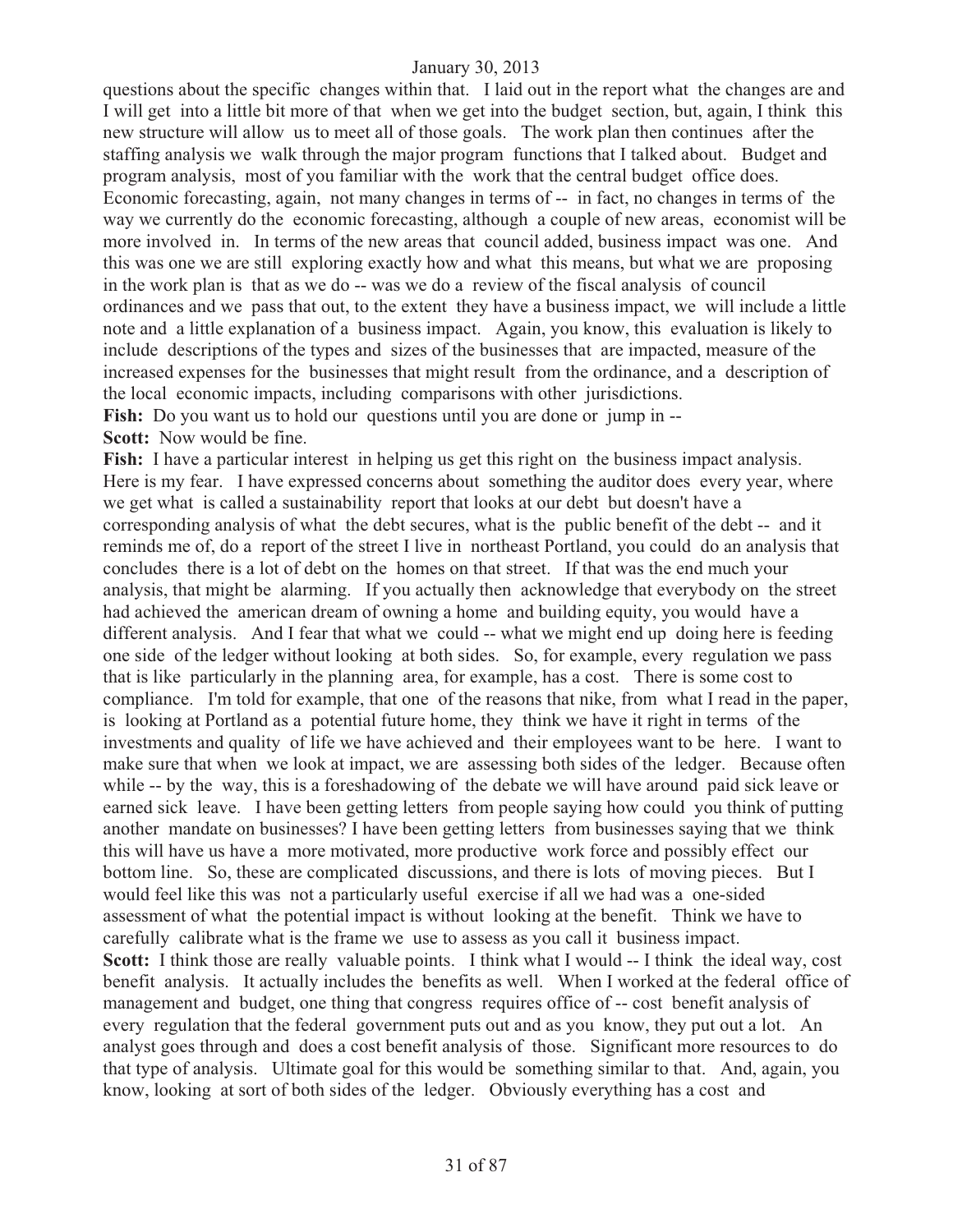everything has a benefit. And you can get into some very gray areas very quickly. But I think that is possible if the resources are there to do it. One of the interesting things about this ordinance is that one of the very first things we will need to look at is the paid sick leave. As you might have noted on this week's fiscal impact analysis, we have -- what we have said in that one -- this is a brand new function that we have not performed before and this is a very complicated ordinance on which to dive in. What we have said we are going to work with the task force over the next month and to help staff the task force and work with them on developing what that impact analysis might look like. It has to take both sides of the equation into the account.

**Fish:** First reading of the plan, heavy on the cost side and skinny on the benefit side. And I realize this is a difficult analysis, but I think as long as we're clear that we're trying to quantify both sides of the ledger, I personally believe we are moving in the right direction.

Fritz: Earned sick time, I expressed a sentiment that it might be better to wait until february, because I think it is a very complicated issue, but they are willing to work with us over time. I think it will be a big test case for looking at both the benefits and surface costs. I appreciate your willingness to dive right in.

#### **Fish:** Thank you.

**Scott:** The next section of the report, we talk about the utility rate review. This is something that was included in the ordinance that the city budget office will staff an independent utility review function. As you all know, or who have been on council for awhile, council talked about this a couple of different times in different forums. And often those proposals to staff that are create an independent utility council or commission or function have involved additional resources from the utility bureaus. This ordinance does not do that. What I have put forward, what I would characterize as a modest increase in our ability to review water and sewer functions. What -- what I lay out is that we will again continue our normal water and bes review in terms of having analysts assigned to those functions. In addition, we are going to create a utility review team within the office, city economist is going to play a role in. Our city economist has a number of connections within the economics community, particularly -- it is a small team but having the three people talk regularly and reach out to our experts in the field will help us in terms of enhancing our own ability to do analysis on water and bes rates. Finally, a small amount, about \$20,000 for external assistance if a small project comes up. It is not a huge amount but to the extend a specific question came up that was beyond the complexity of the folks in the city budget office or that we needed more band width on, we might be able to contract out on a specific issue. Given where we are -- I would -- I think once we get through this budget process, it would be a good conversation for council to have what we are doing into the budget office or look at something more robust, applying additional resources to that. I think this will get us through the current year and hopefully we can provide complete information on as much as you need in terms of city utilities. Um -- and then in addition, we also -- I also mention in here the special projects that -- and, again, just give you some examples of the types of special projects, as we talk about serving all of council and all of council information needs we are already beginning to get more questions from commissioners offices, which is fantastic. And we will do our best to respond to those very quickly. And, you know, and, you know, I think as the special projects ramp up, one of the reasons why, when I talk about the budget a little bit, one of the reasons why i'm looking to add a little bit more focus on the budget side, free up to for senior analysts to respond to the questions. That was one of the key missions laid out in the ordinance. Transitioning into the budget, we have included a table there. City budget office, our budget at current service level would be just under \$2.1 million. Of course, we're going to come in with a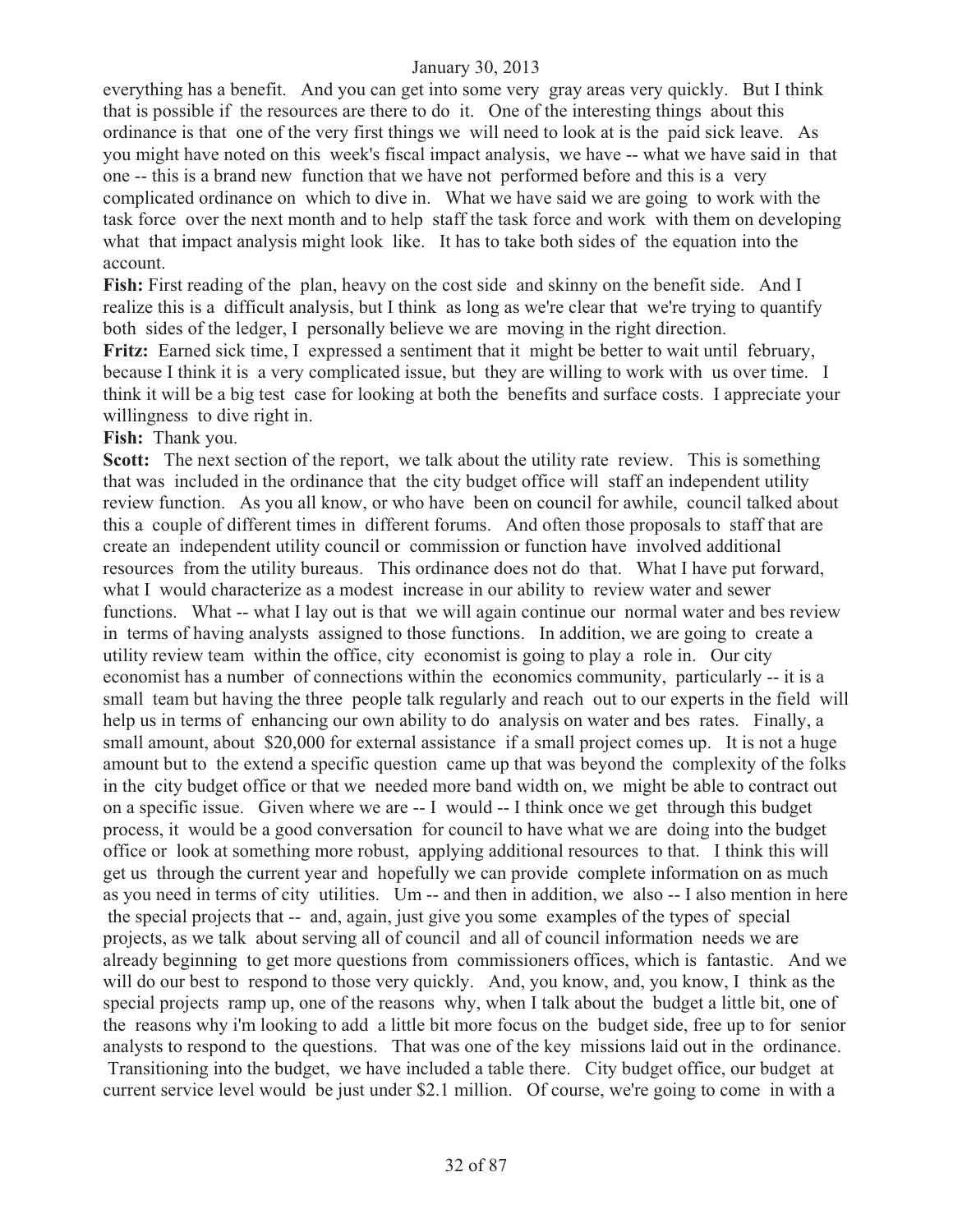requested budget at 90%, as all city bureaus will, that will be \$1.97 million, just under \$2 million. Those reflect the elimination of a senior economist position and that is noting in the staffing analysis. This is a filled position. As all of you know as you -- as all of you know, these are very difficult decisions, particularly in offices of this size. It is an office of 12 predominantly personnel. At this level, and this is true throughout the city, true whether small or large bureaus, everyone is going through these difficult decisions. We will have more time to talk about this during the budget process. But that will be what we are coming forward with in the requested budget. Ongoing cost of the city budget office, budget neutral. Receiving the same level of ongoing funding as financial planning division receives, obviously with inflation built in to the current service level, plus an additional amount received from the office of finance and management -- a conversation we had over the last few weeks in terms of what the appropriate amount is. But it is -- this budget does achieve budget neutrality, again, as directed. Finally, just sort of in summary, you know, I think the implementation plan, talk a little about the time line. As I mentioned at the beginning of the presentation, I think it allows the city budget office to perform the functions that we currently perform as well as new functions council has assigned to the office. After the budget process, my plan is to engage in a longer strategic planning process, which would include the development goals, activities, performance metrix to gauge the success of the office. We are in january, almost february, so what we put together gets us through the 13-14 process meets the needs but sets up us for a larger conversation after that process is complete. We will come back to council to talk about the overall strategic plan and rate review process and whether council would like to see something different there. I would thank council for giving me the opportunity to -- through -- i'm hopeful that the changes will result in a better and a more transparent process as we go through this budget process and in the future.

#### **Hales:** Questions?

**Fish:** Some of my questions relate to the next item, budget calendar. Perhaps we can take them up together.

#### **(Item 94 was read)**

**Hales:** Go ahead and address the budget calendar while we're here.

**Scott:** I'm happy to do that.

**Hales:** Unless there is other testimony on this first one.

**\*\*\*\*\*:** I had a lot of people sign up for 93. I don't know if they're still here.

Fish: A bunch of people signed up for 93, 94.

**Scott:** Joining me is jeramy, our budget coordinator. Council adopts the budget calendar every year. This was recommended about 10 years ago in order to bring more order to the process, and I think it succeeded in doing that. It is later this year, given the transition of some of the new things we have added into it. Overall, there are not a large number of changes from the previous timelines, but I will walk you quickly through a couple of key things. You will note that between february 11th, and february 22nd, a series of work sessions with councils. This is where bureaus come and present their requested budgets to council. This is obviously prior to the city budget office completing its review. The intent here, given the restructured, modified zero base, bureaus coming in with 90% and 10% add-backs. This is an opportunity for council to talk to you about how they arrived at the budget cuts, impact of the cuts, allow council to ask question of the bureaus about what they put forward or potentially questions about what they might not have put forward and why. And in addition, a few more lines down, between march 18th, april 5th, the second set of council work sessions. More traditional set that you are used to. Financial planning will have provided our analysis by that point of the bureau requested budgets and that will be opportunity for us to talk through the analysis and for bureaus to respond and for council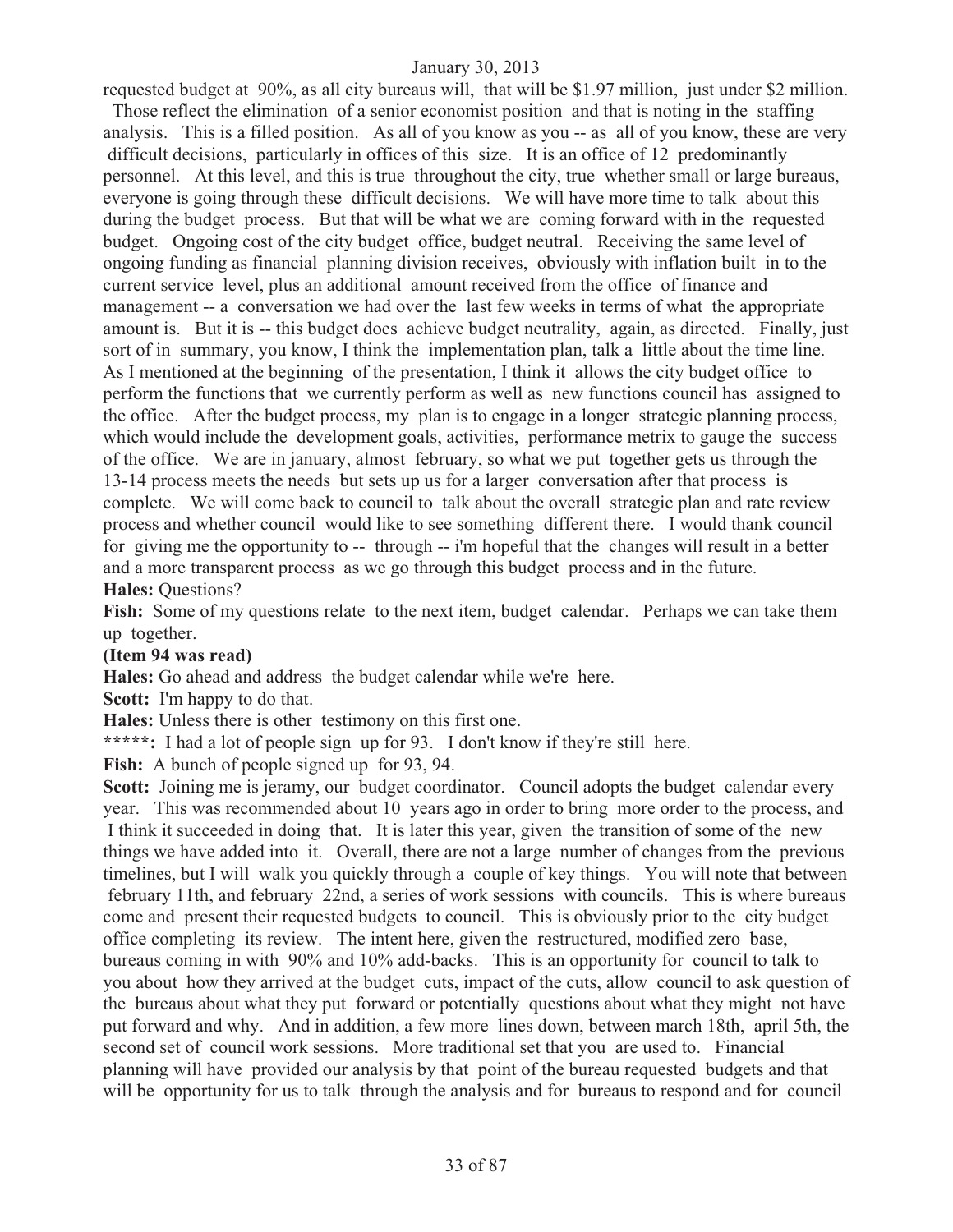to ask questions. And then moving through the rest of the calendar is pretty much the same as previously. April 25th, a tax -- conservation commission hearing on the Portland children's levy -- tsc has to review that as for all levies and we do that every time we go to the ballot. Normal hearing will occur on the budget in june. And then in addition, I would add, and I have begun these conversations but I have not gotten around to all council offices yet. We are exploring whether between the sets of work sessions there are additional opportunities for council input into the budget process and the mayor has some ideas that he has asked me to share with your offices so I will be coming around to talk about those, but, again, during that four, six weeks between the budget hearings, ways to sort of again continue to get council input on specific topics related to the budget process. That is not on the calendar but you will hear from me about it.

Fritz: Are we required to vote on the calendar today?

**Scott:** No.

**Fritz:** I would like to hear more about what that other -- that was one of my questions.

Scott: Keep in mind, the calendar is a guide. It does not need to include nor does it include every item as we go throughout the year. We wanted to get the overall calendar adopted -- it can wait --

**Hales:** Whatever you are more comfortable is. It is to guide the public on what the architecture of the process is.

**Fritz:** If we could vote on it next week. That was one of my questions, how does the council and the public have input in between the end of the work sessions and the proposed budget? Fish: I do have a bunch of questions, if I could. First of all, where will this be posted online? **Scott:** Community budget web site.

**Fish:** I guess, and Hannah kuhn probably knows more about this and I do, less clear about special appropriations and how those are supposed to be put in on monday. Commissioner Saltzman and I have historically tag teamed on an ask for team program. We understand that special appropriations are going to be challenged. But could you just remind us again what the protocol is on special appropriations?

**Scott:** Sure. In the guidance that council sent out last -- towards the end of last year, existing one-time funded programs can be requested again by bureaus for continuation. And that would be requested as part of the requested budgets coming in on monday. Extent that one-time funding exists in a program in a bureau, it can be requested and it is not part of their 10%. It can be requested separately as part of that. To the extent there is a special appropriate request that doesn't belong in a bureau budget or that is not currently one-time funded, council did send out guidance that said no new ad packages for general fund funding should be submitted. That is direction after the bureaus to the extent the mayor and council want to do something different than that, that is obviously a decision that you all need to make. We can assist by entering the packages into the system. If it is outside of a bureau that a commissioner's office wants to commit, contact me or jeramy and it gets on the table for a conversation.

**Fish:** In special appropriations, that is what we try to do is get them on the table. Does that mean you frown on our office submitting special appropriations even if they --

**Scott:** They can be submitted either way. Are you referring to sort of existing one-time funded requests? I think to the extent it comes from a commissioner's office, it would be a decision package on special appropriations just like if it came from a bureau.

Fish: Okay. You have scheduled from february 11th to the 22nd, requested budgets to city council. Do we have an up-to-date calendar for the sequence for that?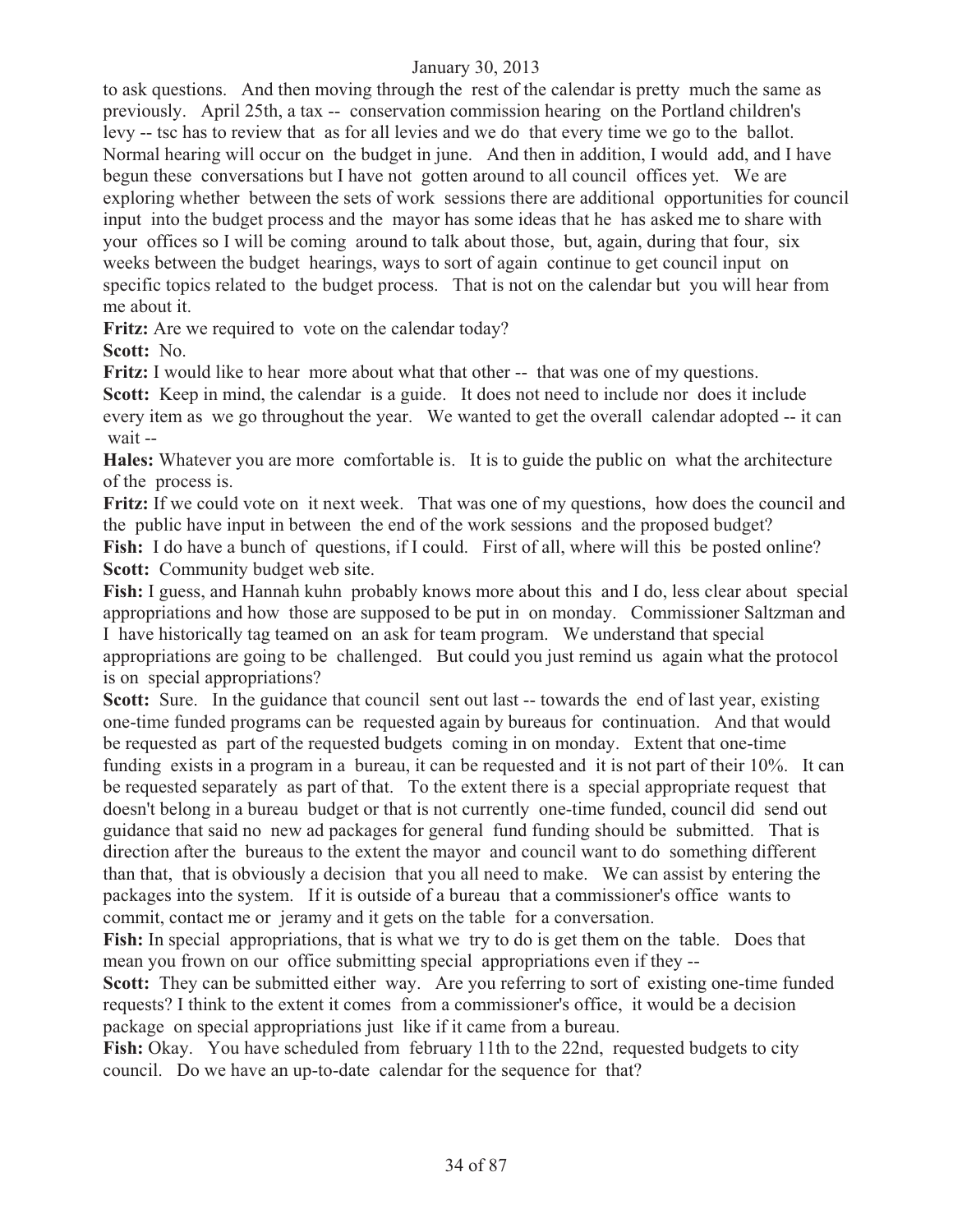**Scott:** We are finalizing that calendar hopefully today. We have sent it out to bureaus and have asked for feedback in terms of whether there are any conflicts.

**Fish:** Category, march 18th, I am reminded that there is something called spring break that falls in that session. We are skinny during that week of --

**Scott:** We have not scheduled any hearings during that week. That is the reason why there is a three-week period of time, first week of march, and then the week after spring break.

**Fish:** I appreciate that for two reasons. Some of us have kids affected by spring break and most people in the public are affected by that break. On april 30th, the revised general fund financial forecast is released. So, the -- that is the revision to what is currently before us in terms of general fund forecast?

Scott: That's right. In the spring, we do an update. It is that april forecast that is what council needs to balance in the budget. What we provide you in december is the estimate of where we think we are going to be. Josh harwood, our city economist, working hard between now and then to update as many new figures as we get. We will get inflation numbers in about three weeks. Obviously property tax numbers, and business license, one of the biggest numbers that we get all years because it is such a volatile resource.

**Fish:** I'm not clear about one thing here. Mayor releases proposed budget decision on may 1st. If that happens I think you will get an award for timeliness. My recollection, that date historically has moved a bit. Proposed budget documents available on may 14th. What is the difference?

**Scott:** It takes us some time to take the decisions and actually in the system ensure that everything is input and balanced correctly and then go to print. Obviously as you have seen the budget documents are large. We try to keep them as small as we can. They are very large documents. That production time. All decisions made by may 1st, and, again, we sort of put that in here as a guideline in terms of through the rest of the process and it takes us two weeks to produce the actual document.

Fritz: Let me clarify what you just said. Decisions are made -- proposals -- mayor's choices are made --

**Hales:** What's in the proposed budget.

**Fritz:** Right.

**Scott:** In that two-week time, we can tell you all of the decisions that the mayor has made in terms of the proposed budget. We can't give you a booklet for two weeks' time. Production timing issue.

**Fish:** That makes sense. Finally, I want to preview for my colleagues a concern that I have. There is an open question with a new mayor and a fresh look at the Portland development commission, about what is the mission going to be and what will be its priorities? And I know mayor hales is going to take the time to do his own review and make recommendations on that. But it seems to me that it creates an interesting challenge for us. Because this is a budget year where through this modified zero-based budgeting, we are going to put cuts out there that are pretty significant. A question that either we or the public are going to have is to what extent is pdc making investments in infrastructure costs and things that offset some of the cuts on complement. And we have had an ongoing discussion about whether pdc is an economic development agency or whether it is in the business of doing parks and recreation infrastructure. I want to flag that because this is probably going to feel like we are designing the plane at 30,000 feet, traveling 400 miles an hour. My guess is that this open question about where pdc puts the resources and some priorities is going to dove tail with some of the budget questions that we have. And i'm pleased that we will beginning that conversation with pdc early in february. I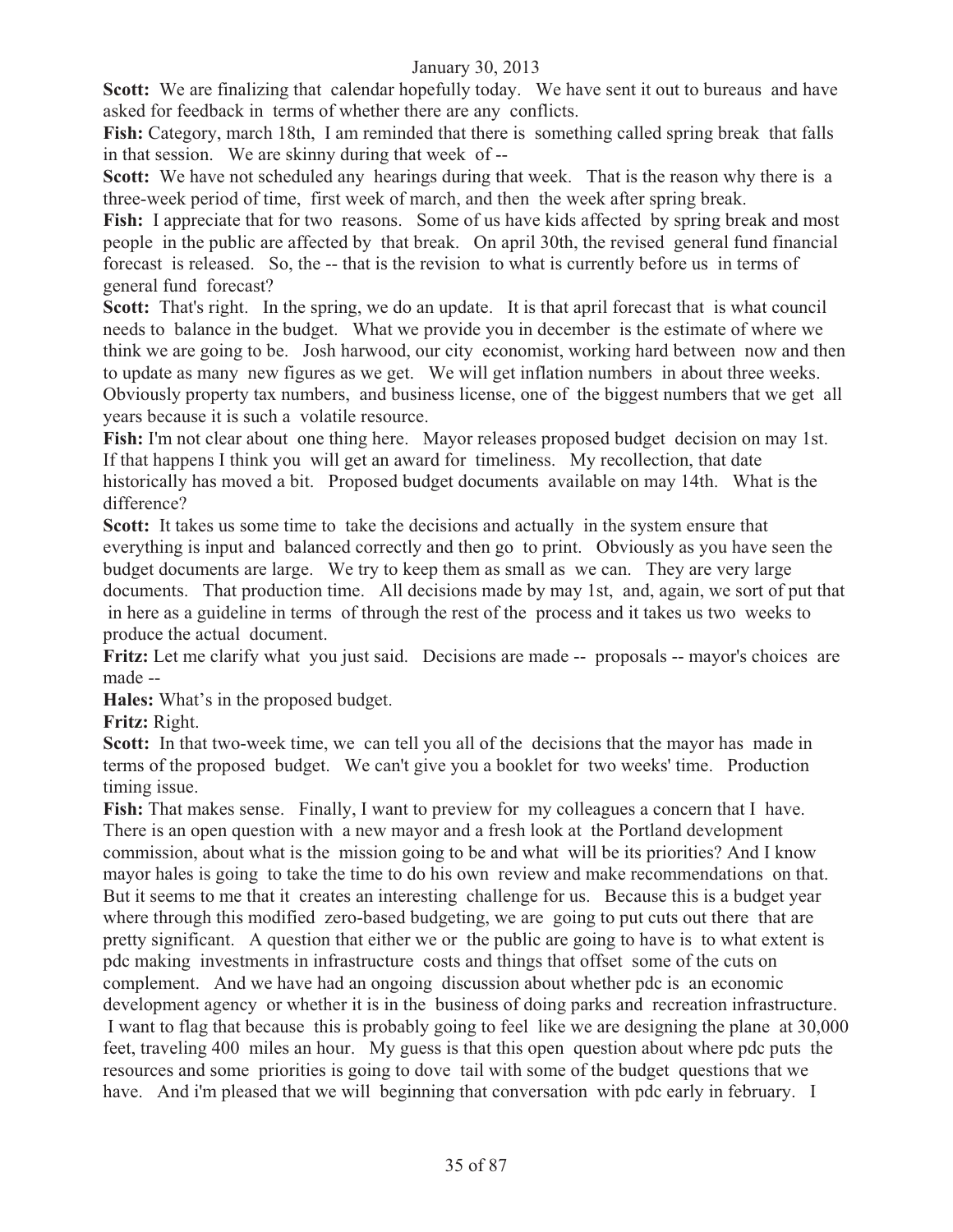would hope that it is one of the earliest presentations that we have because I -- that is a big question that we are going to have to grapple with the council and the new mayor.

**Hales:** I hear you, I guess my sense is that we are not going to resolve the long-term strategic questions about scope and scale for both the economic development side and the traditional redevelopment side of pdc during the course of this budget. But pdc is under instructions to come in with a 90% budget of the general fund side of the bureau and I take your point that what is proposed to be done on the tax increment side of the budget could either synergize or perhaps alleviate decisions we might be forced to make in the rest of the budget.

**Fish:** And we will also hear from a lot of people concerned if small grant programs eliminated or reduced, infrastructure programs deferred, delayed, or cut. It becomes part of the conversation with the public. And it doesn't make our job any easier.

**Hales:** We will try to get that one up early for that reason. Good suggestion, thank you. Other questions, comments?

**Fritz:** I do have a concern that we have the work sessions from the 18th, march 18th to april 5th, where we hear the individual bureaus reports. I don't see anything between april 5th and may 1st in terms of the council getting together as a board of directors in which you referred to, mayor, to have a balancing discussion about everything that we have heard, which directions do we suggest that the mayor go in preparing his proposed budget. I also don't see any public hearing until one day after the -- documents are available for the utility rate review and two days after for the budget. So --

**Scott:** That is an excellent point on that. We are working with the mayor's office on what the public input process will be as we go through this spring. We took off the budget forums that we have done in the past, not because we won't necessarily do them, we are talking about the best way to do that outreach. We have not finalized that plan. There certainly is discussion about having a robust public input plan prior to the legally-required hearing. And, again, I want to stress on the calendar, it is not intended to be all inclusive of every budget item. An overall strategic guide --

**Hales:** Particularly work sessions. I believe we have a number of work session slots saved in our mutual calendars that don't necessarily show up on this summary list as this point.

**Fritz:** I want to make sure that we don't do what we have previously done and that is get a lot of different presentations but no the have any kind of -- with the budget, citizen budget committee, what have we heard and what are we going to do about it. I will feel more comfortable voting for this calendar next week if by next week we can define what the public input process is. Telling folks they can't show up until almost the end is going to condemn us all to receiving zillions of emails and I don't think there is nothing that can substitute for having evening meetings in the community, or weekend meetings where people can show up and speak their heart.

**Hales:** So, if we are going to take an extra week, and i'm happy about that, we will have the chance for andrew to complete the conversations with each of you and further flush out and explicate some of the details in the calendar for our sake as well as everybody else particularly on the point that you just made, commissioner Fritz. It is very much my intention to have the council deliberate together after hearing the budget presentations, rather than having andrew and his staff or any other combination of people simply disappear -- in the room with me for a month. That is the intent but we will make that intent more clear in the document. **Fritz:** I appreciate that, mayor. A lot of dialogue back and forth, compliance with public meeting laws, and I know you intend to have like a work session, and I would find that very helpful.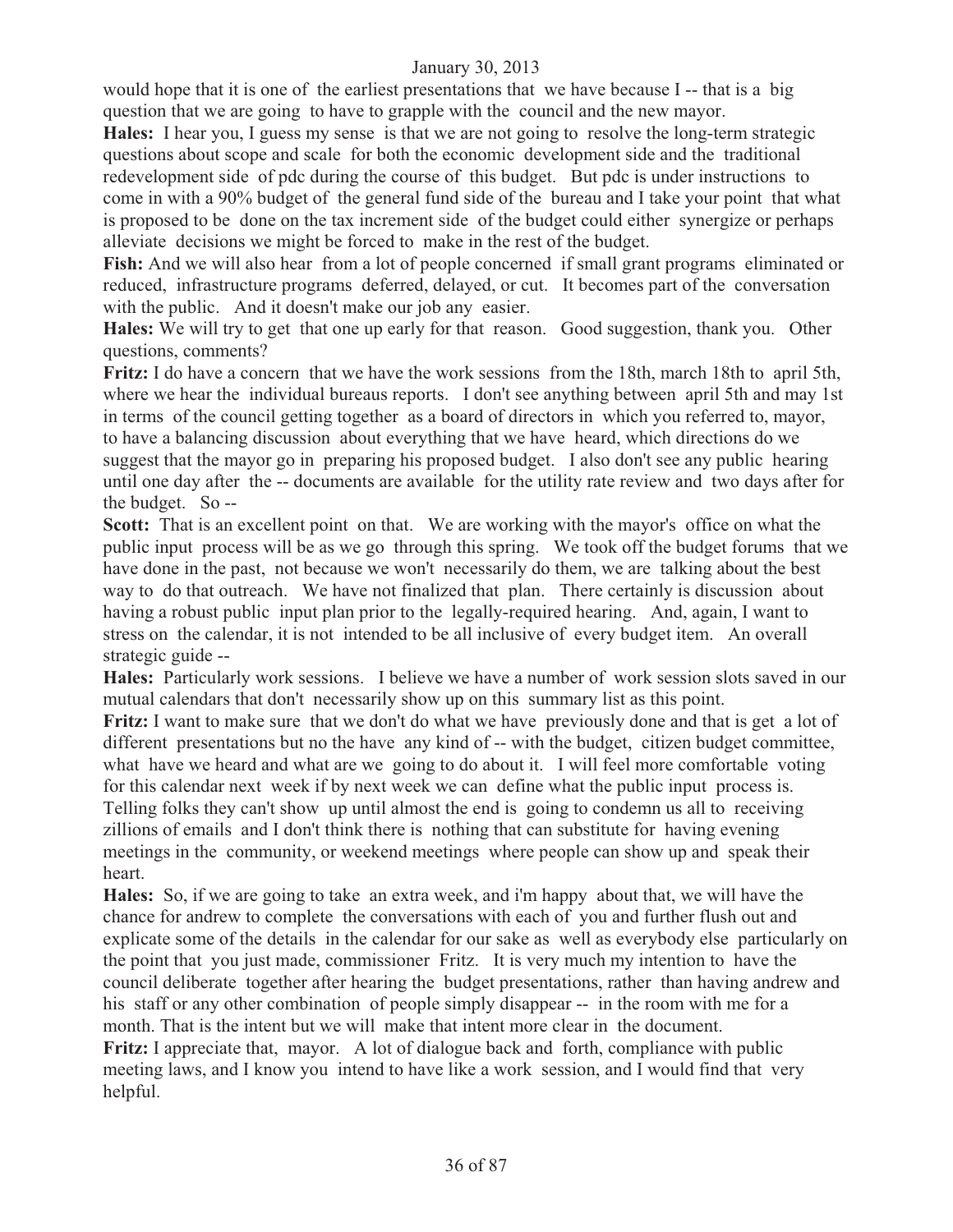**Hales:** Good. Yeah. Other guidance? Other suggestions for andrew and the team? If not, thank you both very much. Any other public testimony? You said there were a bunch of people signed up. I suspect they are no longer here.

**Fritz:** We won't be voting on the budget calendar and they were signed up for that. I believe there was concern about this year's budget implementation. They were probably here to talk about that and we can have more conversations about that.

**Hales:** We will take action on item 93 to adopt the report.

**Fritz:** So moved.

**Saltzman:** Second.

**Hales:** Roll call.

**Fritz:** Thank you to director andrew scott. When we set the report back up 45 days I thought that was extremely ambitious and you have done better than I was expecting. I appreciate the diligent work that you and your team -- having thought the concept of the city budget through for a long time -- and also thanks to jack graham for his assistance in making the transition smooth. I do encourage the bureau of human resources to finalize the positions and classifications for all of the positions in the new budget office. I think that that is going to help them moving forward and help all of us and I do appreciate the arrangement between the office of management finance and the city budget office keeping this budget neutral as was directed. Thank you for your good work. Aye.

**Fish:** Thank you, andrew, for the plan which I think is very thoughtful and your willingness to continue to refine the economic impact piece which I think is important. And the calendar is once again a very ambitious calendar. We will have a lot of meetings. This is going to be a very tough budget year but I think we're all up to the task. Aye.

**Saltzman:** Thank you. Aye.

**Novick:** Thank you, and I would like to thank commissioner Fritz in establishing -- aye. **Hales:** Good work in a hurry. Thank you, aye. And then we will -- we will set over item 94 until next week's calendar. Okay. We have a few more items left. Item number 95, emergency ordinance.

#### **Item 95.**

**Hales:** Commissioner Saltzman, anything?

**Saltzman:** This is great partnership between trimet, union pacific, and the city to replace culverts that connect crystal springs to the river in a fish-friendly manner, and this easement comes at no cost to us from trimet to allow us to access and revegetate the site.

**Hales:** Any other questions, comments, testimony? Roll call, please.

**Fritz:** Aye. **Fish:** Aye. **Saltzman:** Aye. **Novick:** Aye.

**Hales:** Aye. Item 96.

#### **Item 96.**

**Hales:** Commissioner Novick.

**Novick:** I think we had a comprehensive discussion last week. As the city attorney explained, if we win the appeal on the court of appeals we will have a right to pursue getting the money back but we're not -- mr. Van dyke explained that we are not going to be able to get a stay of the order to pay the money, because that is not something that courts normally do. So, it is a matter of simply complying with the order.

**Hales:** Comments? Questions? Concerns?

**Fish:** Very good and comprehensive discussion as well last week.

**Hales:** Anyone wishing to testify on this item? Let's move to roll call.

**Fritz:** Aye. **Fish:** Aye.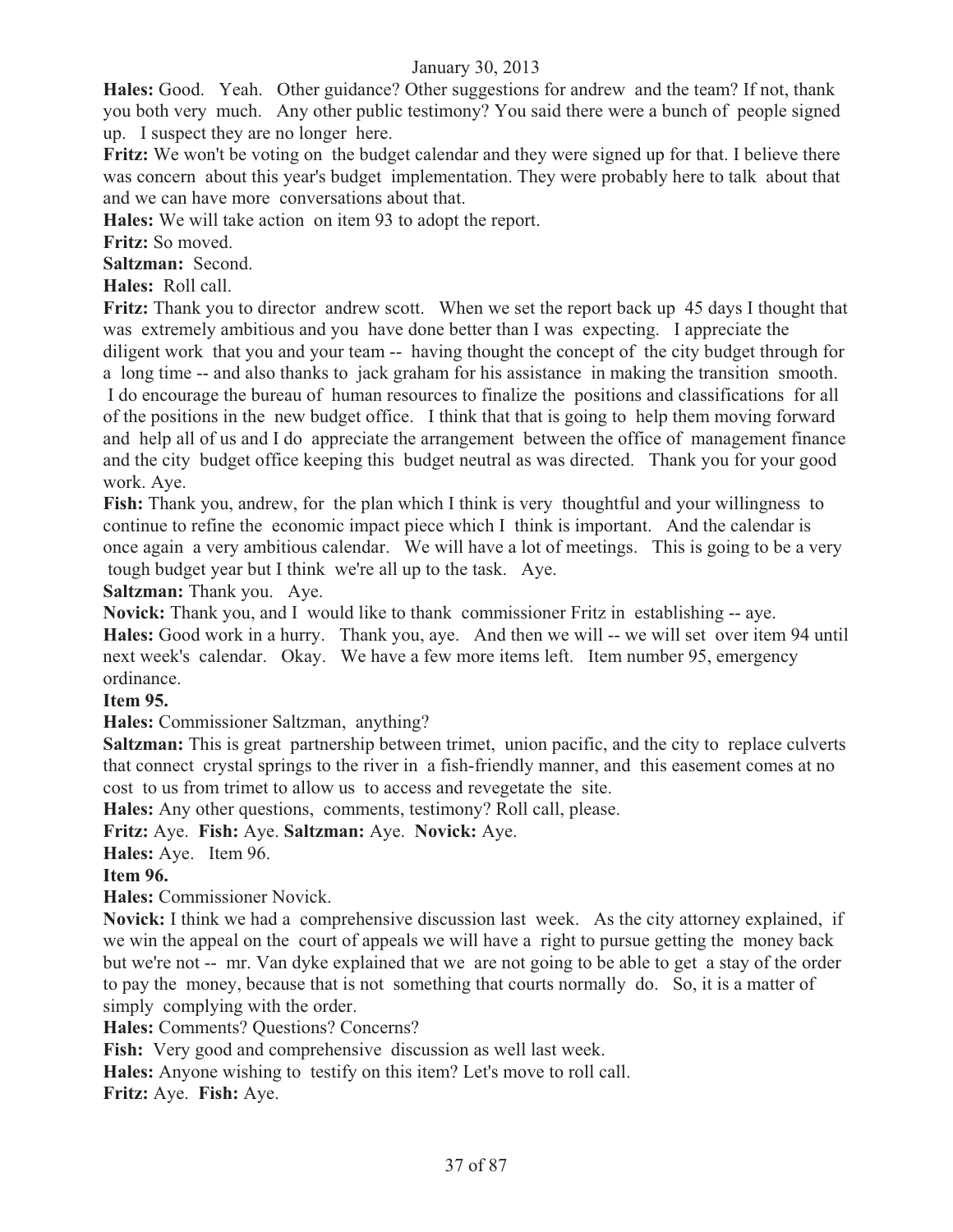**Saltzman:** It is unfortunate that tom hurley is being used as a test case to -- voter approved reforms. This legal wrangling on behalf of mr. Hurley doesn't serve our hard-working firefighters or our city taxpayers well. Instead it allows someone to game the system who hasn't fought a fire in nearly 20 years and to walk away with a \$5,500 a month pension and if we prevail in the court of appeals, i'm quite convinced we will never see any of that money owed us back. So, I cannot in good conscience support another undeserved pay out to tom hurley and I vote no. **Novick:** Aye.

**Hales:** Aye. Item number 97.

# **Item 97.**

**Hales:** Discussion last week, any further discussion? Anyone here to testify? Role call, please. **Fritz:** I appreciate the diligent work that the council clerk and the office of auditor do in regards to compiling the council agenda. I remember in the olden days when I was following it from home and it didn't have all of the items, reports linked, and that particulars time to do -- that takes time to do. -- there wasn't any public engagement into looking at what other ways can we let citizens know what happening with the city council and what their agendas are. I hope that that can happen, even though this code section is being amended to say that it will be only online, available, agenda until wednesday morning, which as we know excludes a significant portion of our population. Aye -- I mean, no.

**Fish:** Well, having served now for a little over four years, we have  $-$  I say we have a deep appreciation of the hard work and professionalism of our clerks and the staff that so ably serve us. And we can always find ways to improve our work and the transparency of our work and our public outreach, but I don't want this moment to go by without expressing my thanks to Karla her and team for their terrific service to this council. Aye.

#### **Saltzman:** Aye.

**Novick:** I would also like to thank you and your team. We should work to find other ways to let the public know what our agenda is and this is simply a matter of addressing a situation where if we don't make this amendment we will be out of compliance with our own rules. With that understanding, I vote aye.

**Hales:** I consider this an interim solution until we find out the changing landscape of how people are getting information -- but for now this is a good solution for the moment. Aye. [gavel pounded] We are recessed until tomorrow afternoon at 2:00 p.m.

At 12:15 p.m., Council recessed.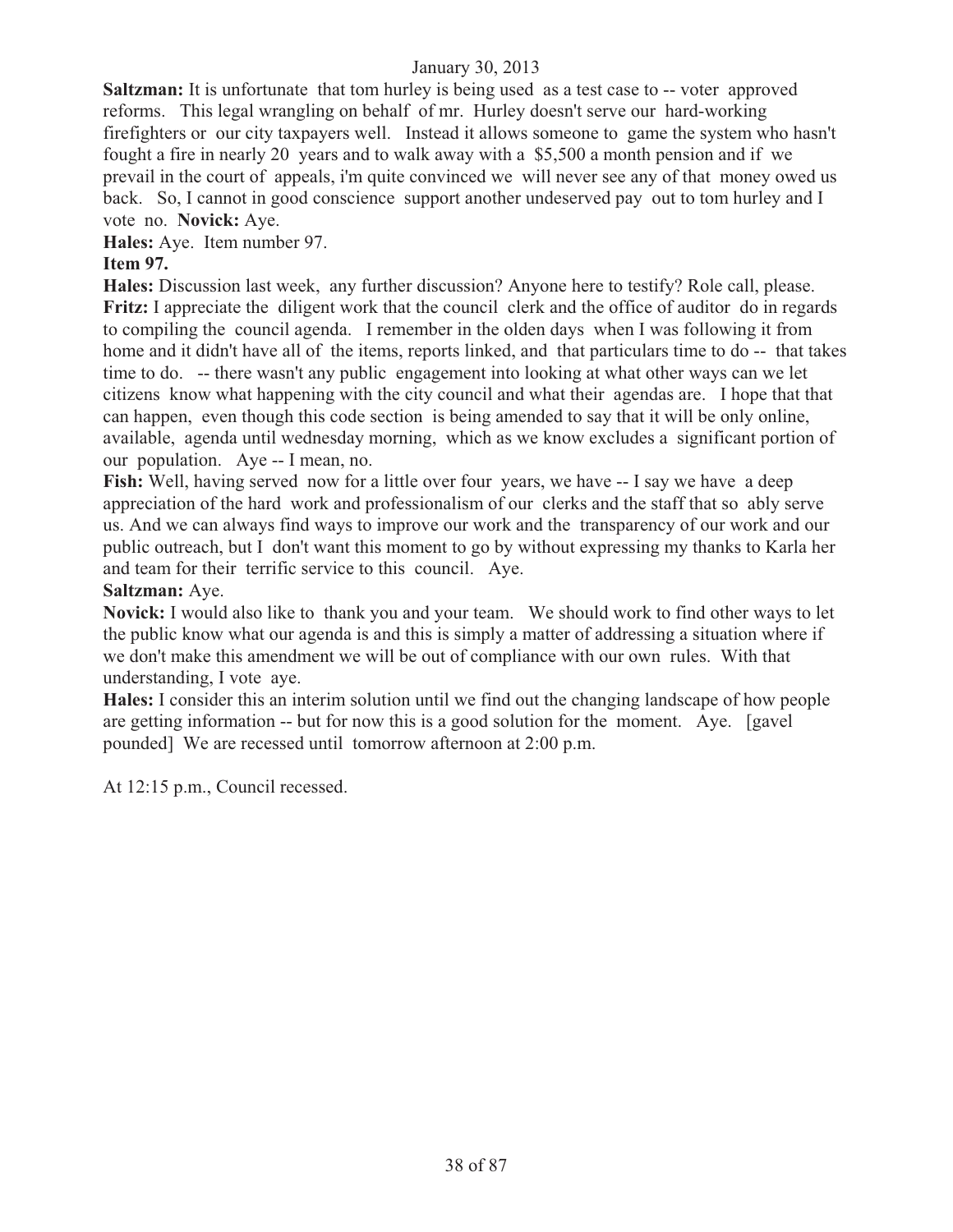#### January 31, 2013 **Closed Caption File of Portland City Council Meeting**

This file was produced through the closed captioning process for the televised City Council broadcast and should not be considered a verbatim transcript. Key: **\*\*\*\*\*** means unidentified speaker.

## **JANUARY 31, 2013 2:00 PM**

**Hales:** Good afternoon, everyone, welcome to the january 31st session of the Portland city council. Commissioner Saltzman is ill, but wishes to participate by telephone. So I want to read this statement that authorizes him to do that remotely, since that's an exception in our process. Commissioner Saltzman indicated he wishes to participate in today's meeting by telephone, failure to allow participation of an absent city council member by electronic communication would jeopardize the public interest, health, safety or welfare, do any of the council members physically present object to having commissioner Saltzman participate by telephone? Assuming no one objects, we'll proceed and ask the council clerk to call in the absent commissioner to the hearing as well as calling the roll. [roll call]

**Hales:** Welcome. Commissioner Fritz.

**Fritz:** Thank you, mayor hales. Read the title, thank you.

#### **Item 98.**

**Fritz:** Thank you. It has been a privilege to work on this proposal for bringing earned sick leave to our community. As many of you know i'm a retired registered nurse and also spent 17 years volunteering in Portland public schools. So i'm very well aware of the challenges of working with people who are sick, or are caring for sick children, and now having been in office for four years, the challenges of being an employer where sick people in the workplace can impact our customers, and also impact others in the workplace. 145 of the 196 countries in the world provide paid earned sick time. So for those who have been asking why now, my question is, why has it taken us so long? Employees are the heart of a business, and it's important for both employers and employees that the workplace be a place where everybody is treated fairly, and where there is mutual respect, both of employers, for their employees and of employees doing a good job recognizing their work contributes to the success of the business. Earned sick leave recognizes that a healthier workplace is a more productive one. Approximately 40% of employees in Portland currently lack even one day of paid sick time. That means 60% already have paid sick time. So it's not a radical concept. It's something that we need to be talking about and providing for all. Workers who don't have protected sick leave are predominantly low-wage earners and people of color. It's essential we bring this right to a city that has made equity a cornerstone of its future planning. I'm happy to see we have so many people here today on all sides of this issue. Here's what we're going to be doing. My staff will give us an overview of the code and ordinance. Then we'll have a few invited guest speakers, and then go to public comment. The way we'll do that is to take four who have signed up in support or with question, and four who have signed up in opposition or with questions on that sheet. We'll try to get through that as expeditiously as possible. First i'll introduce tom bizeau my chief of staff who has done a lot of work on this proposal who will walk us through it.

**Tom Bizeau:** Council, members. My name is tom Bizeau with commissioner Fritz's staff. I'm here to just give you an overview. It's going to be a lot of these -- a lot of the facts and information you've seen here will be something --

**Hales:** Try pulling it closer and she'll change the level.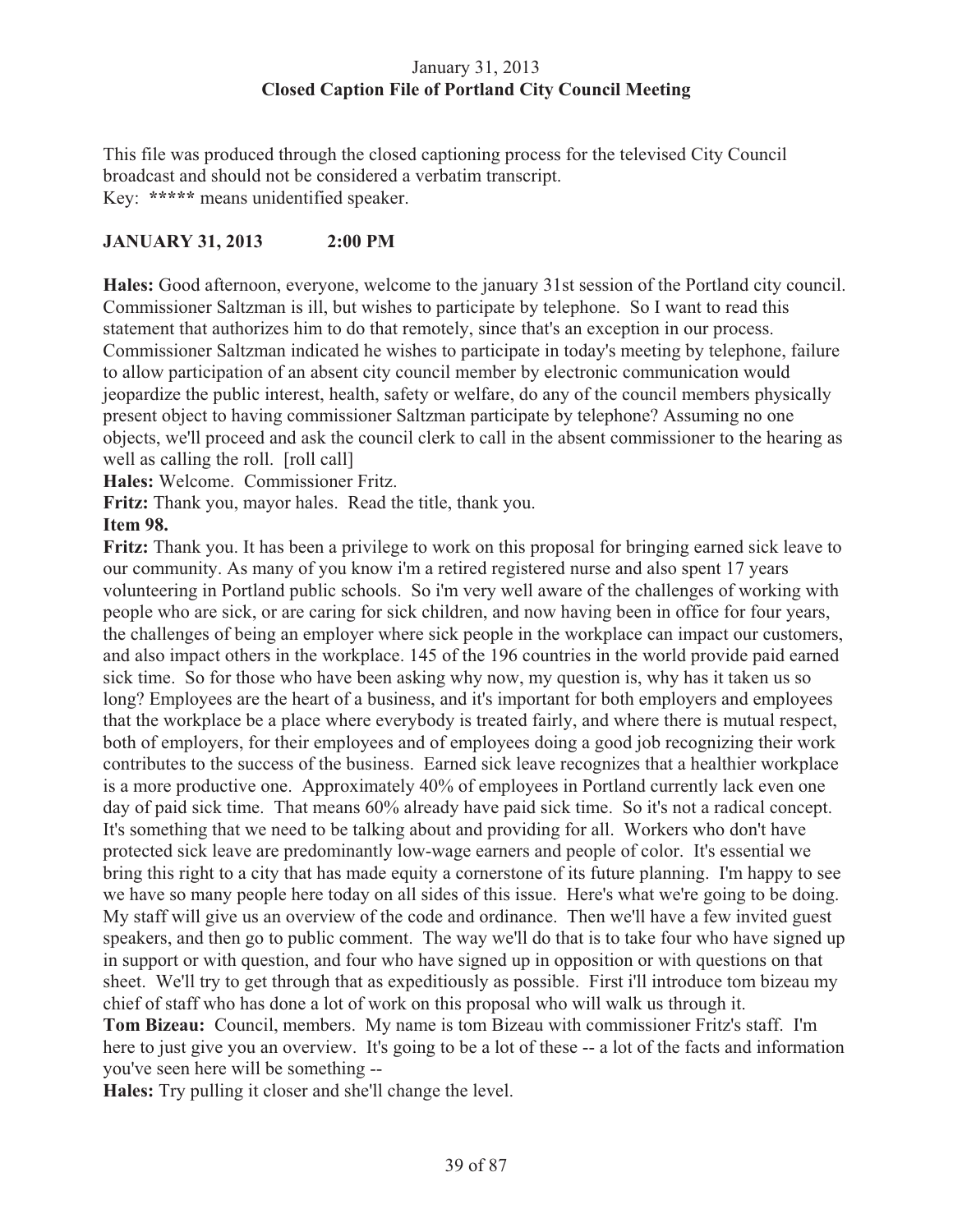**Bizeau:** I'm getting afraid of this microphone. Can you hear me now? All right. So i'm just going to go through this power point. I'll go through it pretty quickly. A lot of the information you've already seen and you already know about. So it will -- if any of the council members have questions of me during the course of this, please just stop me -- [audio difficulties] **Bizeau:** Can you hear me? Ok. Can everybody hear me? All right. I know commissioner Fish is enjoying this. Ok. I'll just start in here. The purpose of protected sick leave, to establish a minimum public health standards in the workplace, basically working while sick is a public health issue. Maintain workplace productivity, working while sick affects individual and collective productivity in the workplace. And to help prevent spread of disease throughout our schools, sick children compromise the health of other families, and ultimately the workplace. So i'm going to give you some general facts about businesses and sick leave, and this is something that the commissioner already covered approximately 60% of the employees in the Portland area receive some sick leave, which is actually a really -- a laudable aspect of our community and our area. 40% of the employees that receive no sick leave are disproportionately people of color, and earning minimum wage. Nationally only one in five of the lowest income workers have paid sick leave. Restaurant employee and child care workers are the least likely to have any kind of paid sick leave. You can kind of get a picture of this with this table on occupations. This is by no means a complete table, and there's all kinds of occupations out there, and they all vary in terms of the percentage that get sick leave and don't have sick leave. These are some of the ones that were mentioned. And note that this table actually comes from information in the Clackamas, Multnomah, Washington county area. So this is taken from a larger profile. Parents without sick leave are twice as likely to send a child to school. It is estimated that approximately 160 billion dollars is annually lost in terms of sick costs. Approximately this is what the commissioner mentioned, 145 out of 196 countries have some form of mandated sick leave. United states is not one of them. The other major cities that have done this, san francisco in 2007, Washington, dc in 2008, and seattle in 2012. Now, the state of Oregon and the federal government have a form of protected sick time. It's in what's called Oregon family protected leave, and federal family protected leave. And the ofla and fmla. And those provide protected sick time, it's unpaid protected sick time and it's in larger companies. In the state of Oregon it's 25 and above, and in federal law, it's 50 and above. 50 employees above and 25 employees and above. So we'll go into some of the elements of the ordinance that we have proposed before you. All employee who's would work within the city of Portland would earn one hour of protected sick leave for every 30 hours worked. In businesses with six or more employees, the earned sick time is paid at the employee's base hourly rate. In businesses with five or fewer employees, this earned sick time is unpaid. So that means it's earned, but it's unpaid. When an employee has worked 240 hours and accrued eight hours of protected sick time, they're eligible to begin using it. If you take that 240 hours and divide it by 30, which is one hour for -- of sick time earned for every 30 hours worked, that's how you come up with eight hours. This particular point probably needs some work in terms of the ordinance, but that's what that basically is derived from. An employee can use a maximum of 40 hours of sick time in a calendar year in this proposal. And unused sick time automatically rolls over to the next year. You can only use a maximum of 40 hours in a calendar year. Businesses -- a lot of businesses already provide sick time --

**Fish:** On that -- you accrue up to 40 hours a year, it can roll over, you can't use more than 40 hours a year, upon separation of employment for any reason it has no cash value. Correct? **Bizeau:** Correct. No cash value. Though there is a provision in the ordinance that says if you come back to work within six months period of time, that you can still utilize your accrued sick time. Businesses already providing 40 hours annual paid time off, and that's a term in the business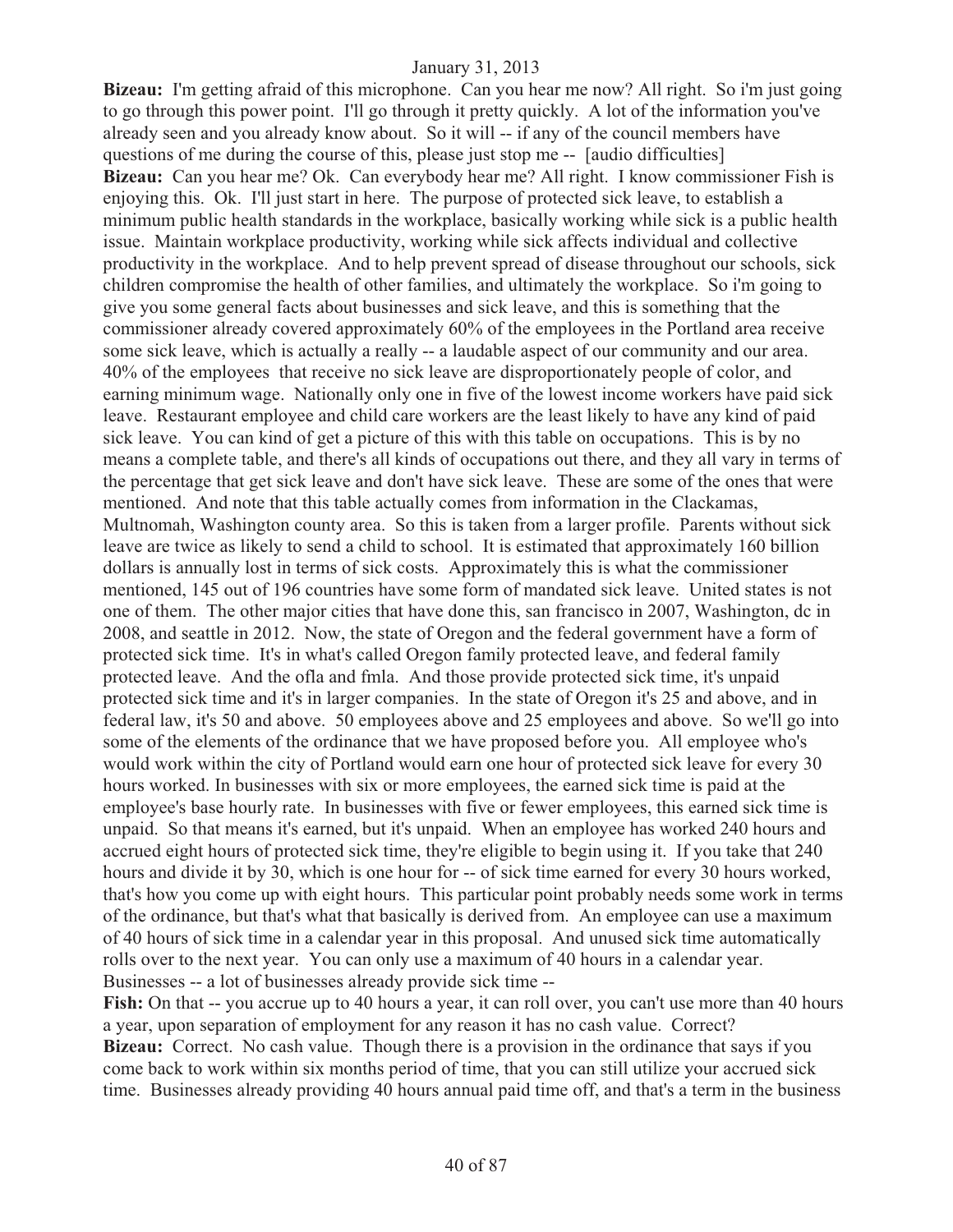ptos, they can also be used for medical leave, if it can be used for medical leave, basically that business already has the provision and meets our requirements for sick time. So this detailed some of the uses that you can use the protected sick leave for, personal medical care for physical or mental illness, pregnancy, and childbirth and preventive health care. Preventive health care basically means if you need to go to the doctor and basically get a check-up, that you can actually do that, and there's some provisions for how to do that in the ordinance. Care of family members for the allowed uses. So if your family members are sick, you can actually spend that sick time for that purpose. We have in here purposes described in ors 659a 272, which is safe time for domestic violence harassment, sexual assault, or stalking. We have someone here today who will be able to talk a little bit more about that.

**Fish:** How broadly do you define family members again?

**Bizeau:** Family members is defined by state law, and we will be using the definition in state law as to what that -- what a family member is. There is some -- we need to take closer look at that, because there are some other definitions in ofla that might slightly contradict or slightly be different than that, so we'll have to take a closer look at that. Another use that is allowed for -- that you can use the sick time for is quarantine or a closure of place of employment or school by order of a public health official. These are additional provisions in the ordinance. Employees are not required to find replacement workers when they use the sick leave. If allowed by the employer an employee who is sick may choose to trade shifts with another employee so it has to be a mutual arrangement with the employer that allows it to occur. And we heard that this was quite a need in certain businesses. Rights and responsibilities for employees and employers are defined. They probably need to be defined more clearly in some areas and we've gotten some good comments back on that. And we're trying to basically provide for written documentation what abuse of sick time would look like, and shift trading and communication and how that occurs. San francisco paid sick leave, sick leave is earned by all employees. I'm going to give you a comparison of the two cities, san francisco and seattle. Sick leave is earned at a rate of one hour per every 30 hours worked, similar to what we're offering. Employee and businesses with nine or fewer employees can earn up to 40 hours per year and employee and businesses of 10 or more workers earn up to 72 hours. 25% of all employees took no sick days last year in the san francisco area. And the median use of sick leave in that city is three days. Per year. Seattle's sick leave is a little more complicated. It has a four-tiered approach. The first tier is businesses with three or fewer employees are exempt. And then the second and third and fourth tiers are broken into small, medium, and large size employers. The one common denominator is that they all are one hour earned for every 40 hours worked. They differ in terms of size four to 49, and then how much you can accrue in each one of these size relationships. So 40 hours accrued for the small employer, 56 hours accrued for the medium size, and 72 for the large size employer. Achievement of a healthy workplace does not come without a cost. In the u.s. we're trying to determine what that cost would be. We've seen some of it in san francisco here, and we kind of get an idea in terms of how much is used. U.s. Bureau of labor statistics indicates the cost are minimal, and in the northwest area, businesses with paid sick leave devote less than 1% of their payroll to this expense. Each business will of course be affected differently based upon the different kinds of occupations that they have. There's a case example that we have which is in san francisco, and this was after the law had been put into effect there. This is of course one -- it's just one example, one type of business. Where they had 32 employees, they estimated that their costs would be \$18,000 a year. And it turns out that they -- the cost were around \$2,000. In terms of enforcement and education, we have in the ordinance specifications for brochures and mailings that we will actually do. That businesses will be required to do posting requirements. We will adopt some administrative rules by august of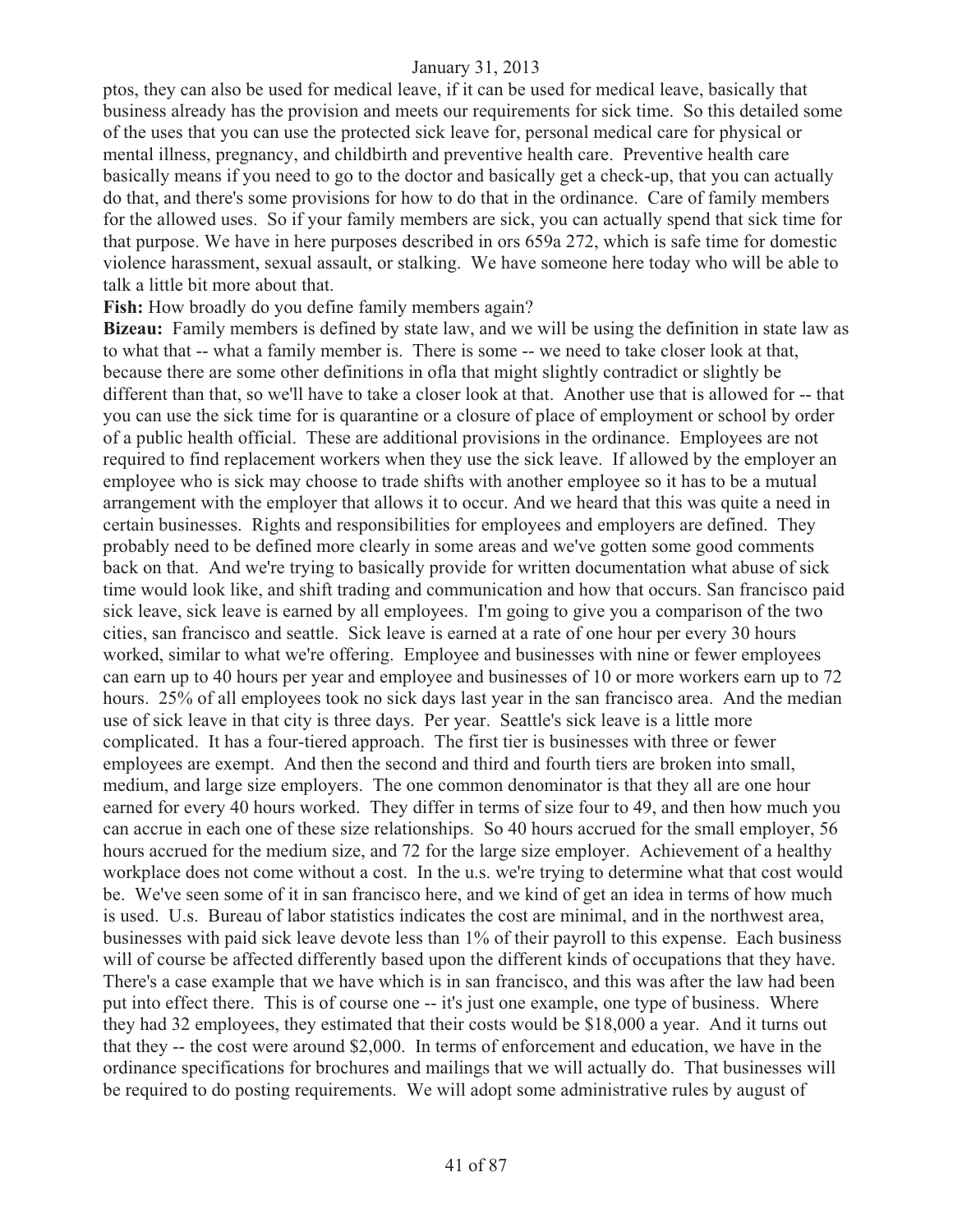2013. And that we will have enforcement through a contract that's left with the state bureau of labor and industries, boli, as it's called.

**Fish:** If I could, I didn't -- wasn't clear from the proposal whether -- whether there's a cost and what might be the range of cost for that contract or whether that's something that the commissioner does as part of his overall statutory obligation to enforce the law. So is that addressed somewhere in your presentation?

**Bizeau:** Our discussions with boli, their costs are based on costs for service. Most of their costs they actually -- they are paid for through the actual litigation proceedings, And -- with the employer that occurs. There would be some cost for the city of Portland, but it's -- as we have understood it in our discussion was them, it's minimal. In the financial impact statement we submitted with this ordinance, that is the estimate. And it was based upon a contract which we had with boli previously on civil rights, and that it was very minimal in terms of the kind of enforcement that boli saw that they had to do within the city of Portland. Does that answer your question, commissioner?

**Fish:** For now, thanks.

**Bizeau:** This is just a quick overview. This is also in the financial impact statement, and I understand there's some letters that have been submitted by organizations that wish to have that kind of amended, but this is sort of a quick overview of what we did in terms of having intersected with a lot of the advocates and stakeholders, and this has been going on for over a year. And this is an example of some of the things that have happened in the community over that year's time. We've had surveys done, we've had a door-to-door canvassing, and questionnaires, and we've met with advocates in meetings talking about different aspects of legislation. And there's been quite a bit of information that's been actually put out into the community in the last four or five months with regard to this situation, and with this kind of issue. We've also had consultation with the human resources department here in the city of Portland, as well as with boli, as well as with the city attorney, and that's how we've crafted this ordinance with a lot of that input. January 17th we put it out for public review. January 23rd we held a public forum. And had 65 people, it was very good forum, a lot of good questions. And first public hearing of course is today. Additional public input will occur between february 1st through 27th. Commissioner Saltzman and Fritz will convene a task force for three meetings to discuss potential amendments prior to the february 27th council hearing. The task force suggestions will be posted by february 21st --

**Fish:** Can I get a clarification? Is the february 27th hearing a second -- only we could appreciate these nuances. Is it's a second first reading or a second reading?

**Bizeau:** February 27th will be a second first reading.

**Fritz:** Public testimony will be taken.

**Bizeau:** Public testimony will be taken.

**Fish:** Thank you.

**Bizeau:** And that's what this second public hearing is about. Council vote will occur in march. We are indicating it is march 6th right now. Implementation, decisions, and time lines is my last slide. We'll continue to lobby the state legislature to pass statewide earned sick leave law, which we believe is an important aspect of us being there promoting for a much wider and broader use of sick leave on a statewide basis. We think that's an important aspect, and the city has put that on their legislative agenda. After the legislative session concludes, we'll consider revisiting Portland standards, just to see where it stands at that point in time. If Portland only standards proceeds, we'll begin administrative rules process to probably early july to be finalized at least by august 31st. And then we'll conduct education and outreach to employers and employees at the last of the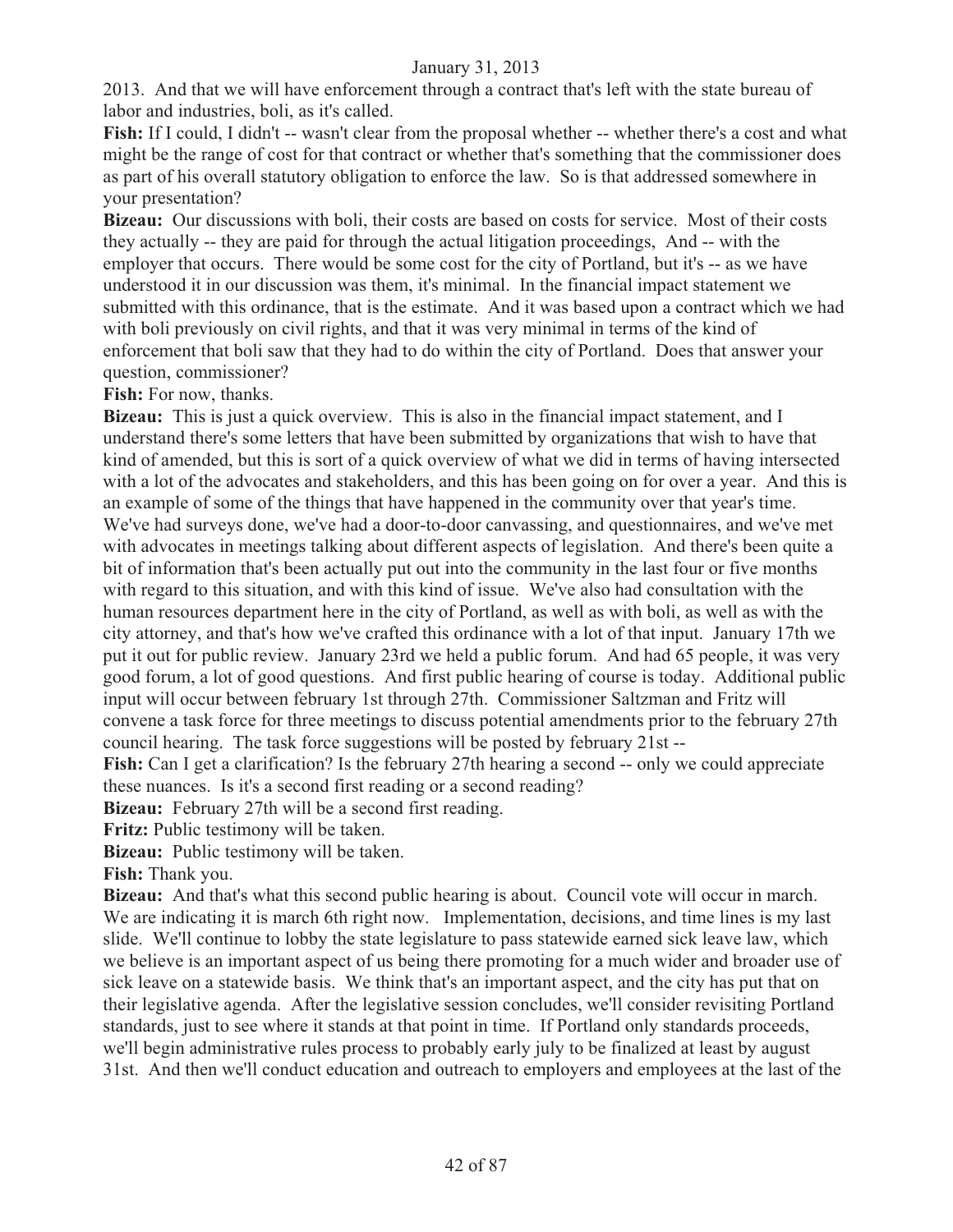year prior to implementation on january 1st, 2014. That's the end of my presentation. If you have any questions for me, i'd be happy to answer them.

**Fritz:** Thank you. We have a few invited panels, including some elected representatives. County commissioner deborah kafoury and state representative michael dembrow and allissa keny guyer. Thank you so much for being here. Commissioner kafoury?

**Deborah Kafoury, Commissioner, Multnomah County:** Thank you. Good afternoon. Thank you for allowing us to testify today. My name is deborah kafoury, i'm a Multnomah county commissioner. I'm also a mother, and this week my family had an unremarkable event. My 7 year-old daughter was sick, had 102-degree fever, and needed to stay home from school for a couple of days. I luckily was able to stay home with her for one of those days. What is remarkable about this situation is that not everyone in our community has this same chance. And what's also remarkable about this is that those who are the most in need of this do not have it. The lowest paid, some of the hardest working people in our community. Folks who work in our food service industry, folks who work with our children. So the fact that not everyone in our community has access to paid sick leave affects all of us. One thing you will hear i'm sure from folks today is that you should wait. Wait until -- this should be a state issue. This is something that should be handled at the state level. And i'm sure my colleagues here from salem can talk about that as well, but as a former state legislator, I will tell you that the state of Oregon does not always do things in the most expedient fashion, and -- [laughter] you have an opportunity today to do something remarkable. To actually take a stand that is going to be leading the path for the state to follow. There have been many cases where we have done this in Portland, and there are many cases ahead of us where we will do this again i'm sure. Because you have the opportunity to make a difference in the lives of the people who live in Portland. I want to thank you commissioner Fritz for being this issue forward. I know it's a very difficult issue, and you will hear a lot from folks who feel very passionately on both sides of this. But it is very important and it's not every day as elected officials that you have the ability to take a stand on something that's so dramatically impacts the lives of people in our community. Think of all the folks in our community who will be able to take advantage of this, who will change their lives. Thank you very much.

**Fritz:** Thank you. Representative dembrow?

**Michael Dembrow, Representative, House District 45:** Thank you, commissioners, michael dembrow, I represent house district 45, that's northeast Portland out to parkrose. And i'm going to read a prepared statement coming from representative keny guyer and senator rosenbaum, senator rosenbaum wishes she could be here but she's stuck down in salem doing whatever it is that majority leaders do. [laughter] and for me, of course. So i'm going to read this prepared statement, representative keny guyer is going to come at it from a slightly different direction, and we'll be happy to answer any questions. As Oregon state legislators, we applaud your efforts to pass a citywide policy requiring that all employers in Portland provide earned sick time. We have heard from businesses and employees in our districts regarding the urgency of such a policy. We are therefore working during this legislative session on a state level policy that will provide this benefit to all Oregon workers. And by the way, I should also call out that there are a number of Portland area legislators that are working on this. I specifically mentioned representative jessica peterson who is here, and brad witt, who is on sick leave today. We believe that passage of the strongest possible policy in Portland at this time will support and strengthen our efforts in salem. Approximately 40% of Oregon workers cannot stay home from work to care for themselves or a sick child without losing needed pay or risking their job. The percentage is much higher among low-wage workers, since most lack the ability to earn sick leave. This is an equity issue that potentially affects the health of all Oregonians. The time has come to solve this inequity by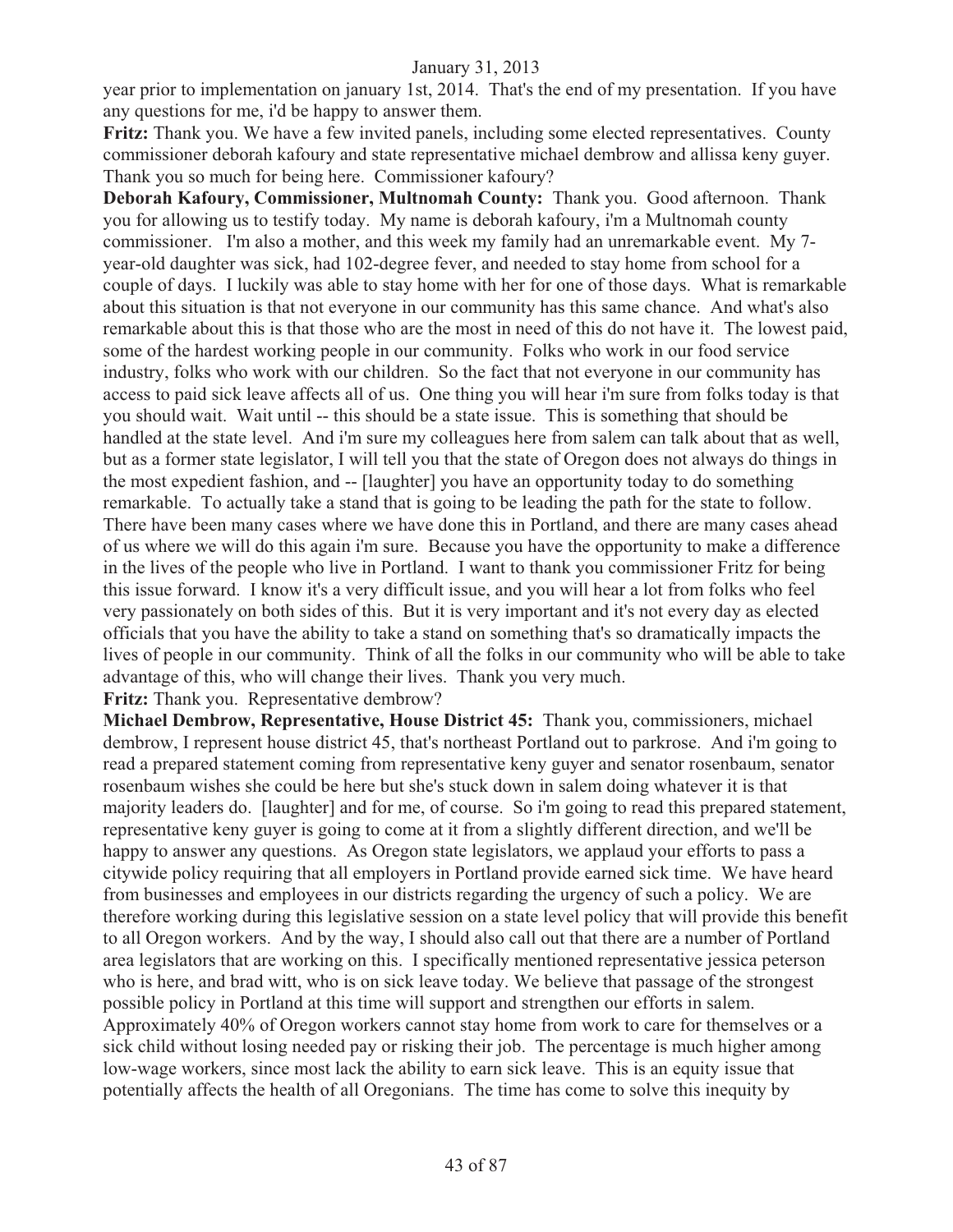requiring employers to allow their employees to earn sick time while they work. Policies like earned sick time sustain a strong and robust work force and are an investment in our workers. In our public health, and in our local economy. We need an economy in Oregon that is built on thriving businesses, providing jobs that enable Oregonians to be good employees, reliable providers, and responsible caregivers. Thank you very much for moving forward with this ordinance now. We look forward to partnering with you to make sure that the legislation that we are sponsoring works seamlessly and effectively with Portland's earned sick leave policy. Thank you.

**Fish:** Mayor, I just want to acknowledge representative dembrow is my state representative, and my wife wanted me to put a special plug in to thank you for the work you're doing for higher education, for tuition equity, and for making sure that we maintain high standards of our faculty members. Thank you for all your good work.

**Dembrow:** Thank you, commissioner.

**Hales:** You just can't go anywhere without getting lobbied by a constituent. [laughter] **Fritz:** Representative keny guyer.

**Allissa Keny-Guyer, Representative, House District 46:** Thank you. I'm representative allissa keny guyer, I represent house district 46, which is parts of southeast and northeast Portland. Many of you are my constituents, so I get to ask you for something. I wanted to add a couple of things to what representative dembrow had said. First, with my hat as a state legislator, I have a masters in public health, I have devoted my career to social determinants of Health, and I have a great privilege right now of serving as a vice chair of the health committee in the legislature. And as you know, we -- Oregon is really out ahead of the rest of the country in trying to deliver health care in a much more effective, patient-centered way, and a lot of that is looking at how do we put more emphasis on prevention, and we're starting with the low-income population. The medicaid population, the 600,000 people who are currently on medicaid. Many of whom live in this community. And when we talk about prevention, if we don't have policies statewide and/or municipal policies that allow people to be able to stay at home with the reality that most of those that don't have that choice are those low-income workers that are on medicaid, we are never going to hit our goal of trying to reduce our increase in health care from 5.4% a year, to 3.4%. That is the state's goal. We have 1.9 billion dollars riding on that in the next six years, that's our mou with the centers of medicaid and medicare services. And it's critical we do everything, not just ask our health care providers to offer care in a more coordinated way, which we're doing, and stepping off in a good way, but we need to think really hard about how do we prevent illness from spreading something how do we allow people to stay home so that they don't infect other people if they're working in the Restaurant business, or the food industry business, or if they're working with young children, or if they have children who are sick. Because when they can't sty home, those children go to school in the middle of flu season. It makes no sense at all. So that's my legislative hat. Second hat I wanted to mention is I was -- had the honor of serving on the Portland children's levy allocation committee. I want to thank you all for recently referring that back to the ballot for renewal. I think that's another way in which Portland has really shown great leadership in providing public-private partnerships in helping with those determinants of health. Keeping children healthy. Making sure we do everything we can as a community to get them ready to learn in kindergarten. We know, again, that many of the kids who have high absenteeism rates, that sets them on a course for high school drop-out, are not getting the support they need. They have much higher rates of absenteeism. Again, you can tie this right back to the employment policies we have. And at this point I want to thank commissioner kafoury for serving on that allocation committee. I miss working with you on it. And I wanted to put my hat on as a mom. I have a husband that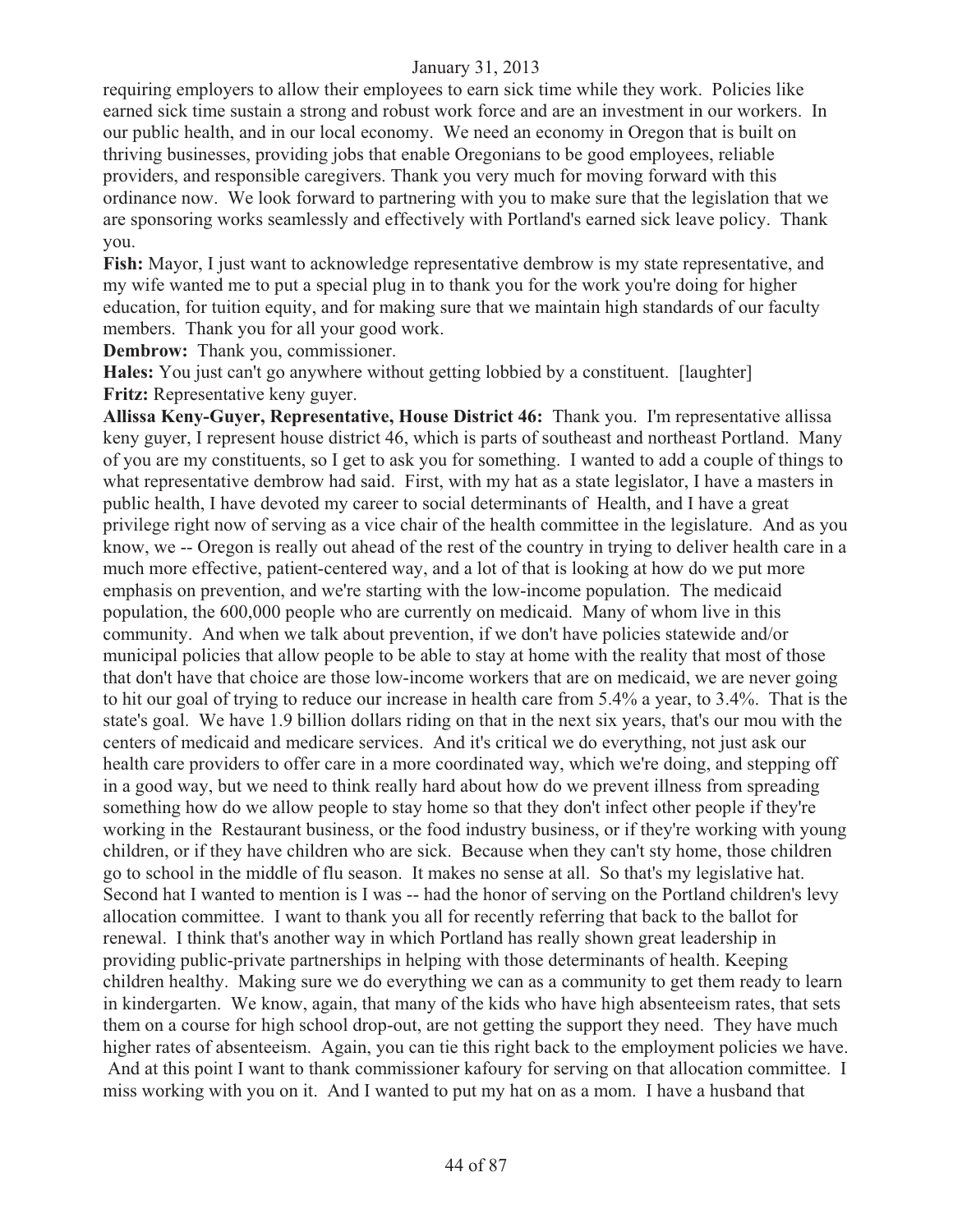travels 50% of the time. I raised three children in this community, the youngest is now 16 and about to head overseas. I'll be an empty nester for the first time in a few days, i'll start crying about if I focus on. I've had the great fortune of working for companies for hannah anderson, I was director of the children's foundation, trying again to support nonprofits in the community that were helping children. But that was one of the businesses that's known nationally for its great employment policies. And I was always lucky in every job I had to be able to stay home, to be able to do the right thing, to be with my kids as commissioner kafoury was just describing when they were sick. So it is a huge public health issue, a huge equity issue, and i'm eager to work on this with my colleagues in the state, as we have started doing. Absolutely it's a statewide issue as well. If we're going to hit those marks, but I really thank you for your leadership in initiating this at the city level.

**Fritz:** Thank you very much. I appreciate you being here. Representative vega peterson, are you available to -- I didn't realize -- this is the depth of concern we have amongst our state legislators. Somebody volunteered to come and be here in support. As the first latina ever elected to the Oregon state legislature, congratulations and if you'd like to speak to us, that would be great. **Jessica Vega Peterson, Representative, House District 47:** i'm representative peterson, I represent district 47, which is in east Portland, northeast, and southeast. Outer east Portland. As you know, this is a district where we have some of the highest poverty rates in the city of Portland. My constituents are people who work at jobs where they're dealing with the public. So I want to reiterate the words of my colleagues. This is really a public safety issue. We're working with people who are the front line working in the food service industry, working with the public in -- we want to make sure that they have the policies they need in order to take care of themselves and take care of their families. So that they can take care of themselves and also take care of the public so we're not passing on those things. I appreciate this, and I appreciate the opportunity that you guys are having in Portland being a leader on this issue.

**Fritz:** Thank you so much, all three of you, for being here. Our next panel is dr. Gary oxman with Multnomah county health department and also justin denny, this is dr. Oxman's last day I understand with the Multnomah county public health department, and dr. Denny is his replacement. We have julie olsen from -- julia olsen from the Oregon law center, and bill dicky who's a business owner here in Portland.

#### **Hales:** Welcome.

**Dr. Gary Oxman, Health Officer, Multnomah County:** Good afternoon. Dr. Gary oxman, outgoing Multnomah county health officer. I'd like to introduce you to my colleague and successor, dr. Justin denny. We're going to say a few words about the relationship of paid sick leave to health issues. I'd like to turn it over to dr. denny.

**Dr. Justin Denny, Health Officer, Multnomah County:** Thank you. Mayor, members of the city council, pleasure to meet you. Dr. Justin denny, new to the role in a few hours, gary oxman stepping down at 5:00. Very happy to say a few words just from the scientific perspective on this matter. I think the two strongest cases from a scientific perspective come from what we know from influenza and respiratory viruses in the setting of the schools. What we've seen in japan and israel are the studies showing that when sick kids are kept out of school, the community benefits enormously in the sense of it stops the spread, arrests the spread or minimizes the impact to the community. We have good studies since 2009. So I want to point out that's something we've learned from the world health organization and from other colleagues, cdc, to understand the impact in schools, preschool as well as early years of primary school. Where sick kids are left to come to school, you have a big burden in the community, and it's a major area where viruses are spread, at the school setting. The work we do in public health is hampered by not being able to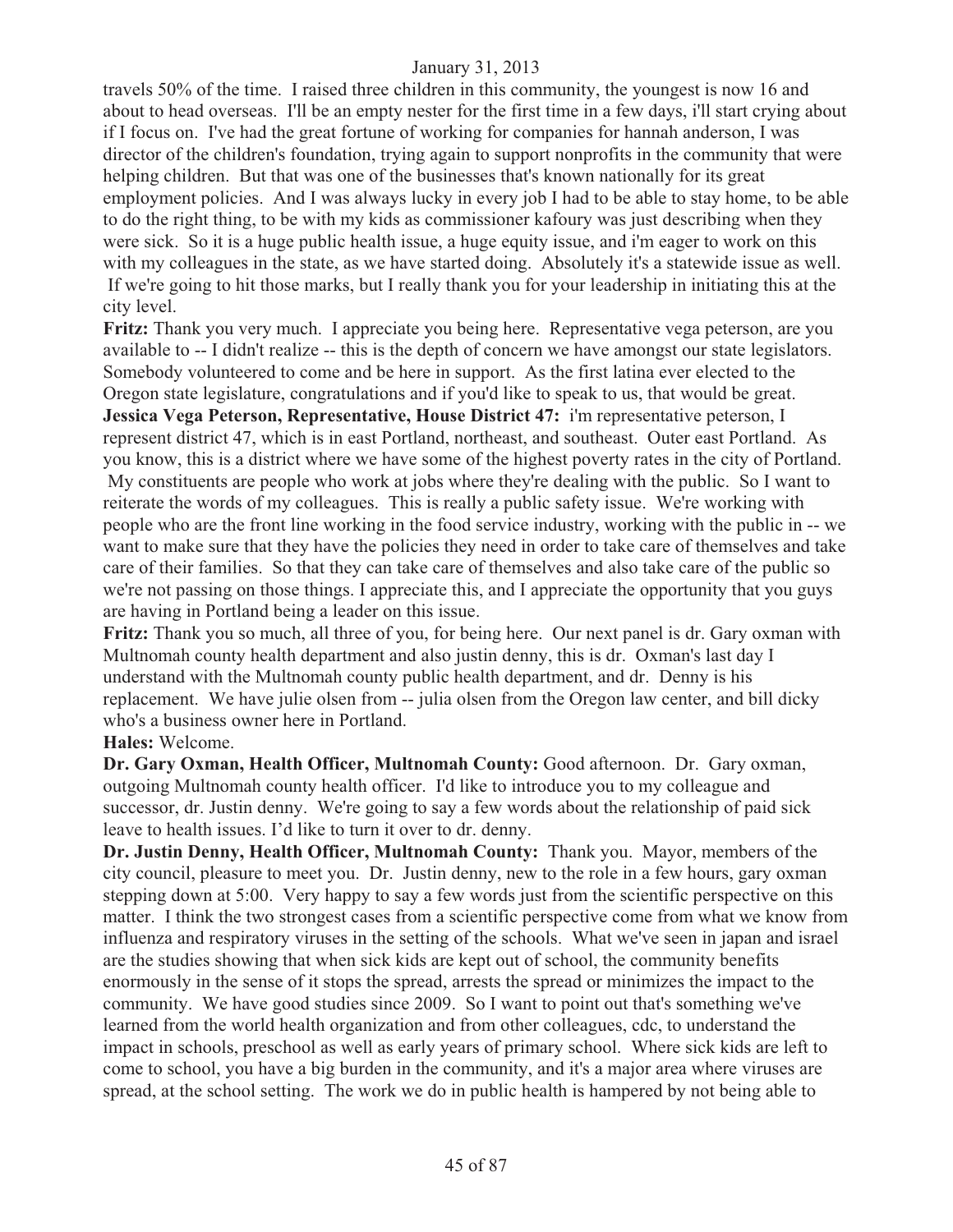keep kids who are ill away from the classroom. That's one of the things I want to point out. The second is ill food handlers. I think the centers for disease control put out a report yesterday that up to 80% of the Norovirus food borne outbreaks, up to 80% are coming from ill food handlers. Which is a shocking number. You may have heard that many of our outbreaks currently in this community are coming from norovirus. And so I think one of the big concerns we have is to do our work successfully and effectively, we need to keep sick persons away from school settings as well as handling food. So we want to implore this as a consideration when you're making your decision. Thank you very much.

**Fritz:** Thank you.

Dr. Oxman: I wanted to add a longer-term health perspective. There's very substantial scientific evidence that employment and the income it brings is a strong predictor of lifelong health in many domains. And the evidence really points out that work is how most people get their money, obviously, intuitive, and that that money is adequate to meet basic needs -- food, shelter, housing, clothing, and various services we need, and also access to health care and insurance. Work also meets very important psychological needs, a sense of purpose, a sense of identity, social role as a provider for the family and other needs. So these are really parts of the experience of health in the community, and they're also -- they also play out in terms of people's stress and they play out in terms of how people acquire or don't acquire chronic disease and experience chronic disease throughout their lifetime. So you might be asking, where does sick time fit into this? Ability to take sick time is about maintenance of employment. And what we experience all the time in the health department, particularly as we investigate communicable disease outbreaks in restaurants and other public accommodations, is the experience that a lot of people say they have been fired or they will get fired if they reveal their disease or if they take time off from work. And there's also scientific evidence to back this up. There was a study done by the mott children's hospital at university of michigan, and they surveyed parents of kids who were 6 years of age and younger who were in day care, and they found about a third of those parents when they had to stay home, they had great concern about possibly losing income, but more importantly possibly losing their jobs. So basically the ability to take sick time, supports employment, employment supports lifelong health. Thank you.

**Fritz:** Thank you for your service over many years. Are you going to be continuing on the planning and sustainability commission?

**Dr. Oxman:** Absolutely. I just re-upped in the fall.

**Fritz:** Thank you so much.

**Dr. Oxman:** Thank you.

**Julie Olsen, Attorney, Legal Aid:** Mayor hales and commissioners, my name is julia olsen, i'm - i'm a lawyer in the Portland regional office of legal aid services of Oregon. Legal aid represents low-income Oregonians in a range of civil legal matters. Our mission is to seek justice for lowincome vulnerable populations, and for many years, we have served an increasing number much clients whose civil legal issues are related to domestic violence, sexual assault, and stalking. On behalf of legal aid I testified today to urge your support of the proposed earned sick days ordinance. My comments will focus on the positive impact this will have on survivors and their families, coworkers, employers in our community. The proposed ordinance allows survivors to take time away from work, to seek help, to become safer. And allow them to use paid sick time or safe time rather than risk losing their jobs or financial security. We prioritize domestic and sexual violence in our office because we believe personal safety is a basic human need. Attorneys for our program have represented and advised victims in restraining order hearings, stalking order hearings, housing and employment discrimination cases, and unemployment hearings. These cases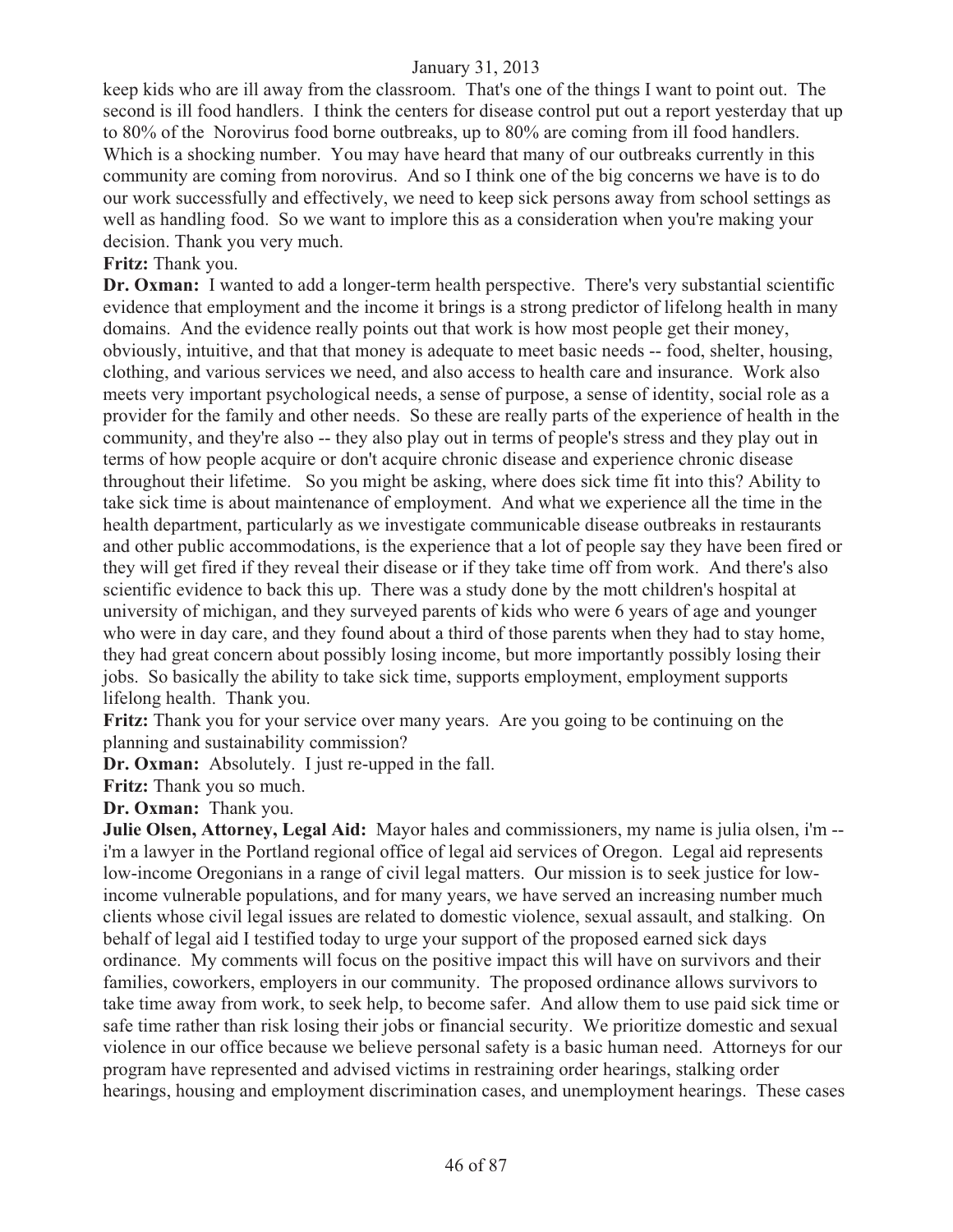have made clear that victims of these abuses face many barriers. In the employment realm we know domestic violence does not stay at home. That protecting the safety and well-being of the individual employees affected by violence and others in the workplace is an important public policy concern. The Oregon legislature in 2007 recognized the importance of this principle and passed by overwhelming majority, a law that gives victims the right to take reasonable unpaid leave from work to take steps to become safer, steps such as to make a police report, to get medical assistance, to attend a court hearing for protective order, to meet with a domestic violence advocate, or to relocate. Domestic violence is a barrier to health and safety for low-income victims who cannot afford to take unpaid time off from work. Under state law the leave is unpaid. Many low-income survivors cannot afford to take it without jeopardizing their ability to pay rent and meet their basic needs. I've spoken with clients, many who i've met with at the gateway domestic violence center who have told me they've not been able to afford to spend a day to take a day away from work to attend a contested restraining order hearing. Earned safe days would keep adventure survivors from having to make this difficult decision in terms of protecting their safety or economic security for themselves and their children. That's sort after catch-22 for many victims. We want to facilitate employees' ability to make the safest decisions. Not only for themselves and their children but for the safety of other employees and the community, who may also be a secondary risk from violence. Thank you for the opportunity today.

**Fritz:** Thank you.

**Fish:** I have to ask, did you put enough money in your meter?

**Bill Dicky:** I have a commercial parking permit that costs \$700 a year, so i'm not affected by your unreasonable parking rates. [laughter]

**Fish:** I know it's a sore subject.

**Dicky:** I wanted to tell my other business people in this room that might think I was just a mouthpiece for you folks, that last week I was rant ball game my own particular --

**Fish:** I was just giving you a chance.

**Fritz:** There are some things we can all agree on.

**Dicky:** My name is bill dicky. I am the co-owner of morrell inc., we're a commercial printing direct mail and promotional products distributor in northeast Portland. We have approximately 30 employees, 16 or so are covered by a union contract. My first reaction to this ordinance was that we probably already offered sick leave. And I knew that my salaried employees were not docked for when they missed a day that they were all just getting their standard, you know, salary checks each papered. But when I read my union contract, I was surprised to learn that we did not offer sick pay in our union contract. We offered earned vacation pay, holiday pay, and funeral pay. But -- and I was surprised by it, but later that day I was listening to commissioner Fritz on the radio, think out loud, I guess, and I learned that as long as I offered paid time off, whether it be called vacation pay or whatever, that I was covered by this ordinance. So I was pretty relieved, because we offer one week's paid vacation or paid time off for an employee that works for us for one year, and it builds to three weeks over five years. The fact that the ordinance has a procedure for accruing the time off in the first year is kind of helpful, because we've never had a policy for how to do that, and it points out a rule of way to do it, so I kind of find that to be helpful. I've always believed that employees should stay home when they're sick. I want to avoids the flu, or the common cold from rolling throughout company whenever possible. But moreover I think it's -- the employees should feel cool they could take a day off when they want. I don't particularly care what the reason is. I ask them on multiple occasions to put an extra effort in when I need them to, and when they have a reason to take a day off, regardless of whether it's a sick child, they need a day, whatever, I just sort of appreciate the fact they get that policy. I think it's the right thing. For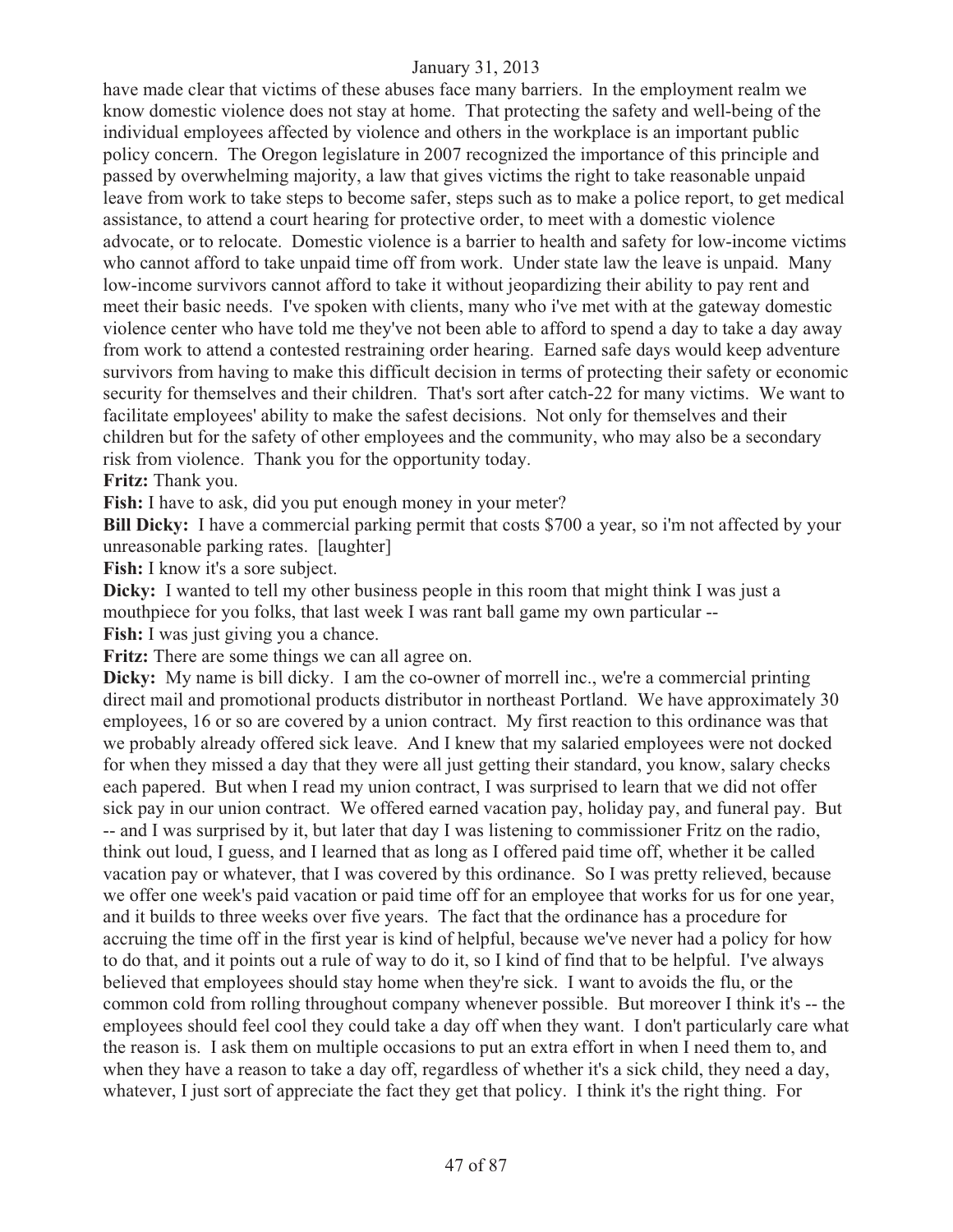people who -- business -- general business owners who are in this room today who feel this is government sort of reaching into their business and telling them how to do things, I think of its that analogy -- all business people, business owners in the state or in the city have to provide workers' compensation insurance. It's a rule, it's an automatic thing you have to do. But years ago it was not a rule. It was not commonplace. So like all things in government that happen when a new rule is established, it takes a time to get used to it, but then it becomes commonplace and you just, five years from now we'll think it's the way it's always been done. And in my own benefit I think it's good that we have -- that we'll all be playing by the same play book. So it sort of levels the playing field for those of us who have always offered it, and I think that's a good thing. The other thing, this is -- if it was a court of law it would be hearsay testimony, but I spent 20 years in the restaurant business before I made my career change, and I often think of things from that perspective, and so I kind of -- I was sure we offered paid time off at the virginia cafe in 1980, when I was the store manager. So I called my former employ employer and said, didn't we used to offer paid time off? And he said that that my recollection is correct, and they do offer paid time off. So I was glad to hear that because I was -- met my failing memory wasn't that bad, but also that their restaurants -- though he would probably not appreciate the government telling him what to do, he once again is covered by this because He already offers earned sick time off and owns several restaurants in Portland. I'm not testifying for him, but just making that comment. **Fritz:** Thank you very much, all of you, for being here.

**Hales:** Before you leave, I think we don't often encouraging demonstrations in this chamber, but a demonstration of thanks and affection for someone who's been in public service for 28 years and served this county so well as our public health officer for the last 25, I think it's very appropriate for all of us to say thank you, dr. Oxman. [applause]

**Dr. Oxman:** Mayor hales, members of the city council, I thank you and its has been a privilege to serve.

**Hales:** Thank you.

**Fritz:** Thank you very much. Our final panel are really some of the people who without whom we wouldn't be here today. That's the community advocates who demanded that we brought this forward and have done a lot of legwork. So it's my honor to invite up andrea paluso from family forward, francisco lopez from causa, lee mercer from the main street alliance, supported by matt ellison, a restaurant employee.

**Andrea Paluso:** Good afternoon mayor hales and members of the city council. I'm thrilled to be here today to talk to you about earned sick time. Right now our country is facing historic incommon wealth and equality. Wages at the bottom of the scale have been stagnant or only grown modestly over the past three decades, wages at the top have grown significantly. We're seeing huge gaps between the rich and poor. We're seeing job growth since the recession concentrated in low wage occupations and much less growth in others. Without very careful intervention, this problem will only continue to get worse. A system built on this equality is not sustainable. It's not healthy, it's not economically or socially responsible. Portlanders care about sustainability. We've led the nation and the state as a green city with laws that reduce our environmental impact, construct a walkable city, thanks to the efforts of many of you here, with a vibrant urban core. Issues of economic sustainability are the next frontier in the sustainability movement. Portland is a leader. We have led by passing protections before the state against discrimination in the workplace for sexual orientation. We led by passing smoke-free workplace standards, the state followed. In fact, we've led the state and the nation in a variety of significant ways and paid sick time is no different. To the employers in the room and those we've talked to over the last year, I want to say as an employer myself and as the daughter and wife of a small business owner and a principal in a small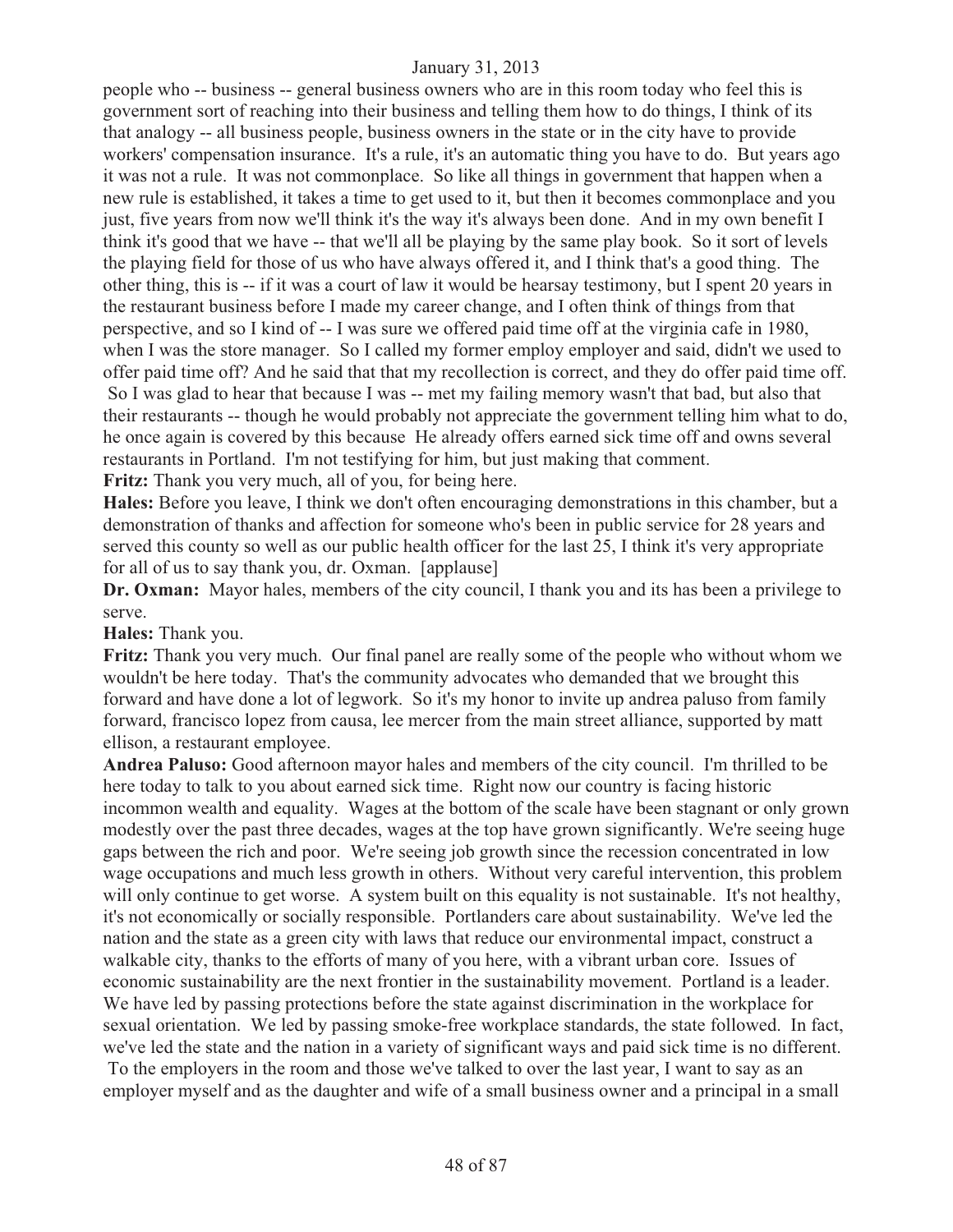business I have a good sense of your concern. If you don't already offer paid sick time to employees in the way that will be required by the law, there will be costs to bear. But research and experience in other cities show when balanced with the benefits this investment triggers, the net result is a positive one. Employers here who offer paid sick timing tell you about the improved employer retention, higher morale and appreciative customers. Our community will also see benefits. Again, research shows low-wage workers will see increased job stability, reductions in health care spending, that we'll see a reduction in the spread of illness. And something very important to family forward Oregon and child advocates everywhere, we'll see parents unafraid to stay home to care for their sick kids. This is a modest proposal. More modest than other cities have gone before us. And more modest than where we started in Portland. This proposal was heavily informed by the experiences of other cities as well as by the feedback of employers across the city. Our business leaders know the success of their businesses are tied closely to the economic circumstances of the people who patronize them. Unlike our bigger corporate actors in the economy, these local business owners are linked to our community. The people who live, work, and raise families here. By passing this law we're addressing a communitywide problem with a communitywide solution. We're establishing a reasonable community standard whose time has come. One which says it is not acceptable that 84% of those earning in the top core tile of income earners have sick paid time while only 18% of the lowest paid workers do. It's one that acknowledges that those least able to afford unpaid time off have the least access to health care services and the worst health outcome. It's one that says anyone can come and do business in Portland but they should do so while also treating the people who live and work in this city humanely, and by supporting our economy in a sustainable way. We know it's possible for business to strive while focusing on multiple bottom lines. I'll close by saying with our support, I think we're putting a stake in the ground saying that we are part of a historic fight for what will someday be a national standard on sick time. We are on the right side of history here. That we are putting a stake in the ground to say that we will be part of the fight against income inequality, that we will lead as we have before in creating a more sustainable and just economy, and where we lead, others will follow. Thank you.

**Fritz:** Thank you. Thank you for your personal leadership and coordination of the coalition on this.

**Francisco Lopez, Executive Director, CAUSA:** Thank you very much. Good afternoon mayor, city commissioners. My name is francisco lopez, i'm the director of -- executive director of causa Oregon. A statewide latino, civil and human rights organization with offices in Portland, salem, and bend. First let me -- I would like to recognize causa the leaders and their children in attendance. Spanish spanish. [speaking spanish] [applause] they brought a lot of their families and children, and take them out of school to be here. I'm here to speak about a very important equity issue, paid sick days. In and around Portland, more than 40,000 workers of color do not have single paid sick day from work to recover from common illnesses. At a time when families' finances are stretched and unemployment is high, no worker should lose critical or risk being fired when they take time off to recover or care for a sick loved one. We're a broad alliance that includes labor, faith and community organizations, sectors and businesses, this is a fundamental equity issue that affects many workers in Portland. Of those severely impacted are members of our latino community. More than 55% of latino workers in Portland do not get paid sick days. Portland has great restaurants, when my friends come to the delicious organic food that we sell at the Portland restaurants, they compliment the quality of food, my friends always mention the great hotels, our great pubs, cafes, clubs, and many other great places to enjoy brunch. Brunch is a religious experience here in Portland. Nobody wants to miss brunch. And -- but it's something my friends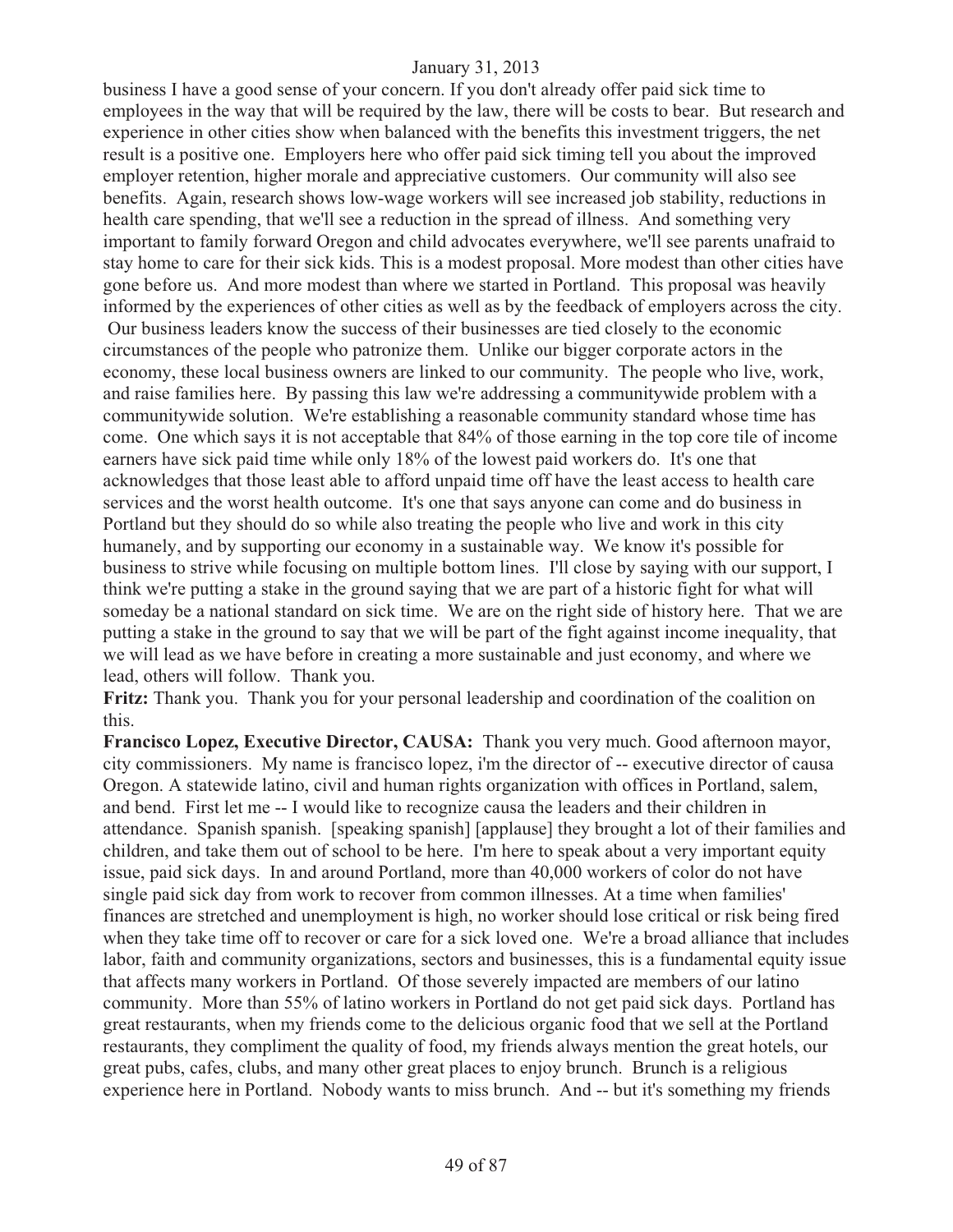do not know about Portland. That many waiters, waitresses, cooks, busboys, housekeepers, janitors, workers and manufacturers and many others come to work sick because they do not get paid for sick days. Because they are afraid of losing their job. And because losing their work means that they will not have enough money to pay for rent, or medicine. For many latino families in Portland, even a few days of lost pay can equate to the entire monthly grocery or health care budget. In this economic climate in which 20% of latinos in the Portland area live in poverty, job protected sick days are vital to the economic security of our latino families. Providing sick days is good for business. There are reductions in turnover, increases in employee morale and productivity and healthier employees at work. And before I end my remarks, I would like to mention what I mentioned last year when I came here, my appreciation to city of Portland commissioner amanda Fritz. In the last year, she came to -- and the mayor was there, and she came, at michael's episcopal church in her tennis shoes, she wanted to say something to 150 adults and 75 children. That she will work with the city council to pass earned paid sick days ordinance. This will be great for working class families in Portland, and commissioner let me give you thanks and all of you in advance for making sure that this is not a luxury issue this, is a basic human and civil rights issue. Thank you very much. [applause]

Lee Mercer: Mayor hales and city council members, i'm lee mercer, i'm with main street alliance of Oregon. We're a statewide business organization with about 1200 businesses on our roster statewide and about three hundred in Portland. Main street was an early partner in the coalition working on creating an earned sick leave policy in Portland. The coalition did extensive outreach to business organizations in Portland over the past year, including two venture Portland, the voice business alliance, the african-american chamber, alliance of minority chambers, the northeast neighborhood business association, the Oregon restaurant and lodging association, and Portland business alliance. As part of main street's small business organizing model, I surveyed over 200 Portland businesses on policy issues including benefits like sick leave in neighborhood districts including northeast broadway, lloyd, hollywood, beaumont, brooklyn, alberta arts, kenton, mississippi, interstate corridor, hawthorne, martin luther king, and some of woodstock and belmont. The benefits question I asked was, do you agree or disagree with this value statement - small businesses care more about their workers than big chains do. Small businesses owners see their workers as family and want to treat them right. Including offering benefits like health care and paid time off. In the final report off this survey, 350 Oregon businesses including 200 in Portland, 79% agreed with this value of small business, these small business values. This indicated to us the strong majority of businesses really want to do the right thing by their employees. And many of these surveys I informally discussed what benefits the employer did offer, based on these surveys we scheduled one-on-one meetings with dozens of business owners across the city over several months, and discussed in greater depth the types of benefits especially paid time off they offered or were considering offering. And we found a number who became interested in and engaged in the effort to develop a policy in Portland. We were also happy to see a number of small business owners and three business groups at the table for an initial work group convened by commissioner Fritz with other stakeholders such as public health advocates, labor unions, and community groups to help draft the proposal currently in front of the city council. For some final polling data that may of interest, I was surveying statewide this summer on questions dealing explicitly With earned sick time. In a sampling of 344 rural Oregon businesses, I asked, do you currently offer earned sick leave or other paid time off to your employees? This is main street businesses throughout rural Oregon. 80% did not offer paid time off. But when asked would you support a sick leave standard for all employers, 46% would support a standard, 41% would oppose, and the balance were undecided. More business in rural Oregon would support leveling the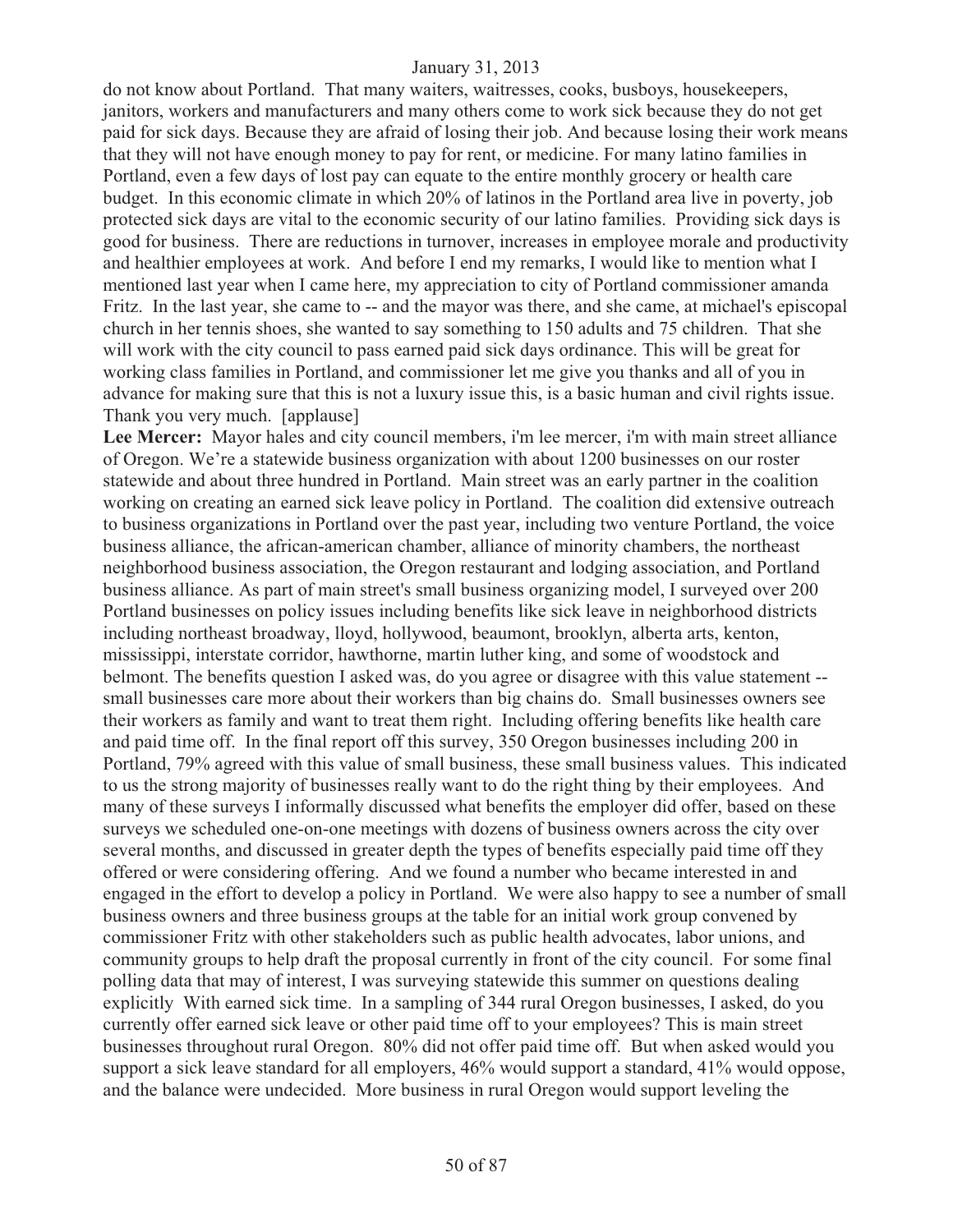playing field on this type of standard. We never did this poll, we should have done it in Portland, but we haven't. It just indicates to us that the values are there among small businesses to do the right thing. In conclusion, main street alliance believes our constituents, small businesses really want to do the right thing by their employees, and we hope we can find a way clear in the upcoming conversations to achieve a sick leave standard for the benefit of businesses, workers, and the public health of Portland. And a final note this, is a report that we put out with the voice business alliance last week that really outlines how the dollar cost benefits for businesses actually outweigh the dollar -- the benefits out-- outweigh the cost of this policy. Thank you. **Fritz:** Thank you.

**Matt Ellison:** Mayor hales and members of the city council, thank you for the opportunity for me to share my views here today. My name is matt ellison, I work as a food service worker making minimum wage. I've served food while I had a fever because I do not have paid sick leave. This legal protection is so important for minimum wage workers because we are in no financial position to accept any cut in pay. Working at minimum wage I can't afford to move out of my parents' house. But for those of my coworkers who are parents, or single parents, the situation is much more serious. They regularly face the choice between working sick and accepting one day's less pay on a small paycheck that must support a whole family. These coworkers of mine are why i'm testifying today. It is immoral for people who have to choose between working sick and having one less day's wage to cloth their children, pay the bills and keep food in the fridge. I hope you will do the right thing and pass the sick days law as soon as possible. Thank you.

**Hales:** Thank you very much. [applause]

**Fritz:** The mayor had mentioned we made an exception for dr. Oxman, but in general in the chambers in order for everyone to feel comfortable, do this if you're happy or this if you're not, with whatever anybody is saying, that way it's not distracting to the people who are up here. Before I turn it back over to you, mayor, thank you for this Panel. Unless anybody has questions. We also -- I approached this job as a retired registered nurse and as a mom, so i'd like to ask if there are any parents with small children here who would like to testify. Early. If there is anybody with small children who would like to come up to take the first slots and then we'll turn it back to the mayor and we'll do four in support -- four oppose and four in support until we're all done. Nobody? Please come on up.

**\*\*\*\*\*:** [inaudible]

Fritz: if there's somebody who needs to pick up a child at school or day care, that also counts. **\*\*\*\*\*:** Thank you. [speaking spanish]

**(Translator):** Mayor and members of the city council, my name is yolanda cabrera, I live at the apartment complex -- the apartments are at 6706 northeast killingsworth, Portland, Oregon, 97218. I'm a leader and i'm a volunteer with the group -- s in northeast Portland. And i'm a volunteer within the public schools. I'm a mom with five children. They're all upstairs. We have been in support -- over 16 years. My husband philippe had been working at the same place for the last seven years. There is a factory they make t-shirts. Those seven years, my husband never received a paid sick day. Many times my husband had gone to work sick, so many times with a fever, pain in his back, a cold, and also in his feet. Sometimes when i'm sick and when my husband cannot stay at home, with the children, he's afraid he's going to lose his job. We only have one vehicle. And when my children are sick, and philippe cannot stay at home to take them to the doctor. It's because he's afraid of losing his job. For us, losing a day of work means a day that we don't receive any income. And impacts our family budget. We are hard working families that would give a lot to the city and to the community. And I feel very sad look at -- look at my neighbors, they cannot go to the doctor when they are sick. Because they are afraid of losing their job or receiving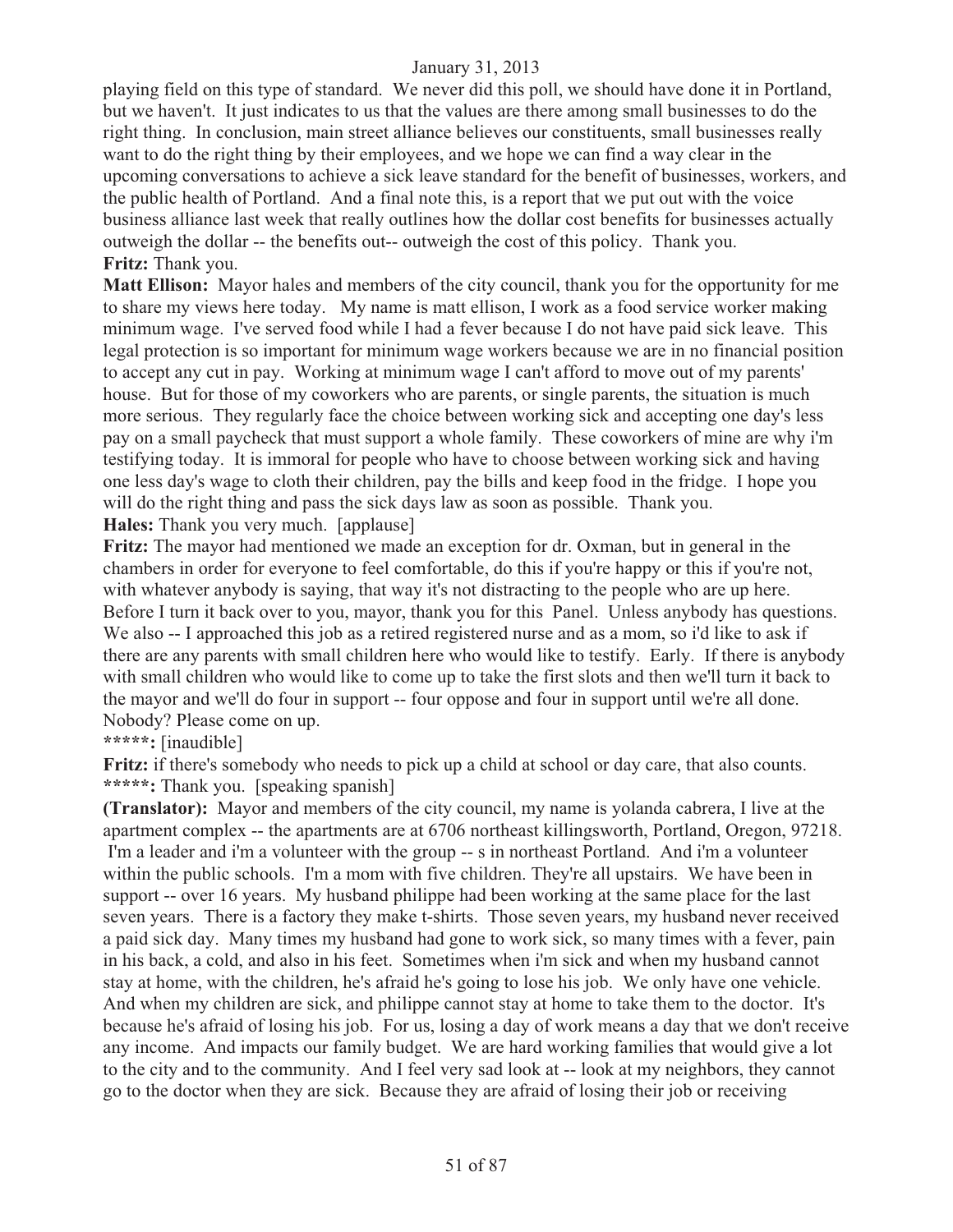reprisals from their employers. And I ask employees of the city of Portland, do they receive paid sick days? I wonder if one of you here gets sick -- are you able to receive paid sick day? I wonder if when you're sick your children get sick, you take them to the doctor, without being afraid. What is the difference between you and us? Basic -- it's not a luxury. It's a human right. And a right for every worker in Portland. That every worker in Portland should have. My husband and I will never get the benefits or salaries that you receive, but at least you are leaders of the city, you can Do the right thing to pass an ordinance that will ask the employers to pay sick days for the working families like us. Thank you. [applause]

**Hales:** Anyone else want to take commissioner Fritz up on her offer about testifying so you can get to the kids? Ok. Come on down. We'll take her next, I think, because we'll go ahead and take four people in opposition off the list and we'll take her next.

**Hales:** Welcome. You have copies, just leave it there for Karla.

**Bill Perry, Oregon Restaurant & Lodging Association:** Mayor hales, commissioners, bill perry with the Oregon restaurant and lodging association. I want to start by saying I do think the employers need to be given some credit because this is a nonmandated benefit, and over 60% of the people are covered, which I think is probably a good thing for local businesses. I don't think utility find many other benefits that are covered at that rate. Second, I do want to say that I think there are a lot of employees that may not offer the paid benefit that have found a way to try to satisfy their employers or employees. One of the things that's very prevalent in the restaurant industry is obviously shift trading or shift changes, because there's apps you can use on your smartphone that allows you to trade shifts, and a lot of time the employers don't ask why you're trading, sick, vacation, whatever you want, because you have to remember in the restaurant industry, a majority of your pay may not be coming from the employer. If you take time off, you lose -- you may get the wage under a paid sick leave proposal but you don't get your tip income, your tip sharing or anything else. So one of the reasons where I would say it's lower in the food service industry is because employees prefer to be able to trade shifts because they derive income from other sources. So that number may be higher in our industry, but I think there's a specific reason that the employees have other options that they would prefer. The other thing I want to talk about is, I do think that we talked about timing, but not for a statewide mandate purpose. But the other thing that's coming up is affordable health care act that's coming in january of 2014, which is when this is set to implement. You also have a minimum wage increase coming in january 2014. So there are a lot of expenses coming to employers right now when there is no growth in basically customer accounts or income. And so they're juggling their employee or benefit packages and one of the problems you have is what gets cut to make up, because until the economy picks up, any added expense creates a pretty large hardship on the employers' standpoint. Sometimes if you shift to no gain of the employee, so it is incumbent upon employers to figure out what works best for their employees. They're passing around my comments, and i'm obviously skimming through them, but there are a few things I said in there, the list that I think -- I understand we're going to be going to a work group or a task force, whatever you want to call it. There are some main concerns with the way this is drafted that we can address, and I don't know if my time just came up, but I just think there are a lot of expenses that are coming up, particularly at this time that are not when san francisco got implemented, not when seattle got implemented, january of 2014 is a big time for expenses to employers, and I do want to acknowledge -- try to acknowledge it. There are employers out there that have found other ways to try to make sure that they can help their employees besides just what would be called a paid sick leave proposal. Thank you. **Hales:** Thank you.

**\*\*\*\*\*:** This young lady has to get her daughter --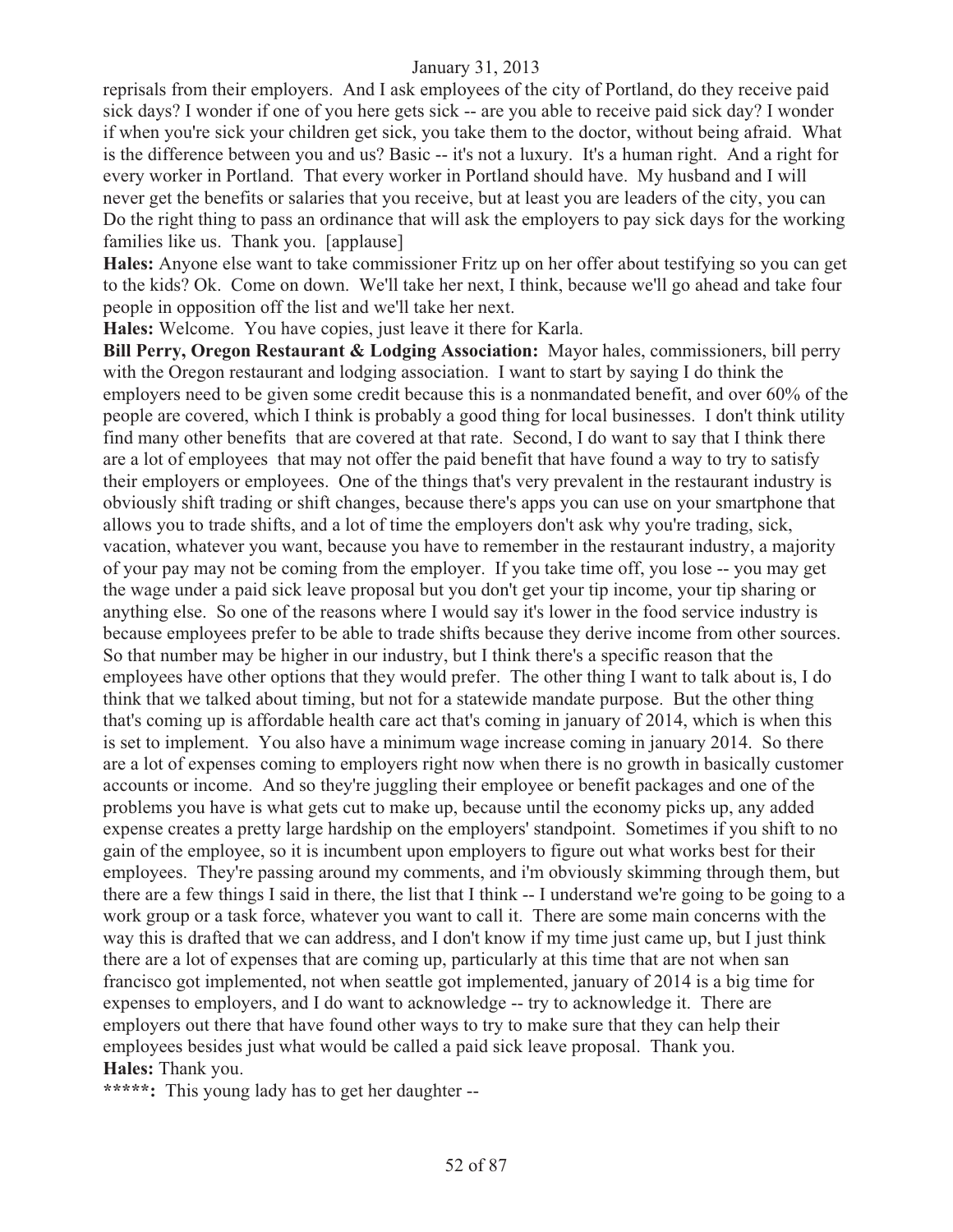**\*\*\*\*\*:** I can wait. Go ahead.

**Joe Gilliam, NW Grocery Association:** Mr. Mayor, members of the council, joe gilliam, northwest grocery association, we have about 53 stores in the city of Portland. Employ over 5,000 Portlanders in this area. All my members offer paid sick leave, and about half those have first day benefits under the existing -- under currently. We see your goal and we're in the opposition category. There wasn't a neutral category. We looked at the ordinance, we couldn't support it as is, but we do see avenues to make it better. It's something we could support. We appreciate your goal, commissioner Fritz. Our objective is to try to achieve your goal, but doing it in a way that mitigates the impact on other benefits and other working conditions for the employers, because there is an expense to this. We calculate that in when we offer it, and things are balanced. There are really eight topics we're concerned about in the ordinance that we'd like to address, and we'll have the task force, and transit through the city of Portland clarifying how that is calculated, that if someone doesn't stop in the city of Portland, they're not included into the ordinance. You can imagine we have trucks going from woodburn to bellingham, you pass through Portland and seattle, whose policy overrules? It's a big deal for our transit. When the benefits start, I think staff alluded to the fact that was going to be addressed in the task force. A combination, the needs of perishables, probably wasn't brought up in the original discussions was how perishables get to market. We can't have trucks of bread and fresh produce sitting if someone comes in sick, so there are a lot of cbas in effect that accommodate that today. They've been in effect for decades in order to accommodate how those get to market. You can't just leave them sitting. So all of those cbas have a three-day rule. So i'd like to look at a waiver for those types of transit. We can get into the details of that, but it's very important, because you have a lot of fresh food that sits that goes bad, won't be bought. So we can talk about that.

**Fritz:** I'll need more information on that.

**Gilliam:** Absolutely. Absolutely. Remedy for abuse, it talks about how to investigate or to get into the abusive cases. It -- it stops after that. How does that relate to the retaliation sections of the ordinance. We need to tie those up and get those so they work together. The private right of action we think is too much. We don't need more litigation over benefits, and spending money on lawyers. We would support the bully action in the process. Collective bargaining agreements, we need to discuss the hiring hall issue and how that works. We need to understand more about that. We'd like to see the ordinance recognize employers who are doing the right thing today, and not be caught up in a big act of reporting requirements and record keeping and those types of things, for folks doing the right thing already. And then I think the staff discussed the issue of how fmla and ola would work with this ordinance.

**Fritz:** I'm really impressed you got all eight issues on the table. Thank you. Anybody who has a lot of details welcome to email me. Thank you for doing so earlier too. That's very helpful. **Fish:** A couple of questions. I apologize, I needed a compassion break, so if I missed a little bit of your testimony -- is there a proposal out there that you think your industry could support statewide? **Gilliam:** Commissioner Fish, I think that it's a Portland -- if we could get to the level of support that issues I just talked about for Portland, I think that could be taken as model forward for the state.

**Fish:** And there's an issue that i'm trying to understand a little better, and you may have already addressed it, if you did, i'll read the record. Tell me so. But that has to do with a truck that might go through the jurisdiction, so I know that's an issue that in seattle there is a record keeping, and one of the things that I think we're all interested in is a policy that's workable for all parties, and it doesn't unduly create administrative burdens. So has he already --

**Hales:** He mentioned that in his list of items.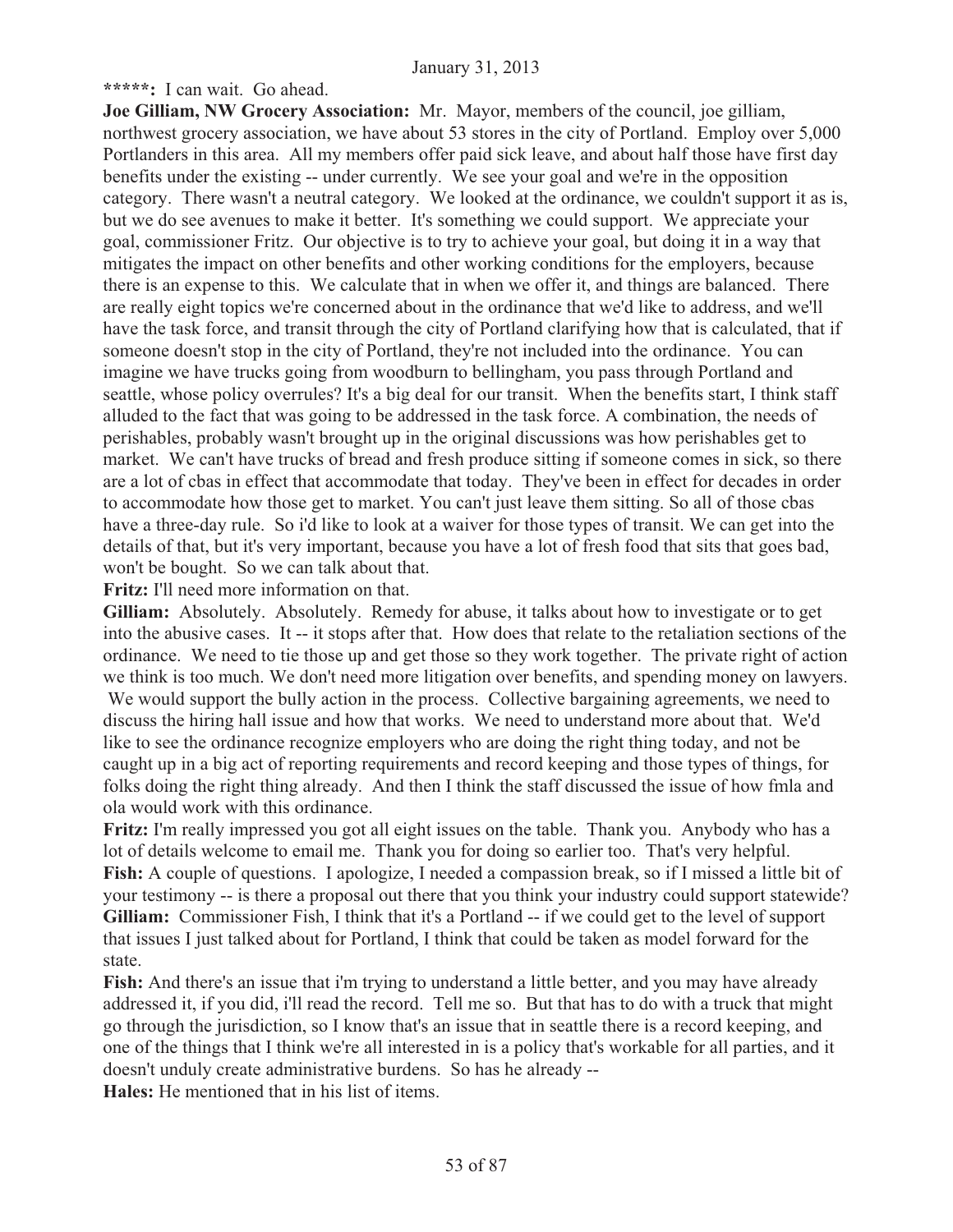**Fish:** Could you go a little deeper just to describe the problem?

**Gilliam** Yes, mayor hales, commissioner Fish. In the seattle ordinance it's written that even if you travel through the city without stopping, you're still keeping records and becoming eligible for the seattle sick leave policy. So you may drive a truck through on i-5 through seattle, never stop, and be subject to their policy. A good example, Oregon-based distribution center winco is in woodburn. And they're going to travel to go to drop a truck load in bellingham, they're going to travel right through Portland, right through seattle, and drop the truck and trailer in bellingham. And never stop in either city.

**Fish:** So -- just so i'm clear, because we're going to be discussing later where we want more staff work to understand these things, you're not talking about the situation of a trucker that actually stops and does a drop-off in the city in this example, you're talking about someone who may actually just physically come through the city, but isn't doing business during that trip in the city, and that's the concern you're raising?

**Gilliam:** That's correct. That's exactly right. You could never stop in those two cities and then the woodburn company would be keeping -- they have their own sick leave policy that's in place today. They would be keeping records of the Portland and they would be keeping records for seattle, so You can see where the record keeping becomes --

**Fish:** I guess i'm not entirely clear under current language whether that's in or out. That's one of the issues i've talked to commissioner Fritz about, having greater clarity.

**Gilliam:** We're asking for clarification. I believe the intent is to not do that in Portland. We just need to clean the language up to make sure we understand it.

**Fritz:** Commissioner Saltzman and I are very committed with working with the task force on particular detailed issues like no this to make sure if there's a way to clarify language, we'd like to propose it.

**Hales:** Thanks for bringing that up.

**Andrea Smith:** My name is andrea smith, I own the daily cafe in the pearl. So to begin with, while I agree paid sick leave is a social good and something that we should work towards to provide, what i'm not hearing in the arguments in favor of this is if small business in Portland can actually afford to do that. As small business owner owning a restaurant for 10 years and trying to get it to a level of profitability, I take issue with putting in -- being put into a position of being required to provide a benefit when my business is not yet in a position to offer that benefit. So the question is the liability of business. And particularly Portland is made up of small business. When you look at the other cities that have this already in effect, so san francisco, seattle, and connecticut, we are talking about cities that are much richer than us and are made up of businesses that are not of the same -- what's the word? There's a different component of businesses, particularly you look at san francisco, you have much higher percentage of high-paying jobs there. So the effect overall is different. And i'm not sure that city council is really looking at our city and

how this will have an effect on us. Thank you.

**Fish:** Can I ask you a question? I'm a frequent customer, and I love your restaurant. What -- so if one of your employees is sick under your current policies, how do you address that?

**Smith:** Well, I had sent an email to amanda, we have been in contact, and the way I see it, it's a management issue. So I have a policy that everyone, if you need time off, you work it out with a coworker. And you swap shifts. By mandating paid sick leave, you're taking away the incentive of the employee to get coverage. So they're no longer responsible for the position that they have. **Fish:** I seem to recall, and tom's presentation there was a shift swap issue that was put on the table. **Smith:** Yes. Right. As I understand it, it's allowed, but what is the incentive then for the employee to do that? If they know they will get paid anyway for taking the time off?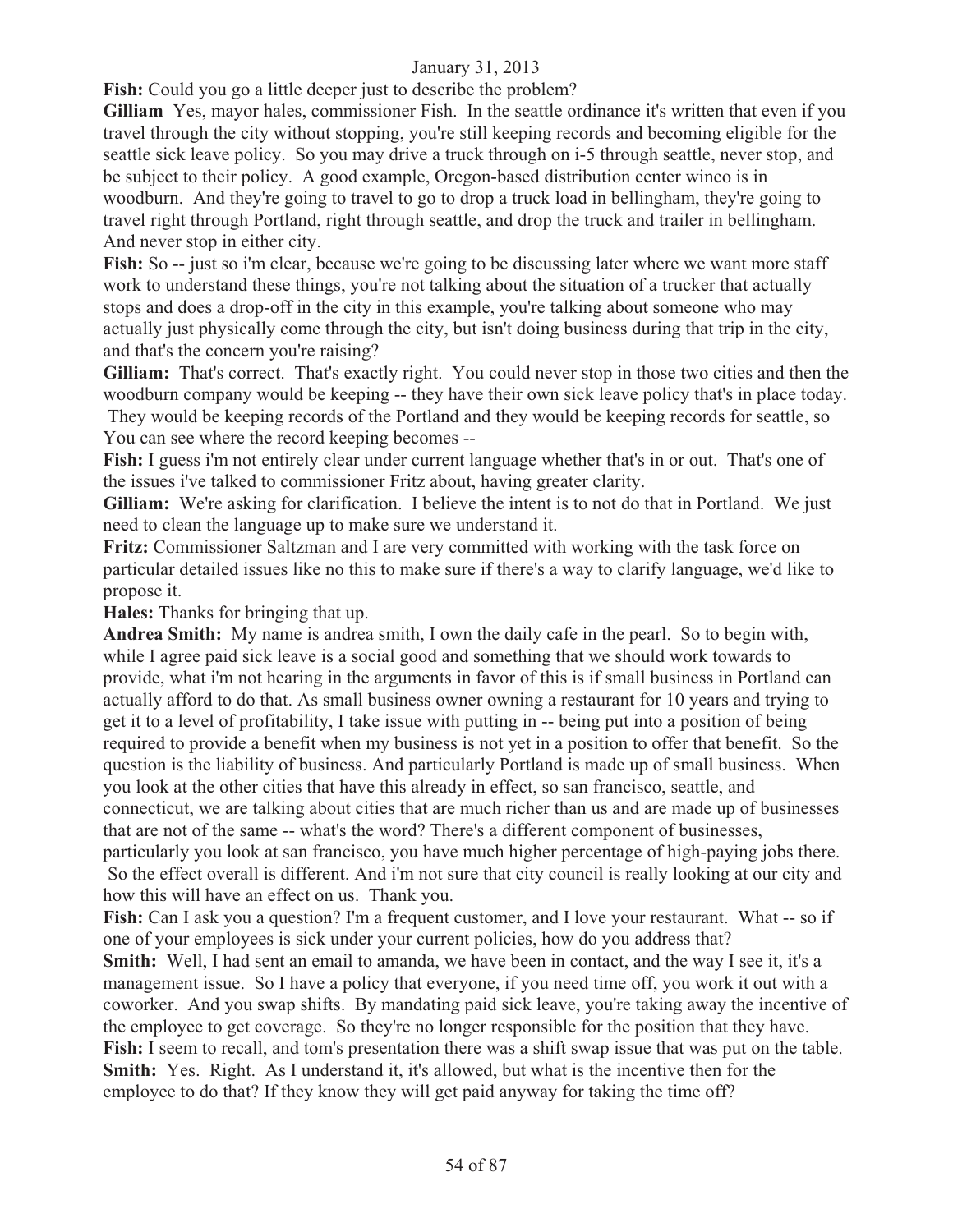**Fish:** Ok. Folks, it's so unfair to make hisses and boos when people are testifying. Imagine when you are testifying on something you care passionately, and a critic is doing that to you. We have to behave in a more dignified way than that. And we have to be respectful of different points of view, or else we won't hear both sides of issues and we're all the poorer for that. Please, Portland, we're better than that.

**Hales:** Thanks, commissioner. Thank you very much. You're next.

**Claudia Arana Colen:** My name is claudia, I am a health equity coordinator of a nonprofit devoted to improving --

**Fish:** We can't hear you.

**Hales:** You have to push the button. It's working now.

**Arana Colen:** Thank you very much. My name is arana, I am the health equity coordinator at up stream public health. A nonprofit devoted to improving the health of all Oregonians. I'm also a mom of a 2-year-old and a 3-month-old. The opportunity to be able to take a day off for sickness when I need to is critical to my ability to manage my work life as a mom of two young kids. When my kids are sick, the day care will not accept them. So it's essential that I be able to stay home and care for them. In fact, just last week my little 3-month-old went to the e.r., was hospitalized for a night. She is fine now, but i'm a mom and I had no choice but to be with her. I'm lucky I have an employer that is supportive when I need to stay home. Many working moms in the city are not so lucky as we heard earlier. Shocked that 60% of workers have been fired because they took time off for sickness or to care for a family member. No one should have to be faced with that. All we're asking for is a fair policy that allows working moms and other hard workers that make our economy run to be able to have time off when it's necessary. To be a progressive and just city its time portland joined the ranks of other cities in passing the fair earned sick days policy for all of us. Thank you.

**Hales:** Thank you all. Thanks very much. Let's call the next four in support. **Hales:** Welcome.

**Susan King, Executive Director, Oregon Nurses Association:** Good afternoon mayor hales and members of the city commission. My name is susan king, i'm the executive director of the Oregon nurses association. In addition to my role as an employer of 45 staff, I also practice as a registered nurse in a large Portland area emergency department, so I am very familiar with people needing to be away from their jobs when they are ill or when their families are ill. I'm speaking today in support of this proposal, you have heard a great deal of proponent testimony already, so you have My written comments. I would like to highlight just a couple of issues that have already been mentioned. First of all, is the public health impact of workers who are ill being at work. Exposing both their coworkers and the public that they serve. That can't be emphasized enough. While we have during the flu season seen the media coverage of flu vaccine as an intervention against disease, in fact, all of the evidence shows that the best way to prevent the transmission of disease is not to be around sick people. So that I think bears witness to the wisdom of this proposal. The second issue i'd like to talk about that hasn't been mentioned is really productivity. As an employer, i'm well aware of the impact of an employee who is at work ill and perhaps less productive at work ill than they would have been had they been well. So staying home to get over an illness often times will shorten an illness and return them to the position for which they are hired. Instead of trying to work with they're ill, extending the illness, exposing coworkers and people who come into the business, so I do think productivity and the impact of illness on productivity needs to be considered to a greater extent than it is currently. I'll defer to my written comments. Again, I appreciate your consideration of this important issue. My company does offer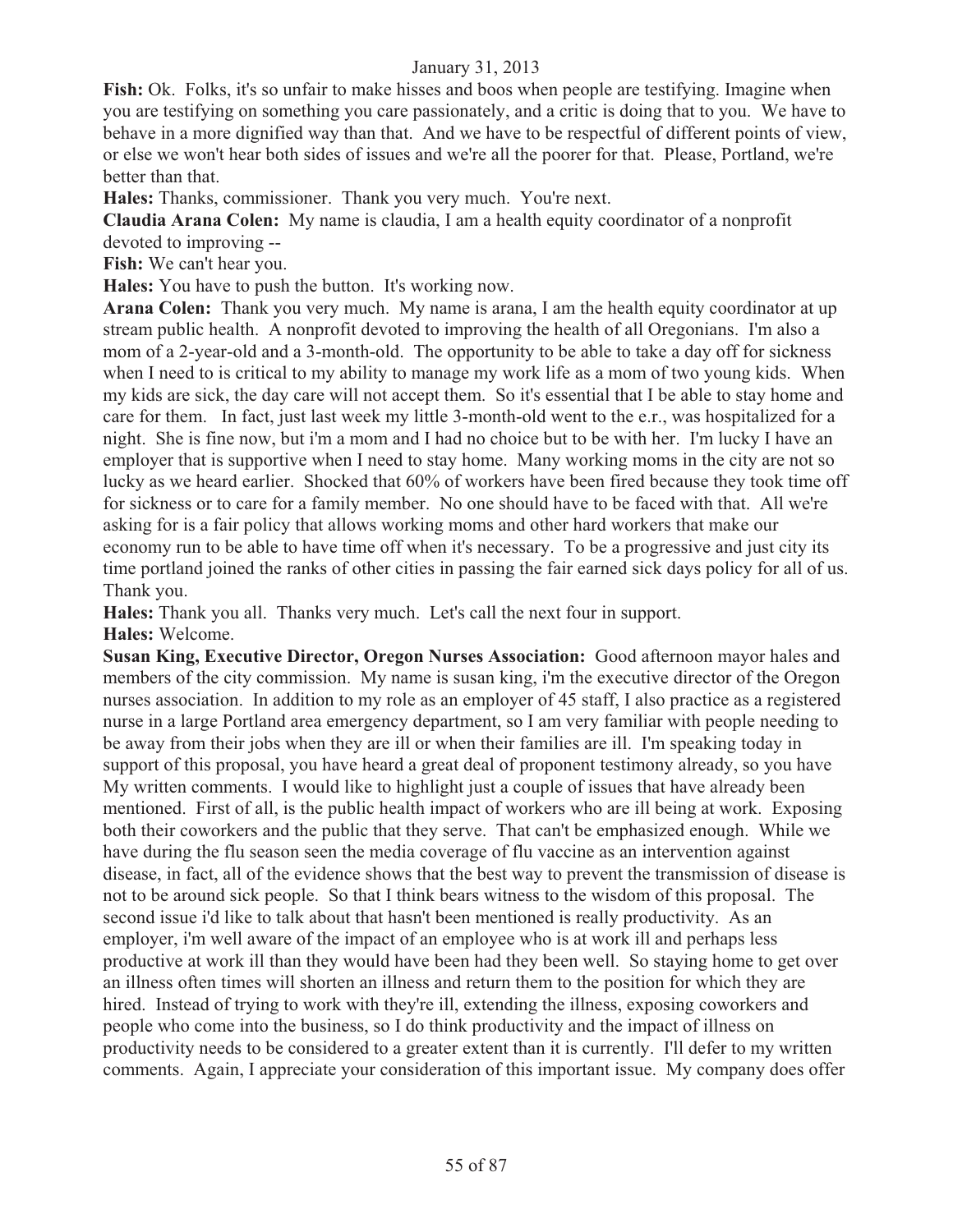sick time, 12 days per year to our employees, and we feel it is our responsibility both to the public and to our employees. I appreciate the opportunity to make comments. Thank you. **Hales:** Thank you.

**Tom Chamberlain, President, Oregon AFLCIO:** Good afternoon, my name is tom chamberlain, i'm president of the Oregon aflcio. I'm here to speak in support of the ordinance. Portland prides itself of being sustainable and livable city. Sustainability and livability is more than just the streets and the parks and the lights. It's quality of life for our citizens. We live in an era where people are working harder for less. We have minimum wage to try to set a minimum that people who work can earn, though we know it's not a family wage, it is a standard. I believe strongly that establishing a floor on sick leave is the right thing to do. I commend you on getting as much input as you have in this. I look forward to whatever comes out of the work group, I hope the work group does not water down the ordinance, but continue with this thought that this is going to be simple, easily to administer, and I hope they work in that vein and not water the ordinance down. **Hales:** Thank you.

**Patria Ford:** Mayor hales, members of the city council. Thank you for the opportunity to share my views with you today. My name is patria ford, i've been an administrative personnel for about 17 years. I've had the privilege of working for three businesses in the Portland and vancouver areas, as an administrative staff member. Of the three, two of those companies offered paid sick leave. Only one did not. I had heard awful stories from people who worked for companies that didn't pay for sick time. How it create add burden on their financial life, coupled by unnecessary stress. It wasn't until I worked for the third company that I learned just how devastating it would be, just how devastating it was when you have to make the often dreadful decision to take a sick day. Knowing you won't be compensated for that time, even though you've devoted yourself to the company you work for. What was worse, it created an undue hardship on my family, not being able to meet my monthly financial obligations. Having to choose between bills to pay, which bills to take late fees on, or how much less i'd have to provide for my house hold essentials into the next pay period. Not only does the situation create a financial hardship, but it also shows a lack of value for employees. In some cases it reduces employee morale because it leaves the open-ended question, does the company I work for really care about its employees? One thing I focus on when looking for a new job is whether or not the company provides sick leave. As a single parent and as a human being, I know there will be a time when I need to take a sick day. And because I know firsthand how devastating it can be financially, if you're not paid, I often look for companies that value their work force. For me, one of the ways of determining that is if they offer sick leave. Despite any rebuttal, the bottom line is, if an employer can afford to pay an individual for time on the job, they can afford to pay an employee that paid value for time needed to recover from an illness or sickness. Thank you.

#### **Hales:** Thank you.

**Mary King:** Mayor Hales, commissioners thank you for this opportunity to address you and possibly all of portland. I'm mary king I'm a labor economist at the economic department at Portland state university. I've submitted a more detailed letter to you. so I'll just hit the highlights that letter was signed by myself and 13 other economist who are at academic institutions nearby including university of Washington, reed, university of Oregon, lewis and clark, pcc and of course psu. Based on a review of the evidence the consequences of policies of requiring paid sick days in other U.S. cities and the state of Connecticut, theirs a strong economic pace out there for requiring paid sick days and its critically important. I'm really pleased to see that your taking this level of testimony that our policy be informed by evidence. Of course business and trade associations are concerned about potential policy impacts on business as they should be. But they have historically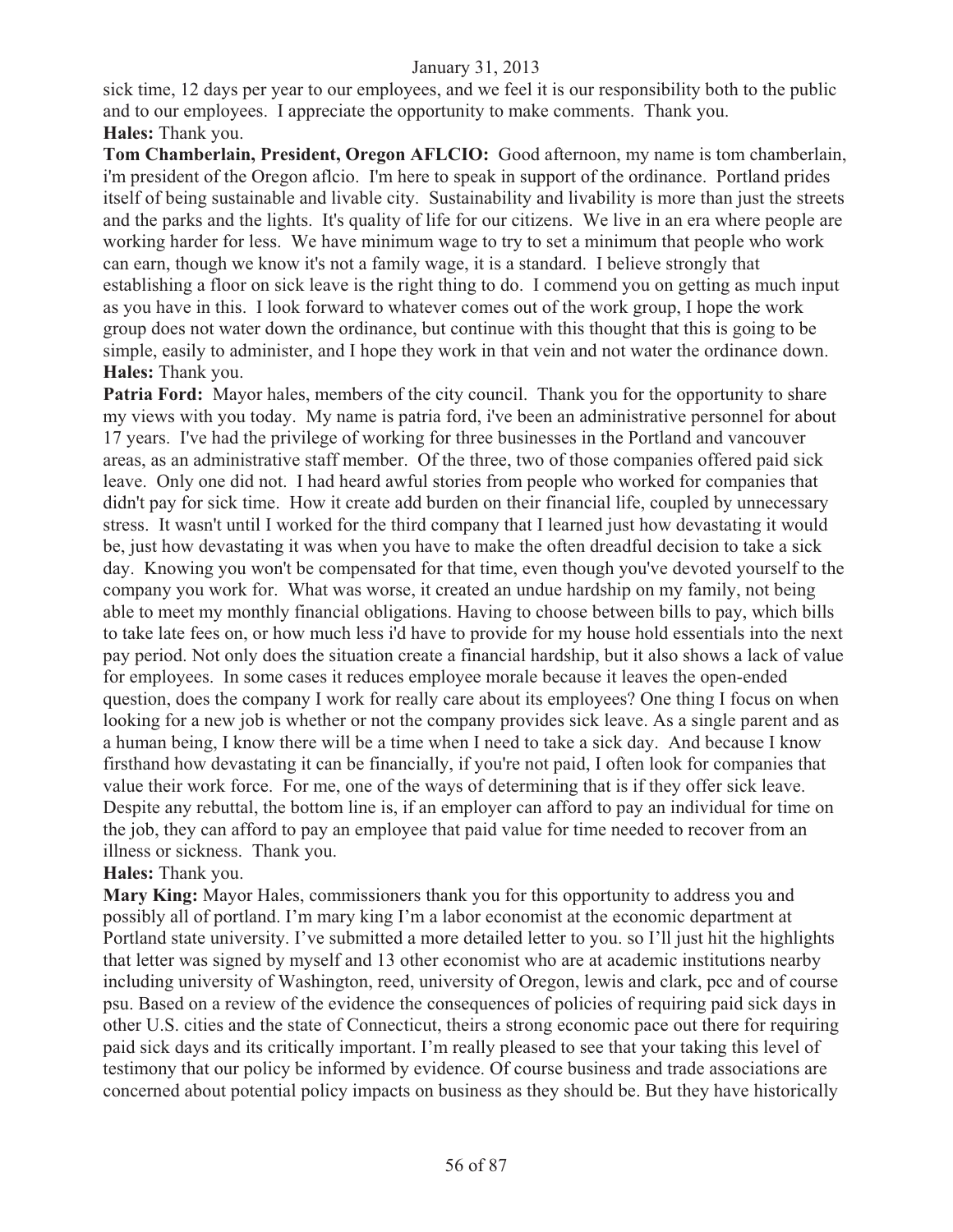significantly overestimated the costs of policies like this on business bottom lines. To take an example I would give you the national family medical leave act which requires 12 weeks of unpaid leave for the birth of a child or other family circumstances. Was widely predicted by chambers of commerce to be hugely costly. But in practice has been taken rather easily in stride. One reason that businesses tend to overestimate in advance what a policy like this might cost is that in this case they tend to assume that people will tend to take all days they have available to them. And the record that is not what happens. Evidence from the state of Connecticut, the city of san Francisco show that people are taking about half the days they have available. For Connecticut that has meant a cost of about 0.2% of sales revenue. So something rather smaller by a significant magnitude than what was anticipated. In san Francisco which has required at least 5 days of paid sick leave for all workers since January 2007 people take an average of 3. six of seven employers state that theirs no negative impact. San fancisco grew faster than surrounding cities in the intervening years. The golden gate restaurant association has called the cities sick leave policy the best public policy for the least costs. Employer costs tend to be outweighed in reduction in other business costs including productivity as you've heard here before. One big aspect of that comes from a reduction in turnover. People do loose jobs over not having paid sick days which results in costs in advertising, recruitment, training and lower productivity of a new replacements. Sick days reduce the costs of what is called presenteeism in human resources. The society of human resource management puts that cost at about 180 billion a year. What they mean by presenteeism is the costs of people coming to work sick. If people stay at home when their ill, they recover more quickly. They expose fewer other employees and they have fewer injuries on the job. Paid sick days also reduces health care costs. People recover more quickly and they get less sick. They expose few others. They get timely less expensive medical care for themselves and their dependents. Visits to the e.r. are reduced. Fewer customers are exposed to illness as you've heard. And parents can stay home with sick children exposing fewer other kids and teachers. People with paid sick time are more likely to obtain their own preventative care. This is something that I don't know if we've heard but people get their cancer screened trace, that kind of thing if they can make an appointment and go get it. That early on preventative care rather than more expensive more serious care later. There are some substantial community benefits to be had economic benefits from paid sick leave. In that people losing their jobs increased the unemployment rate, increased job turnover and increases poverty. So this is the kind of thing an economic costs out on the community. We need to think seriously about. Of course its very costly for individual workers as we have heard. The average person who lacks paid sick day at the moment earns \$10 an hour. For that person who has two children they can be put under the poverty line if they lose three days of work without pay. So it is clearly a significant costs for people at that level.

**Hales:** We'll ask you to wrap up.

**M. King:** Thank you. I'm sorry. The world has changed since our labor laws and our employment polices have been conceived. Now 2/3rds of mothers are working most children are in families with two working parents. Parents and families need the security and support of access to paid sick days. For these reasons I and my fellow economist would urge you to support a robust paid sick days requirement in portland that reaches every worker in the city. Thank you.

**Fish:** Dr. king I have one question. Does the letter that you submitted have links to the studies that you've talked about or have data in the letter about.

**M. King:** Certainly. You have the footnotes their.

**Fish:** Having been an employer once myself this question of retention and reduction in turnover I think is something very important as you've noted it is a high costs issue and a stable work foce has a significant value. I'd like to see the data you cited.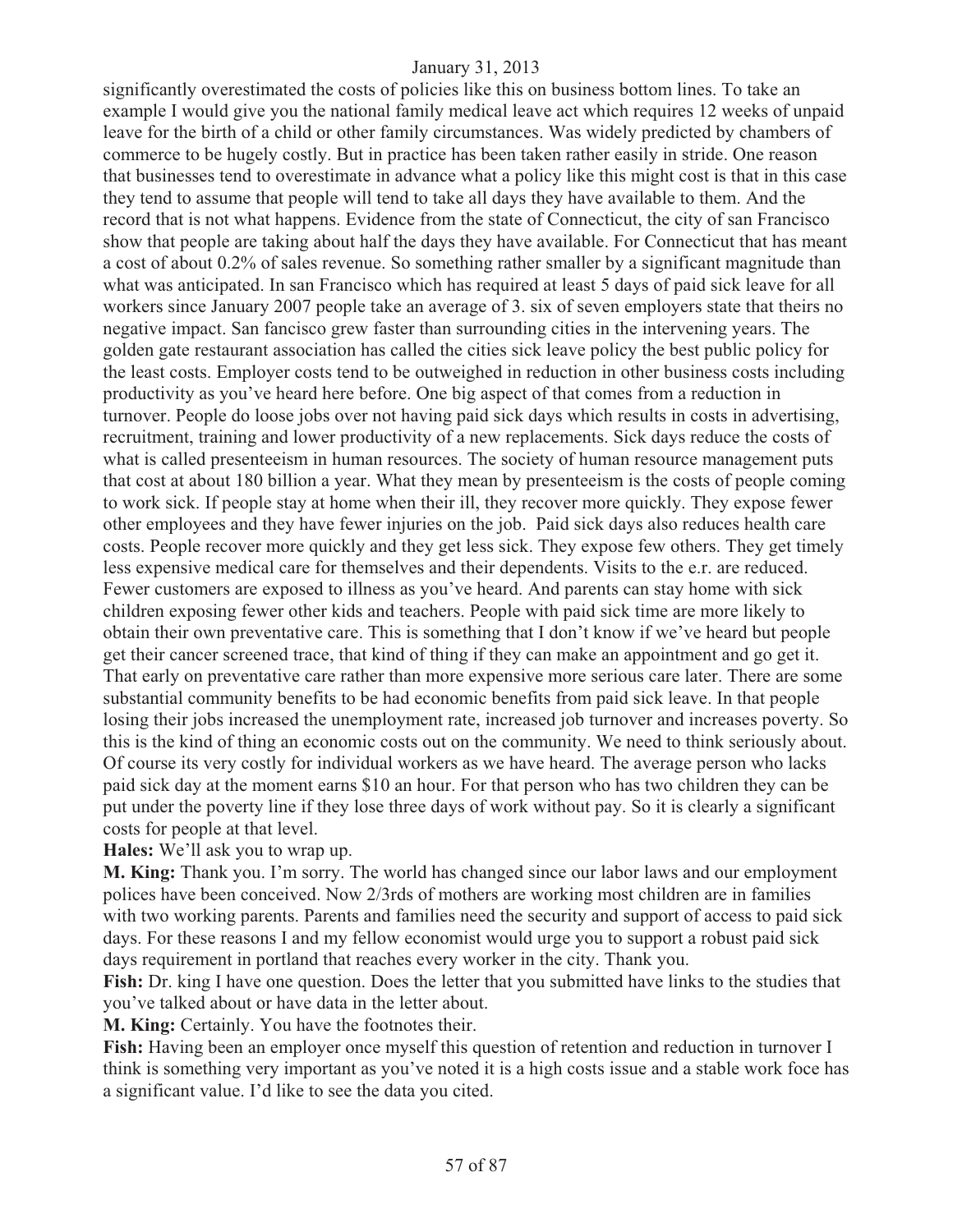**M. King:** Absolutely.

**Hales:** Next four.

**Dan Yates:** My name is dan Yates. I'm the president of the portland spirit diner boats. Which is a locally family owned, employee owned business. I'm going to focus more on the process than on the actually merits of this proposed ordinance. I want to address and I'm very disappointed with the process related to this ordinance. This is a very ambitious ordinance it has significant impacts on business, employees and our general business climate in our city. I find it very disheartening that such a large sweeping ordinance has not been subject to an extensive review and discussion by all interested parties. This ordinance injects the City of Portland into the very heart of the employeeemployer relationship while creating large financial and managerial impacts. The raw economic numbers are not hard to compute but lack of clear rules in the ordinance fails to address the conflicts and relationship to current employment laws and marine employment laws which I like to remind the council that this is a - we have a major marine community that is not subject to workers compensation laws that are subject to marine jones act and other federal laws that actually put us in conflict with state employment laws. This ordinance should to a comprehensive look to see how we can eliminate conflicts with federal marine employment laws. It is naïve to think that a 3.3% costs in labor can be absorbed by employers without ramifications. The lack of a credible process has failed to identify what trade-offs employers will make to pay for this expensive program. Again, its naïve to believe that you can impose this on companies that are not doing well. Portland spirit is down 25% revenue since 2008. We currently offer healthcare but that is in jeopardy just because our local economy is doing so poorly. I can assure you that the realities of the economics mean that the employers will get this new benefit the employees will get this new benefit at the expense of an existing one. We are no different than the City of Portland which just in Willamette week mayor mentioned that there is no magic bucket of cash available to pay for projects. Our companies are struggling and we have no magic bucket to pay for it we will just trade money around to take care of this ordinance. I do not see any net real benefit to the employee. If this ordinance is a good idea that's worthy of the hardship that it will place on employers it needs a proper process that involves all interested parties. This is more than a general public health issue but rather goes to what type of community we want to live in. I'd hope that the new members on this council would eliminate back room deals and would provide a more transparent process in the city. I have hope that the city council would focus on reversing our 15 year decline in our cities economic vitality. Portland as oregon's largest city should be the economic engine leading the states prosperity. For the last 15 years Oregon has fallen from  $25<sup>th</sup>$  in national median income to  $34<sup>th</sup>$ ,  $34<sup>th</sup>$ . Portland has been leading, just in the wrong direction. There is a great deal of opportunity to make this a better ordinance. I hope this council allows a comprehensive discussion to be had over the next few months or a credible ordinance can be crafted. I am volunteering to assist in a fair open process that allows portland to look at the lessons learned from the other communities that have it so we can create a portland version that works for everyone.

**Fish:** Dan can I just follow up and ask you one question? So we're going to get different input on the question of whether portland should move forward with an ordinance or whether we should differ to the state doing something or some combination. If the state of Oregon took this up in a way that you felt was transparent, do you think it is a better outcome to have a statewide standard or is there a citywide standard with what you've described as proper process that you could support?

**Yates:** well I would prefer a statewide because I actually have about 50 employees in cascade locks which are not subject to this. And your forcing me to choose on protecting the portland employees better than the cascade locks employees or treating them both the same. And reducing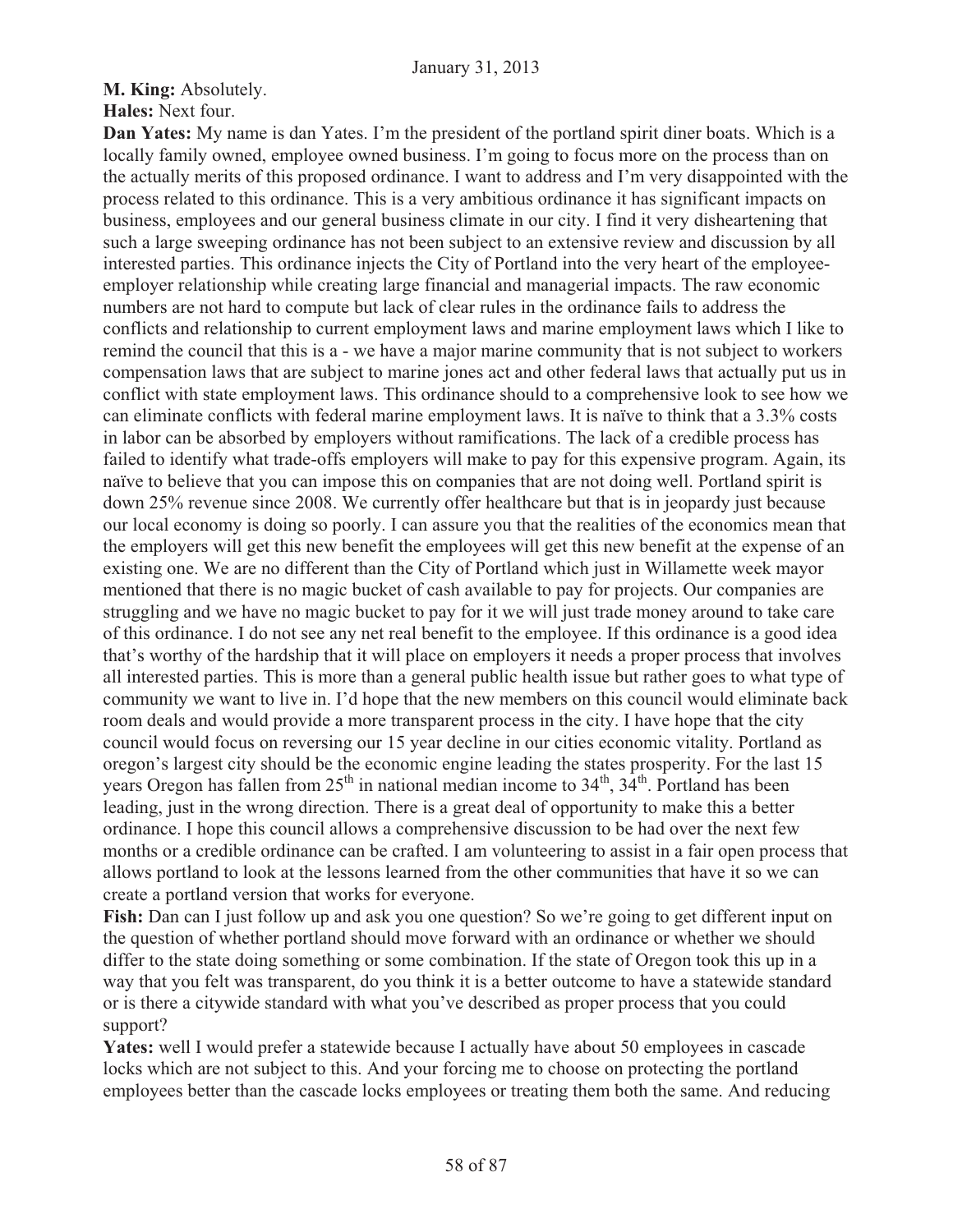one benefit to pay for this benefit. And quite frankly, I'm going to ask my cascade locks employees what do they want to give up to get this or do they want to stay where they are. But your creating a two-tiered system for a lot of companies that do business outside of portland.

# **Fish:** Thank you.

# **Hales:** Thank you.

**John Plew:** My name is John Plew. I'm a partner and president of Concept Entertainment Group. A local restaurant and hospitality company here in portland. We employee around 300 employees and have operated in portland for 30 years. We also are private investors in real estate. And we love Portland particularly the urban core. We're greatly concerned as well as dan next to me here that the process needs to really be weighed out in an equitable way not as just a blanket system. Depending on your industries. We do have sick benefits for certain personnel. And for other personnel we have the voluntary shift trading. Our industry is a little different than manufacturing that might be open 5 days a week or a law firm or something like that. I don't know that its fair to put the policy in place from one industry that is a blanket for all industries. And we really do believe in the sustainability of our employees, and we think it's important and the responsibility from a health care, as well as a lot of the transferring of, food handling, and making sure that our guests are healthy, happy customers. There is a large financial impact that I don't know that anybody is really -- has spoke to, so I can only speak to my own. I did a little math with 300 employees. These are employees that again, I will use the bare bottom of the minimum wage, even though I have employees that make the minimum wage up to \$20 an hour. So, at 300-employee company here in Portland, we estimate that to be about 321 hours divided by 30 hours. The impact for our company is \$95,000. Before we replace the employee who is not at the job. When we do not have a waiter, we have to put somebody else on so now instead of paying a waiter \$8.95, we are paying them double that because we had to pay the person not there and the person that is there. As well as the administrative duties to, to all of the work, to mandate and to track it. So, in our company, just the, the employees that are gone, the impact to us would be somewhere in the neighborhood of 95,000. So you would double it because you have to replace -- you cannot add more work to the people there. We bring in other people to take their space. In our process, to your point, mr. Fish, when we're doing site selections for other restaurants, which we have one now in Washington county, and we have one in arizona. It's something that we definitely think of in where we're going, and if we are in Portland and the prices keep going up, and it gets tougher and tougher to do business, we certainly are encouraged to look outside of the Portland market even though we have a love and a passion to be here. Thank you very much. **Hales:** Thank you.

**Bernie Bottomly:** I'm Bernie bottomly with the Portland business alliance. The alliance represents more than1200 members, who provide more than 325,000 jobs in the region. 80% our members are small businesses. In the interest of time I want to just relay three of very many concerns that we have heard from small businesses about this proposal. First the lack of meaningful public involvement in the process of developing it. Second, lack of equitable treatment of employers by the city, and third, the decision to move forward on a city-only basis. First the alliance is very disappointed with the lack of public involvement in developing this proposal. The city of Portland is known justifiably for its transparent and inclusive public process. We just spent over four years on a process for west hayden island with hundreds of meetings and thousands of stakeholders. In contrast this process largely excluded impacted stakeholders such as the alliance and it's small employers, and put on the council agenda this ordinance before there was a meaningful opportunity for public review of the details in it. We appreciate the mayor stepping in and creating a task force to look at the impacts. We do not think that one month is sufficient time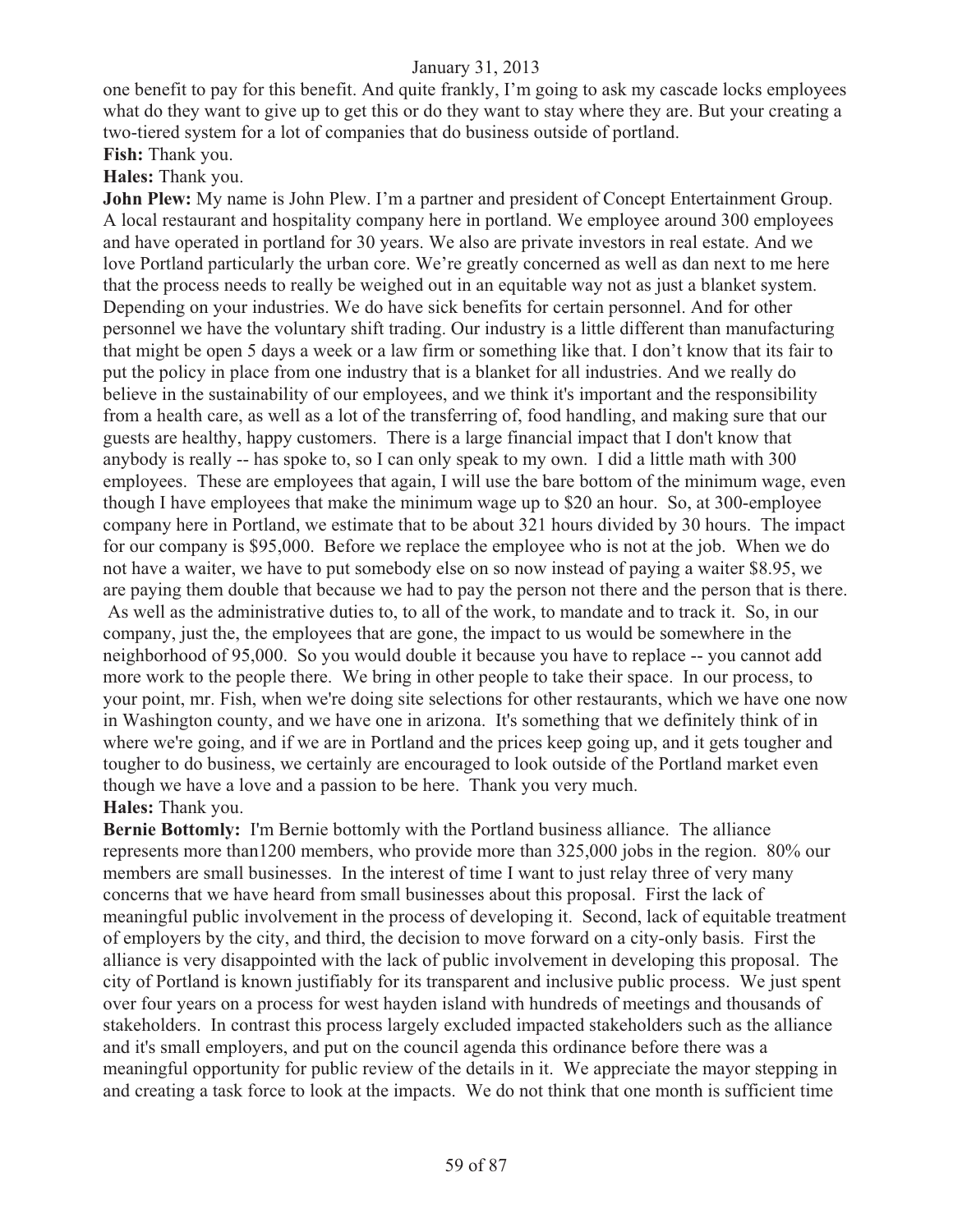to address the concerns in the proposal. Particularly for small businesses who are trying to make payroll and keep the doors open and don't have the time or the resources to analyze the impacts of this proposal on such short notice. Second, adding this new burden to small firms when the city has not fulfilled its commitment to help those firms by reforming the business license tax, adds insult to injury. Six years ago, this council adopted a policy that promised a change in the business income tax. And it hasn't happened yet. So, if the city feels like addressing this issue is so critical, why doesn't the city not have some skin in the game itself? Instead of transferring the cost of implementing this policy to small businesses around the city.

**Fish:** You are talking about increasing the business owner's compensation reduction? **Bottomly:** Exactly.

**Fish:** You are saying we haven't done it, your saying we haven't gotten to the level that we have in fact incrementally increased that.

**Bottomly:** You have indeed. But six years ago we said we get to \$125,000, and we haven't gotten there. Third, the alliance believes the city should wait to enact the requirement until after the Oregon legislature has had an opportunity to consider the proposal. Enacting a city-only ordinance creates bureaucratic and record-keeping costs that burden firms inside the city, create even more burdens on firms with locations inside and outside the city, and will give an economic advantage to employers outside the city who do not have to incur these costs. Since the proposed effective date is 2014, waiting to see if the Oregon legislature acts will have no appreciable impact on the implementation date, and will give the community a fair opportunity to have input on the proposal. Thank you for your consideration. We look forward to working with you to ensure that small employers can continue to operate in Portland and provide incomes to families and citizens of the city. Your policy decisions are directly related at our economic success or failure and whether Portland can retain and grow quality jobs. Thank you.

**Jan Walker:** good afternoon, I am jan walker, and I am a small business owner. And my business, we provide accounting services specifically to the restaurant industry. And I am here today because many of my clients just in conversations that I have with them, they have expressed certain concerns, and that's why I came today. As a small business owner myself, I see my employees as very valued to my business, and one of my roles as a small business owner is to draft policies and to work with my employees to create policies that really work for us. And I see my clients doing the same things in their restaurants. I see them doing that. There is a feeling that this should stay with the company. That companies can create policies that work for them. I see that they have -we have heard today these trade, shift trades, and they provide flexible work schedules, and they provide paid sick time. And they have follow-up and a lot of training on workplace health issues and practices in the workplace, and these are the kinds things that small business owners can create that really work for them. Clients have shared with me that this is very rushed, that they feel like a small business owner, that maybe they are not being heard. I sat down with a client this week, and he was talking about his budget. And this subject came up, and he mentioned he was feeling like he was going to have to reduce his restaurant staff, and he has -- has a small restaurant. But reducing one or two people then begins to add a burden to the other staff, and sometimes, as a small business owner, you are looking at every dollar that leaves and comes in the door, and when you are trying to find places to move money around, sometimes you resort to something that is fairly extreme. So, I am hoping that this process can slow down. I am hoping that it can get equitable. I am hoping that small business owners can have an opportunity to get educated and learn how to create policies that stay on the level of the company. And that we hope that it becomes an equitable policy for everyone and perhaps on the state level, might be the way to go. So thank you.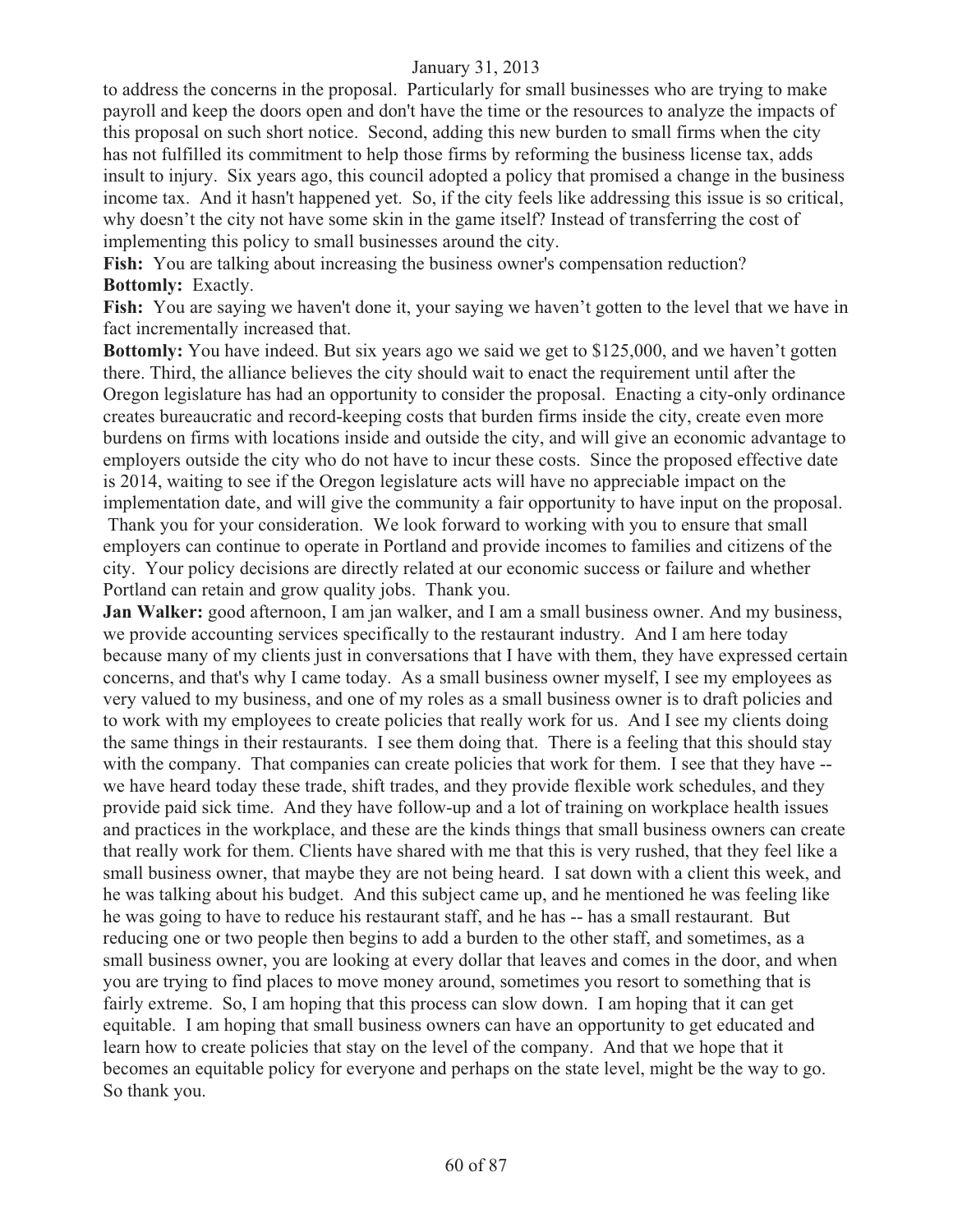**Hales:** Thank you. Thanks very much. Karla. Next four.

**Hales:** A process question, how far down the list are we? How many do we have remaining to testify? You can tell us that in a few minutes. Take a while to calculate, please. Go ahead, mr. Roach. I think you were first.

**Mike Roach:** Mayor and honorable commissioners, I am mike roach, and I wish to thank commissioner Fritz and her staff for targeting this issue, challenging as it is at this time, and for putting in the time to try to make sense of it all. As co-owner of Paloma clothing for 38 years, I support the ordinance as a crucial first step, at improving public health in Portland's businesses, workplaces, and schools. I do so with the following suggestions. One, consider exempting all businesses for their first year of being in business. 38 years ago it was tough. Number two, consider, also, exempting those new businesses from any business license fees above the minimum fee in a companion piece of legislation. Three, please listen carefully to the recommendations of the task force and be prepared to exempt or delay implementation for classes of businesses for whom this would appear to be a impossible onerous. I realize such an exemption or delay is a very slippery slope, but please be open to the potential need for it. I would like to thank and compliment commissioner Fritz on her selection of commissioner Saltzman as her co-chair, or possibly mayor hales made that decision, and at any rate, commissioner Saltzman has a skill set and experience that I think could well find opportunities to see sweet spots in small changes to the ordinance that would result in easier compliance. We have had paid time, personal day policy at paloma clothing for eight years. That's in addition to paid vacation, and the personal time consists of two days. In those eight years, we have seen a notable decrease in what I call the tsunami cold syndrome, where two or three staff are sick at the same time and everyone eventually gets the same darn cold. Employees have gradually, over time, learned how to best utilize this paid time for both their benefit and the benefit of the business. I will close simply by saying, that any businesses, large or small that are smart enough, agile enough and lucky enough, to still be in business five years after the beginning the great recession, should be able to learn to live with earned sick pay. Thank you very much.

**Fritz:** Thank you, it was commissioner Saltzman's idea to do the task force. I agreed and then the mayor graciously give it his blessings.

**Roach:** Thank you to commissioner Saltzman. And I want to thank commissioner Saltzman for staying home sick on his sick day, and taking his sick day to not expose us to all his germs. Thank you.

**Hales:** Thanks.

**Jim Houser:** Mayor hales, Portland city commissioners, my name is jim houser, and my wife and I own and operate hawthorne auto clinic in southeast Portland. And I am also a co-chair of the main street alliance of Oregon, who you heard from Lee earlier. And so, let me tell you about the small businesses, the stake in this and sick time campaign. Hawthorne auto clinic is celebrating its 30th anniversary this month. So, I think that I have learned a few things about small business success. Our principle business asset next to our customers is our employees. I believe in experiences born me out that if you take care your employees, they will take care of you. We provide good benefits, including earned sick days, now called personal days and have for all of our 30 years. Not counting our three student intern who have recently been promoted to full-time, the average tenure of our other employees is over 20 years. That kind of employee loyalty is critical to the success of any small business. Most small business people understand this basic notice reality. The biggest hurdle most small business owners face in being able to provide the decent wages and benefits is competition with the national chains like the wal-marts and the mcdonald's. They are notorious for driving down the cost of labor by suppressing wages and benefits. As much as they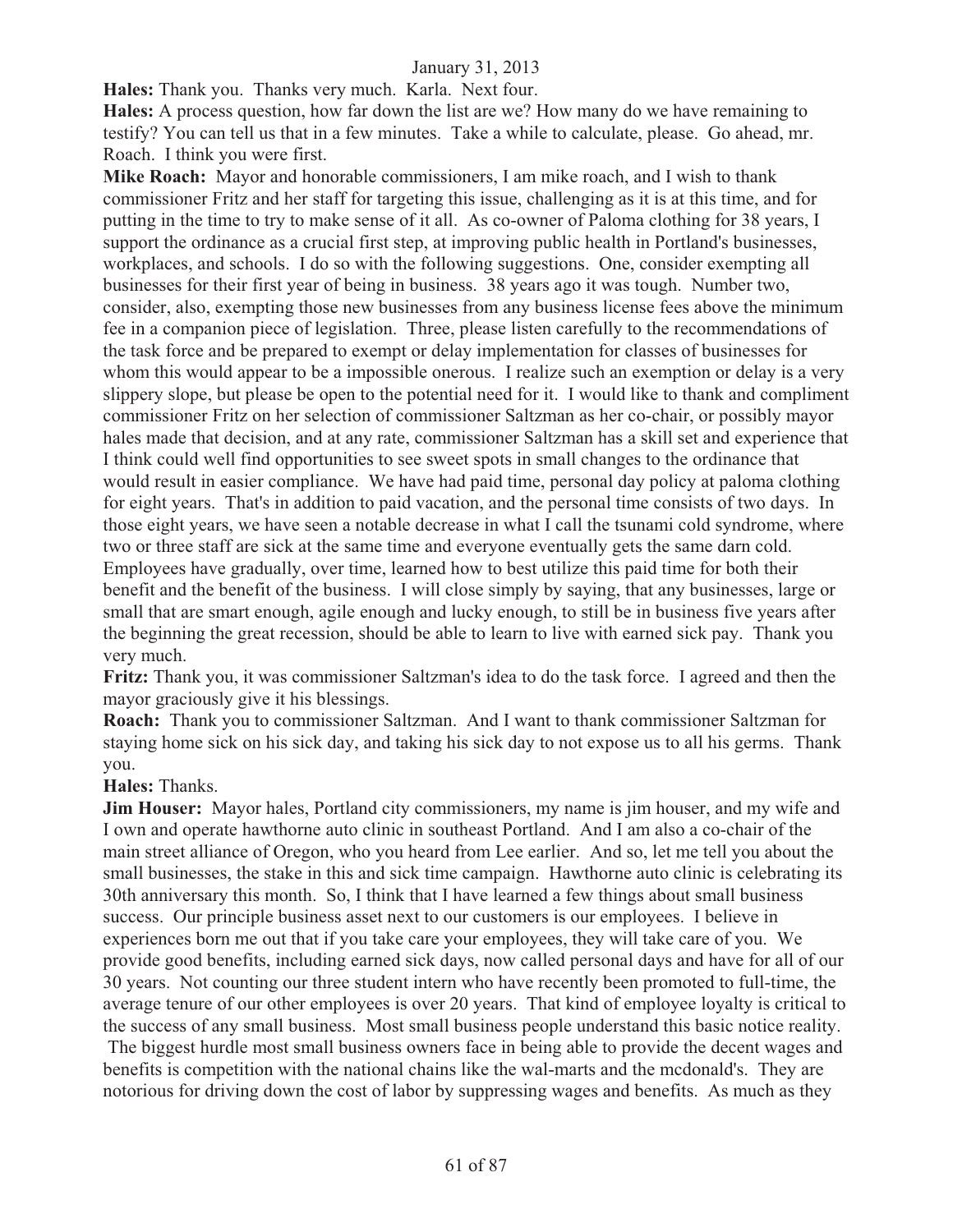would like to, small business owners are often trapped by the power of the multi-nationals. So, because I realize that there is some anxiety among business owners who fear employees will abuse their sick time, I inventoried our employee's personal day usage over the past year, and one-half of our staff, five people, and we have a mix of older and younger, used all five days last year. There was a surgery. A new baby. A sickness in the family. And the other five used zero to one days for an average of 2.7 personal days overall for the whole year. The total cost amounted to less than 1% of payroll. It was between .8 and .9%. Reasonable employment standards, such as commissioner Fritz has proposed, level the business playing field by requiring all employers to play by the same rules, enabling small business owners to do what they know needs to be done by providing earn sick time for employees, and thus, for their enterprises, to thrive. Thank you. **Hales:** Thank you.

**Scott Tetz:** Mayor hales and the members of the council, thank you for the opportunity to express my support for the sick days. I am scott tetz. I work at an area hospital as an acute care float nurse, and I serve as a member of ona's health policy. I strong support paid sick day's policy in Portland, allowing workers to support sick days to earn sick days on the job is vital to public health and oregon's efforts to transform our health care system. As a nurse I understand the importance of Oregon's, excuse me, of Oregon's health system transformation efforts and how much is at risk if we are not successful in crafting a system that provides quality care for our patients, for more patients. As we develop a structure, that focuses on primary and preventative care we'll see the cost savings, making care more affordable for all. If workers do not have the time to access the primary and preventative care they need, their illnesses will likely worsen and becoming increasingly expensive and posing long-term health risks. Portland needs to implement policies like earned sick days to support national and statewide health care reform efforts, promote good public health and maintain a strong community. Healthy communities are created through the implementation of health conscious policies such as earned sick days. City-wide earned sick day policy will not on its own, stop the spread of illness within Portland, but it will cut down on the spread of communicable diseases by reducing exposure and prevent working families from making tough choices between their health and financial security. Thank you.

**Hales:** Thanks. Welcome.

**Emily S. Ryan:** Good afternoon. Mayor hales, and city commissioners, first of all thank you for holding this public hearing and take public testimony today. And my name is Emily S. Ryan, and I am here today as the board co-chair for the asian pacific american network of Oregon. In coalition with family for Oregon, we support the ordinance introduced by commissioner amanda Fritz and her staff. Growing at a rate, growing at an exponential rate, asian pacific islanders are the second fastest growing population in the state of Oregon. And taking residence in major metropolitan cities, like the city of Portland. We hold jobs primarily in the service industry, and these constantly have contact with the public. In Portland, 40% of all private sector and 80% of low income employees have no earned sick leave. We know from the report by the coalition of communities of color, communities of color in Multnomah county an unsettling profile, communities of color disproportionately experience poverty. On a statewide level, 40% of pacific islanders are living in poverty. We also know that families living on a low income tend to hold more than one job to help meet living needs. The lack of ability to take time off work to become healthy again, poses a public health issue that can easily be remedied through this ordinance. Working sick can expose and spread sickness to others. Parents with a child unable to take earned sick days is at risk of losing their income or even their job. Leading to economic impact for their family and our city. We value the wellbeing of our families, and supports the practical benefits to employers that this ordinance allows. Thank you.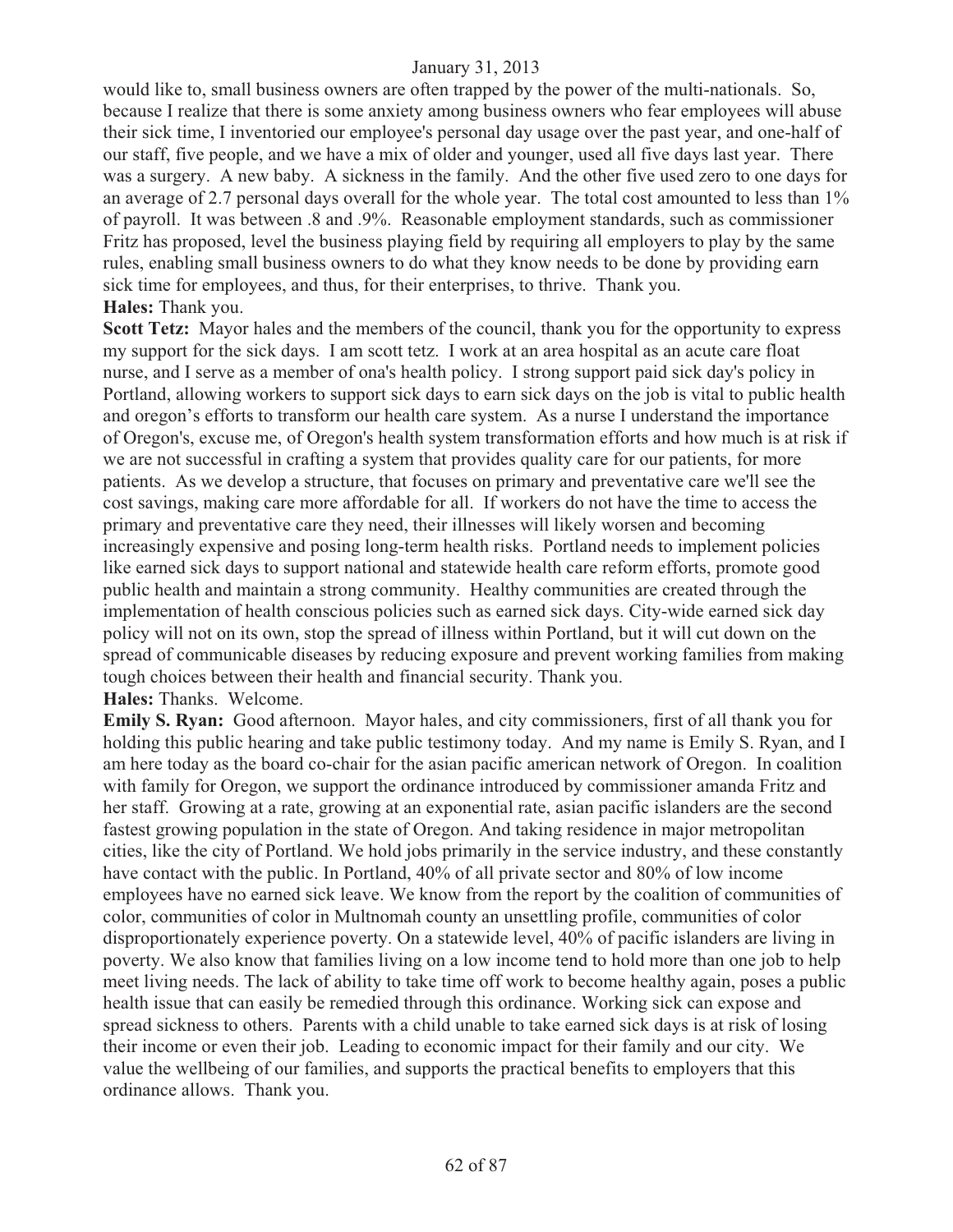**Hales:** Thank you very much. So Karla, what did you determine in terms of the remainder of the list?

**Moore-Love:** There is about 45 more.

**Hales:** Ok. Therefore, I think for the council's sake we are going to declare a five-minute stretch break and resume in five minutes.

At 4:03 p.m., Council recessed. At 4:08 p.m., Council reconvened.

**Hales:** I will call the council back it order and ask Karla to call the next people when she is ready, and I think I might take this moment to, since we have this many folks to testify, we are getting great testimony, I am reluctant to do this but there are council members with evening schedules so I would like to ask people to compress their comments down to two minutes instead of three, and if you have heard good testimony, on the same points that you are making, please refer to it as one way to reduce the length of your testimony. But I want to hear everyone and allow folks that have evening commitments to make them. If really have 40 some people signed up, I am afraid we will need to, so try to hold yourself down to two minutes.

**Fritz:** You are welcome to send in your testimony and further comments. This is the beginning of the conversation.

**Moore-Love:** We'll have to go with justin. He has some daycare issues, and then we'll take lisa watson, and betty kitchen and david h. Louie.

**Hales:** Ok. Welcome.

**Justin Zelner:** I am Justin zelner, the president of venture portland, the father of two children, I live in east portland. And I grew up with a father who was a roofer and lived just above the poverty line, and he's still a roofer, and I know very well this is near and dear discussion item for me because I watched him work sick many times six to seven days a week. Today, approximately 50 unique business districts, neighborhood-wise, here, comprise over 18,000 businesses and 250,000 employees that thrive in Portland. Since 1986, venture Portland has supported the critical commercial corridors, in the short amount of time that we have had this proposal, it has been made, since it has been made publicly available, venture Portland reached out to nearly all of our business districts, and their business members for feedback. Nearly 90% currently oppose the ordinance as currently drafted. And that provided feedback to us which we will forward and be part of the process. We have encouraged all to be involved, some of them are here, and have provided testimony today. I feel the statement I am about to make was support by your formal rollout by your office, commissioner Fritz, with tom's comments during the presentation that on several things that he popped up, there was more work to do. Also, related to the cost of the administration of this, as a former h.r. Administrator, I would urge all of you to protect our city's budget. I think that we be grossly underestimating the cost imposed with wage and hour and boli the administration has been around a long time, small paragraphs have taken decades to write, and they still may not have the right intent. I understand some of the business leaders are supporting the goals of the legislation, we need to make sure that we are staying away from the unintended consequences, which were rolled out earlier, and I will not go into those. We ask for two things. One is to slow down. We need the process to ensure that all of our volunteer-run organizations and all the business community have an opportunity to have a voice. Just to give a bit of perspective, we talked about a plastic bag for nearly five years here, the time line proposed by city council was too aggressive, and we will not avoid unintended consequences, and additionally, as commissioner Fritz also has stated, this belongs, at the state level, and I agree. If approved by the city of Portland,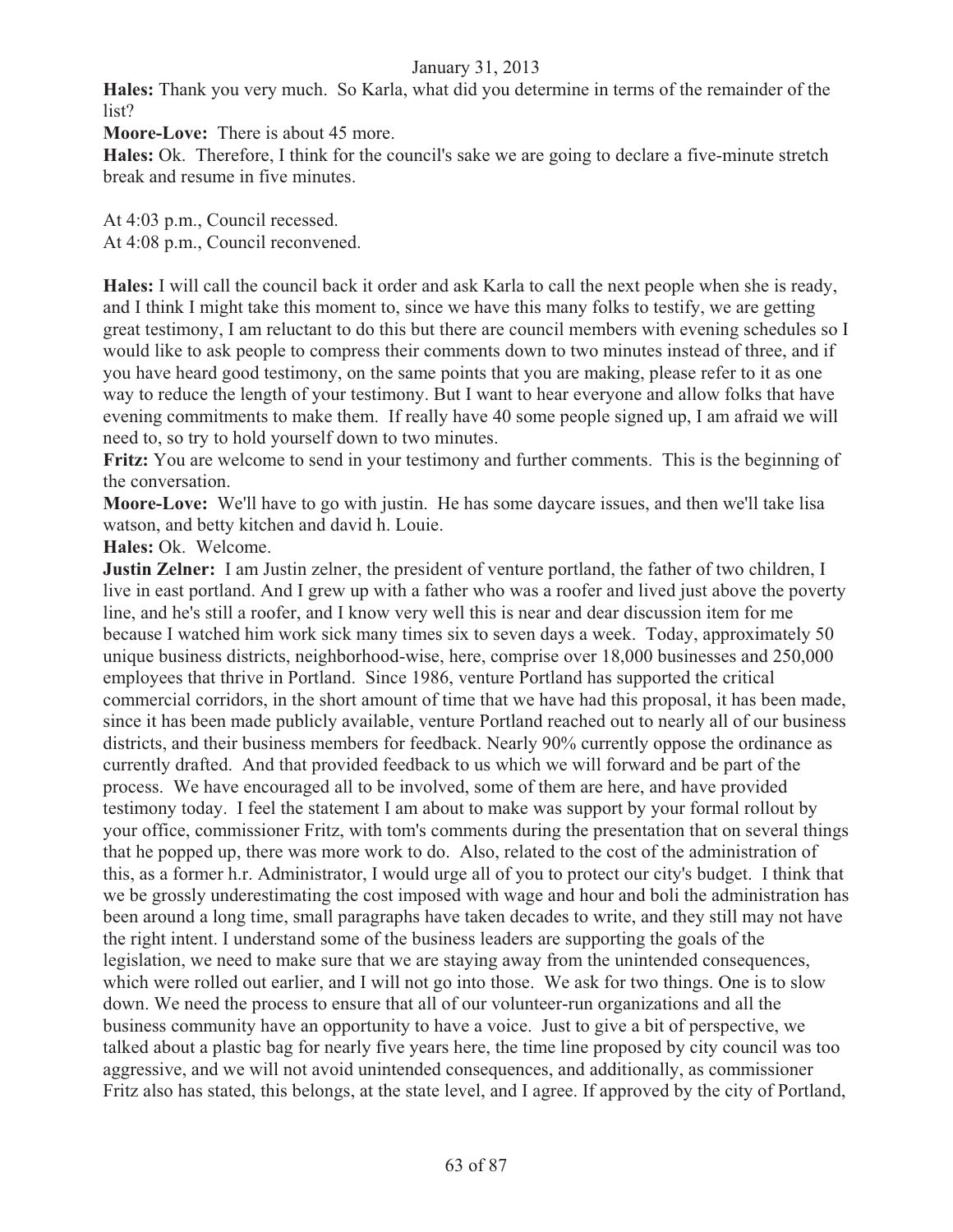the only ordinance, we will create enormous administrative and legal complications that need to be significantly discussed, and this does not help the people like my dad and other communities. And it has the potential harmful impacts of inter and intrastate commerce. And we need to consider those things. With and without -- with and only with the impacts and the discussion with the private sector and the business community can we only get to a place where we are going to be, where we can mutually agree. We think that you should slow down. This should be a state issue, and I want to thank you, commissioner Fritz, for allowing venture Portland to be part of the conversation.

#### **Hales:** Thank you.

**Debbie Kitchen:** I am debbie kitchen, co-owner of interworks general contractors, which specializes in residential and commercial remodeling. Thank you for the opportunity today to speak on this issue. I have many concerns about the mandatory paid sick leave proposal and would also urge that you slow down the process and allow more businesses to be involved in discussing this and learning what it means for their business. As a business owner, I do think it's very important to provide paid sick leave. We do for our full-time employees. We have paid time off. And we provide six days in the first year, nine in the second year, and 12 days in the third year. So, we are committed to providing this for our full-time employees, as well as 100% we pay 100% of their health care premiums for their health insurance. I think, one of my concerns about this policy, is I feel it's a disproportionate cost on part-time employees. We currently have three part-time employees. But that's kind of unusual for our business. Before the recession, we very seldom hire part-time employees, because there is an administrative overhead, for each employee that you deal with, and it wasn't as, as workable for our business. However, with this fragile recovery, part-time is a bridge to full-time employment for employees and for more prosperity. So, I really urge you to consider the timing of this, as we are still in a recovery phase, and the administrative burdens and the cost on part-time employment, are a little overweighted compared to what the proposal requires for full-time employees. Finally, I would say that there are lots of different kinds of businesses. We need flexibility for this, you know. If you look at the restaurant industry, there are a lot of parttime employees there because guess what, customers insist on having their meals during mealtime. That creates a lot of fluctuation in the demand for when you need employees in the restaurant. It's just part of what their business is. But, many businesses face different costs, different competitive environments, and different cost structures within their business. So, I think that we really need to have some flexibility and, and also, the time to consider these issues. Thank you for the

# opportunity to speak.

# **Hales:** Thank you.

**Lisa Watson:** I will read as fast as I can. Good afternoon, mayor hales and commissioners. Thank you for the time today. I am lisa watson. My husband and I own a small business called cupcake jones. We already provide -- we're among the 60% who provide our employees with unconditional paid off tied to the number of hours they work. We also pay for approximately 80% of their health insurance premiums and prescription drug coverage. So, clearly we recognize the importance of healthy employees. But let me emphasize we chose it when we could afford it. It should not be required by the city or any government entity. I believe the proposal to require businesses to provide paid sick leave puts an undue burden on an already struggling portion of brave risk-takers who are creating jobs for the city and the residents. Today I speak on behalf of my friends and colleagues who reached out to me to say that they simply can't afford this. They have told me that they would have to decrease hours, eliminate their charitable giving programs, decrease or eliminate other employee benefits like health insurance, and if they have done all of those things, some would have to shut down. These friends and colleagues are not here today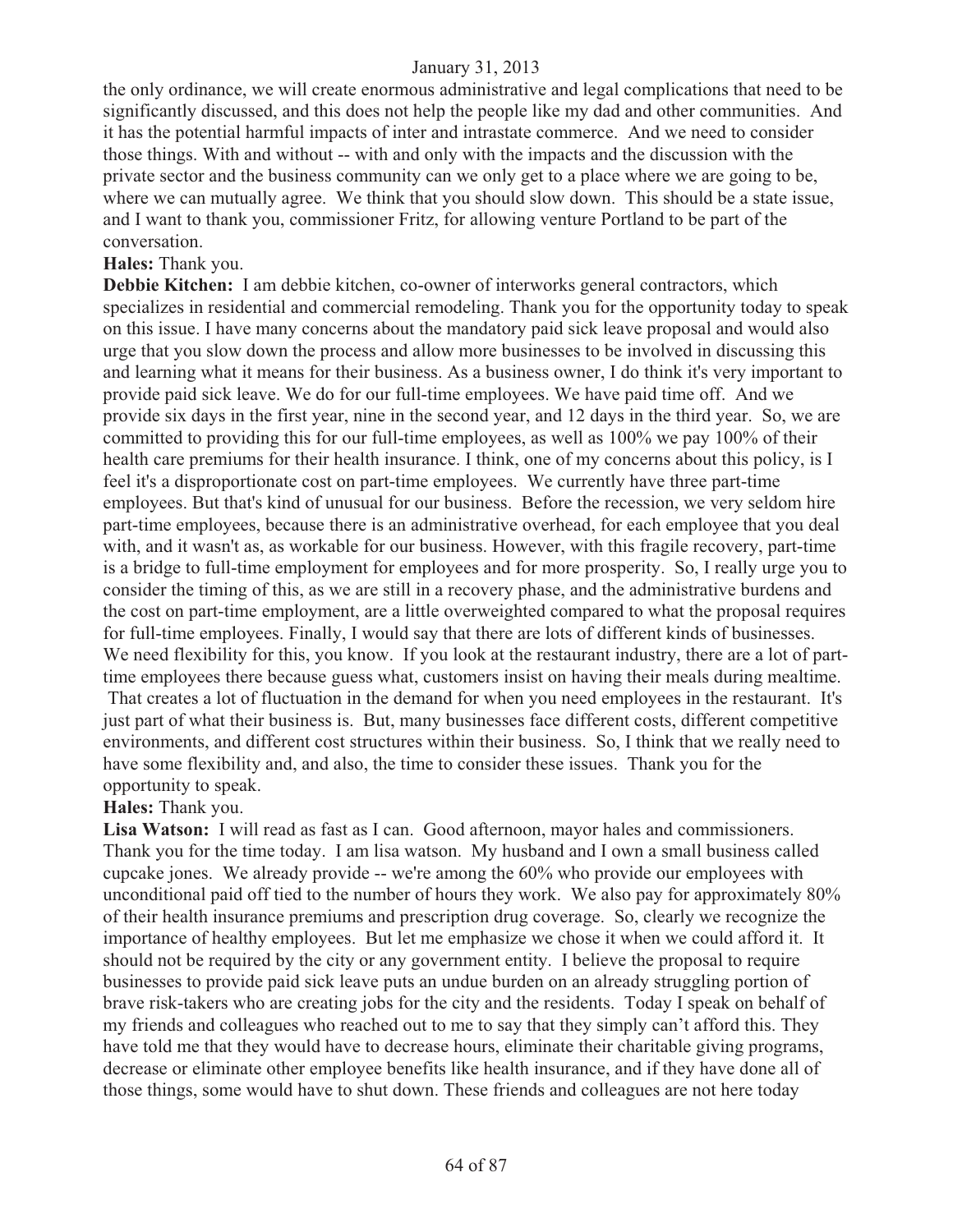because they are working in their businesses. The time and expense for keeping up with the city, state and federal requirements on small businesses is enough. This mandate would create much more work that takes time away from me working to grow my business. Like many business owners, I am the h.r. department. Let me put some real numbers behind this. I think that the onehour for 30 hours work ratio is a high one. An employee would need to work 23 hours a week, and I would be required it pay that employee for 40 hours of time off per year. To be fiscally responsible I would need to be prepared at all times to pay for 440 hours on my payroll each year with no productivity. We also provide paid time off, but its computed equitably based on the number of hours worked. The one to 30% ration just does not work in our industries, with employees like students who want and need to work part-time. Also in order to grow we reinvest 100% of the net profits back into the business. That net profit reinvestment would have been cut in half under the requirement. Is that the message that council wants to send to small businesses? A mandate that can result in a 50% decrease in the net profit of a small business? Small business owners cannot afford the time and money this will cost them. I would prefer to see our local government do what the federal government has done, which is reward business owners who do the right thing like the federal tax credits that I received for the insurance I buy for my staff. I encourage council to create a small business incentive or certification for good employment policies. And mayor hales, you were quoted in the willamette week saying we have to demolish the fiction that there is money stored in a box in the city hall. And if we push hard enough, well find the box and pay for your favorite program. I wish that were the case but that box does not exist. Well, commissioners, and mayor hales, the same rule applies to our businesses. Let's demolish that fiction that businesses can go and find that box and pay for more mandates, we are empty. Consider carefully how you move forward. Thank you for your time.

**Hales:** Thank you.

[inaudible]

**Hales:** Press the button there on the base. There you go.

**David H. Louie:** Thank you for this opportunity, mayor hales and commissioners. I want to second everything that these people have said.

**Hales:** State your name.

**Louie:** I am david louie from huber's restaurant. And I just wanted to say that I remember when my parents were working at our restaurant, and it was very difficult. They worked six days a week, ten, 12 hours a day, and they had all the stuff, if they had the stuff that the city is requiring and the state is requiring, they would have never made it. And I am thinking that, this is going to cost jobs in Portland. You know. What good is it going to do if, if our -- these people that are saying oh, we want paid sick leave, but they lose their job. That's not going to help anybody. So, i'm just hoping that you will think about that when you are taking your vote. That a lot of people are going to lose their jobs because business owners can't make it. That's just all that I had to say. **Hales:** Thank you very much.

**Novick:** As to the restaurant industry specifically, my apologies, isn't there an argument to have paid sick leave there because you don't want people who are sick preparing or serving food to people, and isn't there also an argument that there is less of a danger that used paid sick leave in the restaurant industry because a lot of your employees are tipped employees? And they live largely on their tips? So they are not going to stay home if they are not really sick?

Louie: You were asking, we were asking that, that -- and we do encourage people to stay home. We don't want them to come to work sick because of all the reasons brought up here. As this lady here does, we provide vacation pay, and you know, they can use that time off to recover from their illnesses, and they do that. And we have a little fund that we have that, you know, employees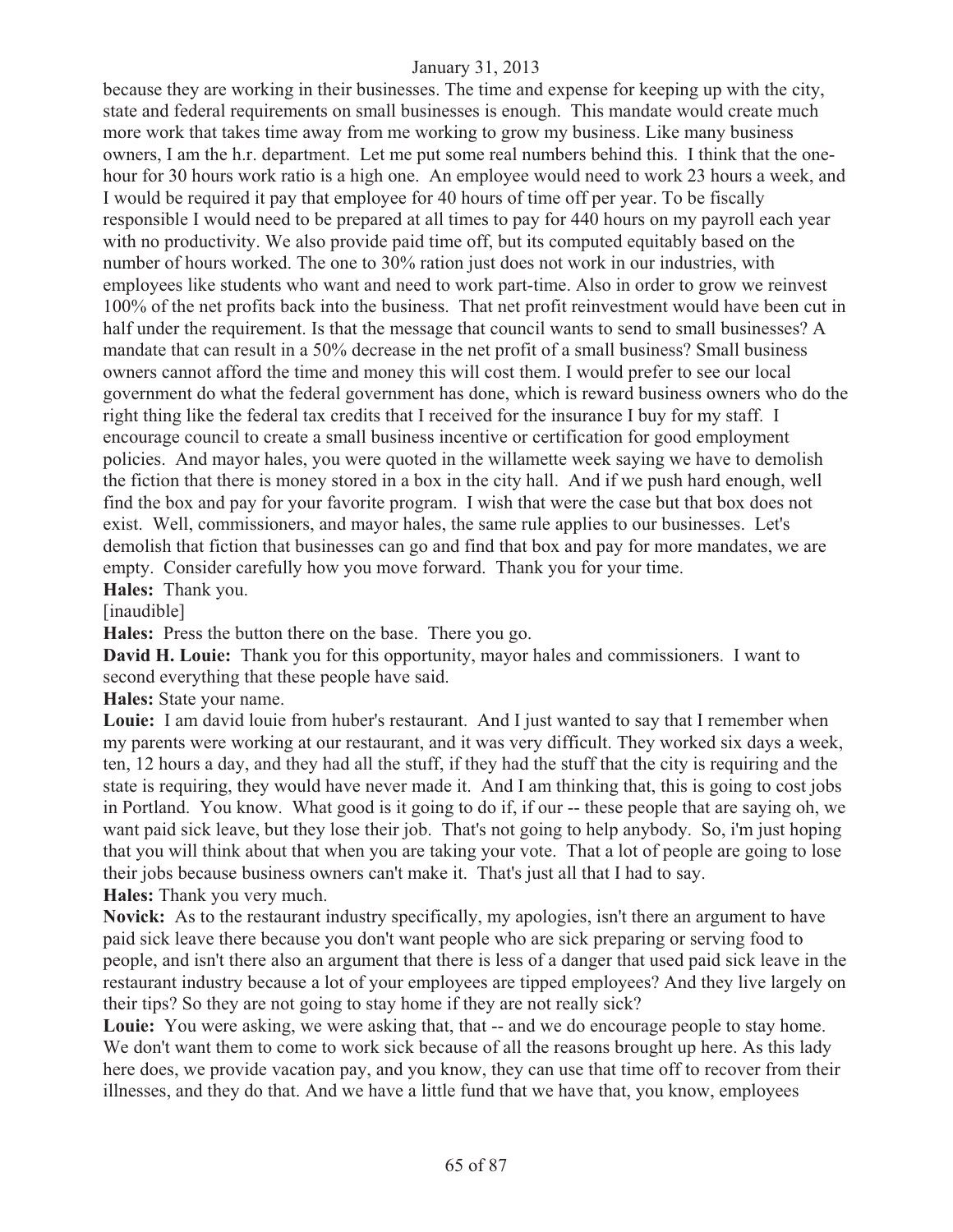contribute to, for people that are, that are, have long-term problems that, -- it's not a lot, but it's a bit of an assistance, so, you know, I am hoping that we can contribute more to that fund. But, you know, but, I mean, we're not going to be impacted but i'm thinking about a lot of people that -- we used to be like my parents that used to work so hard, and I just see more and more business going out. There was a morningstar cafe closed down. And who would have thought that romano's macaroni grill would have closed, but they closed, and mccormick and schmick's had to be sold because they were losing money. People think that we're rich because oh, well, we have a successful business. Well, i'm not rich. I drive a 1999 subaru. And, and --

**Fish:** When you said you would not be impacted, is that because you converted your vacation policy to a paid, a paid time off policy and it provides the minimum benefit, it would not cost you any additional money?

**Louie:** That's what i'm thinking, we would not be impact because we provide the vacation, you know. 40 hours, or actually, sometimes, we have -- it is not 40 hours, some of the people are parttimers. So, they get, you know, an average of what they worked for the last year. So, maybe it is not 40 hours. It's 30 hours, but then, according to your ordinance, I think that I would have to pay them 40 hours.

**Watson:** This issue that commissioner novick brought up, people coming into work sick, just this moment on facebook, somebody said i'm never going to cupcake jones because they make their employees sick, which we have never done. Two of my employees are here. We don't do that. I don't think that you have to in order to operate a successful business. All our employees when they are sick they stay home. I cover for them. Their fellow employees cover from them. We never allow people to work sick.

**Hales:** Thank you all. Thanks very much. We appreciate it.

**Dr. Joseph Santos-Lyon:** I am Dr. Joseph Santos-Lyon from the asian pacific american network of Oregon, thanks for the doctor sign. So first, I want to say thank you to the commissioners and mayor for bringing this forward, and thank you to commissioner Fritz for making this a priority. And also, thank you to the mayor and commissioner for really speaking out about this in the apono voter guide that went out to 50,000 Portlanders. It was translated into vietnamese and korean and hindu and english and chinese and so we feel like we've been able to educate many more of our community members about this issue. We really wanted to share one, one letter from one of our small business owners. We had the privilege of working with the family forward Oregon to bring this issue out to the community over the past year, this comes from christine chin ryan, the president of a small technology firm here and a consulting firm. She says as a business owner, I have offered sick leave for almost 20 years because I want to give my employees the best working conditions to do their job well. Their performance is crucial to our success, and as an employer I want to retain my best employees. In our asian american cultures, we place a big priority-caring for families. As a community, I believe that we want to support the health and wellbeing of all people, workers and customers and our families. I support earned sick leave. It's common sense to give my staff the security of being able to recover from illness or take care of a sick loved one without fear of them losing their job. Christine chin ryan, president, synergy consulting. This is one example of a small business owner who would be affected, already has the policy, and in our conversations she spoke about how she wants to ensure a level playing field for all businesses. Folks who do business, and benefit from all the assets that Portland has to offer for the business environment, also have to play by the same rules, and as a business owner who is from Portland, who supports Portlanders, she really does see this as a way to ensure that someone else does not undercut her in not offering this basic benefit, so with that I want to say thank you very much for the rigorous process and the forums you hosted. I encourage those who have not had a chance to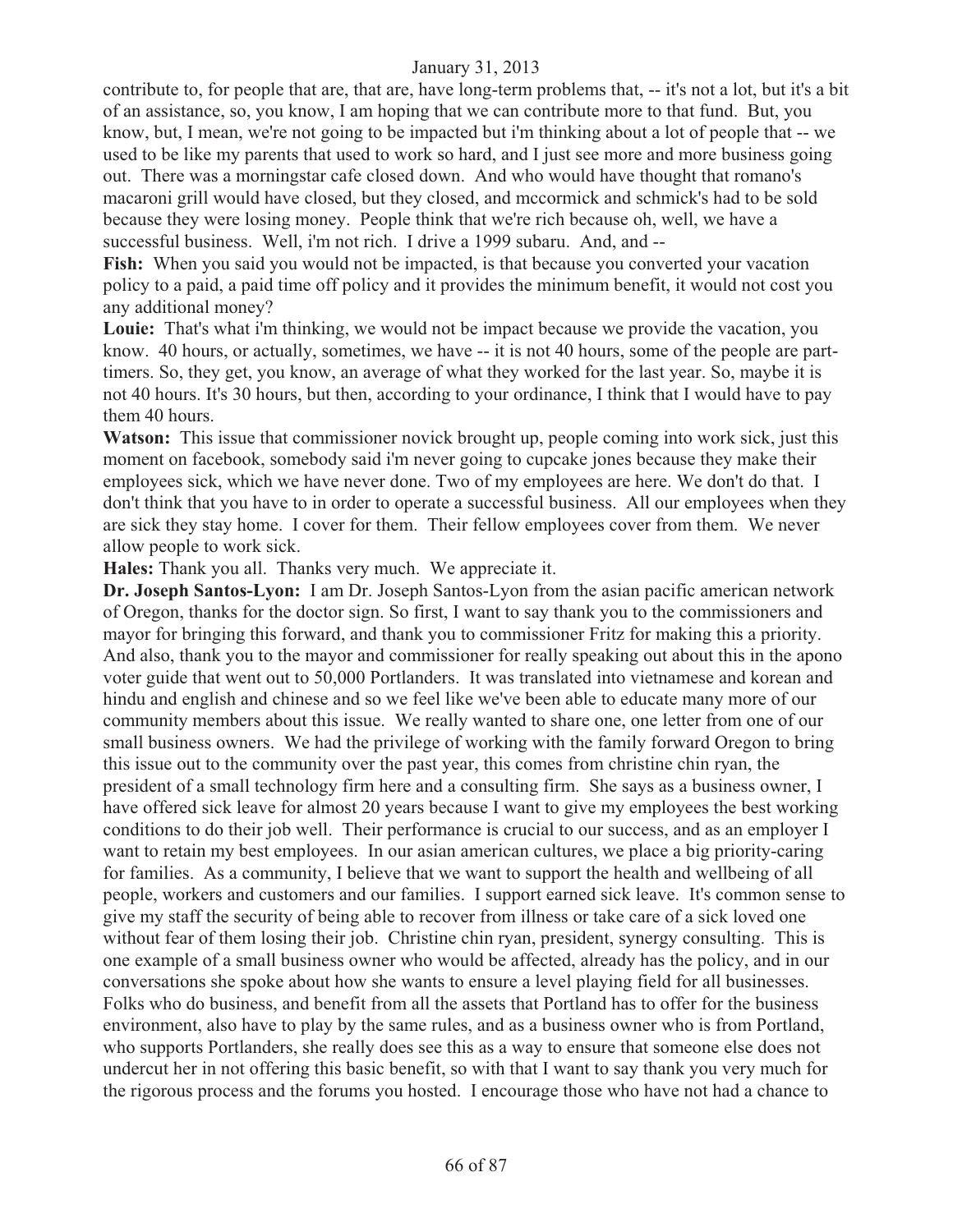participate and turn out to the different city forums that you've been hosting, commissioner Fritz, to do in the next month. So thank you very much.

**Brian Snyder:** I am brian snyder, a small business owner in Portland, Oregon, and I am one of three owners of the pine state biscuits. We started our restaurant seven years ago, with three employees, and now we're at 30 employees, two locations with the third location still at the farmers market where we started. As a small business owner, I support the policy for paid sick leave. We don't currently have one, because I think as many small business owners, we get, you know, tasked with so many things to do with our business, it's hard to prioritize these things. So that's why I support a policy for it. We just successfully rolled out health care to our employees, including part-time. We have a third of the employees who are full-time. We plan to add 12 to 15 more jobs in Portland this year opening another location. And they are going to be living wage jobs with health care benefits. So, the policy doesn't scare us from expanding in Portland. Doesn't scare us from expanding outside of Portland. And we plan as a responsible business owner to, to carry the policy with us. I think that commissioner novick, you said it best, when retention, when it comes down to that, it's a big thing for employers, and that's one of the most costly aspects of running a business. And I think that we see this as leveling the playing field for restaurant employees to make those jobs less transient. Thank you.

#### **Hales:** Thank you.

**Eva Rippeteau:** Mayor hales and commissioner, thank you very much for your time today. I am eva rippeteau, and before I do my formal testimony, I want to let it be known to the woman who wondered about what the incentive would be for her workers, their reaction was tips, she wasn't being hissed. I apologize that she may have felt that way. I think that she is gone, so I just, you know, I am eva, and I am, I am here to represent Oregon afscme council 75. Oregon afscme is supportive of the proposed earned sick day ordinance because it is the right thing to do for public health and basic worker protections. While we would prefer all workers have access to paid time off we believe the compromise for employers with five or fewer employees is good. It allows for that basic protection, and the right of workers to care for themselves or loved ones when sick. This is a crucial step in preventing the spread of disease. For the health of our community and, and - sorry, for the health of our community, Oregon afscme urges passage of the earned sick days ordinance, thank you, and if you have any questions.

**Fish:** Does Oregon afscme intend to make this a legislative priority in salem and do you have a sense of whether there is the momentum to get earned sick leave at the state level?

**Rippeteau:** Mayor hales and commissioner fish, thanks for the question. And we will be supporting it at the state level, of course, you know, prioritizing things for our membership, and we are supportive because it is a public health issue, and unfortunately, not all employees under, under a collective bargaining agreement have sick time so we do urge that basic floor and hope that we can get that here at the city as well as the state.

**Fish:** Thank you.

**Tara Murphy:** Mayor hales, I am tara murphy, the senior member coordinator working with america, we are an organization that fights for good jobs, a just economy and working families around country. We have 3 million members nationally and 175,000 here in Oregon. 96,000 are right here in Portland. In may of 2012, we began talking to folks about getting sick, what happened if they could not work and what does it this look like for the average Portland working family? What we found was consistently troubling, unless your employer voluntarily gives paid sick time you are out of luck. The members of the council received more than 6,000 letters in support from Portland workers in november. I met with some of those who wrote letters. Anna a young mom works part-time while putting herself through college and her husband who works full-time at a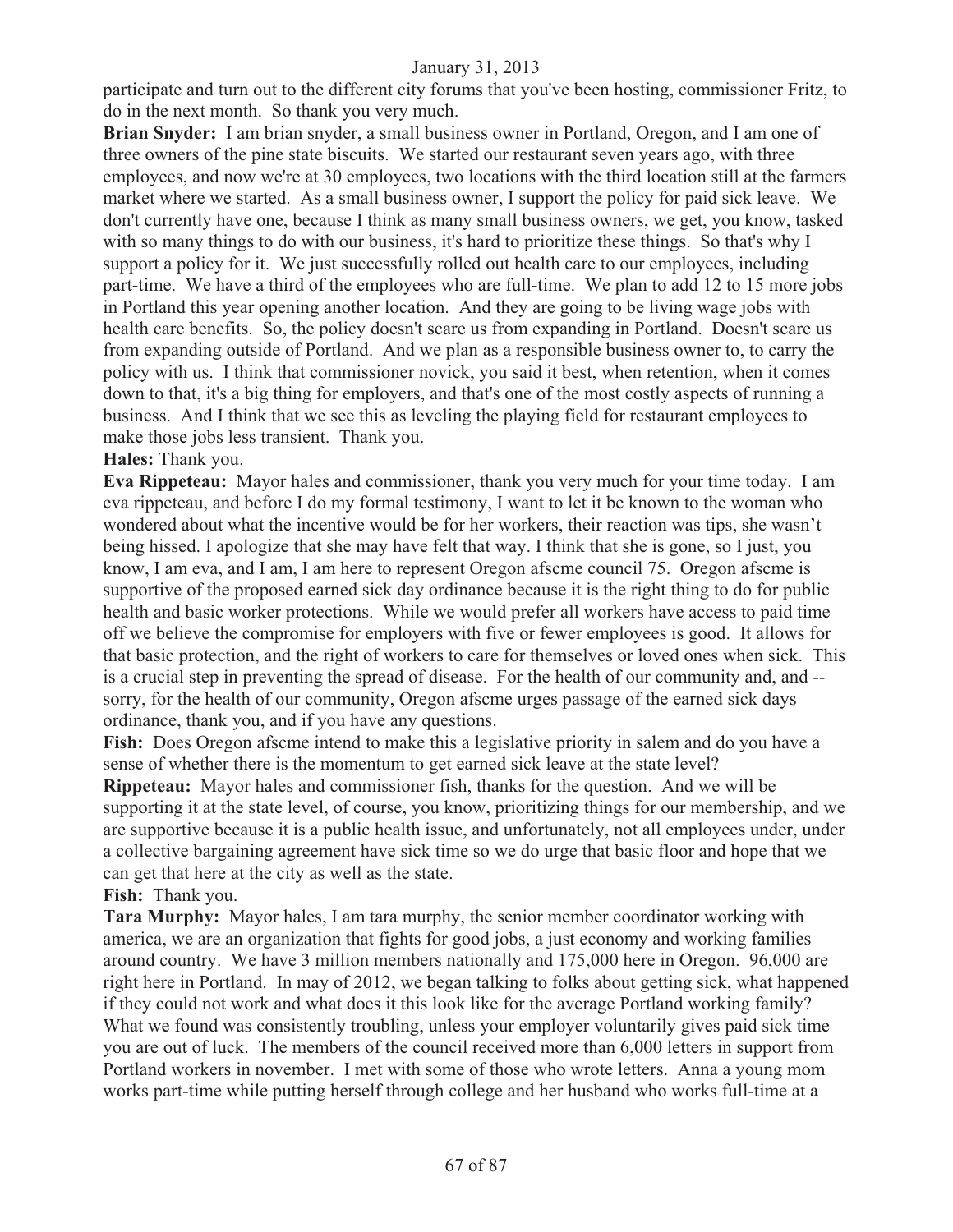restaurant. Neither have paid sick time. She told me I have to wake up and decide, am I sick enough to stay home? If I don't go that means less money, and that means not being able to pay bills. She told me her husband won't be sent home sick unless he's vomiting, and the agonizing decision of what bills to pay so their lights would stay on. All five-year-olds wants their mom or dad to stay home when they are sick, and any parent here can identify with that. Shawn a single mom told me how she had to make a decision between leaving her two sick boys at home by themselves or risk losing her job. She said it's terrible when you have to count every penny earn when you get sick, what do you do? What choices do you have? She told me she phoned them whenever she could sneak away to see if they were okay and told me how many calls she made, and her expression turned to sadness when she said I didn't want to leave them alone but it was the only thing that I could afford to do. She was forced to choose between her job and family. A decision that no one should have to make. I hope you read through the 6,000 letters and know that this is too common. I am here today to speak for the thousands upon Portlanders who couldn't make it here today in the middle of a work day and who may be coughing their way through this nasty flu season as we speak. On behalf of the 96,000 working american members here in Portland, I urge the mayor and the city council to pass the earned sick days' ordinance. Thank you for your time.

**Hales:** Thank you. Next four, please.

**Hales:** Welcome. Jane, I think you are on first.

Fish: We also have your letter. All you have to do is summarize.

**Jane Leo:** I am jane leo representing the Portland metropolitan association of realtors at 825 northeast Multnomah, Portland. I appreciate your acknowledgment of my letter submitted to you earlier today. I do want to explain a bit about our association. We have 5500 members. They are individuals. They are each a business owner. And they own their own business. So, they come to this with a lot of concern, and I must say that most of them at this point in time, being in the real estate industry, are operating on fragile narrow to zero margins. And there is no more money. I come to this out of concern for them that when it comes to the administrative cost of them having to track the number of hours worked for an employee, some of since many of them are very much - - the small business, employing fewer than five employees. There is the tracking of the time. And I am also concerned about language in the ordinance that refers to working businesses in Portland, and those it should and that language in there that says businesses that send employees to work in Portland. Those are two different things. And a member located in tualatin, who happens to have an employee sent into Portland, heard language of this ordinance, they would be covered under having to document the time spent in Portland as to whether they are going to trigger the paid sick leave or the unpaid sick leave. And I also have a question regarding the fiscal impact statement. I believe it is woefully optimistically minuscule. I don't see how it can be done at that point, if, indeed, the city of Portland is going to have to notify every business within the state of Oregon that if they send an employee into Portland, to do anything, pick up the package, get stuck in traffic, that they are going to have to log those hours and document it, the sick leave being provided to the city of Portland. You have my other comments submitted in the letter, and I appreciate the ability to provide the additional remarks. Thank you.

**Hales:** A quick question, could you tell us your position with respect to the sick time, as to whether your members are employees or independent contractors or something else?

**Leo:** All of the above. **Hales:** Some of each? **Leo:** The are --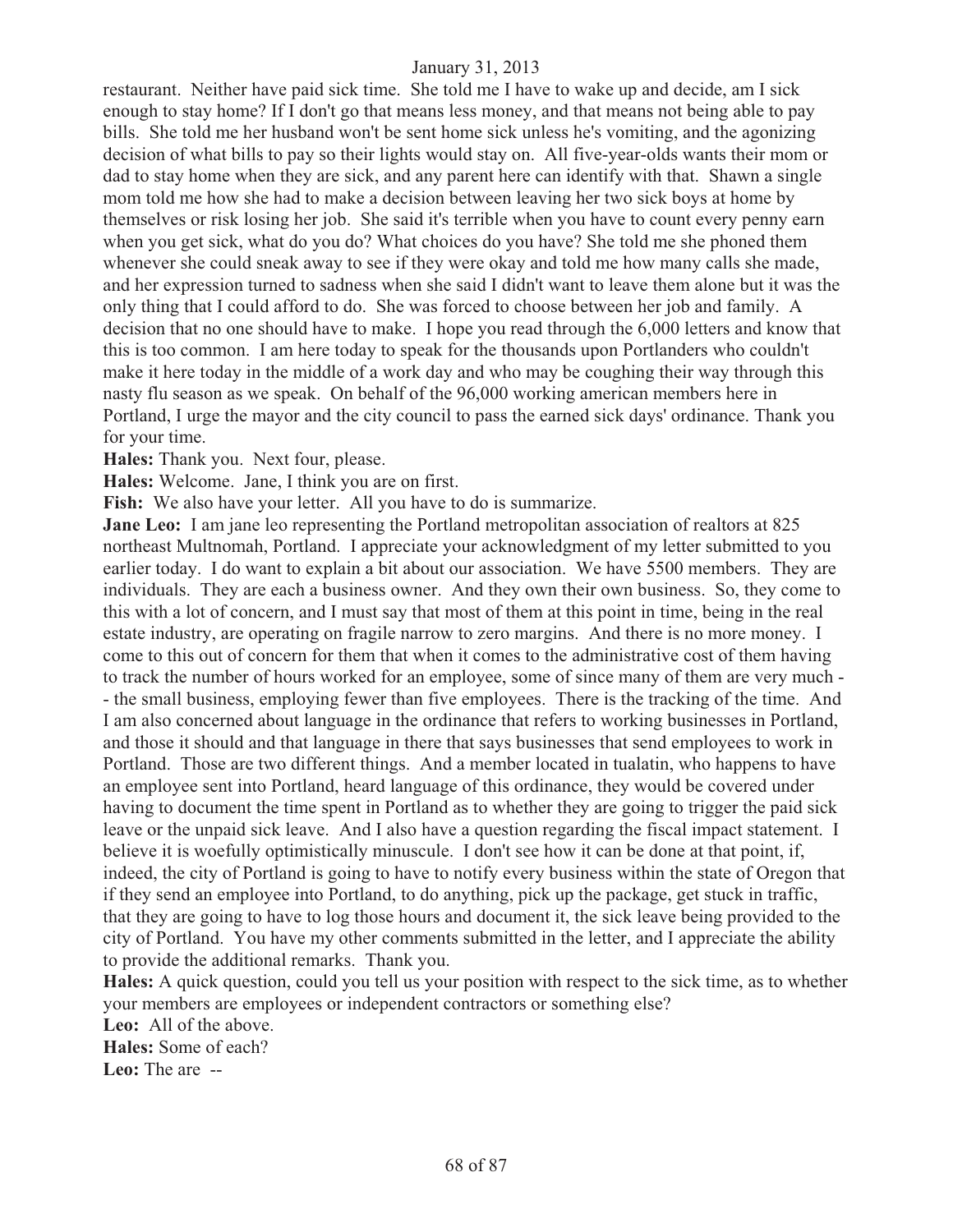**Fish:** I am not trying to get you to do an admission because we litigated this question. But, what is your understanding of their of the status of an individual broker under the definition's clause? Would they qualify as an employee or do you believe that they are an independent contractor or does that not matter?

**Leo:** I am going to politely --

Fish: Is that a question you would like us to look at?

**Leo:** I am going to politely defer that question in that that is before an administrative rule judge at this time. And I would prefer not to comment while that is under consideration. But, specifically, to your question, when it comes to the members of the Portland realtor's association, they are compensated 1099s. They are compensated w-2s. They are sole practitioners. They are llcs. They are every model you could potentially think of that's legally allowed under law.

**Fish:** So I will, we'll do our own, and I want to look at that independently, but, the other thing that I want to ask you is what is the average size of the number of employees of a brokerage business here in the metro area. How many employees?

**Leo:** I don't immediately have that answer but i'm happy to get it.

Fish: Is it just -- is it likely to be less than six? On average?

**Leo:** However, that raises the question for me, and if I look at the seattle model, which counts number of employees, who are all under that company's name, when I look at an individual, brokerage located in the city of Portland, it may have the same name, as that brokerage located in tualatin. Because they are all under a relationship with the national entity. So, how is that to be counted, and until that is clarified, I don't know if I can accurately answer your question. Fish: Thank you for raising the question. And we're going to have time to, to hopefully bring some clarity.

**Leo:** Wonderful. Thank you.

**Hales:** That's a good point. There are lots of ways that works is configured and had different independent contractor-like arrangements. So, your members are in a particular niche in that complexity. So thank you.

**Leo:** Thank you.

**Brian Alfano:** Good afternoon, I am brian alfano, the vice president of venture Portland, proud father of one, and soon to have a second in two months. And I am also a third generation Portlander. So, this is, -- glad to have the chance to, to talk here. Justin zelner earlier spoke, and I think that our key, our key thing here is to slow down. Within this process, and make sure that really truly all the small business voices in the city are being heard, this has gone pretty quickly. And a number of our members have just caught wind of it, and started to digest what's going on. And there has been a number of questions. From a number of different businesses throughout the city. And specific concerns have come out of, of labor contracts, yoga dance or similar studios, and restaurants, and employment levels and businesses that have locations or employees outside of the city. We want to make sure that if we look at those things and have a deep conversation. And as we have heard from a lot of people the national economy is down, and we just implemented fats oils and grease, and a number of other things coming up in 2014. And timing is a big deal. And when we talk about this for small businesses. And finally, I would like to thank commissioner Fritz for her willingness to meet with small businesses, and business districts throughout the city. And we look forward to having a robust conversation around this.

**Fritz:** That's monday, right? This coming monday at noon and people should contact venture Portland if you are a member and you would like to be invited to that event?

**Alfano:** Absolutely.

**Hales:** Thank you.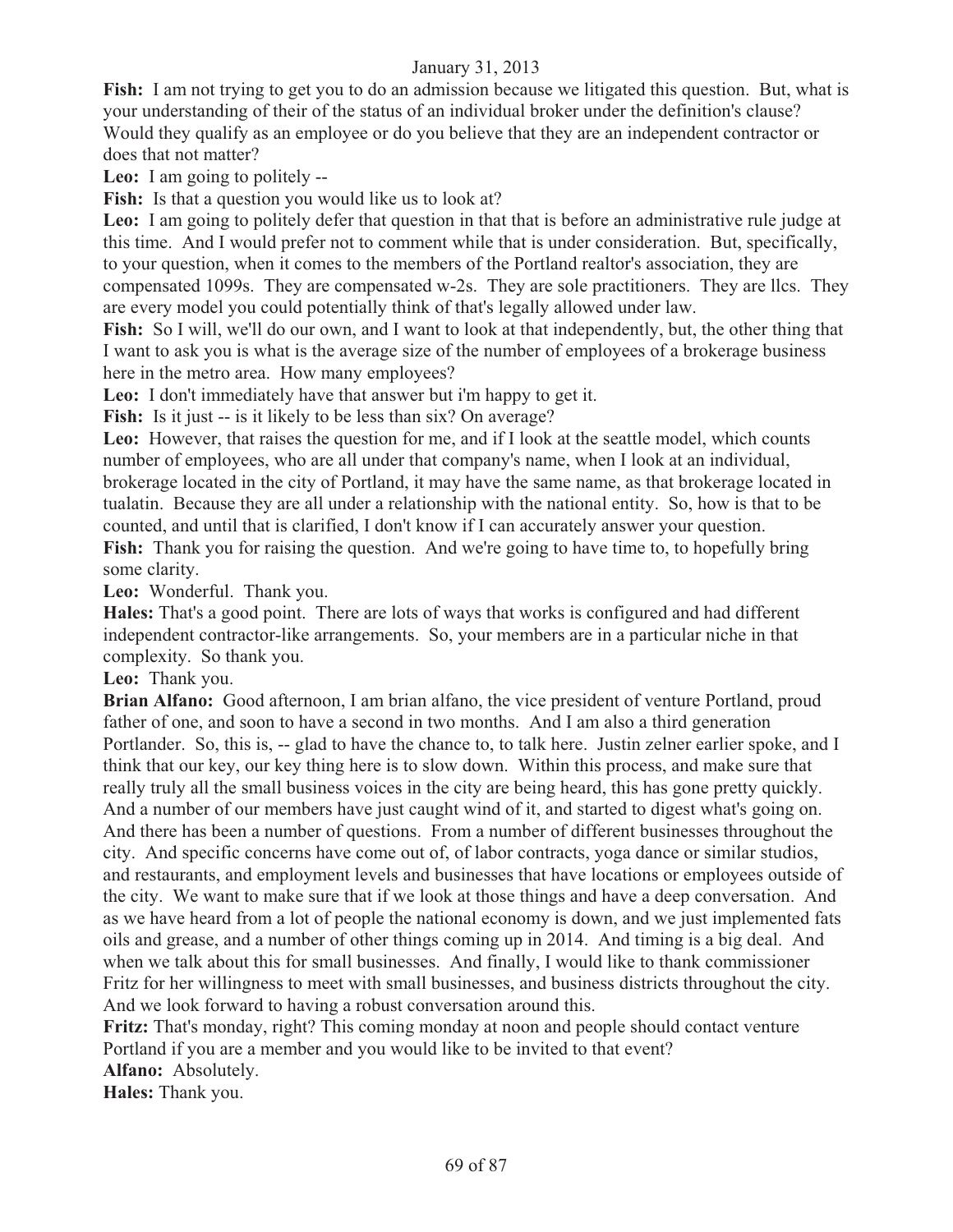**Bob Huckaby:** Mayor which commissioner, I am bob huckaby and I own first, inc. Here in Portland. We are a moving and storage firm. And our employees get the package that you are asking for but our concern was this, is being a city business, we pay a lot more fees outside of the city to do business in Portland. I put it all on the summary but our city business license, just as a small example, cost us \$13,600 last year. Our competitors who are from clackamas or Washington county, theirs is \$100 for a city business license. And \$5 per employee. That's a tough competition right there. Adding this onto us this is an expense that's outrageous, and being a small business owner, I had no clue this was going on with the city. I came back from vacation, and here's an editorial in the Oregonian, and with what was being proposed, and I was in shock. It will cost us \$57,000 to implement this in our business. We have 47 employees. Each employee has one to three weeks off vacation, according to their length of time at work. And they all have paid medical. Dental. We give them everything that we can but this is reaching more because we have to hire part-time employees during the seasonal times, and that's another expense, and it's also time-keeping for us. Our biggest problem is we go into the city, Multnomah county, or Portland public schools, and we do a bid on your services, and we have to compete with these companies in these other counties, and we're down already. We cannot go in and give their rates at what you are asking us to pay extra above and beyond that. We own a building in the city. We pay property taxes, we pay school taxes and we pay the storm and water management, which I am sure you heard a lot of stuff about that. We pay a higher fuel tax because we're Multnomah county. All these expenses add up and make us less expensive to government business. And we want you to reconsider it because if you are going to do it, at least exclude these other companies from bidding city contracts. We're paying your fees, give us the break first.

**Hales:** Thank you. Questions? Thanks very much to the three of you.

**Kyle Allen:** I am kyle allen, and thank you, mayor and council for hearing us out. I encompass many of the viewpoints said on my side of the aisle here. As a field manager working america I speak face-to-face with our community on a daily basis, and as a server for ten years I worked in a business that's been around for 20 years, it's a chain now. During that time we've been paid minimum wage, they have not gone up, we have no benefits or 401-k. And I would like to say that, that shift trading is not a substitute for proper health reform. And I also got my degree in education. I have seen sick kids be shuttled to school because their parents couldn't afford the time off. And you know, I work hard here, you guys all work hard here, and I love the city, but, that being said there is a problem. And it's an absolute injustice that financially struggling Portlanders are left with no other option than to go to work with an illness or injury, and risking their health the wellbeing of their co-workers, customers and themselves out of fear of having their hours cut or losing their jobs. And, in our community working america, had nearly 11,000 conversations, and collected thousands of letters, we found nothing hearted of heart-breaking. Everyone gets sick, and every family will encounter this issue in one form or another, and we cannot have luck as a public policy. I will never forget a conversation that I had with a woman in low income housing right off of alberta, and she confessed to a heart-breaking story of her friend, an elderly man in a nursing home. A man who fought for years in vain to make sure the staff had sick time and was not exposing seniors to a life threatening illness. Fought for years, and he failed. That man eventually passed away and those workers never got sick time. And it's not just the worker who will benefit, as a public policy but the public as a whole. And the opposing panel has put their focus on financial -- costs, but according to the cdc in 2010, they did a study of 31 years of data and found 3,000 to 50,000 people in the united states alone will pass away due to the flu, are we complacent to do nothing? I think that, that we should assure our workforce has the tools necessary to stop spreading illness, let's assure that they can both work and care for their children and assure that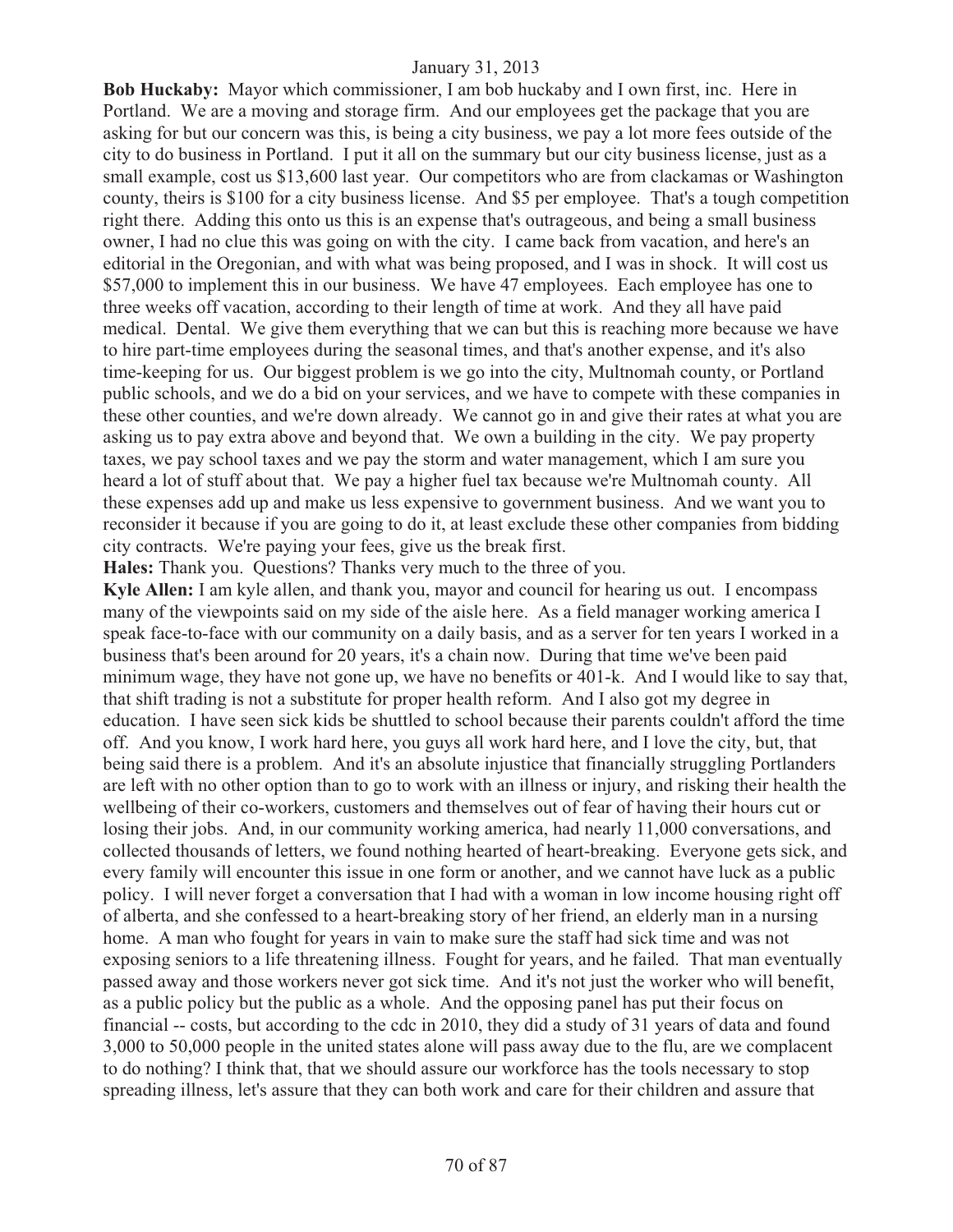seniors do not have to worry about the care packages that their caregivers have or benefits, and let's take a step forward to pass earned sick days and do it now.

**Hales:** Thank you very much.

**Ariel Kempf:** thank you, I am ariel, and i've been in and out of the food service industry for 17 years. My whole working life. I worked in a few restaurants here in my time in Portland, and one of which was seven months I spent sat a popular brunch spot. And I was working there when I injured my foot and I was not at work but I did injure my foot pretty significantly. And I was unable to work. Really for a week I could not walk. And so I went to the doctor and was told that it could take four to six weeks to heal. And there was no way that I could continue to work. Mostly because of the response I got once I got to work and communicated what was going on with my boss and my co-workers. I was asked to come in and to prove that I was injured. And as well as providing the doctor's note. I did all that I could to cover those shifts, but there was some that were not covered, and so, again, I echo that, the shift-swapping is not a solution. Sometimes people are unwilling to accommodate. After calling my boss several times and I was met with little interest from him and my co-workers, I was, with no solution, I decided not to work there any longer. Fortunately, my situation was such that I could make that decision. But, there are many, many others who don't have that flexibility. And so, too many are forced to continue working in environments where their injuries and illnesses are minimized or ignored. And you know, and in an industry with no health benefits or insurance, \$100 doctor's note, no money coming in, things pile up and pile up. So, I think that it's really important that this happen. And that this get pass and, and I am in full support, and thank you for your time today.

### **Hales:** Thank you.

**Novick:** Ariel, I had seen your written testimony you had a co-worker that had to work with a cold over and over again, and people had to come to work while they were contagious? **Ariel:** Yes, absolutely. And handling food, that's a terrible thing to ask people to do. Because you are not only risking the employee's health and your co-workers but also the general public. Considering that in some of the places I was working, 250 people coming in a day, that spreads quickly.

**Novick:** Thank you.

**Hales:** Thank you. We welcome miss cruz-walsh back to the building.

**Serena Cruz-Walsh:** Thank you mayor hales, commissioners. And I want to acknowledge commissioner Fish's office, they showed me some tremendous hospitality when I thought that I was not going to be let into the hearing until I could get into the room. So thank you. I am serena cruzwalsh and I am here to testify in support of the paid sick leave policy before you. Thank you very much, commissioner, for bringing that forward. I am a mother of a five-year-old at sabin elementary, and the owner of very small business. Albina construction, with my husband, tom walsh, and my business partner, dennis harris. We have four employees. And as I learned about paid sick leave a few years ago, the movement for paid sick leave on a local level a few years ago from andrea paluso, I have to tell you, I was nervous. I will give my direct and honest response as a very small person in the construction industry. We had no doubt that we would pay 100% of our employees' health care benefits, but when she started to talk to me about this measure, and would it apply to businesses our size? And she said of course. And I was stunned. I thought, wow, I don't have any h.r., and I admit I am accounting, h.r., the whole thing and how does this happen. And we talked a lot about it. And I learned a lot. And I have to say that it is now a no brainer. We implemented our paid time-off policy a year ago. Our employees earn a day a month, and they have seven paid days of holiday time on top of that, as well as our health care. And I was worried about costs. We are in an industry that is challenge right now to say the least. You all know,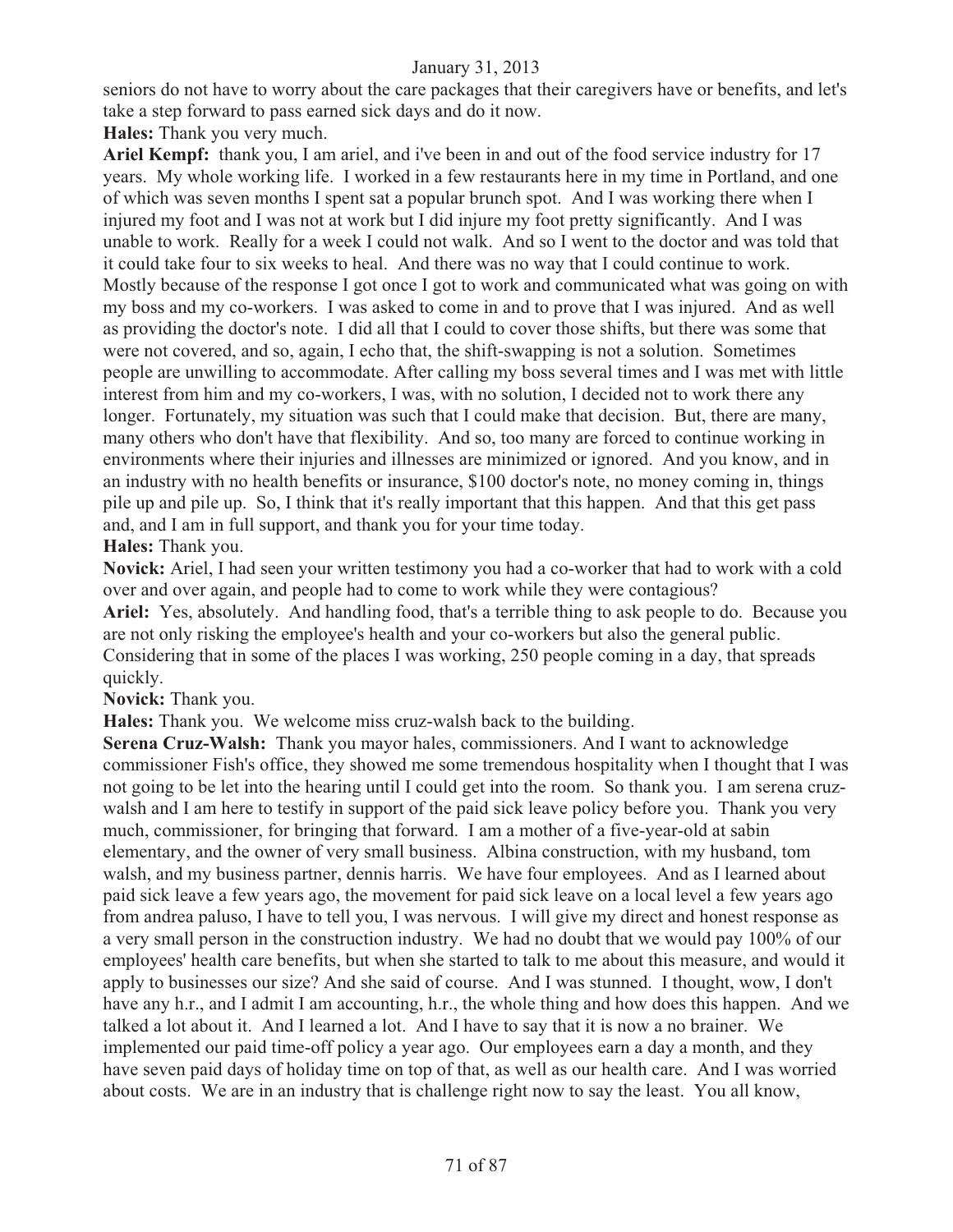construction. And how competitive it is in the construction industry. And I know that my many, many of my competitors do not offer health care, much less paid time off. And so, it was a bit nerve-racking, when you add things up, you add up what it cost, it cost a lot to be an employer wages, taxes, and worker's comp, and health care, and you add all of those things up, to offer this benefit, which is our benefit is more broad than the policy that would be required, and is about 2% of our cost. And that really pales in comparison to the benefits that we get as employers. Yes, our employees, they value that we offer that, so there is a loyalty there, and that makes world of difference not having to retrain folks. It means that we get less sick as a company because they are not coming to work sick and making everybody else sick. And it means frankly that there are broader impacts out in the community. When my daughter, someone in my daughter's room gets sick, if their parent cannot stay home, then I am going to stay home with my daughter and I might get sick and if I don't stay home I might get the rest of the office sick. The public health ramifications are broad and deep. And so, this is the right policy, and Portlanders do, lots of things right but this is the smartest policy. It is not an economic policy. When heard from the Portland business alliance that the economic future of Portland depends on your choice, and I agree. This is important to our economic future. You have the potential to make it so that this one extra now, this, this, that's held by so many different entities, people individually, by not being paid, and businesses by making that choice when others don't, and that will all be leveled out, and that increases productivity for the city, -- it enhances everything about Portland that makes Portland great, and that is in our economic interest and in our future.

Fish: If I could because we have two new colleagues, and it's going, there's going to be a shifting of bureaus. I would be remiss in the mayors and steve's presence if I did not acknowledge that you and your husband and your company were the builders of party commons and sabota court in east Portland, and they were built with public subsidy.

**Cruz-Walsh:** Yes.

Fish: And I believe in each, you doubled the city's guidelines for mwesb participation. On one of them you got to 40%. And they are an example.

**Cruz-Walsh:** I will trust your numbers there.

**Fish:** They are examples of affordable and sustainable home ownership opportunities in a part our community that's often been left behind. And I want to say the city is proud to partner with you and tom and your work.

**Cruz-Walsh:** Thank you very much, commissioner. We take great pride in being able to work in partnership with the city and nonprofits and making housing more affordable and more sustainable, so it is our pleasure and our privilege. Thank you.

**Hales:** Push the button in front of you.

**Tony Fuentes:** Is it on now? Thank you. I am tony fuentes. The president of the voice business alliance. Voice is a 200-member local business alliance representing businesses and professionals. Voice is very much in support of this proposal. And also, I am a small business owner. And I own a boutique, and I as a small business owner am also very much in support of in proposal. I thank you very much for your leadership on this. I think it's important that the city leads on these issues, and I think that there is very much a human story here that you have heard a bit of. And ironically, I think that probably most of the workers who would like to be here and testify actually had to go back to work or go and pick up kids or whatnot. But, even though there is people on different sides of the issue, I hope and I pray that there is nobody who feels that the working poor should also be the working while sick poor. And nobody wants to be served by a food handler who is there because they have no other choice than to be at work ill. As a business, who has provided this particular benefit to all of the employees, for many years, part-time and full-time, salaried and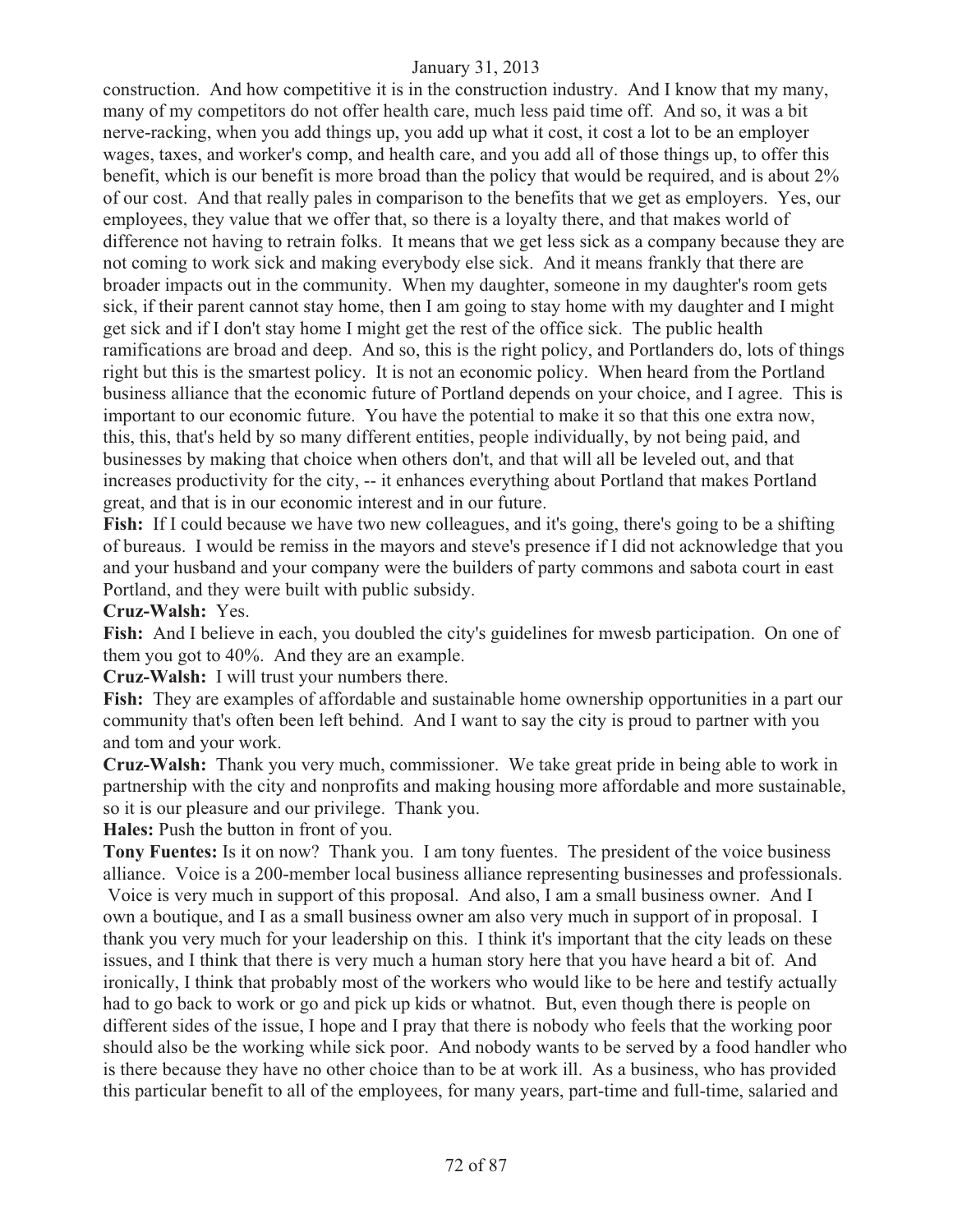hourly, I can tell you that it is an extremely cost effective policy. I echo what mary king said, as well as jim hauser, what serena just said, and I look at our utilization of this, over the last 9 years of being in business and the total impact on our personnel cost has been about 1%. So again, I think, that although there is concern about various skies falling, like a lot of things, the fear factor doesn't necessarily play out in terms of the actual reality or the experience of people like ourselves who have had this in place. And there's been talk about, you know, this should this should an state or federal policy. I am probably one of the few people who, actually, has been to d.c., and has talked to our congressional committees, and representatives in person about having a federal ordinance. I am probably one of the few people that's talked to our state representatives about this. And so, it's important that we also acknowledge that, kicking it up a notch, kicking it up to another authority is not the same thing as addressing the issue, and if you look back on health and labor standards that we have adopted, it's very, very rare that they will come in and solve the problem. It's rare that the state comes and solves the problem. Too much, the leadership has to be at the local level. And even when, the, the need is tragic, and in your face. I would point to the triangle shirt factory fire in new york city, in the early 20th century, that did not immediately result in safety standards at the federal level or result in the safety standards at the state level. And the impetus came from the local level. And so, I applaud your leadership on this. Now, I also want to echo what jim hauser said with regard to the need for a fair and equitable standard for all businesses. As a retailer, I provide this benefit. And the benefit is very positive in terms of health care of my workers as well as their interaction with the public. However, I need to compete against larger entities that are existed outside of the state. Fred meyer, and wal-mart, that's coming in here who do not provide the same benefit. And so, ironically, I am going to be subsidizing their workers, and because of the lack of health care that they are providing, and I will be dealing with higher health care costs because their workers are ending up in the emergency room. And I am going to have to compete against the people where I cannot compete on price, but I also ironically will be providing a subsidy for their businesses. This is the need for a fair and equitable standard for all businesses in this community, and this is why I support it as a business owner and why voice supports it as a business alliance, and we are here to help you implement this as quickly and as effectively as possible. Thank you.

**Hales:** Thank you. Thanks very much.

**\*\*\*\*\*:** Thank you.

**Tom Keenan:** Where is this button? I am tom keenan president of Portland bottling. I am here because I oppose this legislation, this, as it is written. We provide all the things that it says you want to do but we provide them differently. And we provide more than is here. But, the problem is, there is a lot of reasons, the process. I expect more from the city council, from our city council. Because business was not included to make this a workable solution. Number two, part-time employees. There is a workable solution but it is not the same box as full-time employees. Third, one hour for 30 working hours does not work. Six weeks, 240 hours, does not work. Abuse under those situations will be rampant. I believe in this council, and I believe in the cause. We support it from that angle. But, don't let us down because the cause is good. It's the solution as written that is not. And as a couple of sick notes, I hope that the council is aware that sick days will be added to workman comp days. So, whenever you pay for a sick day, it adds to the days of work that you have to pay workman's compensation on. So that is an expense that I don't think that anybody has brought up or thought about, but that is a truism. And number two, occurred to me today, if san francisco averages three days, why are we doing eight? If that's all people are doing, why are we going for eight, and I have a problem, my last point is in regard to the accrual. If you cannot use more than 40, why are we accruing more than that. I don't understand that, and maybe someone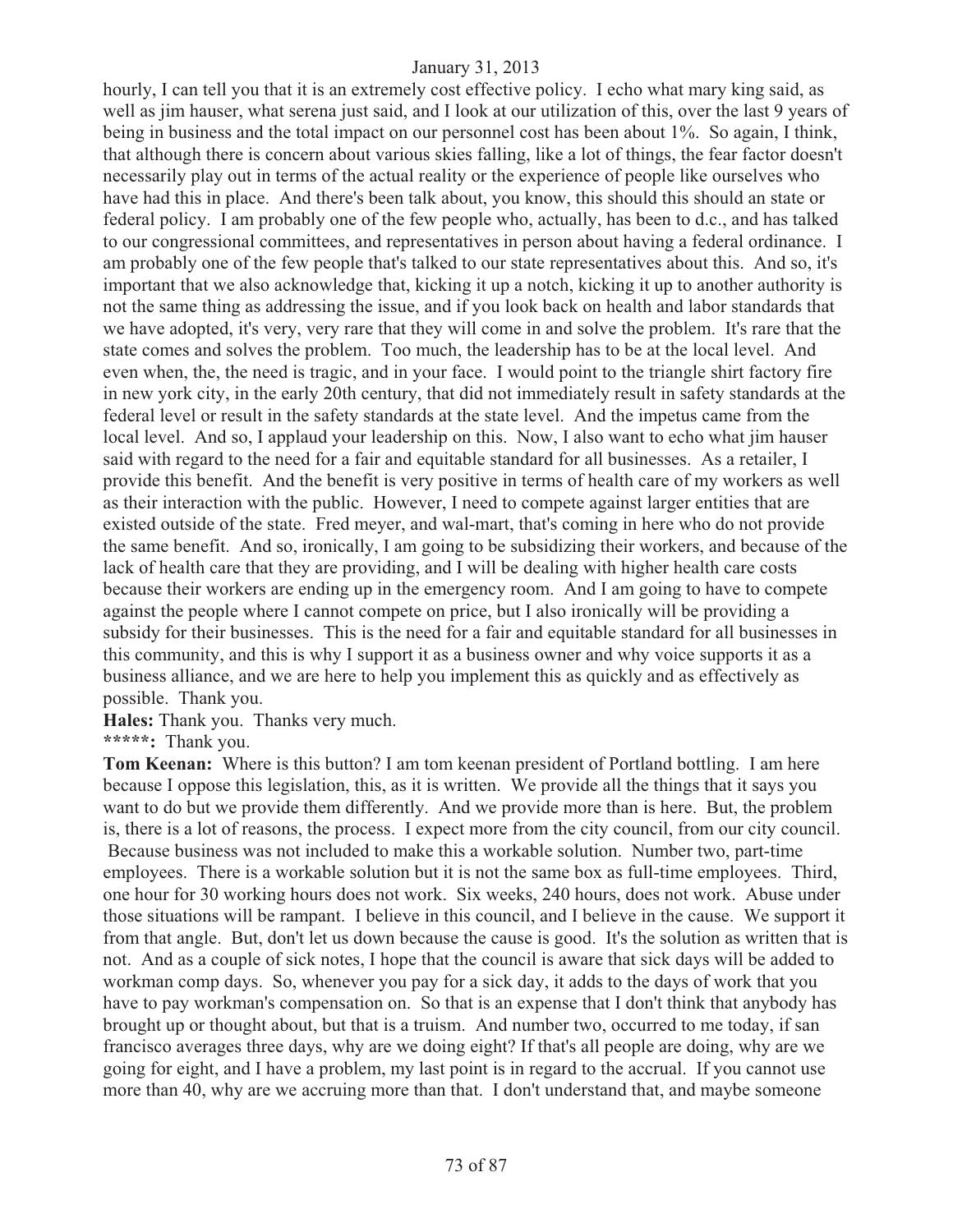can explain that later on, and I will be available for work sessions or whatever, and thank you for your time.

**Fritz:** I will be in touch.

**Hales:** Welcome.

**Avery Leinova:** I am avery leinova. Mayor hales and members of the city council, thank you for the opportunity to share my views today. I have worked at my current job as a dispatcher for a cab company for 13 years and before that I drove cab for seven years, mostly with one company. But still after all these years, I only get paid sick leave after i've been out sick for three days. I cannot afford not to get paid for three days, so if I get sick I take medications and I go to work and mask my symptoms. It's hard to get better this way but I have no choice because I cannot afford to lose a day of wages. As you know, this is a terrible year for colds and flu. And when I caught the chest cold that was going around, I had to work. And it is difficult to answer phones when I can barely talk, with coughing fits that last up to five minutes. Not to mention, all the germs that I was spreading to my colleagues. Had I had sick time from the first day of my illness, I could have stayed home and gotten over the worst of it before returning to work. And it's not just me. Where I work, lots of people come to work sick because they cannot afford to stay home. There are single parents and families for whom missing a day's wages means going without food. This isn't right. Everybody needs to take paid sick leave when they are sick on the first day that they are sick. A few days ago I created a petition online with change.org as a way of asking others to join me in letting the city council know that we want and need a paid sick day's law in Portland. In just a couple of days, the petition has collected over 1,000 signatures. The working people of Portland want and need paid sick days. I will be delivering the petition to city hall soon and I hope that you will act on behalf of us by voting to pass this ordinance. Thank you.

**Fritz:** I want to thank you for creating the petition that sends the responses to you, many of the petitions we receive, some from change.org send us individual emails which makes it difficult for me to find the other email so I appreciate that and glad to see change.org has that option that you get the responses and you can send them to us as a summary. That's very helpful. Thank you very much.

**Leinova:** You are welcome.

**Sharon Bernstein:** I am sharon bernstein, mayor hales and members of the city council, thank you for the opportunity to be here today. I work for family forward Oregon, one of the community organizations that has been talking to people in Portland about paid sick days for the past couple of years. And I personally talked with workers in a variety of industries from retail to restaurants to grocery stores, and to offices to hospitals to construction to hair salons to nursing homes to schools and more. During this time, I heard about parents who had to leave their young children in the hospital because they had to go to work, and would get fired if they did not show up. And I heard about kids going to school sick and spending the day there sleeping and throwing up because their parents couldn't come and get them without risking losing their jobs. I heard about a mother of a seriously ill infant who's fired for taking too much time off. I heard about workers calling in sick and promptly being fired. One woman told me about her experience working for a large retailer where workers are not only paid for sick time but can also be fired if they have too many absences so they come to work sick all the time. And this woman got sick but couldn't afford to stay home so she kept going to work. And she got sicker until she ultimately ended up in the hospital with pneumonia and a staph infection and nearly died. This woman would love to testify today but is scared to do so because she could get fired and needs her paycheck. If you need to verify her story I can give you her contact information at a later point. But please remember the seriousness of this. This woman is not alone. There are many others like her who would love to be here today but are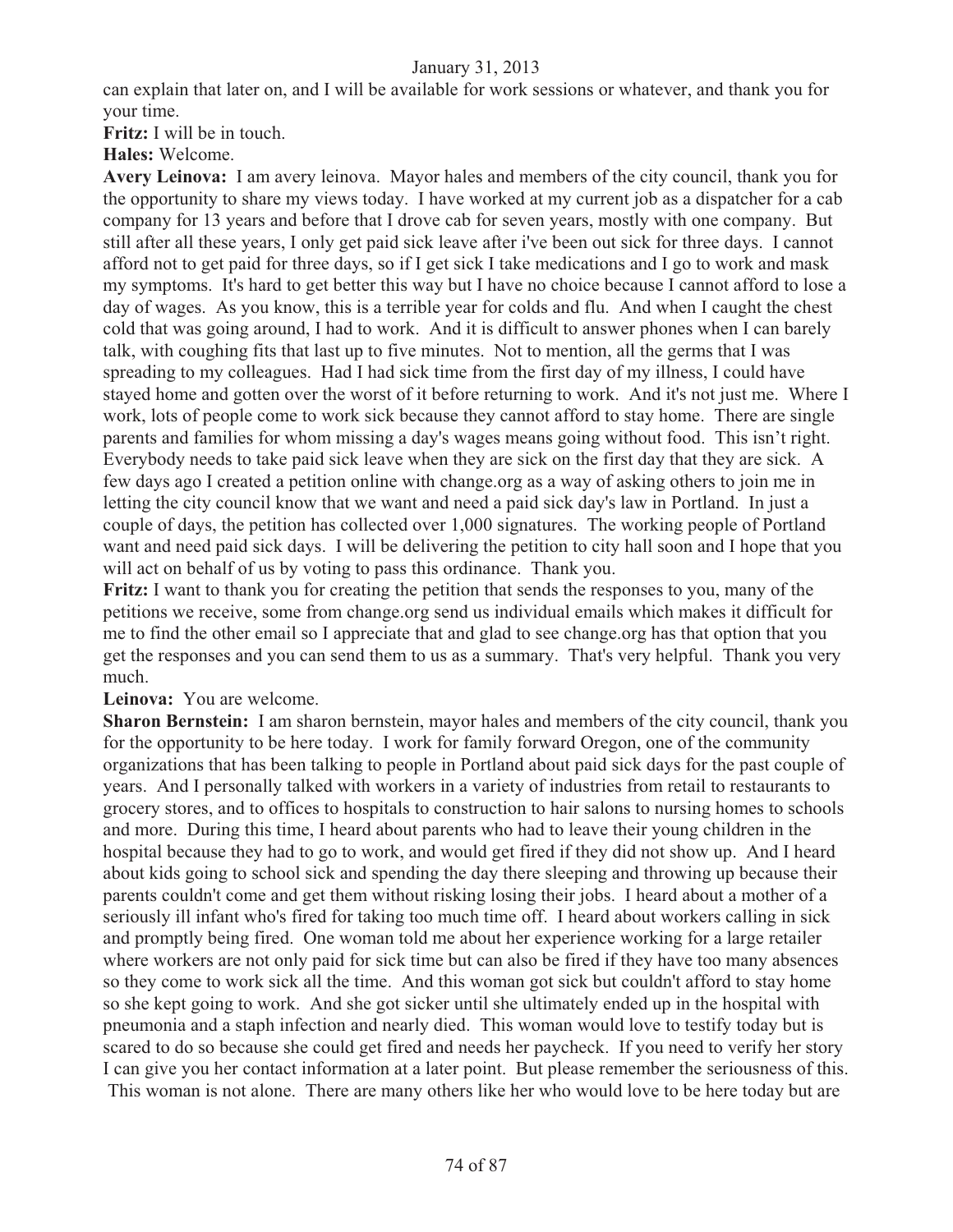not because they are scared. Either they have been directly threatened already because of their engagement with this issue, or they fear that they will be threatened and will lose their jobs. They have good reason to be fearful. National research has confirmed these workers know to be true, a 2010 survey revealed that 16% of workers were fired for taking day off work because they were sick, and or needed to care for a sick family member. With no right to paid sick days, these workers have no recourse when fired. There is a myth out there that low wage and/or hourly workers are irresponsible, not to be trust or deserving of or somehow not needing protections like paid sick days. I am here today to tell you that this myth is just that. A myth. Low-wage workers are committed to their jobs and their families just like anyone else. But without access to basic things like paid sick days, it is much harder to manage. When they are sick they have to work sick, and when their kids are sick they have to send them to school sick and they go to work worried about their kids. I believe that all workers deserve the basic labor protection of paid sick days, and paid sick days will improve worker and public health by giving people the ability to stay home and recover when they are sick, and it will improve economic security among people in our city living paycheck to paycheck and cannot afford to get, not get paid for one day, it will improve job security among the workers in danger of being fired if they take sick time. I urge you to exact quickly and pass this law in Portland. Thank you.

**Linda Parmer:** I am Linda parmer, ufcw 555, work for fred meyer, and this has been very well covered today. I will keep it brief. I have seen fellow employees recently come to work with fevers, the flu, and of course, several others were out with it as a result. Many of these employees are part-time so the sick pay is, you have to wait three days, scheduled days, and see a doctor, and it's really not an option. That's the wolf at the door for the employees. You lose money one day, is 20% of your work's pay. You don't rest, you don't get sufficiently well, you get secondary infections, especially with this severe flu that we've been having. And that's the termites in the woodwork because the public issue is a societal issue, bacterial resistance is becoming more of a problem, and if you are giving people antibiotics, which should be used sparingly, to reduce this problem with mrsa, you are increasing the possibility of many more resistant strains, and people with pneumonia and other things that do not respond. So, it's not just us poor, low-paid retail people but a societal risk, when you are propping people up and pushing antibiotics on them and shoving them back to work when they have gotten sicker than they needed to from not being able to stay home and support their immune system. Thank you very much for your time. **Hales:** Thank you.

**Jeff Anderson:** I am jeff anderson, secretary treasurer of the united food and commercial workers local 555. This is an important issue to our members of our union. We have a lot of folks that use -- we have a lot of people that have issues, and in terms of whether there should be a sick day policy, but I would submit to you that it is very, very important. You know, just heard from one of our members giving a candid view, and it's one that I think is courageous because we have a lot of people going to work sick today, in this industry. And we need to nip it in the bud. And it really needs to be a public purpose policy that says, health care, affordable access to health care, is very important. And needless to say that I would like you to listen to one of my other members, kim johnson, who has, I think, a very compelling story, and I think that, that, that, i'm going to step aside, if you would, to let her tell you her story because I think that it's, it's something that has to be in the record that we're going to do something about this problem. And --

**Kimberly Johnson:** I am kimberly johnson, I work for fred meyer. I handle food. Recently, a week ago I had one of my children sick. I called in sick, took her to the doctor, and she ended up with double ear infections. The next day my son was complaining of his ear hurting, and coughing and being sick, and I couldn't afford to take another day off of work. I had to send him to daycare.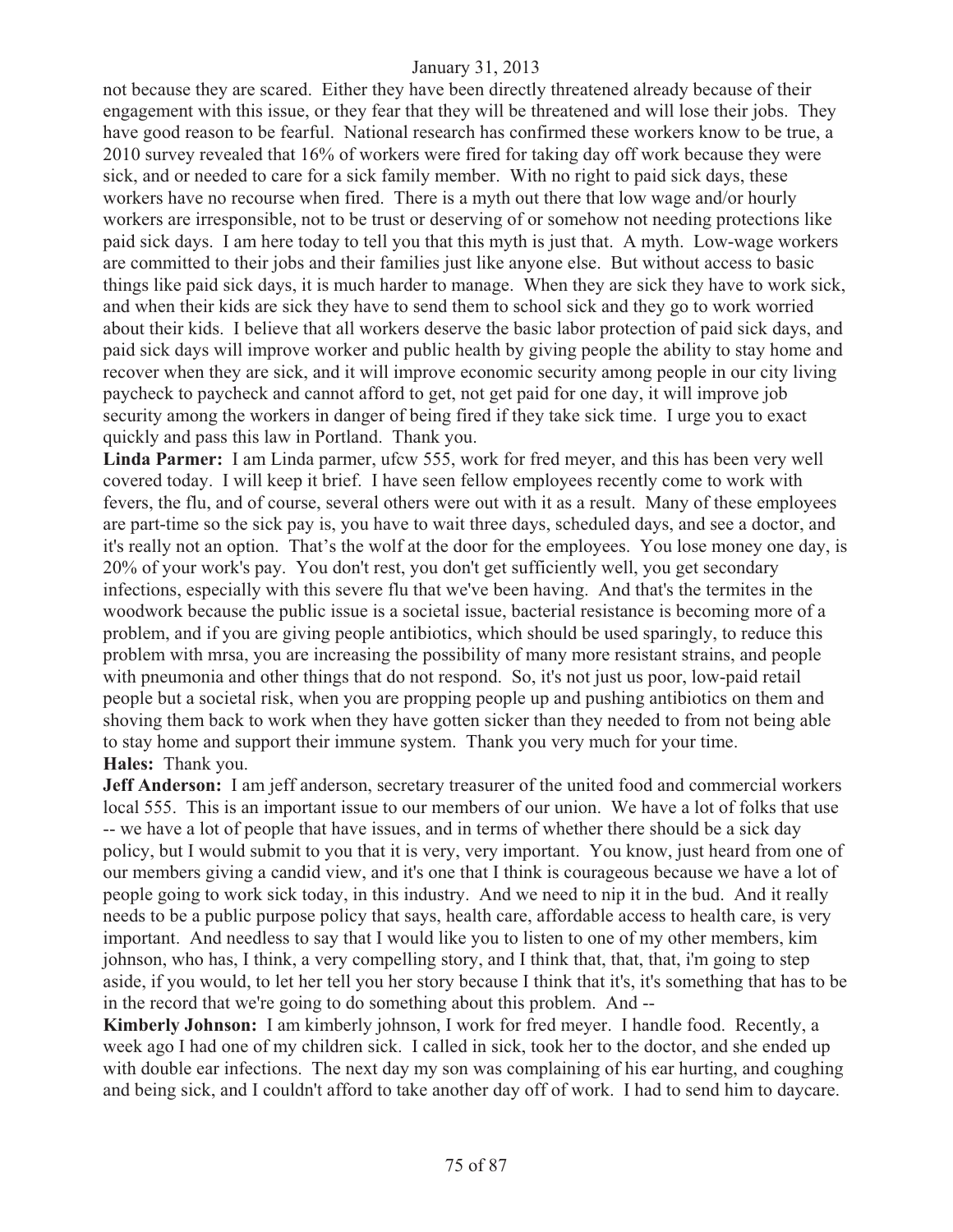I had to go to work, work my full shift, and then take him after I was done working to immediate care. And in which he ended up with an ear infection, and also, some fluid on his lungs. So, he's also on antibiotics, and also has to take an inhaler for that. I do have to go and take him to the doctor again sometime this week, which I can't afford to do. And to possibly get chest x-rays to see if it's pneumonia. I am hoping that that's not the case. I am hoping that the antibiotics worked because I cannot afford it. Another thing that I noticed, which I thought was interesting, the day I took off to send, go to my actual provider for my daughter, there was two people in the waiting room. The next day when I took my son to immediate care after work, there was about 40 people there, with their sick kids, and they are all coughing. And that is a public health issue right there. If people cannot afford to go to their primary care provider to get well, they are going to go to the emergency room. They are going to go to the immediate care. It's going to be on the taxpayers. And there is a potential for it to just keep going and going and going. I also, you know, putting them in daycare, I risked other kids and their families and, and their parents. So, it's a huge issue. I'm in full support of this.

**Fritz:** Thank you for taking the time to come in. You raise a really good point, because some of the earlier comments we heard about the affordable health care act. If people can actually go to their primary care physician it's not going to be more cost effective, so that's your own experience telling us the numbers you saw in each place, thank you very much, that's very helpful. **Johnson:** Thank you.

**Brian Barnett:** Good afternoon, mayor and council members, and citizens. I am brian, I work with the freedom socialist party in Portland. The freedom socialist party is a socialist feminist political party and advocates for the rights of workers and those suffering the most under capitalism. All the workers need is universal health care, this resolution is an important step forward. As a temp worker, well over retirement age I grapple with no sick pay, and I also work in a situation where I am crammed in a van with, with ten or 12 other people, and crew of 20 to 30, and one sick person can spread to them and to their families, and plus, the other 50 workers. It's like a, a domino effect. So, that's what we've been talking about. If I don't work, for whatever reason, illness, family injury, emergency or doctor appointments, I lose out, and -- my already low and tenuous income takes a hit. It's hard enough for me without kids to lose a day's wages in order to recover from a cold or make a health appointment scheduled months in advance. And when no work is available, and i'm sick, I also do not qualify for unemployment compensation for a whole week. So in one day I lose a whole week. And many workers face the same situation as me, and this is significant to us all. So, I urge the council to move forward with councilor Fritz's resolution to make this improvement for the most vulnerable workers in our city, especially single parents. **Hales:** Thank you very much.

**Kayse Jama:** Good evening mayor, and commissioners, and I am kayse jama, and I am the executive director center for intercultural organizing. The center is a grassroots organization. We work to build multi-racial movements for refugee, invites our members, come from different countries, including the united states. Last year we provided from full-time to part-time to one-day job to about 43 oregonians in our organization. We had provide free food, 100% premium coverage for our health care. And also, we provide unlimited sick days. It is tough. They qualified for having sick days from the day one when they are alive in our office. Because we believe that we value our community members, if they come the first day and second day they get sick, they don't lose wages, they still earn their pay. Because we value. So, we're very unique. I want to share because of that, we have one of the most dedicated, active, engaged staff members. Nobody abuse our system, employees call each other, and contact each other, and work together to figure out how the work is being dealt with and they support each other in that process. But, they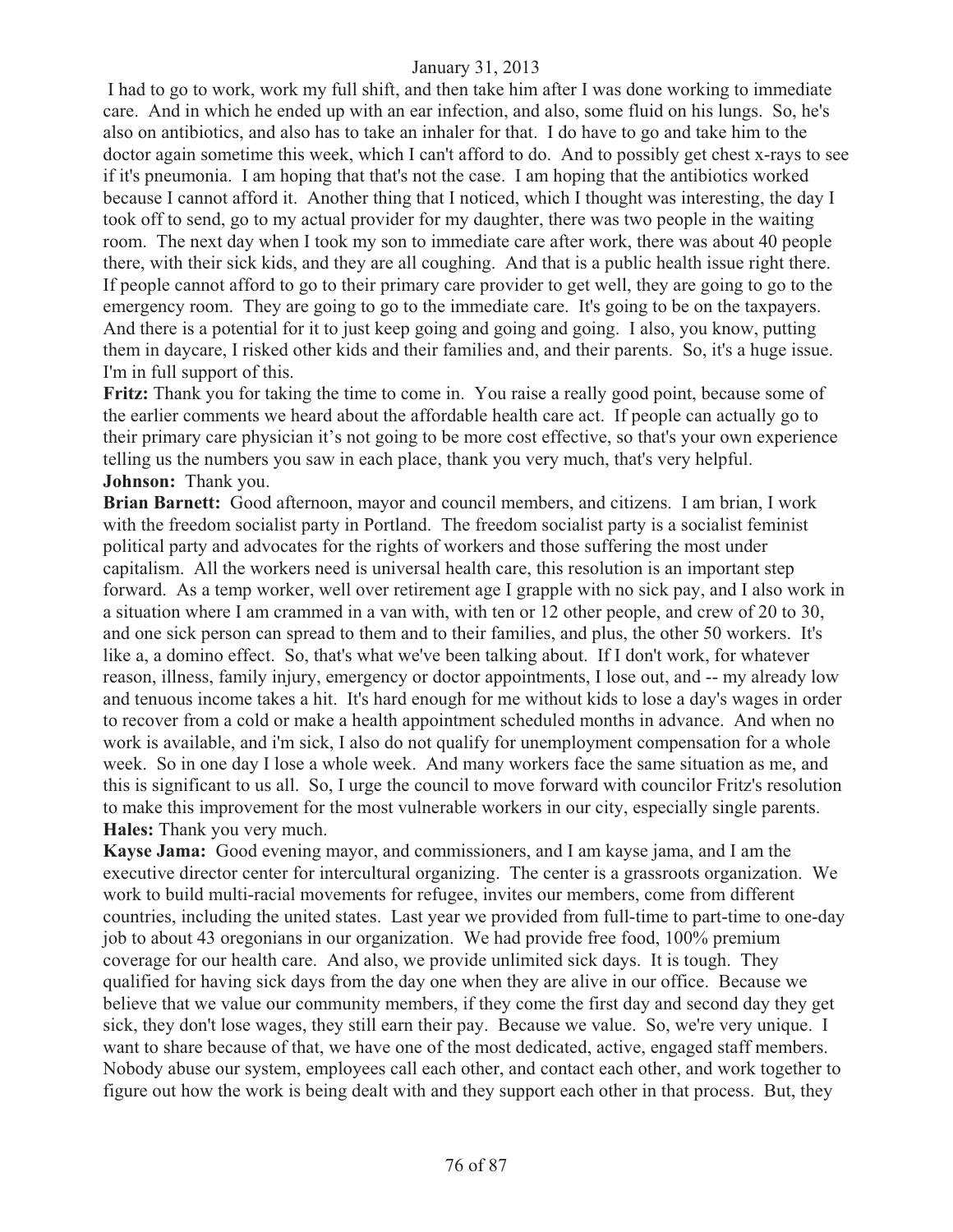also understand that the community they work for cares for them. During the summer we convene a small immigrant refugee group of members to address this issue to see how they are feeling about this issue. And almost 100% of the people who attended the forum, agreed that they have to choose between putting food on table, care for a sick child or going to work themselves sick. They all tell them this is important issue for them. And they say a lot of times they have no choice, and they know that other community members who are facing the same scenario. So, in that sense we are really connected to this issue. We care about this issue. And we are working together with our coalition, and we are looking for work to make sure that, that they will, all Oregonians have -- all Portlanders have this opportunity to get their sick days, and please do not delay for one day more. It's a justice issue, an equity issue, and we are looking for work. Thank you very much.

**Fritz:** I would appreciate getting the data on your employees as to what the maximum number of sick days they took, what the average with 43 employees. That's an unusual policy and I appreciate you telling us about it.

**Nicole Brown:** I am nicole, and I also work for the center for intercultural organizing. I'm an organizer there, but before the last six months that I had the pleasure to work at cio, I worked for ten years in the restaurant industry, and I am an excellent waitress, and to answer your question, commissioner novick, I am that person that worked sick on many occasions. I have served thousands of people while sick, there is kind of an unspoken restaurant culture that you are not even supposed to take sick days. I have talked to my friends who are waiters and waitresses, and it's unspoken, the staff is stretched thin and I want to address switching shifts. Many times when you wake up sick and your shift is in an hour or two hours, you don't have the opportunity to call your co-workers and other times you are asking your friend to take a day, one of their only days off to cover for you, so, you know, I just think that that's an unacceptable answer. And, and an example of waking up sick, which happens so often, one day I woke up, and I was supposed to work a double 12-hour shift. Lunch and dinner and woke up at 9:00, my shift starts at 11:00, and I called my employer, and I could barely speak. And the answer to me was, while I was on my way to the doctor I said that I think that I have strep throat. I am going to go to the doctor, and it was ok, well, if you don't have strep throat, we'll see you at 11:00. I worked half of my shift. And about 5:00, I was ok, I don't think that I can make it through the other half of this dinner speaking, serving food and etc., and so, that's my experience as an employee, as a restaurant worker for many years in Portland. And through my, my work that the honor I have had to work with hundreds of immigrant refugee families from all over the world here in Portland, I also just want to echo, we talked about mothers and fathers, and I just have seen so many families that, you know, they are lucky to have one person on a minimum wage job, and we're not talking about one or two kids, we're talking about sometimes five or six kids, particularly refugee families. They are brought here and that's their only option. So I want to really echo though voice, though are thousands of people so often forgotten. I urge you and I want to, to introduce our member, who is so gracious to come and share her experience, and this experience for her sister so I will let you take it away. **Kamso Shura:** I am kamso shura, thank you for the opportunity. I am, I am a part-time employee, and full-time mother, and I am here to share what happened to my sister. Recently, through her work, and she was sick, and went to work, and they did not give her break or lunch one time. She was dehydrated, so she called her employer so she could go home. They did not allow her to because they don't have anybody, and she end up in the hospital. She then passed out at the job, and likely one of the customers, who happened to be a nurse there, and they called an ambulance for her and took her to the hospital, and she was there for six hours, and we don't know where she was the whole time, nobody contacted us. And I was with her, actually, trying to call her on the phone, and she didn't answer the whole time. And this is what happened to her, and I hope this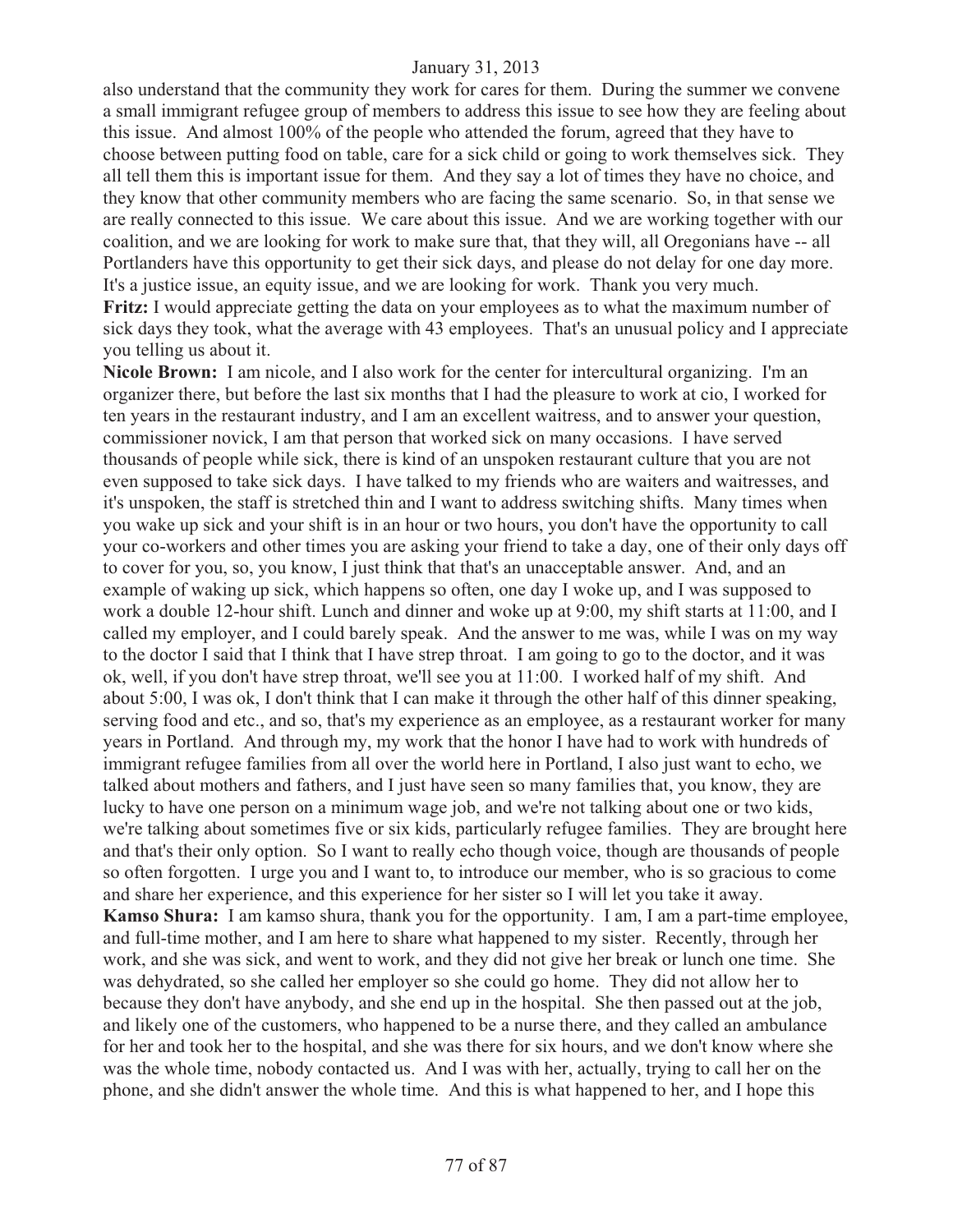thing will be addressed, and if she would know that she would get paid in the beginning, she would not go to work. And she also lost her wage. She also almost lost her life, which end up with another bill. And thank you for the opportunity, and I hope this thing will be resolved, and this is, this is happening to a lot of people. It just happened to be not speaking out, and people are losing their jobs over this. And, and with the family and everything. Thank you. **Hales:** Thank you. Thanks very much for being here.

Peter Tofalvi: Mayor hales and city commissioner, I am peter tofalvi I am co-owner of abacus energy solutions. I serve on the home performers guild of Oregon. We have 10 full-time employees. We do the right thing for them. We provide the starting wage of \$16.97 for entry level field personnel and pay 100% of the employee's health care premium and 50% of the family member's premium. We provide short-term and long-term disability insurance, four paid holidays, and not 40 but 80 hours of paid time off year. We call this the high road approach to business. What we get in return is a lower employee turnover and a strong support from community groups. Unions, churches, synagogues and environmental groups promote our services to their members. They do that because we care. We are building the kind of economy Portland needs, jobs that sustainably support the family and provide dignified living. Unfortunately, this is currently a niche rather than the standard. We bid against competitors that give minimum wage and give no benefits. They can easily underbid our prices, to guarantee an equal playing field to those that do the right thing, it is most appropriate that the city mandate paid sick leave. Please consider the following. Those that receive minimum wage and no health care benefits need more paid time off than a well paid employee, as their living circumstances are less stable. And they often cannot afford to maintain a car, and it takes them longer to take care of their medical and legal issues. They cannot afford to hire childcare while their children are sick. And in case of an illness, the recovery takes longer. I know it's one of the goals to keep the rules simple, however, to live up to the spirit of this ordinance, this proposal, the region benefit levels need to be factored in. Companies that provide lower wage and benefit levels are the bare minimum should be mandated to provide more pto or earned sick leave than those who provide better compensation packages. Thank you. **Steve Hughes:** I am steve hughes, the state director of the Oregon working family's party. We are a grass roots independent political party focused on our economic issues. Before I get to my remarks I would like to acknowledge the hard work of our chair of the working families party, jeff anderson from the united food and commercial workers who have been a real leader and having spoken to many of his members, many of whom are in the room, and sitting here with me today. This is an issue that really cuts to the core for food service workers in particular. I just want to speak briefly to the one piece of the process that maybe has been overlooked so far, which is the, the significant level of outreach that has gone on to the every day Portlanders as part of this campaign. We've been involved with for a year. And we were part of a coordinated effort that, that has knocked on just shy of 40,000 doors here in the city of Portland. And talking to every day Portlanders about this policy. We have generated thousands of phone calls and some of you have gotten those calls. And but, the point is there's been a lot of outreach, and the people we're talking to see this policy as simply common sense a vast majority, so, I just want to address some of the things that have come up in terms of process. Having been involved in this campaign for a while, having seen some of the other efforts around the country, the san francisco measure was considered too sweeping. The seattle one, too complicated. And in both cases the sky has not fallen on either city, and the arguments being made against this to, to slow it down, are arguments that, that go to the state level. I can guarantee that if we were to start by going to the state level, the same people opposing this here would be opposing it there. The fact is winning this in Portland and setting an example and taking a leadership role helps us to pass this statewide. Helps the many workers who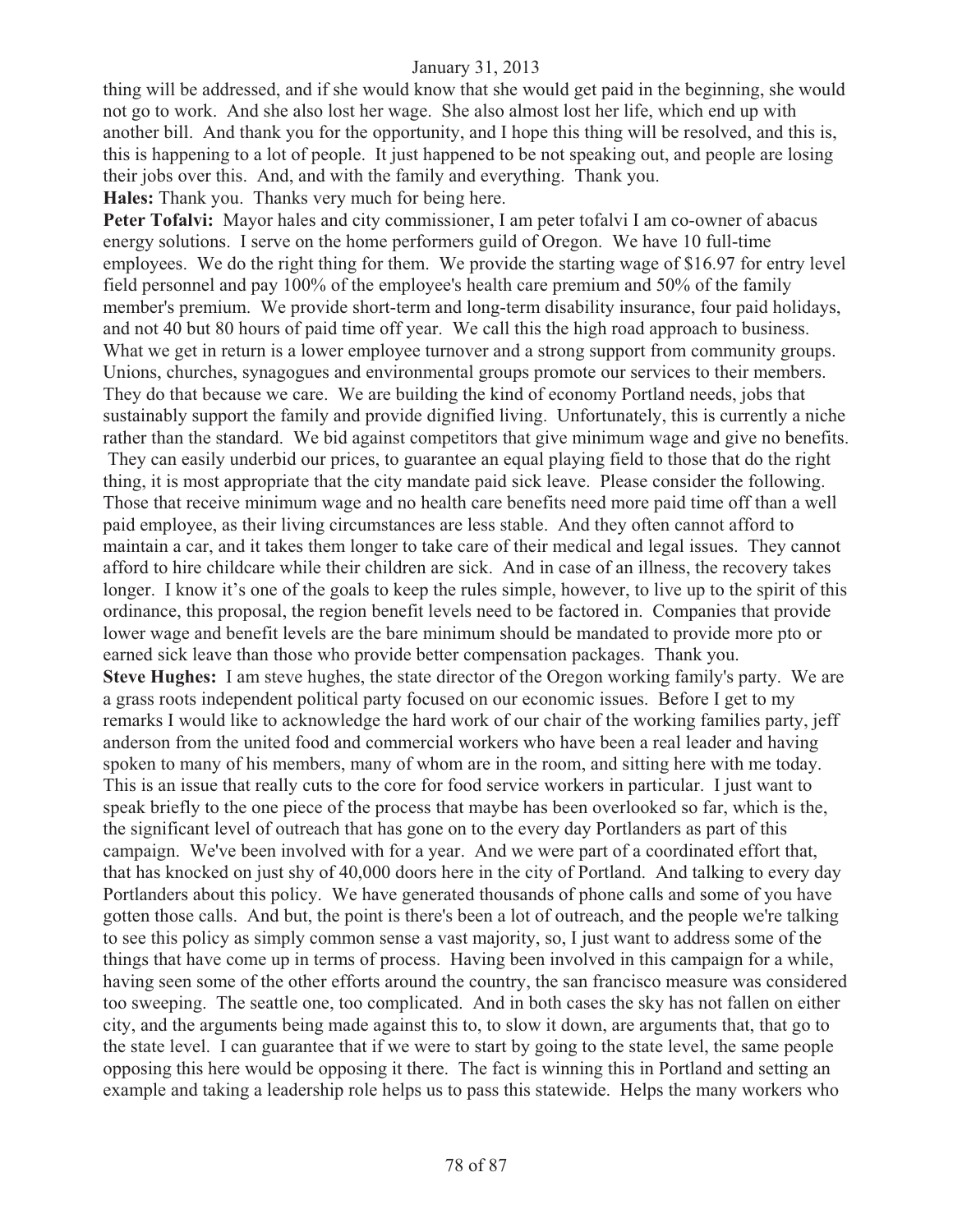need this right now. And I understand they are going to continue the process. I just ask you as you continue with this process, to not forget the voices of working people who you have heard many today, but to include them in this ongoing process, and to act most expeditiously to get this done. Thank you very much.

**Teresa McGrath:** good afternoon, mayor hales and commissioners. I am teresa mcgrath. I worked in retail and customer service most of my life. And I believe that all worker should be able to earn sick days from the time they start working for a company. We are all exposed to the flu each year. And sometimes even the flu shot doesn't protect us. People have to come to work sick because they cannot afford to stay home and recover, and they are exposing their fellow employees, and their customers, if they work for the public. Consider this, people who serve and prepare our food care for our children and the elderly are a large percentage of workers in Oregon and they have no paid sick days from their job and the list goes on. I work for a large retailer in the Portland area. In November of 2012 I became ill with the flu but had to go to work because I needed to be paid. On the second day of working while I was dizzy and nauseated, I made a cash handling error and caused me to be terminated from my job. I've been, had I been able to take the few days to recover and rest from my illness without loss of income, I would still be employed. By allowing employees to earn paid sick time, and employers will increase productivity, save money in the long run, and employees are less likely to spread their illness to co-workers and customers. It's clear that everyone benefits when workers are made for their sick time.

**Tim Finn:** I would like to thank you the city council and mayor for giving me the chance to express my thoughts today, I am tim finn, I am here today with the united food and commercial worker's union, local 555. And I work in the deli department at the fred meyer division street store. I will make these comments quick. I came to Portland 16 years ago to attend culinary school and have worked in the food service at various locations around the Portland area since. In culinary school before you ever look at an recipe, crack an egg or slice an onion, the first thing you must learn is food safety and sanitation. And preparing food for the public comes with great responsibility, and every food service worker I have ever known, and I have known very many, takes the responsibility of protecting their customers' health seriously. Our jobs and reputations on the line every time we make you a meal, our state and local governments have put in place an effective system to make sure that the workers are trained and proficient in safely handling food. Restaurants are inspected to ensure their compliance with food safety laws, the system works pretty well, and thankfully instances of serious food borne illness are rare as a result of these regulations. But the system can be improved, and while you're right to assume the person preparing the food, washed their hands after using the restroom, took the temperature of the entree to make sure it was properly cooked and made sure that oven cleaner and other chemicals used in the kitchen never came in contact with the food, if that worker is sick, they are still putting you at risk. Why would someone that takes their job seriously and knows the importance of food safety do this? Because they have to. Food service workers like myself don't make much money. Almost all of us live paycheck to paycheck, and most restaurants and food service facilities don't provide paid sick days to their employees. Others that do place unnecessary burdens on employees to collect those benefits. When an employee misses a day of work they got a 20% pay cut, a second day, a 40% cut, if you miss the third day it will be 60% smaller than normal and in some places you might find yourself out of a job. For those of us that struggle to simply keep the bills paid and have food in the cupboard, these pay cuts force us to work when we are sick. And I know, I have done it many times. And every food service worker I have known has done it, it happens every day and everywhere from fine dining restaurants to nursing homes to fast food places to commercial food production facilities. When workers can't afford to take the day off to get better, they will come to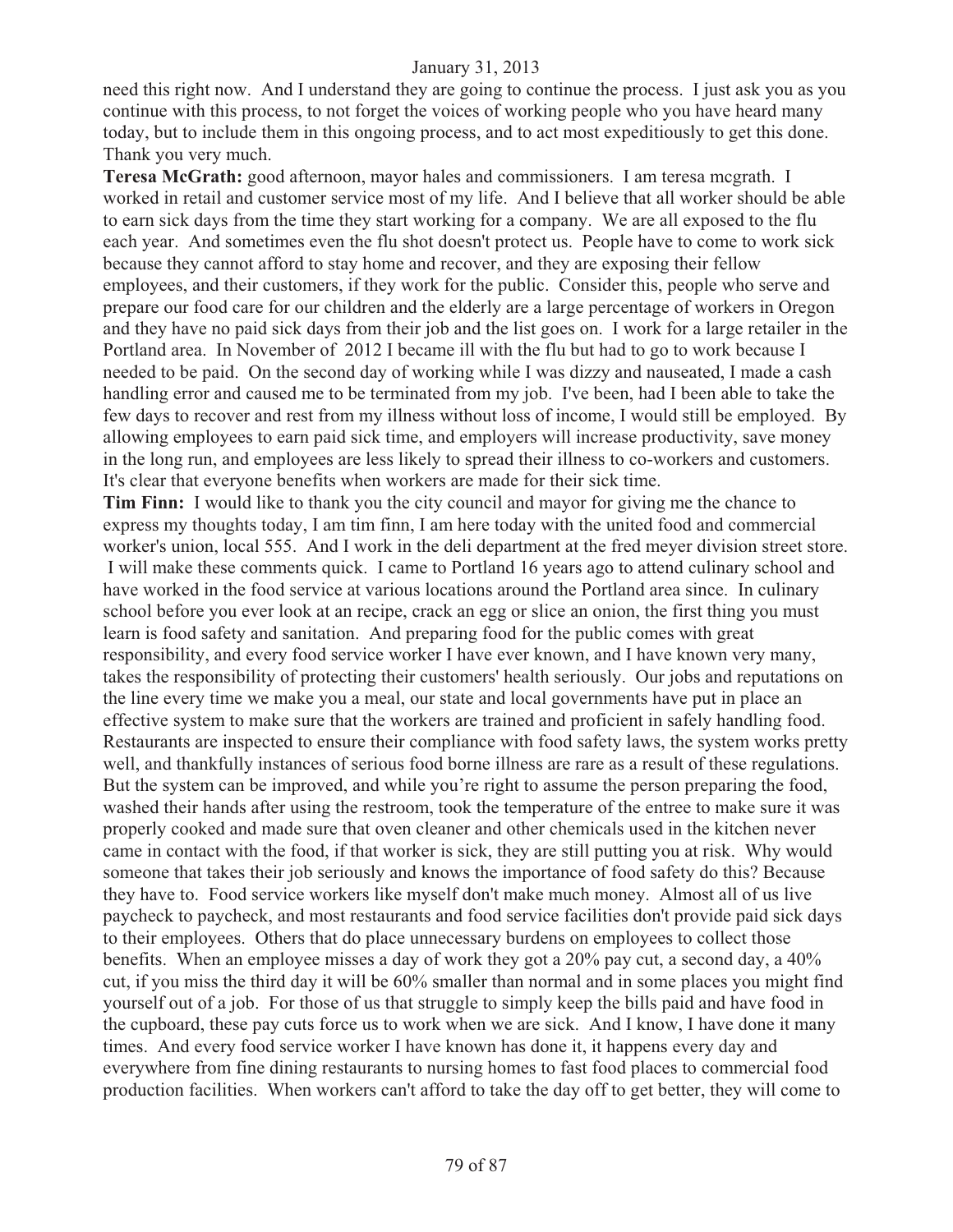work sick. I have seen many kitchens where colds or other sicknesses are passed from worker to worker. If you have not gotten it yet, you know you will. Working like this puts the worker in danger but the public also in danger. What could be a minor case of a cold or flu to a 25-year-old guy, could be much more serious to an elderly customer, a child or someone with a weakened immune system. These risks could be vastly reduced by simply putting in place common sense policies that will allow workers to stay home when they are sick, so that they can get better faster and remain productive and effective employees. I am here today to support paid sick days for all employees. With rising health care costs, placing increasing burdens on business and government, reducing the spread of illness not only makes good sense, but it's good for the bottom line. No worker in Portland should have to choose between working sick or paying their rent. Employers should realize that having healthy workers is good for business. Healthy employees are more productive, and consumers in Portland will appreciate you are treating your employees fairly and working to protect their health. I would like to see system in place where any employee can receive sick pay from the first day off. I am 54 years old, and I don't need to go to a doctor to tell me that I have a cold. If I need more than a day or two to get better, certainly some documentation seems reasonable, but making workers wait a day or two, requiring them to provide a doctor's note for a simple cold adds an undo burden and expense to someone with little or no money to spare. Providing sick pay to workers should be considered a basic right here in the wealthiest country in the world. And Portland should join the rest of the cities that require paid sick days. With income and equity increasing vulnerable employees need this protection. What it comes down to is respect. Do we respect our workers? Customers? Is it important to do what we can to protect our community? I think these things are important and supporting sick pay for all employees is an effective tool we can use to achieve these goals. Today on behalf of my union, fellow employees and food service workers here in Portland, I ask the city to support commissioner fritz's proposal and put in place a system where all workers receive this basic protection of paid sick days. Thank you for your time.

### **Hales & Fritz:** Thank you.

**Hales:** Welcome. You can go ahead and get started while they're taking care of paperwork. **Katherine Yale:** Good afternoon. My name is katherine yale, and I work as a janitor at the Portland international airport. I'm also union shop steward for anywhere between 20 to 60 janitors within one day. I speak today in regards to the general public health and safety and it should be considered beyond crucial and urgent that workers require sick days. Most janitors under seiu local 49 make roughly \$12.60 an hour before taxes. Many are getting considerably less and people who make these wages are becoming more and more so a part of the demographic of people who are living in -- living low-income or poverty stricken lives. Many of us have to come in to work because even when we are sick, we can't afford to miss a single day of pay. Just like anyone else, we have family obligations, we have to pay our bills and we're contributing members of society. And when it comes to working graveyard like I am right now, life longevity and of humans' immune system is already severely compromised. In tough economic times workers are often too scared to call in sick even. We are under pressure to be good workers, and in a place with as many customers as Portland airport there's never such a thing as too many janitors. In fact it's very rare that there are enough janitors to cover one shift. And in addition to high demand of physical labor, sick days, we suffer even more. A few examples are one day a coworker had the flu, nausea and aches and still decided to come in to work. Before clocking in he had a meal, after clocking in instead of filling up the mop bucket on his janitor cart with water he ended up filling it up with the food he had eaten before clocking in. Another example is one coworker of mine had a very severe cold that could almost be considered flulike and the minute he comes back from his weekend,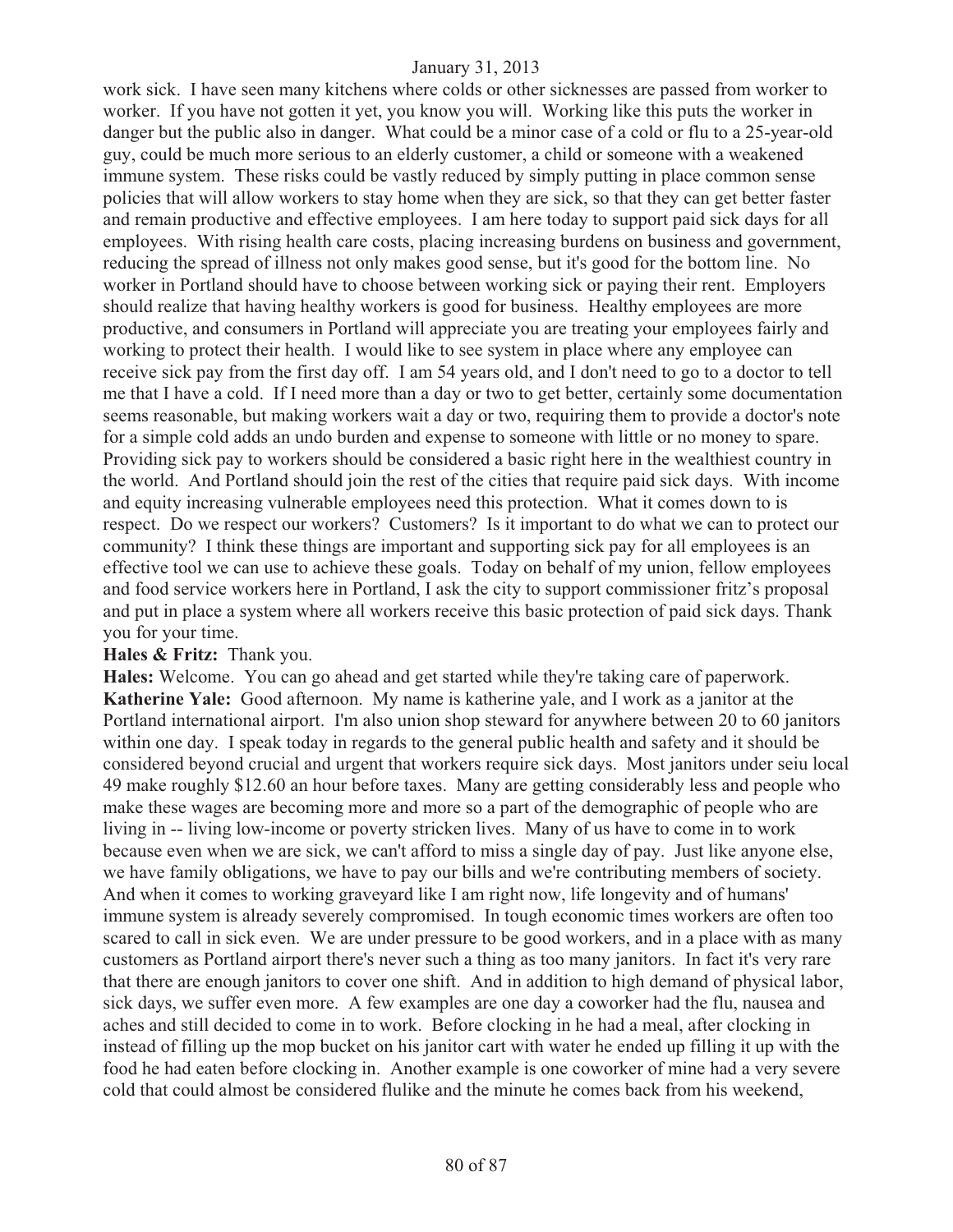automatically 50 janitors and management are exposed to this virus. They all get it, and on top of this, the public is very openly exposed. And just this week I had spoken with a coworker as I was leaving work, he looked particularly groggy and I asked how things were going. He further elaborated on liver damage, kidney damage, and symptoms of internal bleeding, and he made it clear that the end of him might not be that far down the road. But he still musters up the strength to come in to work and do his job because he can't afford not to. On top of this that we have the people with other chronic conditions such as cancer, hepatitis c, we have one person who has a pacemaker, and the list goes on and on. And 80% of the work force that I am working with including myself is a work force comprised of people with disabilities. I cannot -- I am in favor of this proposal. I hope that city council and voters alike come to a decision that benefits everyone. We need to keep our janitors, our travelers, our citizens and the general public overall healthy and safe, and sick days are one of the best ways to go about it. Thank you. **Hales:** Thank you.

**Fritz:** Thank you especially for coming in when you're working graveyard. That's really hard. **Felisa Hagins:** For the record, my name is felicia, the political director for seiu local 49. I'm here on behalf of both seiu locals. You have my written testimony in front of you so i'm not going to go through that in depth. But there's a couple things i'd like to mention. The first thing is that your security officers who are -- guard your building every day and the building next door are listening on the intercom because they currently don't have sick days. And often come to work ill. Linda spuler, who had to leave and go to work next door at the Portland building also submitted written testimony for her, she has an incredible story. One of the things she said before she left to go to work next door was, i'm so proud of myself. Though getting breast cancer twice, I only missed three days of work for my surgery, and one day because my chemo treatments. Even though I came to work every day after every single chemo treatment I had. And I thought, what a horrible thing to be proud of. And so I think i've heard a lot of arguments today about why we should wait and why there should be a long process. I hope that you all keep in mind the reasons why you shouldn't wait. Workers in this country have been waiting for years for a proposal like this. I think that many stories our union has, not only janitors in this building, but the 2,000 janitors throughout the city who have come to work very ill, and so the final thing I'd to say is we'd like to see the proposal strengthened. We have an outline for that in our public testimony here. We believe that one of the issues with using paid -- other pto time in our experience and enforcing our janitorial contract is that this affects immigrant workers who have had difficulty using their pto time generally. But also they plan vacations very long in advance. If your plan is to travel to, we can use the example, we have a group of burmese workers who clean at Portland state university, there are 10 of them. It takes two weeks to get -- to have a reasonable four days with their family in burma. So if you're using your pto for vacation time, you have run out of it for sick time. Also, when you have low-wage workers they plan those very far in advance because you have to save a lot of money to make that happen. So we'd like to see changes to the proposal but we're happy this discussion is moving forward and i'm happy to take questions. **Hales:** Thank you.

**Fritz:** If you could possibly send me some examples of some of your contracts, as to how many paid time off days particular employees get, those kinds of things, that would be helpful. **Hagins:** Absolutely. We can put together a chart.

**Midge Purcell:** Good evening, my name is -- mayor and commissioners, midge purcell, i'm the director of advocacy and public policy for the urban league of Portland. An organization that serves and advocates for the african-american community and others in Portland here for the last 68 years. And i'm here to support the proposed earned sick day ordinance. In the interest of time i'll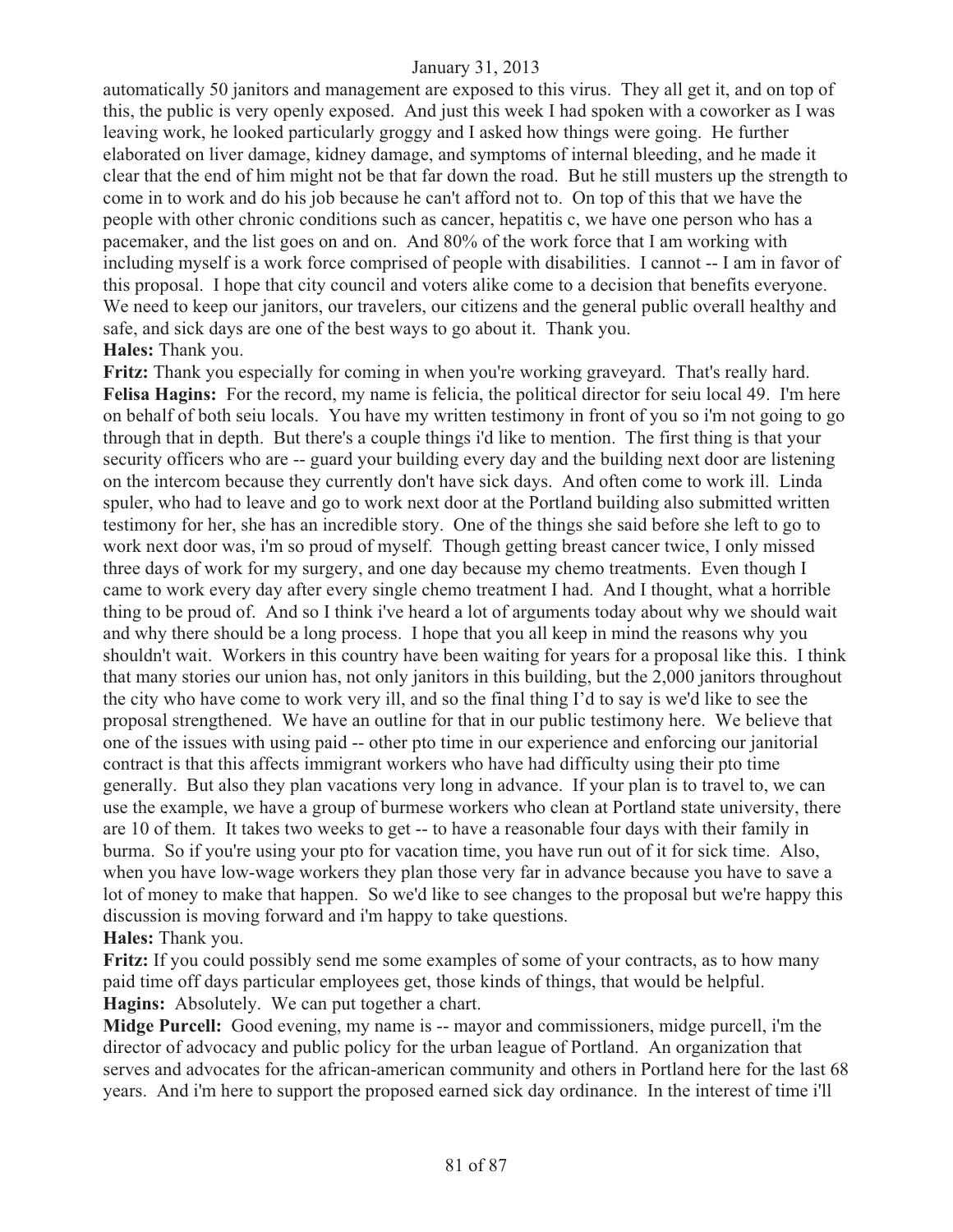try to keep my remarks short. A high proportion of african-american workers do not receive paid sick days, 44% of women, and nearly 46% of african-american men do not earn paid sick days. In Multnomah county, nearly 30% of african-american families live in poverty, and many of them are working poor. 20% of black women and 28% of black men are under employed. And many of them work several jobs. For these families living paycheck-to-paycheck, losing any income due to illness is no small matter. Even few days of lost pay means they're going to have to decide whether to pay rent, buy groceries or pay utility bills. There's also a challenge of job retention, and too many african-americans in this city feel vulnerable and insecure at work. The urban league believes that earned sick days can provide additional job security. The risk of job loss due to illness or the need for routine medical care is a very real threat to our communities and i'll just give you an example. The urban league receives calls for -- from many of our community members who feel they've been discriminated against or victimized at work, and at one particular case comes to mind where a woman felt she wasn't welcome in her workplace but she was determined to stay on that job. She did everything above and beyond the call of duty to appease her supervisor. But when she became so ill that she had to seek emergency care and was out two days when she was - when she returned she was written up and within two weeks she was dismissed from her position. No one should be fired, suspended, written up, or penalized by an employer for taking time off work to care for a sick child or family member, Or to cope with an illness. We do believe that this ordinance is an equity issue. It will reduce the disparity in access to earn sick days, and also increase job stability for a very vulnerable population. So we urge you to support and pass the ordinance. Thank you for listening to my testimony.

**Hales:** Thank you. Thanks very much. Questions?

**Fish:** Thanks for sticking around.

**Carla KC Hanson:** Good evening. My name is kc hanson, i'm -- mayor hales and commissioner, thank you for the opportunity. I'm chair of the Multnomah county democrats, the advantage of going last and almost last is the opportunity to listen attentively and hear what other people have said, and then truncate my remarks. So i'll try to do both in the time allotted. I think it bears - you'll have my written testimony, i've included a couple blanks. We have san francisco to look at. And san francisco has been reviewed and studied, and having affected their sick leave ordinance in 2007, they've had an opportunity to review its success. The institute for women's policy research report listed has found employees are not abusing the ordinance in the least. Workers typically report only using three sick days in the year prior to the study. Have you heard that. But it also goes on to say that 25% of those employees have used zero sick days. Report coauthor said the low utilization rate suggests employees consider paid leave as a form of insurance, something they will use when they are really sick. In another study the institute found that following the 2009 h1n1 flu pandemic, national research suggested more than one-quarter of private sector employees who contracted the virus did so because of being exposed to others while sick. Facing the choice of either coming to work ill or the potential wage and/or job loss, many workers were left with the poor best alternative of coming in and infecting their coworkers, and that link i've also included. You've heard our business owners quite reasonably concerned about their bottom line. They have talked about the global economic crisis. But I submit to you that the lowest wage earners are the ones that have suffered most in our economic crisis. American pay inequity is among the highest in all global and first world nations. This is a small way we can address this. It sets a hallmark, it sets a precedent. This should be a no-brainer to have sick leave for our workers. It should be the normal. And Portland has the potential to set this precedent along with san francisco, Washington, dc, and the other jurisdictions. Thank you for your time.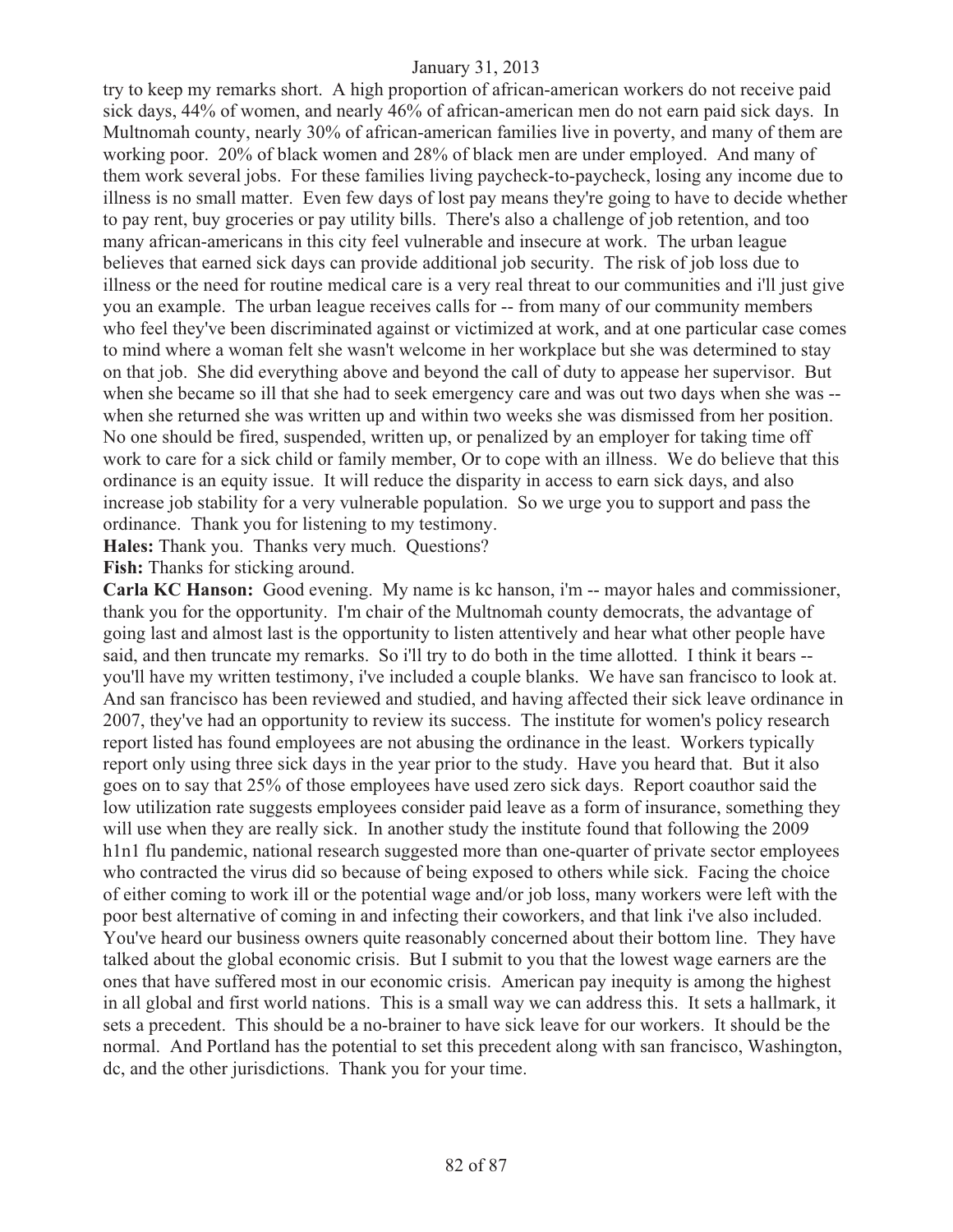**Novick:** Ms. Hanson, I think you overlooked another important Aspect of the san francisco experience, which is that the san francisco giants are the reigning world series champions, the San Francisco 49ers are in the super bowl, and --

**Hanson:** Let's talk kaepernick.

**Novick:** There's good luck that goes along with adopting this policy.

**Hanson:** I'm from reno too.

**Ben Marston:** Thank you for letting us speak today and thank you for putting forth this really important proposal. My name is ben marston, I have served food and beverage at the Portland center for performing arts for 10 years now, i'm very proud to be -- I consider myself sort of an ambassador of Portland to the world. And because we serve people from all over. It's not just Portland people, but people from all over. Which makes this officially an issue of global significance. I work for aramark, and they have a policy sick people should not come to work. But without the paid sick leave, this policy is just paying lip service to the issue. Am I just fading in and out?

**Hales:** You're fine.

**Marston:** They're just paying lip service to this issue. Big corporations spend a lot of time cultivating the impression that they care about the values of our community. Because frankly at the end of the day they do business here at our consent. And especially aramark because they're contracted by the city to do business here, therefore they're accountable to the city. This is a chance for these businesses and corporations that talk about sustainability this, and green that, and to put their money where their mouth is and take action on an issue that is really significant for our community. I feel like for anyone who lives here who has family here, or loved ones here, I cannot see why you would oppose this. Even if you are a business person here. Perhaps your children, while they're going to college to get those great jobs as doctors and lawyers, are working at a restaurant right next to me in the meantime, so this is something I feel like is kind of like sting said, I hope the russians have children too. I hope the business interests of this community have children too. It's interesting to me that a lot of the pushback has been about cost. And the fact of the matter is, the cost is out there. And currently we are the ones that are paying that cost. And any business interest to say that this is an unacceptable cost for them, by implication that means they think it's an unacceptable cost for our community. They think that we should pay for that and not them. And I don't think that's right. I don't think that's fair. I think it demonstrates a contempt for our community. And I'd also like to respond quickly to the gentleman from the Oregon restaurant and lodging association. Who spoke to what workers prefer as far as shift switching and things like that. I would really like to ask him how much time he's actually spent on the shop floor speaking to actual workers. As I do every day. I've heard -- i've witnessed, i've experienced myself countless stories of people coming to work sick. It happens every year. A bug goes around, four or five people end up catching it because people come to work sick. This happens all the time. The workers i've talked to, i'm not sure who the gentleman from the restaurant association has been talking to, but the workers i've talked to on a daily basis strongly support this proposal. And I hope that you will stand by them and not allow this business interests to take all the teeth out of this proposal as they so often do at the federal level. And again, I thank you for your time. **Hales:** Thank you. Thanks very much. Further questions? If not, I think unless there's anyone else signed up I think we have completed today's testimony. Take a few minutes for council comments, and talk about the next steps, which are of course that we will be having another time certain hearing four weeks from now. After commissioner Fritz and commissioner Saltzman and the appointees they name work together on this issue, there's an old saying in carpentry to measure twice and cut once. And that's very much the intent of this process, is for this council to get it right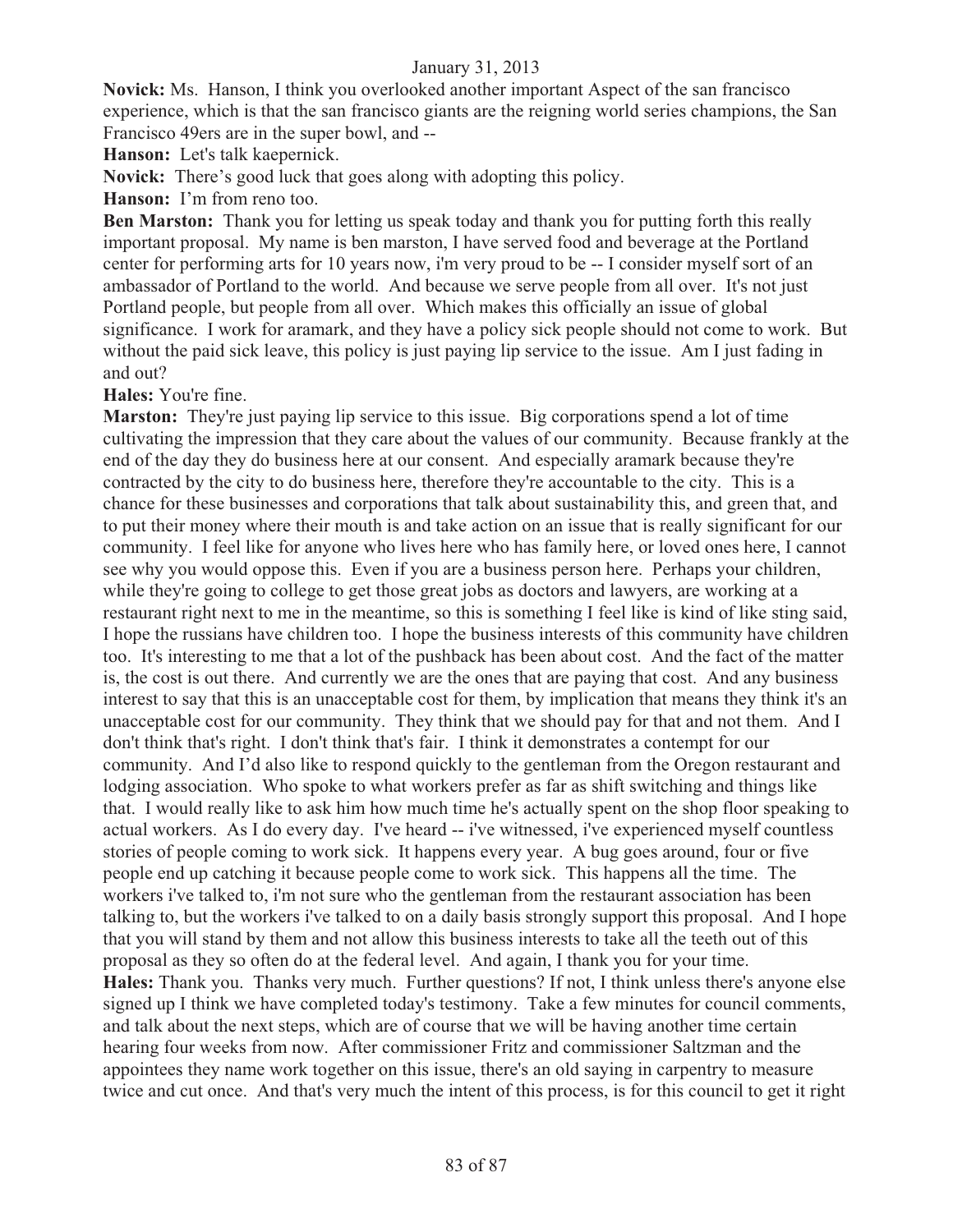when we consider and adopt important public policy. Something the public has a right to expect not only that we have an open and inclusive public process like we've had today, I really appreciate the excellent testimony we've heard from both supporters and people who concerned or opposed to this proposal. So this is the hallmark of how we should do this, and I think the extension of that ethic into the focused process, that commissioner Fritz and commissioner Saltzman are going to lead on behalf of the council is I think a very appropriate step. So other comments before we close today?

**Fish:** Perhaps if we could get some guidance from you and from commissioner Fritz about how best for us to frame follow-up questions. One of the things that struck me about this hearing is whether people were for it or against it. We had a lot of interesting suggestions about how to potentially strengthen it, which i'd like to know more about, and there were also questions that came up that I thought were good questions. And they may very well have easy answers or may require a little more work. And normally what we do at a hearing like this is bring three or four staff people up and give them the assignment. Poor tom is overwhelmed in his current job and we don't want to add to it, but what's your -- what is your pleasure in terms of how we would frame questions for follow-up, and how we would -- to whom they would go and what Process you'd like to follow?

**Fritz:** We're certainly—actually, we have a lot more time than we had last year. So i'm very happy to receive emails, as is tom, with specific suggestions. We are keeping a running list. We also are appreciating folks who'd like to volunteer to be on the task force. We have some folks in mind and we want to make sure it's a balanced group. But if council or folks in the community would like to volunteer to be on the task force, we will be starting work on tuesday, so there isn't all that much time. But we will be posting a list of the issues that we're going to be asking the task force to discuss and continuing to take suggestions over the three weeks -- over the two weeks for the initial two meetings and then coming to a set of suggestions. We're not -- the task force to be clear is not going to be voting, it doesn't have to get to consensus, it's framing issues and giving the council options.

**Fish:** That sounds great. And one issue that I have furthermore if I could, mayor, is there are some questions that came up that are probably more in the nature of like legal questions. Where, for example, i've had again people on both sides of this raise a question about how it dovetails with Oregon family leave act, federal family leave act, whether it's aligned or not. I don't know the answer to that. But it seems to me that that's uniquely a question we could pose to council and say, could we get a little primer on this. And likewise, there are some questions that came up about the experience in other jurisdictions. One thing that struck me, steve, when you mentioned san francisco, is in addition to the sucess of their sports franchises, I took my daughter there recently for a three or four-day trip because she wanted to go to a concert. San francisco has a very substantial sales tax that you pay when you shop and go to a restaurant. They also have an additional charge which I believe goes to cover health care for workers. It is extremely expensive, there's no such thing as an affordable hotel room. And most middle class people can't even think about living there. It's also the number one tourist destination in the america. It's hard to get flights there, it's hard to get hotel rooms there, it's hard to get restaurant reservations because everyone wants to go there and spend money in a place that is completely out of sight. Yet they have find way to make these things work. I think it's very instructive. With all the things that they have put in place including a city sales tax, the economy is still booming. And it is a success story, what's happening in san francisco. I want to make sure I understand the lessons learned from san Francisco and seattle. So there's legal questions, some definitional questions and some sort of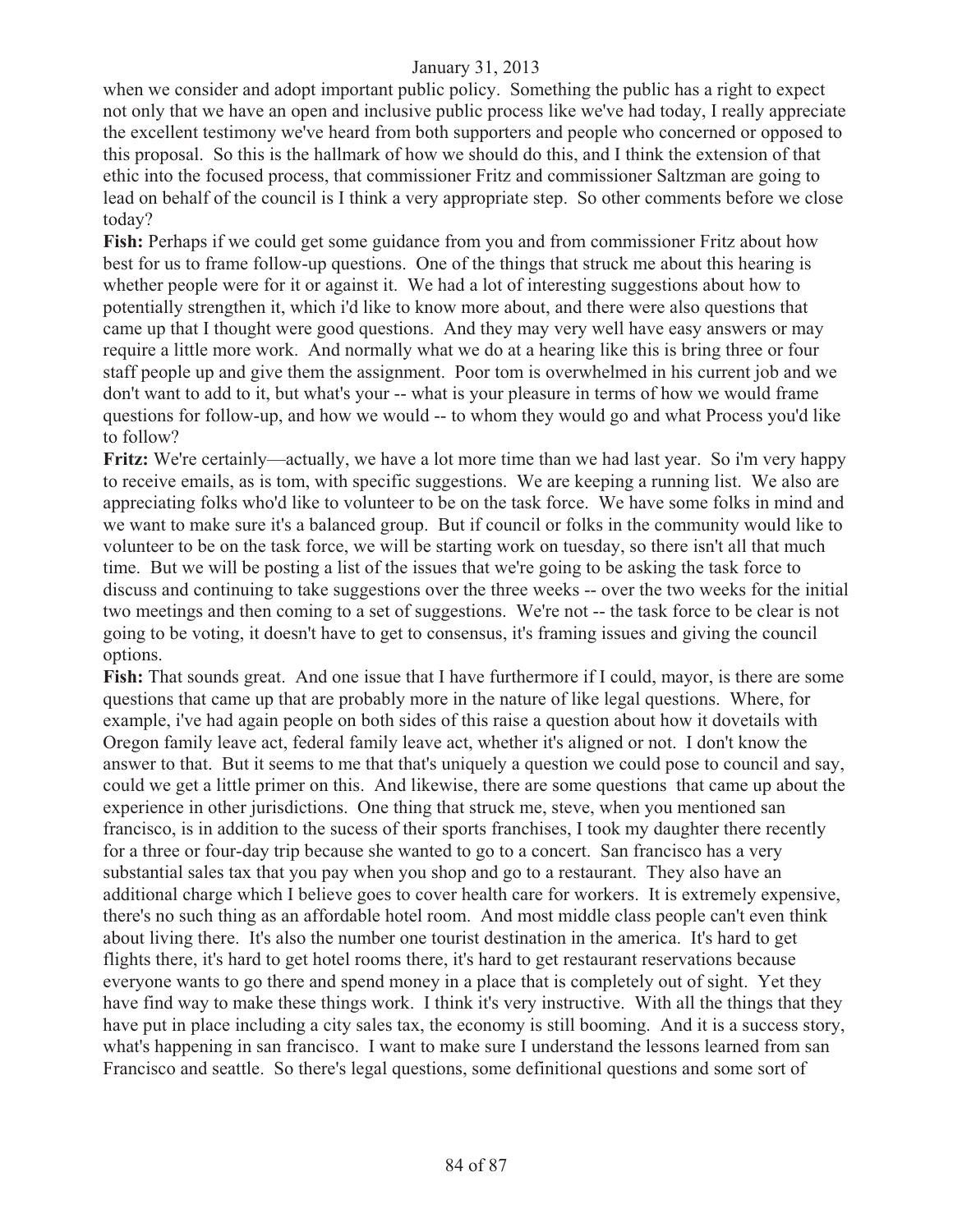history stuff. So we'll put those in emails and if commissioner Fritz, if they're purely legal questions should we also copy the city attorney's office?

**Fritz:** Yes, catherine riffe has been working with us, so you can ask her directly. We're communicating very well, and we'll make sure those questions get put on the table for the public too. We did have some good suggestions at the forum that we held last week from business owners who have had their attorneys looking at it. So clearly we all want to put forward something that's going to work. So private business owners and employees are also and advocacy groups are also welcome to give us suggestions on language changes.

**Hales:** I want to make sure we are capturing what you've heard in the forums and also here. It seems to me we've got questions of interpretation, that is, if you're driving a truck through Portland are you subject to the ordinance or not? Those -- that's an example. We've got proposals for amendments, whether it's exceptions or otherwise, or enhancements or otherwise. And then we have the sort of scenarios questions of how have the other ordinances worked. I know you've done some of this work already. And again, let's test the draft against scenarios that we've heard here. So again, the goal is to both flesh out the suggestions that have been made for changing the ordinance, understand what the language does or doesn't do, and then test it against reality in all the different ways that people -- as many of the different ways people work as we can manage. I think if we're working off all three of those levels, we're going to both be respectful of everything we've heard and increase the quality control.

**Fritz:** Yes. And I think there's two other pieces, we heard requests for particular businesses or types of businesses to be exempted, so we're going to need to look at that. And the other request we heard were for things that are not part of this ordinance, but there are things the city might be able to consider, the incentive programs, business license tax, other things which are not -- they are raised as part of this issue, but they're things that we with all of our free time while you are looking after all the bureaus, Mayor, can look at as legislative issues.

**Hales:** Good point.

**Fish:** It is your intention to report back to your colleagues about a week before the next first hearing so we would have time to digest what your recommendations are, review what some of the other suggestions were, and decide whether individually we want to bring amendments? **Fritz:** Yes.

**Hales:** Commissioner novick?

**Novick:** One more thing. Commissioner Fritz, do you happen to have, and if you don't I can ask my staff, a list of the 145 countries that have paid sick leave? I notice look at wikipedia that included sort of left leaning countries you'd expect like finland, but also, for example, singapore, which would have my most capitalist friends hold up as a shining example of capitalism. I'd be curious to see what the other 144 are.

**Fritz:** I think it's maybe more instructive to look at which are not on that list. And which industrialized countries in particular. Liberia hadn't provided paid sick leave, and I looked that up and they recently adopted one. Two of the countries I think currently don't are new guinea and swaziland. Pretty much most other industrialized countries provide some measure of paid sick leave.

**Hales:** Commissioner Saltzman, i'm not sure if you're still with us or you have gone back to bed like you should have done, but I don't know if have you comments or requests at this point. **Moore:** I think he's watching but he had to disconnect.

**Hales:** We're not going to force him to speak.

Fish: It's been a long afternoon. Could you also remind us again of what your current time line is?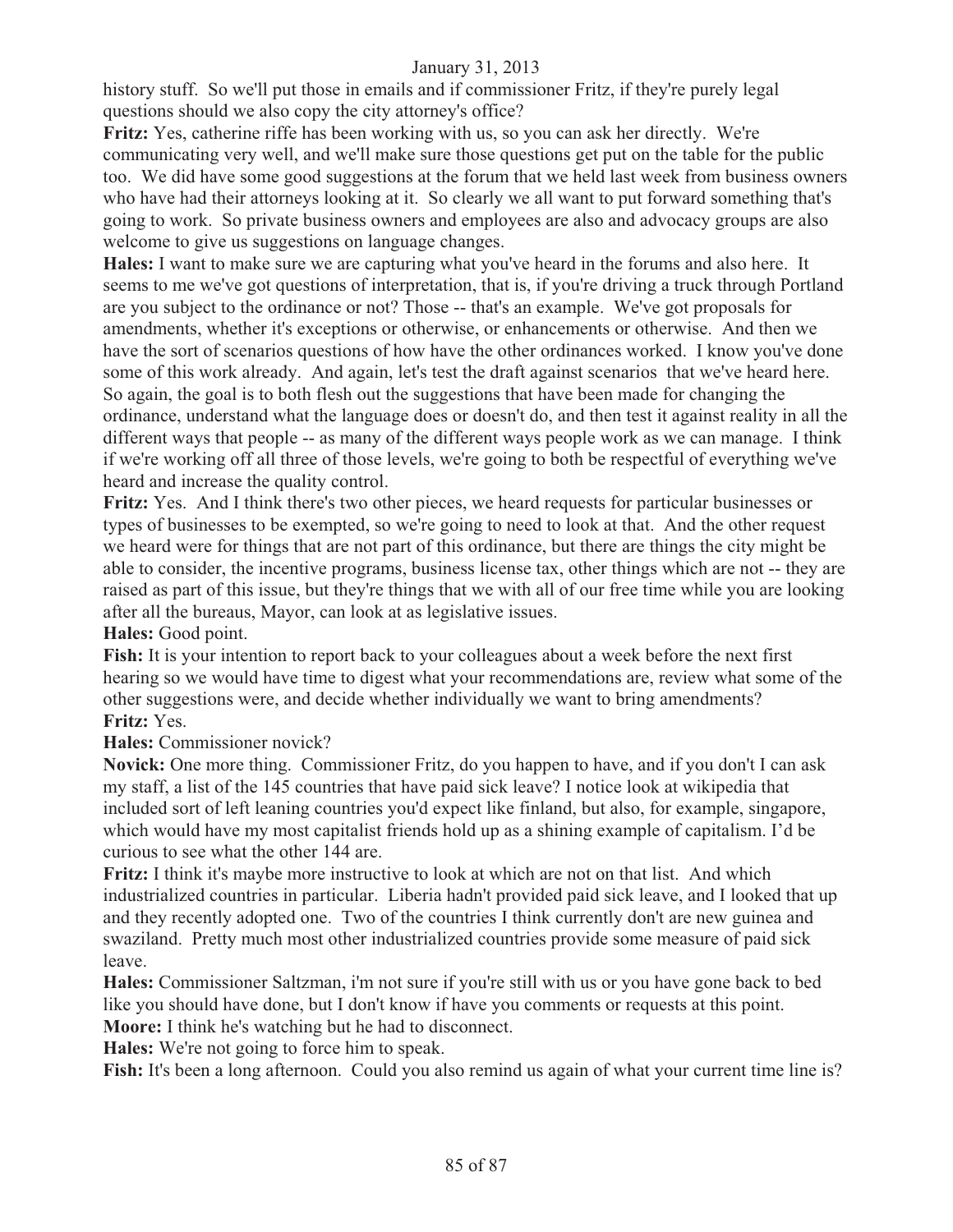**Fritz:** We will have three weeks for the task force process. What i'm looking for today from council is some head nods that, yes, this or something like this is something you are interested in pursuing and bringing back to council. Because what I don't want the task force to do is to have lots of hearings, lots of testimony like we just had today, yes do it, don't do it. One of the things that I heard today is that we have universal agreement that we'd like the state to pass something. So given that, we also heard clearly from our state legislators who came to talk to us at the beginning that they would like us to pass something before they get too heavily into the session. So my goal is to have a vote on this the first or second week of march. Making sure that we do take the time to look at the details, give the opportunity for council to provide amendment the after reading the report from the task force. So our first task force meeting is next tuesday, there will be one the following week and I think the tuesday of the third week we would be filing the ordinance to put it back on the calendar that thursday, bringing it back, I think it's the wednesday, it's not quite four weeks, it's three weeks and six days because of a planned absence. But then we wouldn't be voting -- that would be a hearing so everybody would be able to comment on the proposed amendments if any, and then we would be voting the following week essentially march 6th. Fish: If you're polling us, I appreciate the time you have spent with me and our office bringing us along. I am fully supportive of the concept before us. And I believe based on what i've heard tonight there's some ways we could potentially strengthen it. I'd like to work with my colleagues toward that end. I am also prepared in early march to cast a vote and the framework you've suggested which is we would adopt something, and then delay implementation to get the legislature the opportunity to act, I think is good policy. And primarily because I think we have something within our reach here that is even more impressive than joining the ranks of seattle and san francisco which after all they are rival cities, and we would not be ahead of them. I think we could do something that actually they can't claim, which is we can be the second state in the nation to have a uniform standard that applies to all workers, workers regardless of where they live, and I think that many of the concerns that we've heard tonight, this afternoon about potential inconsistencies, and record keeping problems, are actually cured if we had a uniform standard statewide. So I think if we have it within our reach through our actions to prompt and encouraging the legislature to address this statewide, I think that would be even a more substantial legacy. So I appreciate the approach, and i'm very comfortable with it. **Novick:** Likewise.

**Hales:** Same here. I've heard very compelling public health, human and economic arguments here in this hearing today for why we should proceed. I've also heard a compelling argument both in our conversation and with our legislative delegation as well as here that it's appropriate for the city of Portland to act and act in a way that encourages legislative action, but at the state level, but doesn't depend on it or delay for it. So i'm very comfortable with the process that we have in front of us in which we'll make sure that the issues that have been brought forward help to improve the draft, and that we bring that draft back here in four weeks for another public hearing and then vote on it and second reading, I plan and presume the week after that. So that schedule is very comfortable to me and I think respond to both public concern that we get on with it, and gives us enough time to once again measure twice and cut once.

**Fritz:** Thank you. And I know from talking with commissioner Saltzman that he's also agreeable with that time line, and feeling ready to move forward with something in march after the task force process. The task force process sincerely is going to look in detail at all of the suggestions we've received, just some of the ones I heard today added to the list, the issue of perishable goods delivery, the federal marine employment law issue --